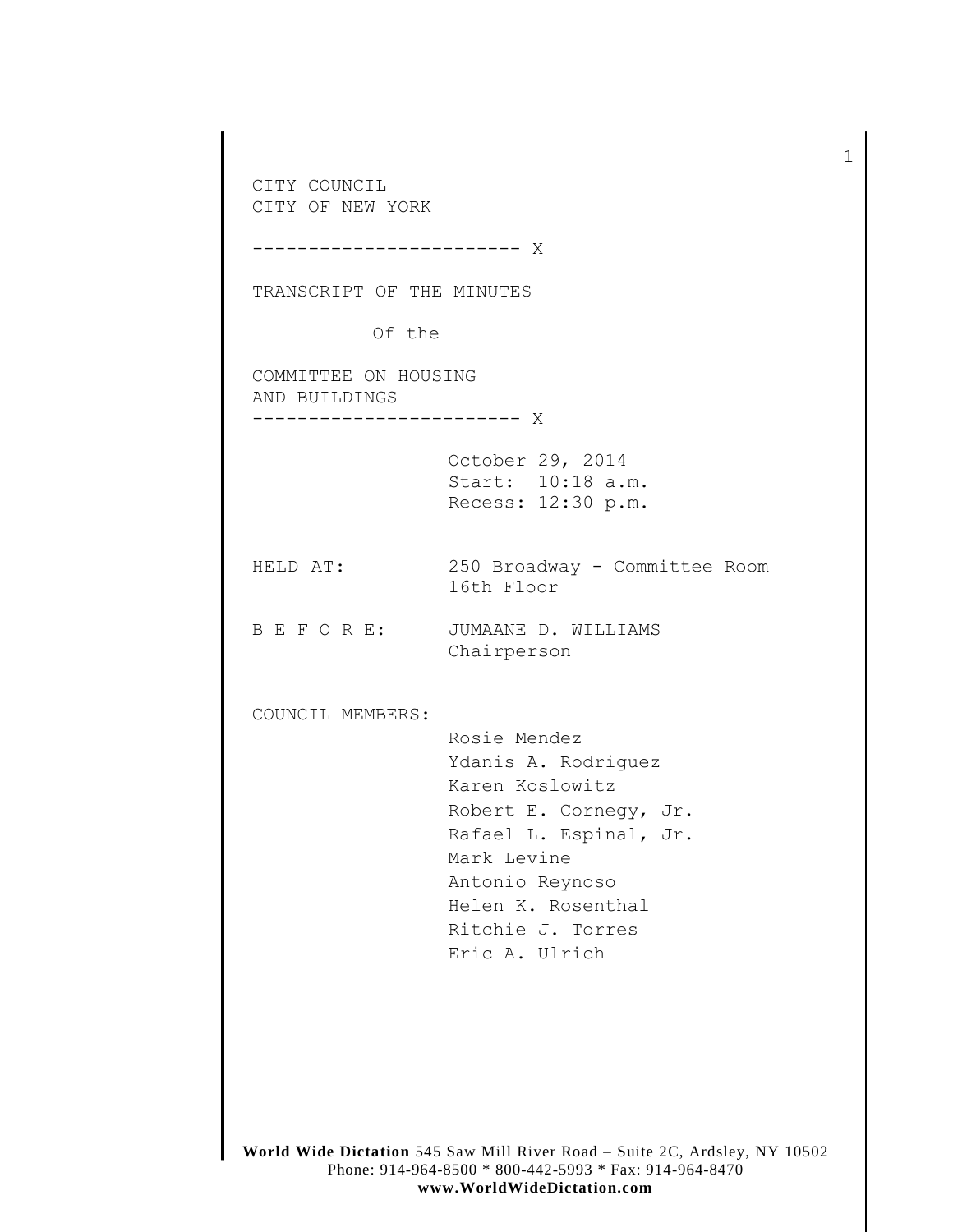## A P P E A R A N C E S (CONTINUED)

Patrick Whaley, Assistant Commissioner External Affairs Department of Buildings NYC

Matt Abbassi, Senior Electrical Engineer Technical Affairs and Code Development Department of Buildings NYC

Baaba Halm, Assistant Commissioner Government Relations Department of Housing Preservation and Development - HPD NYC

Anne Marie Santiago, Associate Commissioner Enforcement and Neighborhood Services Department of Housing Preservation and Development - HPD NYC

Margaret Brown, Assistant Commissioner Policy and Operations Division of Asset Management Department of Housing Preservation and Development - HPD NYC

Ann Marie Santiago Associate Commissioner for Enforcement, Neighborhood Services. Department of Housing Preservation and Development - HPD NYC

Donna Chew, Senior Staff Attorney MFY Legal Services

Anita Woo, Law Graduate Housing Unit Manhattan Legal Services NYC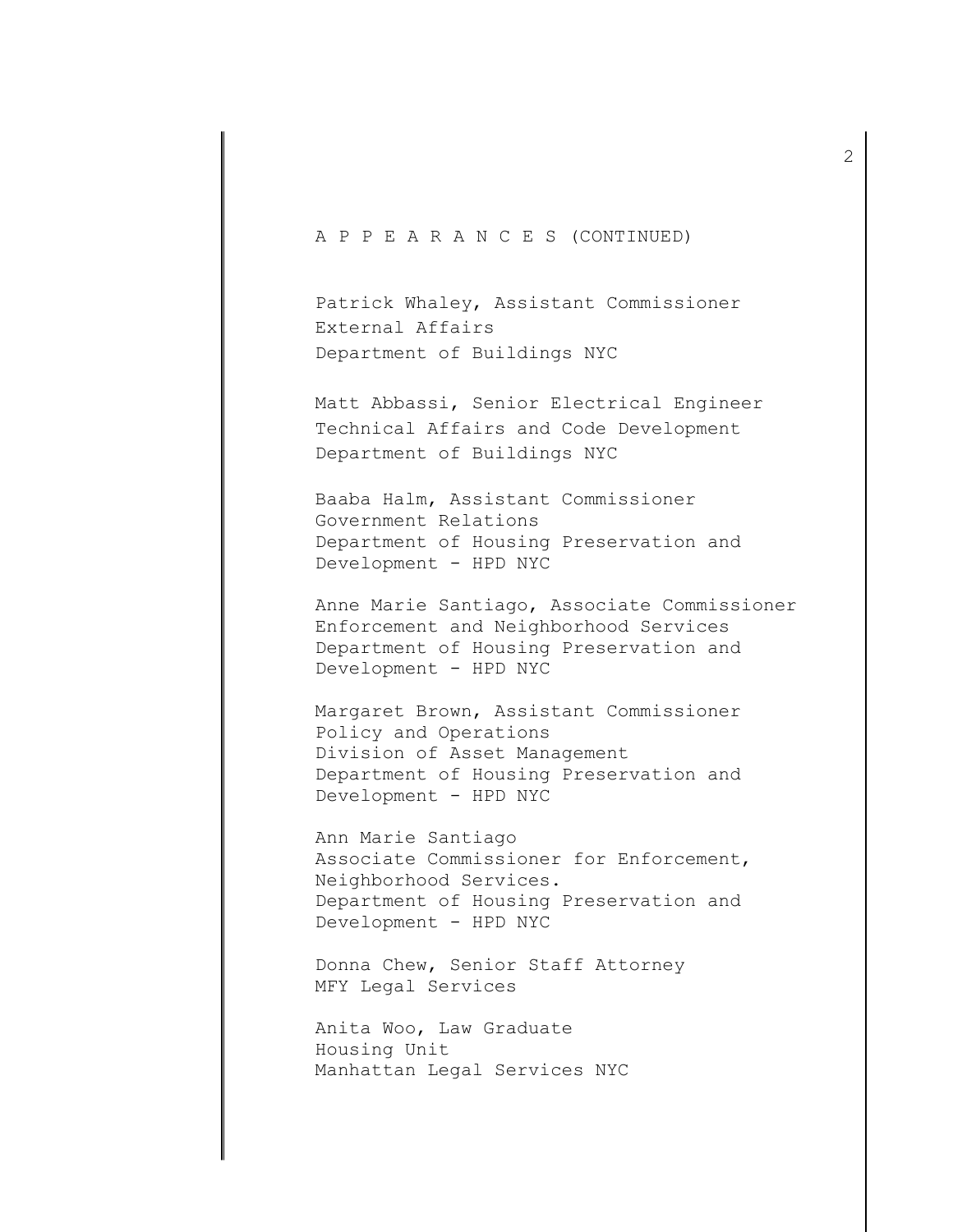Frank Richie Associated Buildings and Owners of Greater New York

Camilla Shabani, Associate Director New York Legal Assistance Group

Luis Enriquez, Supervising Attorney Make The Road New York

Maryann Rothman, Executive Director Council of New Cooperatives and Condominiums.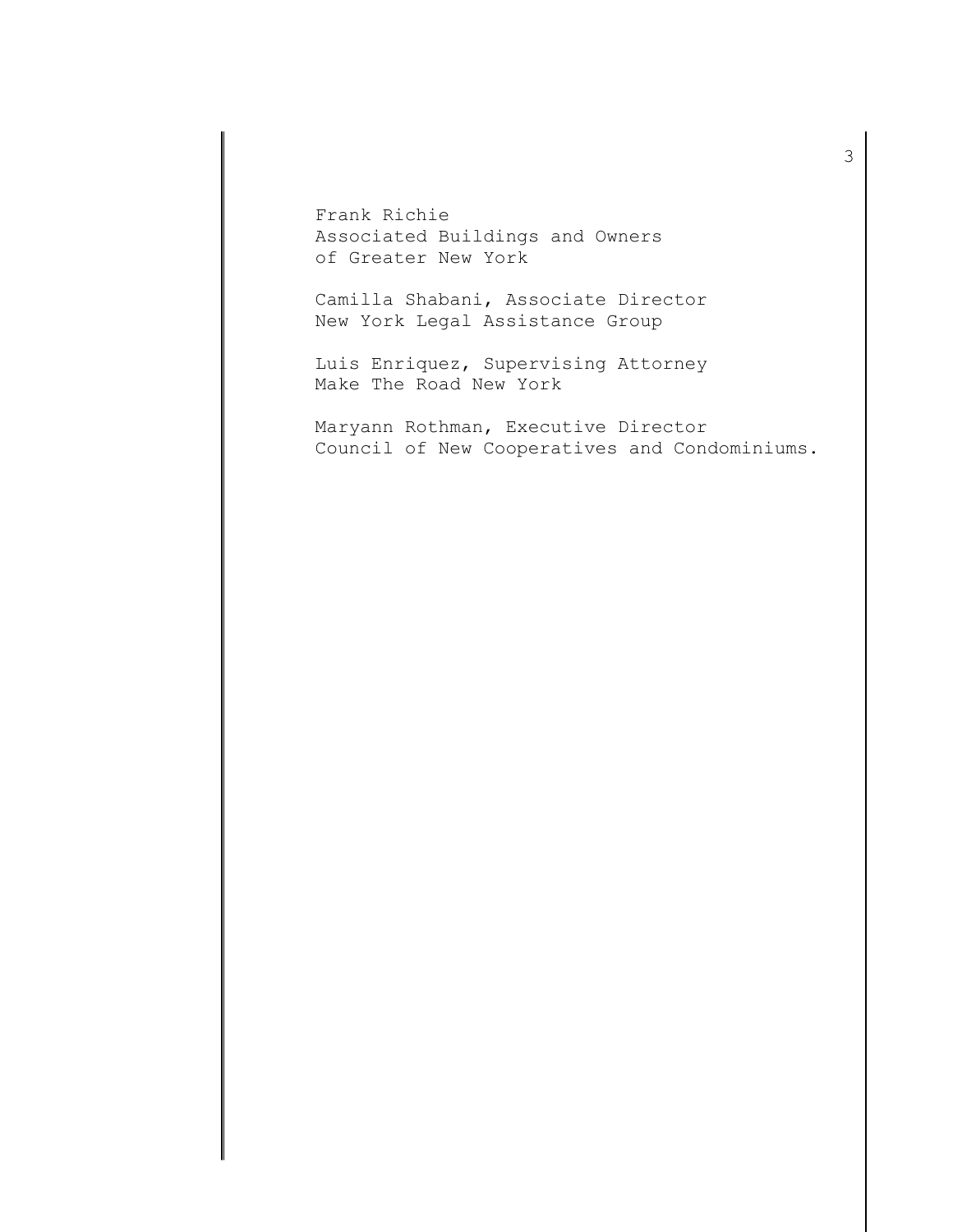| COMMITTEE ON HOUSING AND BUILDINGS<br>ᅩ |  |  |
|-----------------------------------------|--|--|
|-----------------------------------------|--|--|

2 3 4 5 6 7 8 9 10 11 12 13 14 the Council's Committee on Housing and Buildings. CHAIRPERSON WILLIAMS: [gavel] Good morning all. My name is Jumaane Williams, Chair of I'm joined here today by Rosie Mendez and Andrew Cohen. We are here today to discuss three bills. Our first bill Intro No. 289 sponsored by Council Member Cumbo seeks to increase access to housing applications by requiring HPD to provide housing applications in multiple languages. The law would also require notices publicizing the applications are available in multiple languages to be posted in HPD offices accessible by the public as well as posting them on HPD's website.

15 16 17 18 19 20 21 22 23 The next two bills are addressing building owners. First, Intro No. 222 sponsored by Council Member Mendez is a local law that will require all building owners to provide at least 72 hours notice to their tenants of the start and estimated end date from non-emergency repairs. The notice will be required prior to performing work, which would cause interruption in building services. And second, we have Intro No. 433

24 25 sponsored by Council Member Cohen seeks to require owners of multiple dwellings to install and maintain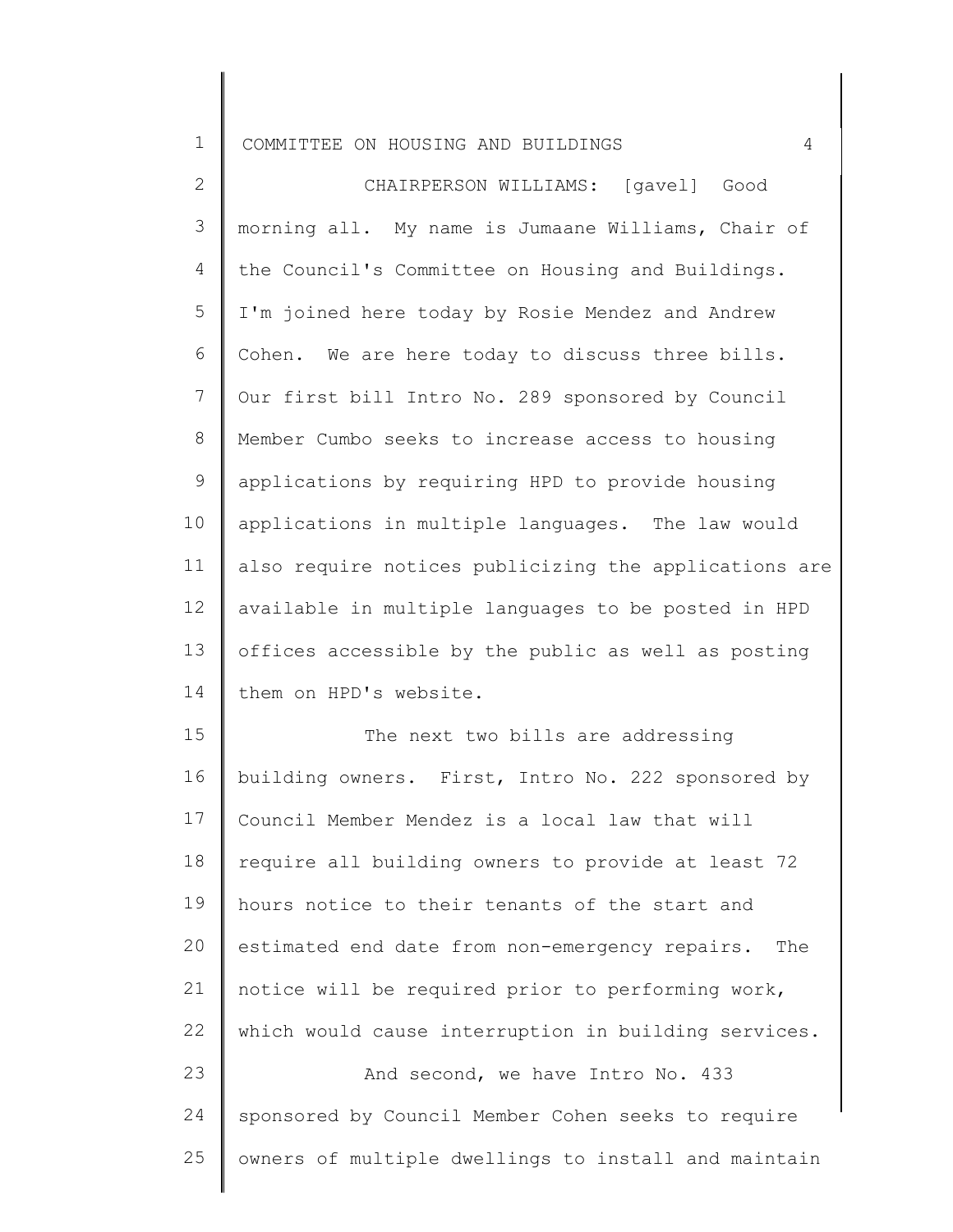| $\mathbf 1$   | 5<br>COMMITTEE ON HOUSING AND BUILDINGS               |
|---------------|-------------------------------------------------------|
| 2             | some form of protective cap over electrical outlets.  |
| 3             | These caps would be installed in the common areas of  |
| 4             | multiple dwellings that are accessible by children or |
| 5             | pets. Owners who fail to comply with this law will    |
| 6             | be liable for Class B hazardous violation. This law   |
| 7             | will apply to current multiple dwellings as well as   |
| 8             | new construction.                                     |
| $\mathcal{G}$ | I understand that council members would               |
| 10            | like to make a brief statement concerning their       |
| 11            | respective bills. So at this time I'm going to        |
| 12            | invite them to do so in the order of who came. I'll   |
| 13            | ask Council Member Cohen and then Council Member      |
| 14            | Mendez to make a statement.                           |
| 15            | COUNCIL MEMBER COHEN:<br>Thank you. Good              |
| 16            | morning, Mr. Chairman. First, I'd like to thank       |
| 17            | Chairman Williams as well as the committee members    |
| 18            | Council Member Mendez, Rodriquez, Koslowitz, Cornegy, |
| 19            | Espinal, Levine, Reynoso, Rosenthal, Torres and       |
| 20            | Ulrich for taking up Intro 433 before the committee.  |
| 21            | And recognizing the importance of this potentially    |
| 22            | life saving legislation. Intro 433 will require the   |
| 23            | owner of multiple dwellings to install protective     |
| 24            | devices over electrical outlets that are accessible   |
| 25            | to children in the public areas of the dwelling.      |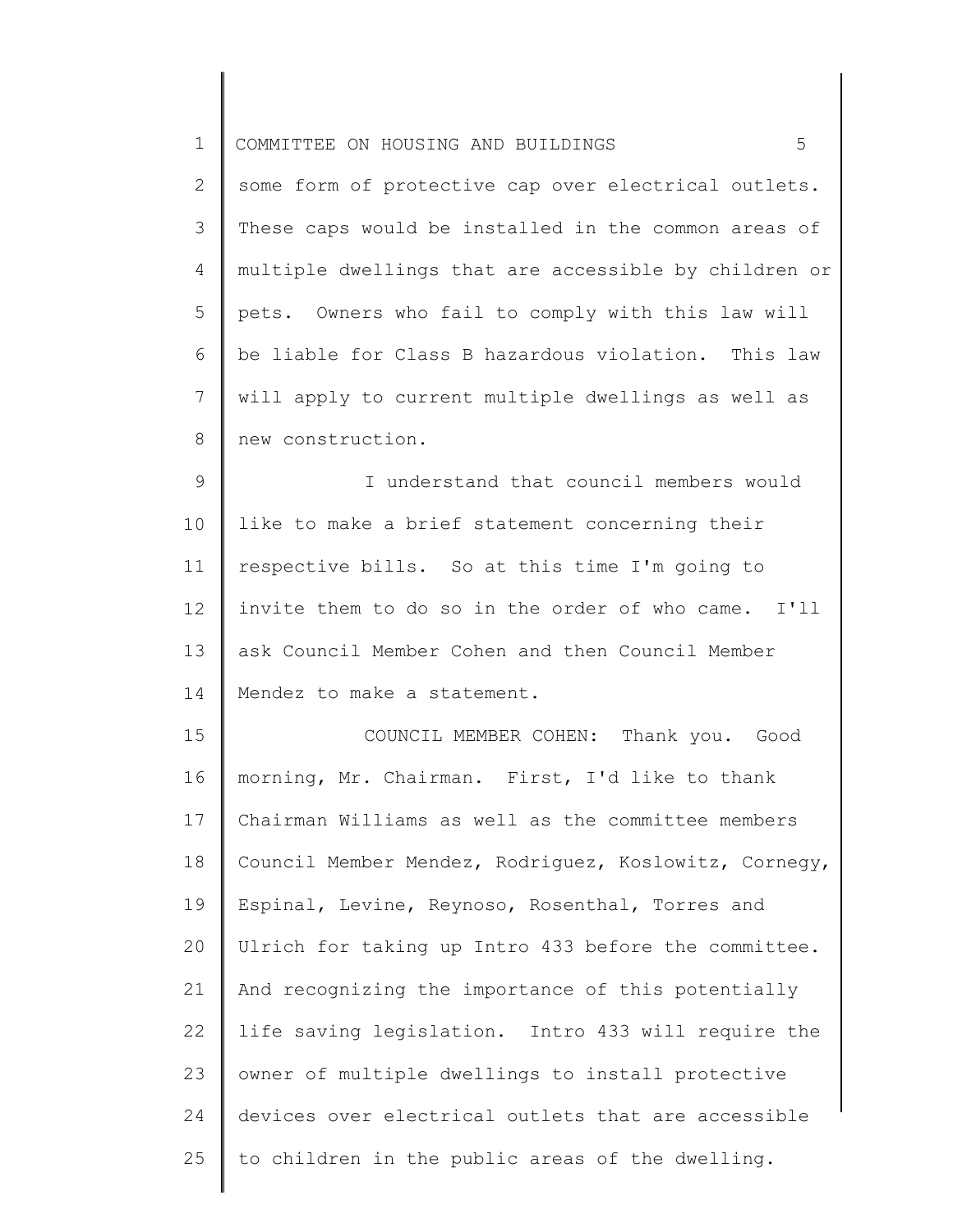## 1 COMMITTEE ON HOUSING AND BUILDINGS 6

2 3 4 5 6 7 8 9 10 11 12 13 14 15 16 17 18 19 A little background on this bill. Every day approximately seven children are treated in hospital emergency rooms across the United States for injuries caused by tampering with raw outlets. Playing on their hands and knees a child's curiosity will draw them to outlets that are on their level in which they will insert whatever keys, pins, paperclips, and anything that they can get their hands on. And electric shock upon a child's body results in severe burns, injuries or even death. While most parents ensure that their home is baby proof by taking corrective measures to fortify against an inquisitive child, the common areas of their buildings are often left unprotected. These injuries are completely avoidable with the installation of an easy and inexpensive device, outlet caps and covers. This law Intro is analogous to the window

20 21 22 23 24 25 guard legislation passed in 1973 and amended in 2011 that protects children from falling injuries and deaths. This Introduction weighs the risk of just one curious child being electrocuted with the severity of a single shocking cause upon their small bodies. Again, it's a relatively low burden of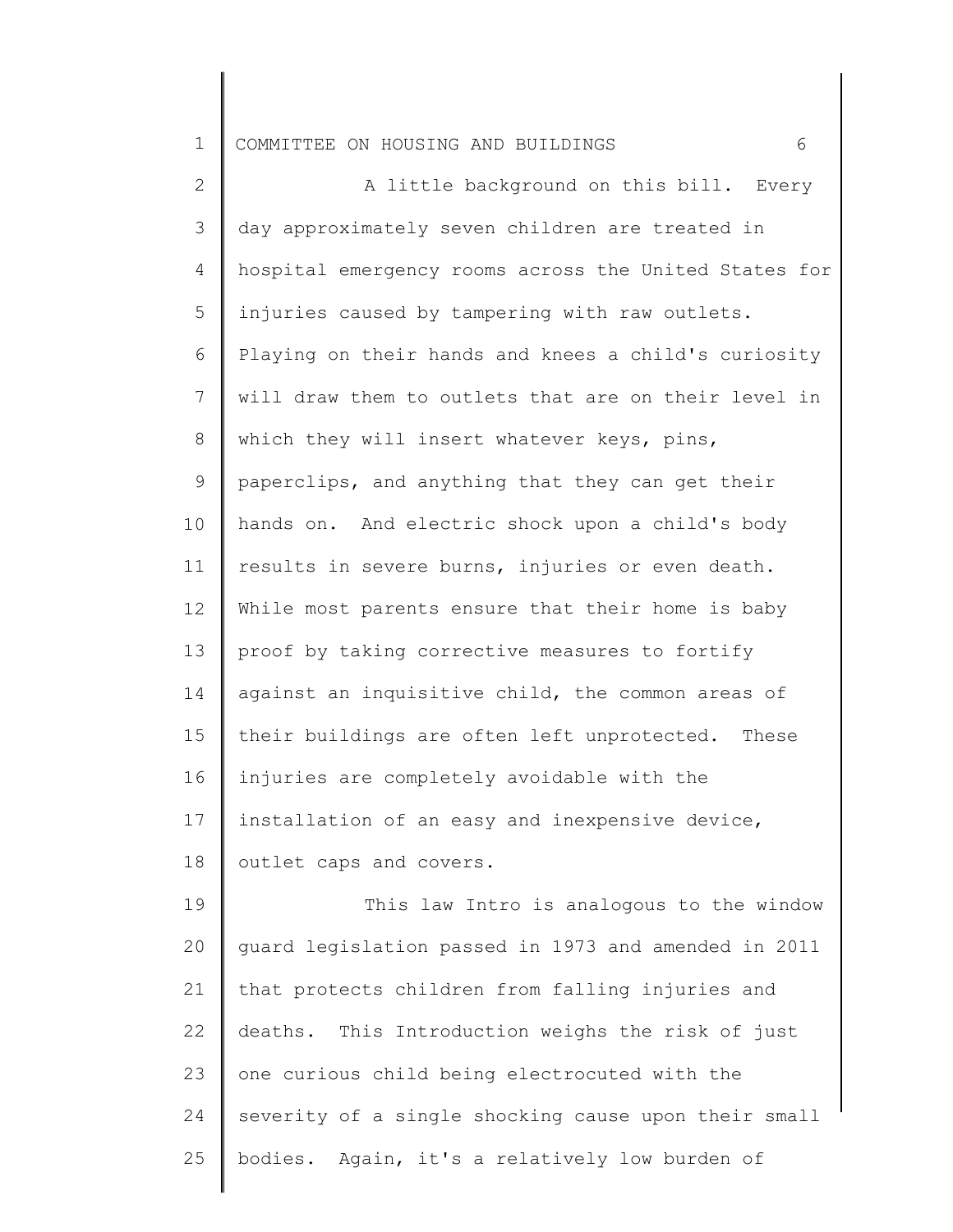| $\mathbf 1$    | $7\overline{ }$<br>COMMITTEE ON HOUSING AND BUILDINGS   |
|----------------|---------------------------------------------------------|
| $\mathbf{2}$   | installing these easy and inexpensive devices placed    |
| 3              | upon an owner. It's a cheap fix costing as little as    |
| 4              | 25 cents per outlet plug. This is common sense          |
| 5              | legislation. Intro 433 is a simple solution to a        |
| 6              | potentially life threatening danger, and protects the   |
| $\overline{7}$ | most vulnerable of our population. Thank you.           |
| $8\,$          | CHAIRPERSON WILLIAMS: Council Member                    |
| $\mathsf 9$    | Mendez.                                                 |
| 10             | COUNCIL MEMBER MENDEZ: Thank you, Mr.                   |
| 11             | Chair. I'd like to thank Chair Williams for getting     |
| 12             | Intro 222 on the calendar for today's hearing. I        |
| 13             | introduced this legislation in March of this year at    |
| 14             | the request of Manhattan Borough President Gale         |
| 15             | This legislation was initially introduced by<br>Brewer. |
| 16             | the Manhattan Borough President when she was a City     |
| 17             | Council Member. It is important because it requires     |
| $18\,$         | tenants to have prior notice of non-emergency repairs   |
| 19             | that will be made in their buildings. This is vital     |
| 20             | information that would allow proper planning to be      |
| 21             | made to accommodate for such repairs. By requiring a    |
| 22             | minimum of a 72-hour notice in advance of any non-      |
| 23             | emergency repairs. A tenant is assured that no one      |
| 24             | will enter their apartment or interrupt services        |
| 25             | without adequate notification. This legislation         |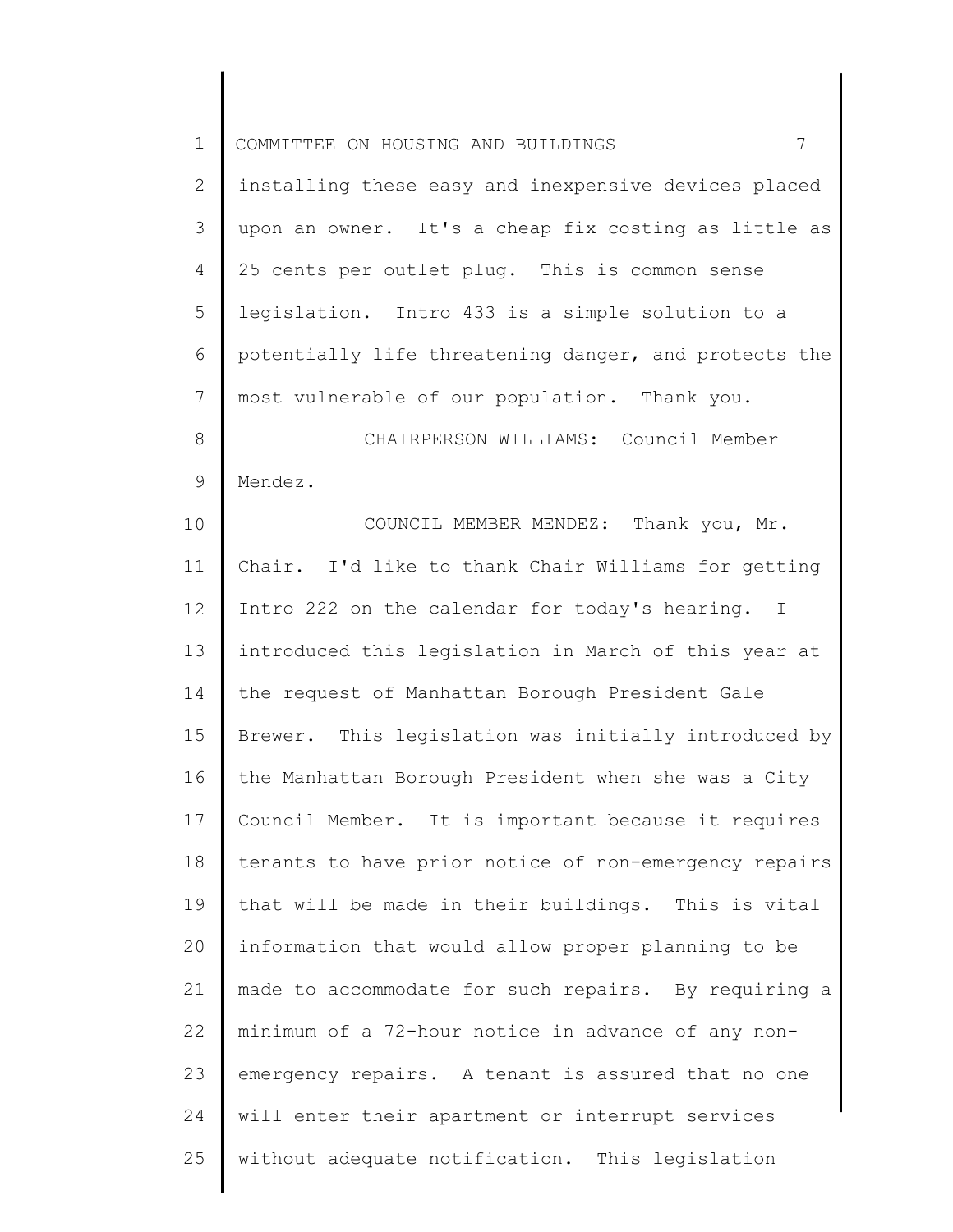| $\mathbf 1$ | COMMITTEE ON HOUSING AND BUILDINGS<br>8              |
|-------------|------------------------------------------------------|
| 2           | further combats against perceived or actual tenant   |
| 3           | harassment as certain landlords are bad actors, and  |
| 4           | sometimes use frequent repairs as a way to aggravate |
| 5           | a situation that a tenant is living in a building.   |
| 6           | Thank you very much, Mr. Chair.                      |
| 7           | CHAIRPERSON WILLIAMS: Thank you.                     |
| 8           | Council Member Cumbo would you like to make your     |
| 9           | opening statement?                                   |
| 10          | COUNCIL MEMBER CUMBO: Yes, I would.                  |
| 11          | Thank you. Good morning. I am Council Member Laurie  |
| 12          | Cumbo, Chair of the Women's Issues Committee and all |
| 13          | issues are issues of women's interests. First, I'd   |
| 14          | like to thank Chair Jumaane Williams and members of  |
| 15          | the Housing and Buildings Committee for having this  |
| 16          | important hearing on my proposed legislation Intro   |
| 17          | 289 in relation to the provision of housing          |
| 18          | applications in multiple languages by the Department |
| 19          | of Housing Preservation and Development.             |
| 20          | With an estimated 200 languages spoken in            |
| 21          | New York City, we cannot deny New Yorkers the        |
| 22          | opportunity to apply for affordable housing because  |
| 23          | of a language barrier. This bill would require HPD   |
| 24          | to make all applications and corresponding           |
| 25          | instruction materials available in eight English,    |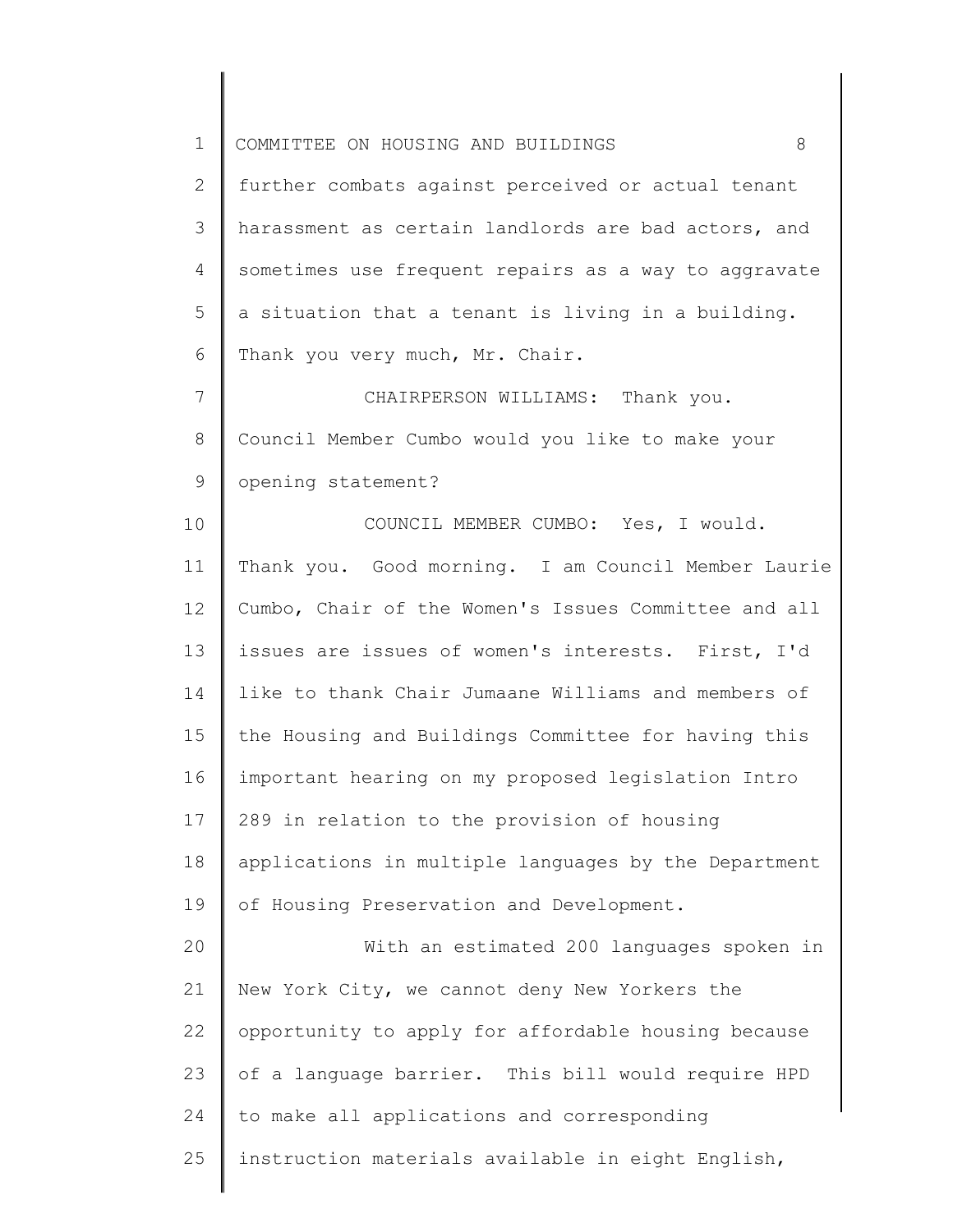|  | 1 COMMITTEE ON HOUSING AND BUILDINGS |  |  |  |  |  |  |
|--|--------------------------------------|--|--|--|--|--|--|
|--|--------------------------------------|--|--|--|--|--|--|

2 3 4 5 6 7 8 9 10 11 12 Arabic, Chinese, Haitian Creole, Korean, Russian, and Spanish, and allow HPD to use additional languages at its discretion. It would also require HPD to provide a notice listing all the languages in which applications are available with all applications on forms on HPD's website, and in areas of HPD's offices that are open to the public. In a city of more than 8 million residents, we must adapt city services to meet the basic needs of our changing population where more than half of all New Yorkers speak a language other than English at home.

13 14 15 16 17 18 19 20 21 22 23 I want to thank Chair Jumaane Williams and committee again for your time and willingness to hear this bill. I look forward to hearing from and working with everyone here today to make this legislation stronger, and to enact it. And no one should have to go without the opportunity to gain affordable housing because of a language barrier. This is going to open up affordable housing to all New York City residents, and to eliminate the barriers that hold or prevent so many from doing so. Thank you again.

24 25 CHAIRPERSON WILLIAMS: Thank you. I just want to also point out we've been joined by Council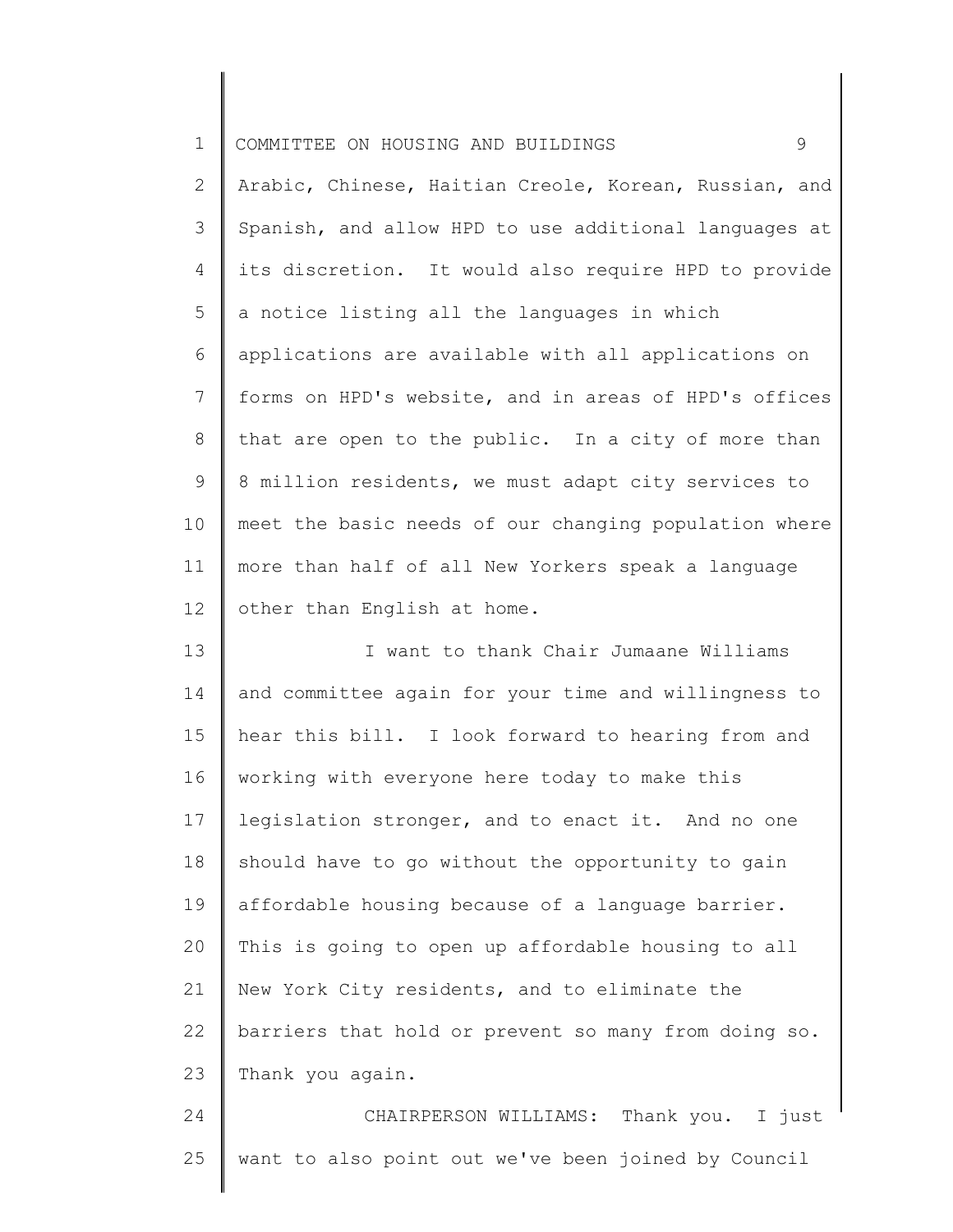| $\mathbf 1$    | 10<br>COMMITTEE ON HOUSING AND BUILDINGS              |
|----------------|-------------------------------------------------------|
| $\mathbf{2}$   | Member Ydanis Rodriguez, and thank you council        |
| 3              | members for providing additional background on the    |
| 4              | bills. I'd also like to thank my staff for the work   |
| 5              | they did to assemble this hearing including Nick      |
| 6              | Smith, my Deputy Chief of Staff and Legislative       |
| $\overline{7}$ | Director and some of the central staff whom I've      |
| $\,8\,$        | learned I've been butchering their names. And I       |
| $\mathsf 9$    | apologize. Jim Wilcox and Shu Dwade Cadru [sp?].      |
| 10             | [laughter and applause]. Counsel to the Committee     |
| 11             | Guillermo Patino and Jose Conde, Policy Analyst to    |
| 12             | the committee, and a special apology to Sarah         |
| 13             | Gastelum because not only have I butchered it, I      |
| 14             | added another letter to it, which I don't understand, |
| 15             | the committee's financial analyst.                    |
| 16             | As a reminder for those of you testifying             |
| 17             | today, please be sure to fill out a card with the     |
| 18             | sergeant. With that said, I'm going to call up        |
| 19             | representatives from the Administration as our first  |
| 20             | panel.                                                |
| 21             | [Pause]                                               |
| 22             | CHAIRPERSON WILLIAMS: Would everyone                  |
| 23             | please raise their right hand. Do you affirm to tell  |
| 24             | the truth, the whole truth, and nothing but the truth |
| 25             |                                                       |
|                |                                                       |

║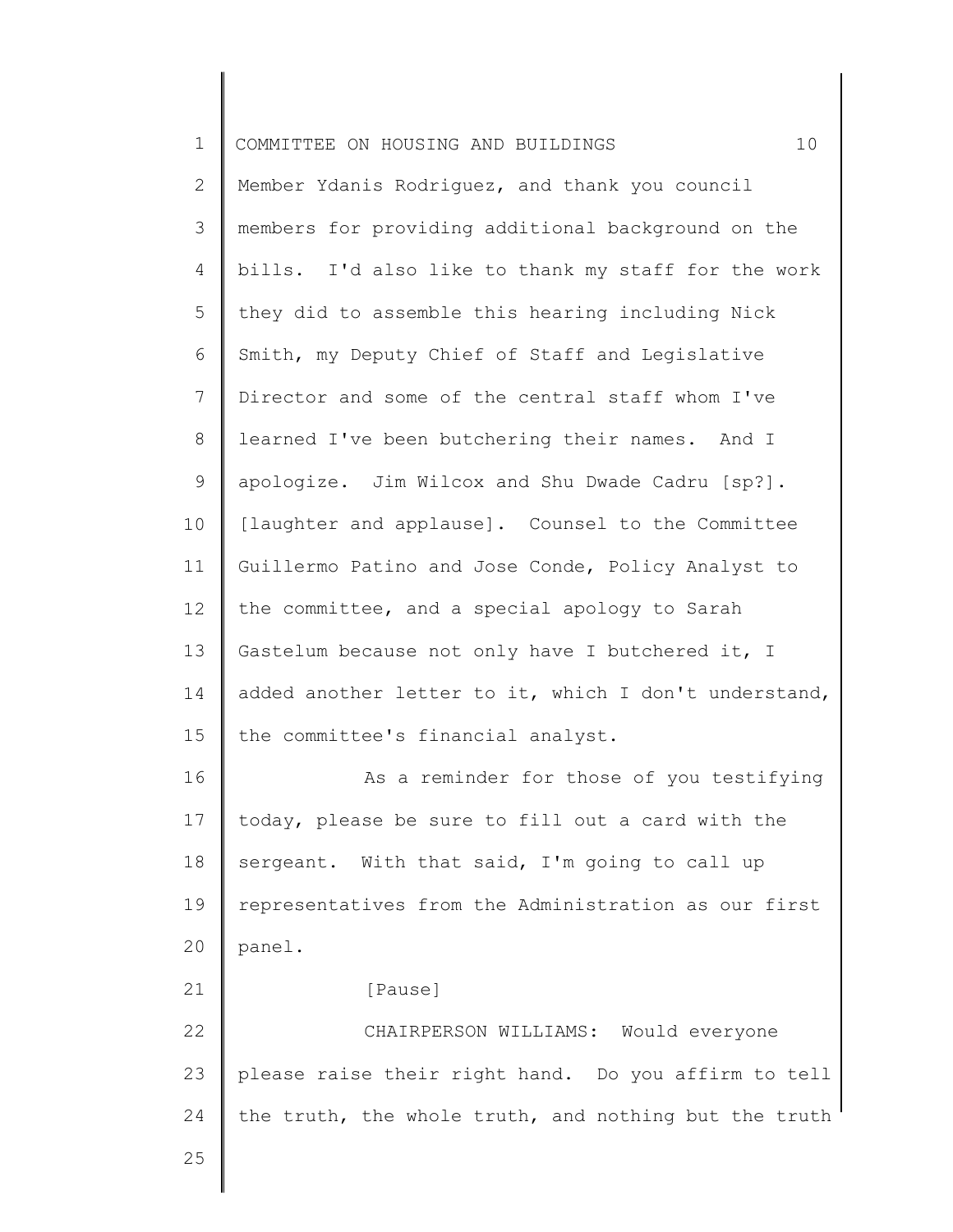1 2 3 4 5 6 7 8 9 10 11 12 13 14 15 16 17 18 19 20 21 22 23 24 25 COMMITTEE ON HOUSING AND BUILDINGS  $11$ in your testimony before the committee, and to respond honestly to council member questions. PATRICK WHALEY: I do. CHAIRPERSON WILLIAMS: Thank you. No one said no yet actually. PATRICK WHALEY: Thank you. Good morning Chair Williams and members of the City Council. My name Patrick Whaley [sp?] and I'm Assistant Commissioner of External Affairs at the Department of Buildings. I am joined by my colleague to my left Matt Abbassi [sp?] the Department's Senior Electrical Engineer in the Division of Technical Affairs and Code Development. We are pleased to be here this morning to offer testimony on Introductory No. 433-A, which requires the installation of protective covers on electrical outlets in certain multiple dwellings. Specifically, Intro 433-A amends the City's Housing Maintenance Code to require the owner of a multiple dwelling to install and maintain protective covers over electrical outlets that are accessible to children and pets in public areas. Owners who fail to install or maintain protective covers over outlet, electrical outlets in these public areas will be subject to a Class B Hazardous Violation, which is a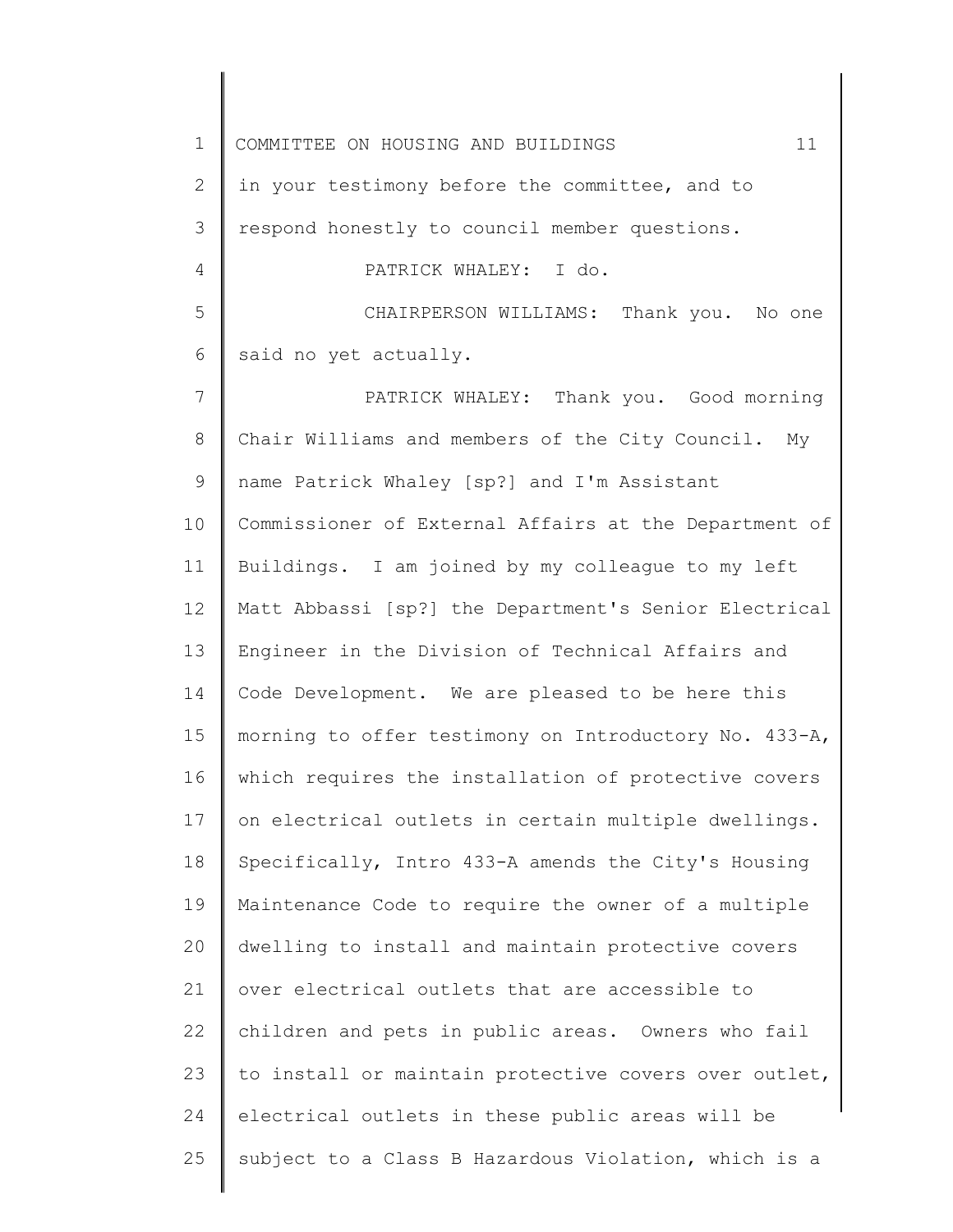1 2 3 COMMITTEE ON HOUSING AND BUILDINGS 12 civil penalty of no less than \$25 and more than \$110 per day.

4 5 6 7 8 9 10 11 12 The Departments of Buildings, Housing Preservation and Development, Health and Mental Hygiene and the FDNY would be tasked with enforcement. The Department applauds the Council's desire to protect children and pets from accidental electrical shock, and while the goal of this legislation is certainly laudable, we appreciate the opportunity to share some of insight and suggestions for a forum.

13 14 15 16 17 18 19 20 21 22 23 24 To begin with, while outlet covers can be helpful in reducing the occurrence of electrical shock, the utility is limited due to the fact that they can easily be removed and not replaced. The lack of permanency of these outlet covers would also prove such a law difficult to enforce. Recognizing the limits of outlet covers in keeping people safe from electrical shock, the 2008 National Electric Code replaced outlet covers with tamper resistant receptacles, which prohibit the insertion of a foreign object into the prong, thus curbing unintended electrical shock.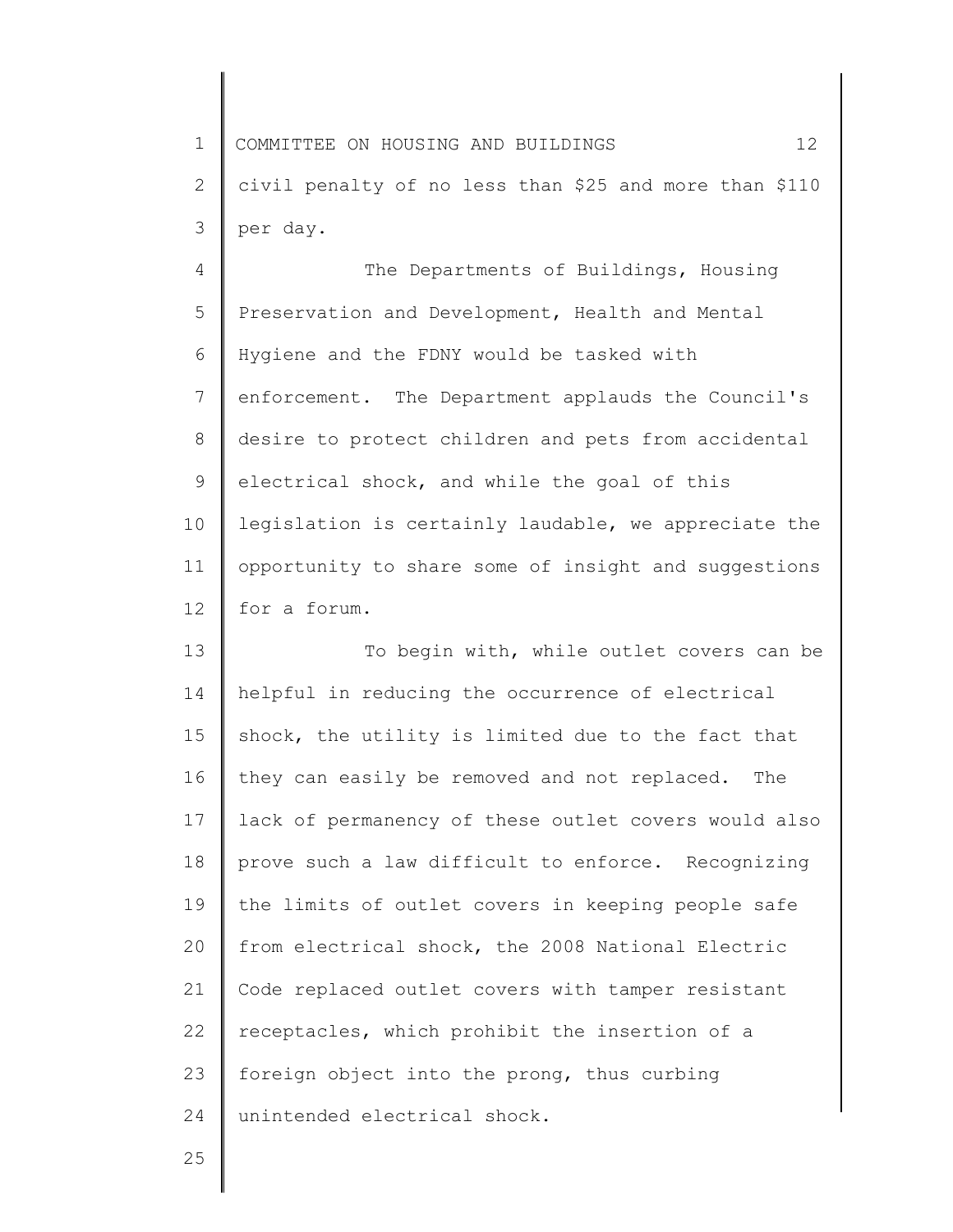1 COMMITTEE ON HOUSING AND BUILDINGS 13

2 3 4 5 6 7 8 9 10 11 12 13 14 15 16 I have included with my testimony for the Council Exhibit 406.6 from the New York City Electrical Code, which discusses tamper resistant receptacles. And I have also provided a sample of such a receptacle to this committee to examine. If you take a look at that receptacle, you'll see it distinguishes from a typical outlet, and that the letters T and R, Tamper Resistant are stamped on the outlet. In addition, the prong is closed preventing a single item to go into one of the prongs. Currently, the Electrical Code requires these receptacles to be placed within multiple dwelling units not in public areas, and only for new construction or renovation. The Department supports amending the

17 18 19 20 21 22 23 24 25 Electrical Code to require tamper resistant receptacles in public areas for new construction and renovation. The amended version of this bill extended the requirement for outlet covers to public areas in all multiple dwellings. Should the Committee decide to amend the legislation further to require tamper resistant receptacles, instead of outlet covers, we respectfully suggest you consider the need to extend this requirement to all multiple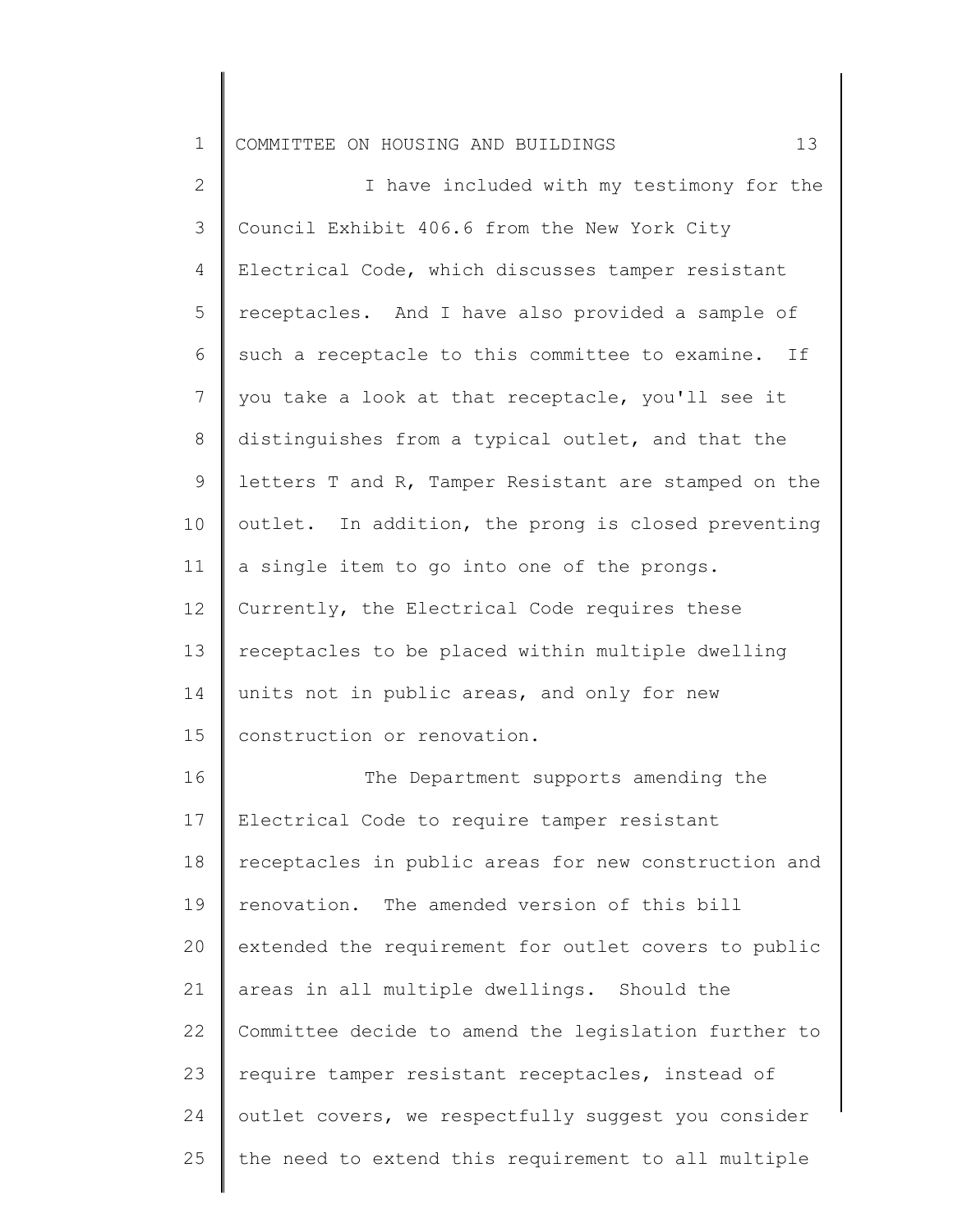1 2 3 4 5 6 7 8 COMMITTEE ON HOUSING AND BUILDINGS 14 dwellings. Unlike safety covers, tamper resistant receptacles generally require the installation by a professional. Furthermore, the Electrical Code and all of the City's construction codes, for that matter, generally do not apply requirements retroactively unless a serious public safety threat is identified.

9 10 11 12 13 14 15 16 17 18 19 20 21 22 23 24 Finally, applying this requirement to all multiple dwellings would require a public outreach campaign to make owners aware of this requirement. I imagine this committee will also receive testimony from owners of multiple dwellings and their representatives on this legislation. Finally, given that the Electrical Code is the resource used by professionals to perform electrical work, we believe including this requirement in the Electrical Code would increase the likelihood of compliance more so than including it in the Housing Maintenance Code, as this version of the legislation does. I thank you for your attention and the opportunity to testify before you today. Mr. Abbasi and I welcome any questions you may have. [Pause]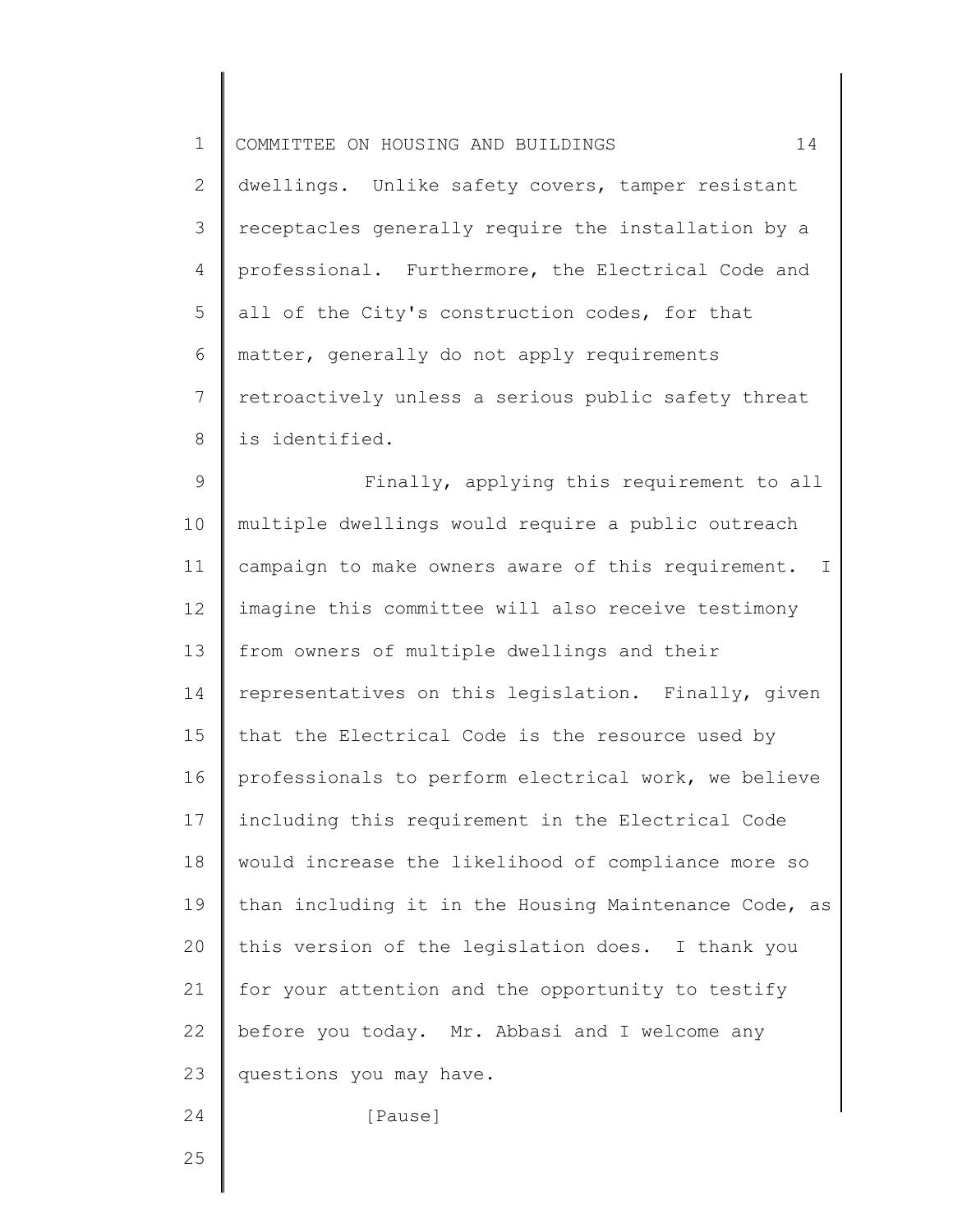1 COMMITTEE ON HOUSING AND BUILDINGS 15

2 3 4 5 6 7 8 9 10 11 BAABA HALM: Good morning Chair Williams and members of the Housing and Buildings Committee. My name is Baaba Halm. I'm HPD's Assistant Commissioner for Government Relations, and I am joined by our Associate Commissioner for Enforcement and Neighborhood Services, Ann Marie Santiago and Margaret Brown, Assistant Commissioner for Policy and Operations for the Division of Asset Management. We appreciate the opportunity to testify on Intro 222 and Intro 289.

12 13 14 15 16 17 18 19 20 21 22 23 24 25 Intro No. 222 would require the owner of a dwelling to provide occupants with at least 72 hours notice prior to making repairs or performing other work in a development or in a particular dwelling unit, which would cause interruption in services. The notice must be placed in a prominent place within the public part of the building, and placed under the entrance doors of each dwelling unit. The notice must include information on the type of work to be performed and the estimated start and end of the service interruption. The bill would exempt repairs or work performed on an emergency basis and require HPD to by rule determine what would constitute and emergency basis. Repairs made by the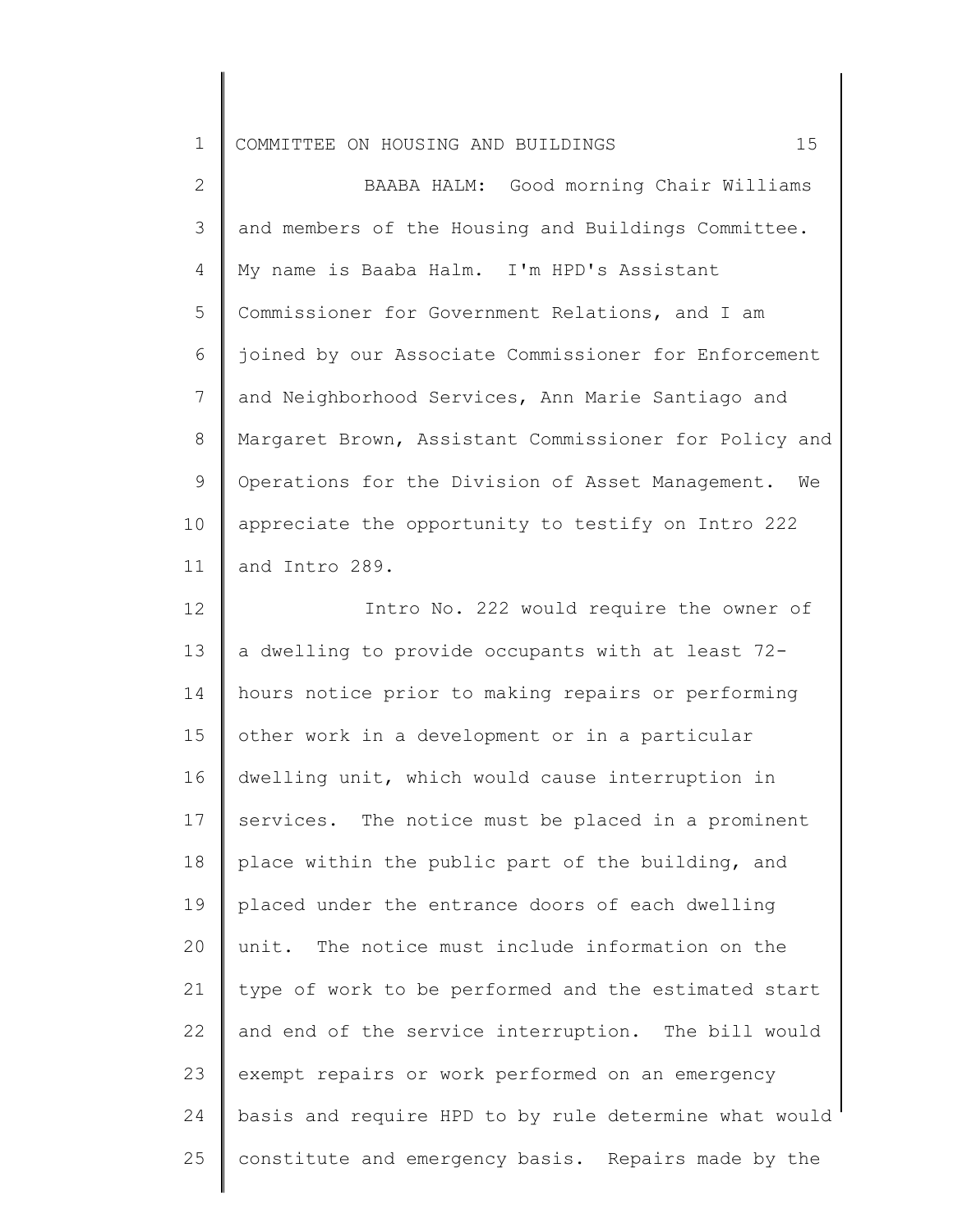1 2 3 4 COMMITTEE ON HOUSING AND BUILDINGS 16 Department pursuant to Section 27-2125 of the Administrative Code would also be exempt from the provisions of the bill.

5 6 7 8 9 10 11 12 13 14 15 16 17 18 19 20 21 22 23 24 25 Communication between property owners and their tenant is an important issue especially regarding the provision of basic services such as water, electricity, gas, heat, and hot water when such services are planned to be interrupted due to a necessary repair or upgrade. We believe that most responsible owners already notify tenants so that the tenants can prepare for the outage properly. Intro No. 222 would require such notification from all property owners. HPD understands the intent of this bill and wants to work with the Council on clarifying the scope of the bill. It's not clear what service interruptions would be subject to the bill's notice requirement. Heat, hot water, cold water, electrical outages, elevator outages, cable, or other services. What about disruptions caused by utility companies? Property owners are not usually informed before hand about such outages, which could be caused by a utility company and may, therefore, be unable to provide proper notice to tenants in the building about a service interruption.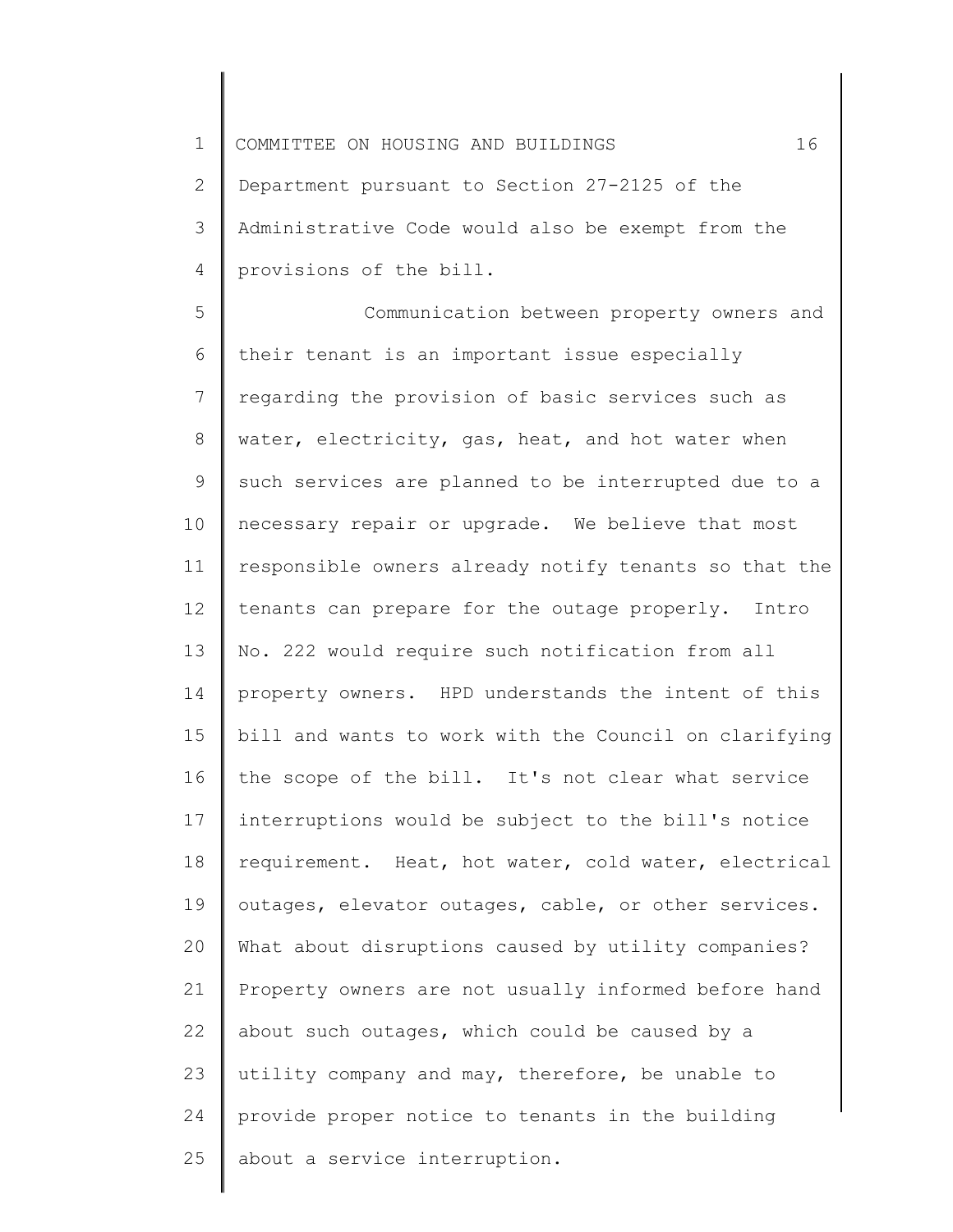1 COMMITTEE ON HOUSING AND BUILDINGS 17

2 3 4 5 6 7 8 9 10 11 12 13 14 15 16 17 18 19 20 21 22 23 Also, placing these notices under each apartment door may be onerous for large multiple dwellings such as some of our Mitchell-Lama developments. If workers are not getting access to an apartment, and an inspection needs to be rescheduled does a new notice need to be given? What if repairs take longer than scheduled? Would a new notice requirement be triggered, and must a new notice be given for a follow-up visit by contractors? We also recommend adding a provision to allow for a shorter notification period for extenuating circumstances in which a contractor's availability changes in such a way that the work may be delayed if not started within 72 hours. And consider exempting outages of a short duration. Additionally, in order to comply with the required notice and public comment periods under CAPA [sp?] we need at least 180 days to create and implement the rules of defining which emergencies would be exempt. Again, we look forward to working with the Council on Intro No. 222. Intro No. 289 relates to the provisions

24 25 of housing applications in multiple languages by the Department of Housing Preservation and Development.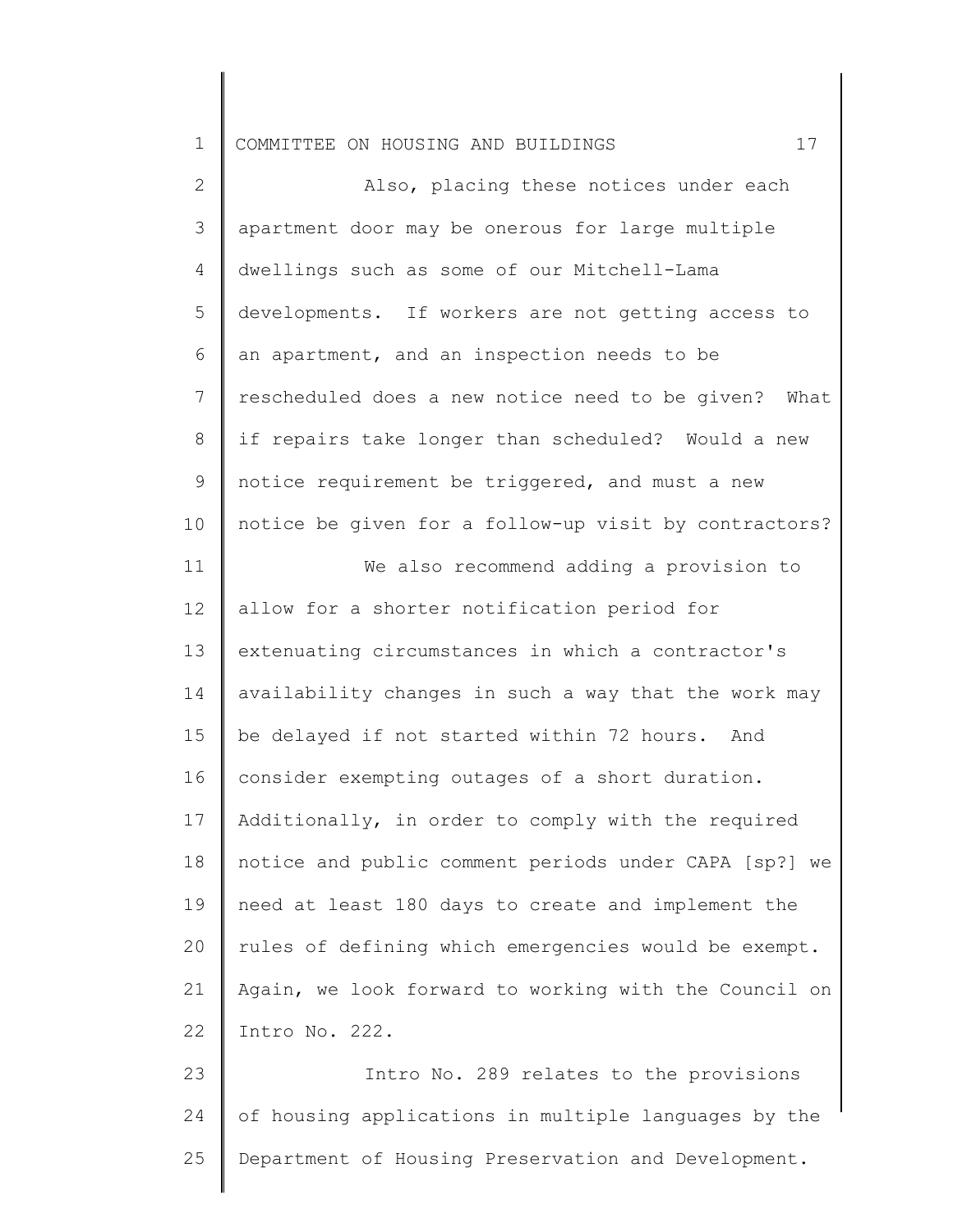| $\mathbf 1$  | 18<br>COMMITTEE ON HOUSING AND BUILDINGS              |
|--------------|-------------------------------------------------------|
| $\mathbf{2}$ | The bill would require HPD to make all application    |
| 3            | forms available in all mandatory languages. Under     |
| 4            | the bill, these languages would be English, Arabic,   |
| 5            | Chinese, Haitian Creole, Korean, Russian, Spanish,    |
| 6            | and other optional language. A notice must be         |
| 7            | provided with all application forms that such forms   |
| 8            | are available in all mandatory languages and optional |
| 9            | languages. HPD must also provide this notice on its   |
| 10           | website and portions of our offices that are open to  |
| 11           | the public.                                           |
| 12           | We understand that the City is not only               |
| 13           | diverse, but it's also home to many residents from    |
| 14           | whom English is not the primary language. There is    |
| 15           | an acute need for affordable housing throughout the   |
| 16           | City, and HPD responds to this need for offering      |
| 17           | information on many of the City's affordable housing  |
| 18           | programs. Because we understand the importance of     |
| 19           | housing, and recognize that removing language         |
| 20           | barriers is critical to those seeking housing, we     |
| 21           | currently provide a number of agency wide language    |
| 22           | assistance programs. The programs comply with legal   |
| 23           | mandates under Title 6 of the Civil Rights Act of     |
| 24           | 1964. The U.S. Department of Housing and Urban        |
| 25           | Development's Notice of Guidance to federal           |
|              |                                                       |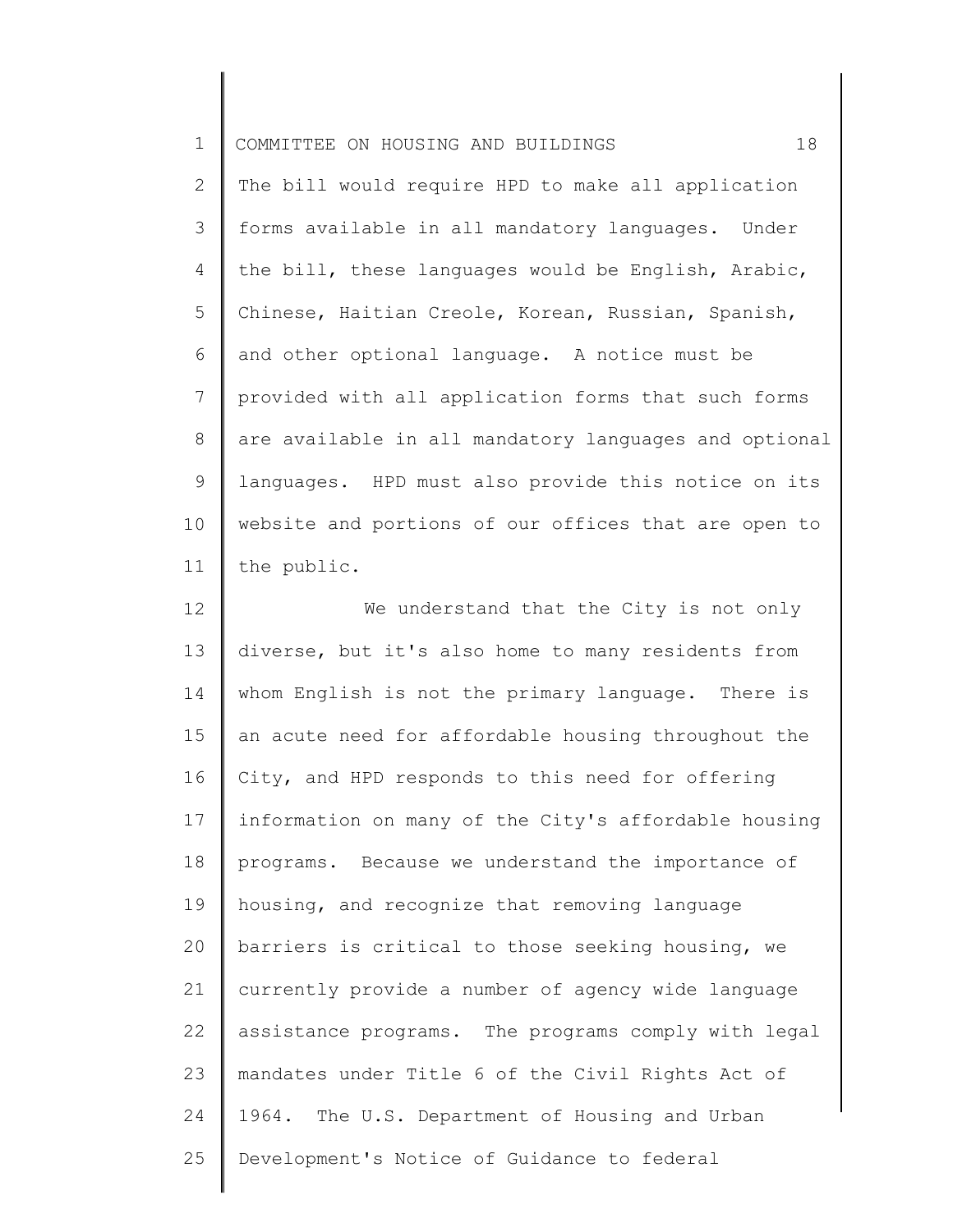1 2 3 4 5 6 7 COMMITTEE ON HOUSING AND BUILDINGS 19 assistance recipients regarding Title 6, Prohibition Against National Origin Discrimination affecting limited proficient persons, and the Mayor's Executive Order 120, which requires the agency to provide limited English proficient customers with meaningful access to housing services.

8 9 10 11 12 13 14 15 16 Our language line service provides overthe-phone interpretation and written translation for 175 languages. If immediate translation or live interpretation is needed for a customer, HPD in conjunction with the Mayor's Office of Immigrant Affairs offers a program comprised of 95 HPD employees that volunteer their language services to provide written translation for all interpretation in 28 languages.

17 18 19 20 21 22 23 24 25 Some of our programs, for example, Section 8 vouchers and special needs housing are reserved for eligible applicants who fall within specific HPD preference categories or special admission programs. Applications are not accepted from the general public, but are rather submitted through designated intermediaries from different divisions with the agency, management staff and various housing providers, and staff from other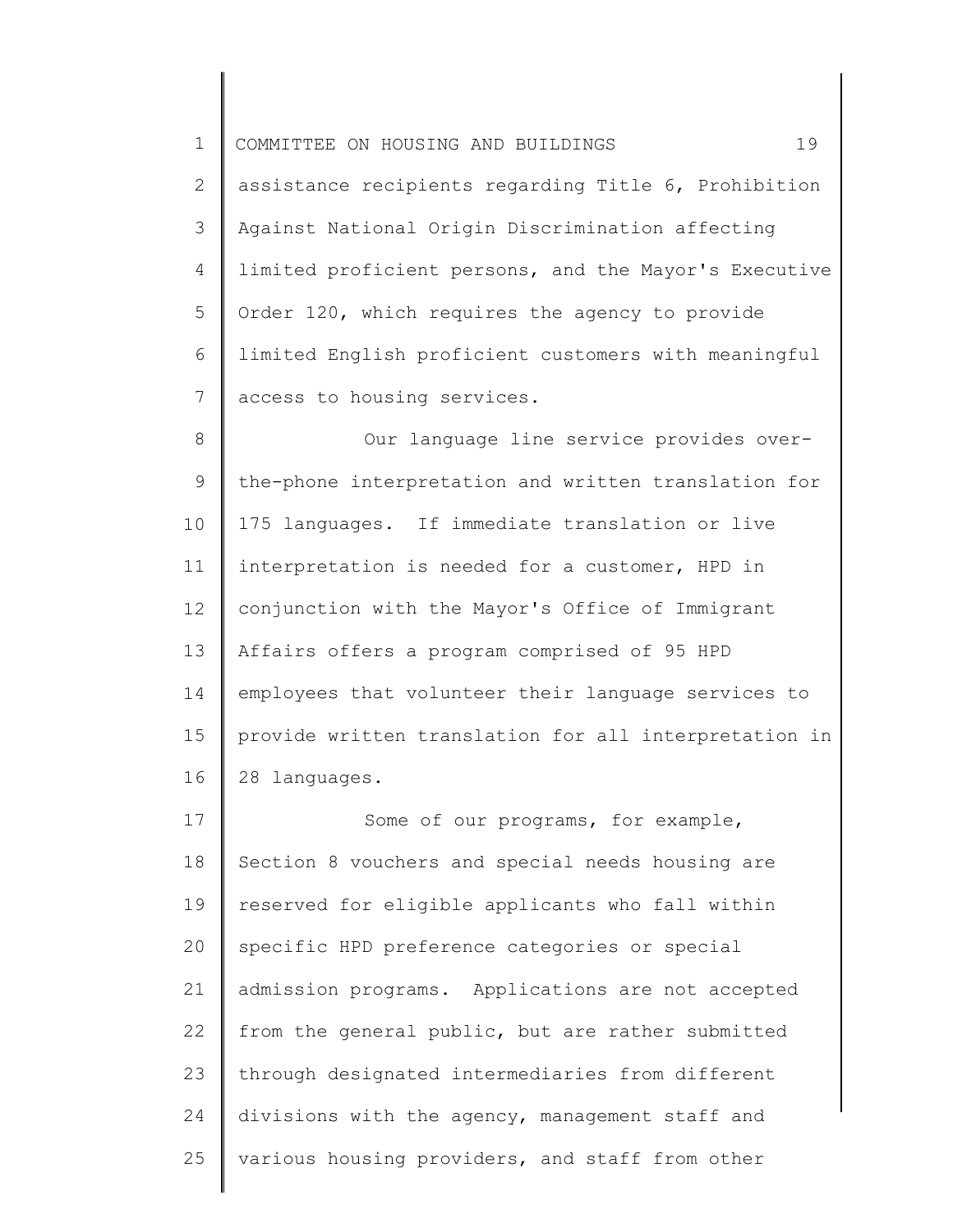1 2 3 4 5 6 7 8 9 10 11 12 13 14 15 16 17 18 19 20 21 22 23 24 25 COMMITTEE ON HOUSING AND BUILDINGS 20 governmental agencies. Applicants for these programs along with the referral entity together utilize the language line services to provide any needed translation services. Since the application for these programs are not available to the general public because of the preference requirements, publishing notice on our website that these applications are available in multiple languages may confuse the general public. Also, most folks who are interested in our housing options look to the agency to provide information on housing lotteries. As you know, HPD does not rent apartments. We work with real estate professionals and community sponsors to market apartments. These subsidized apartments are then rented through an open lottery system. Until last year, this system was cumbersome, which required perspective applicants to request a paper application from each individual development to which they were interested in apply. Then mailed the completed form to the project sponsor. We recognize that this was tedious and sometimes confusing. Therefore, we simplified and updated the process. Now, an applicant can assess information online about multiple lotteries and apply for these openings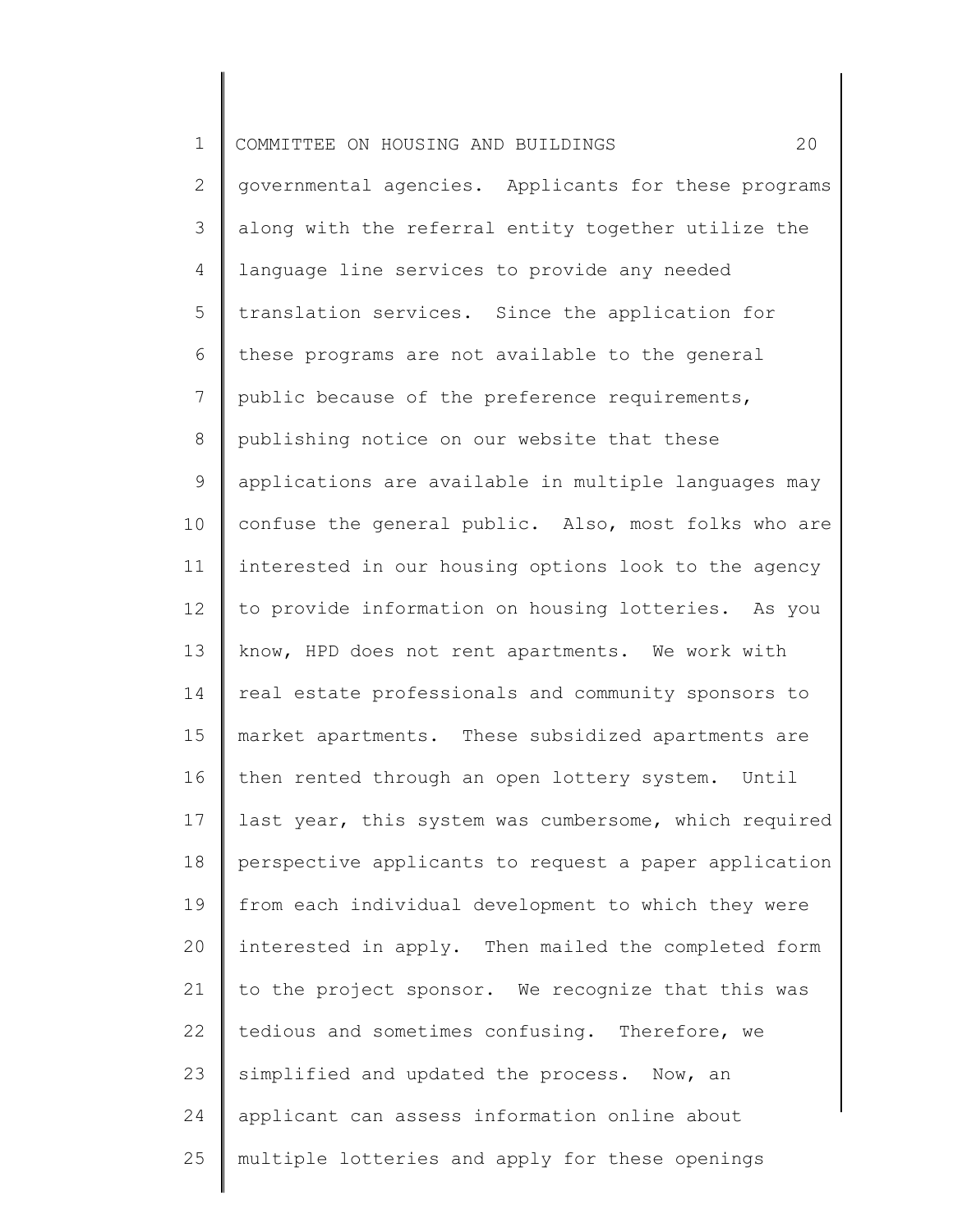| $\mathbf 1$    | 21<br>COMMITTEE ON HOUSING AND BUILDINGS              |
|----------------|-------------------------------------------------------|
| $\mathbf{2}$   | through our New York City Housing Connect website.    |
| 3              | Applicants create a profile in Housing Connect. Then  |
| 4              | with the click of a button can apply to new projects  |
| 5              | as they become available. The automated system has    |
| 6              | dramatically improved New Yorkers' experience for     |
| $\overline{7}$ | applying for affordable housing by enable apartment   |
| 8              | seekers to fill out a single application to submit to |
| $\mathsf 9$    | multiple housing lotteries. Housing Connect           |
| 10             | currently boast over 350,000 registered users.<br>The |
| 11             | average number of applicants for each Housing Lottery |
| 12             | has roughly quintupled. Which ensures that the        |
| 13             | lottery meets its preference categories, including    |
| 14             | those community board members, people with            |
| 15             | disabilities, veterans and municipal employees.       |
| 16             | That said, we recognize that not all                  |
| 17             | applicants have access to a computer, or are          |
| 18             | comfortable applying through an electronic process.   |
| 19             | To accommodate those constituents, paper applications |
| 20             | can continue to be available for those who prefer     |
| 21             | them. Over the past several months we have been       |
| 22             | working to ensure that both New York Housing Connect  |
| 23             | and the paper application process are accessible to   |
| 24             | everyone including people with visual impairment and  |
| 25             | for those who's English is not a first language.      |
|                |                                                       |

║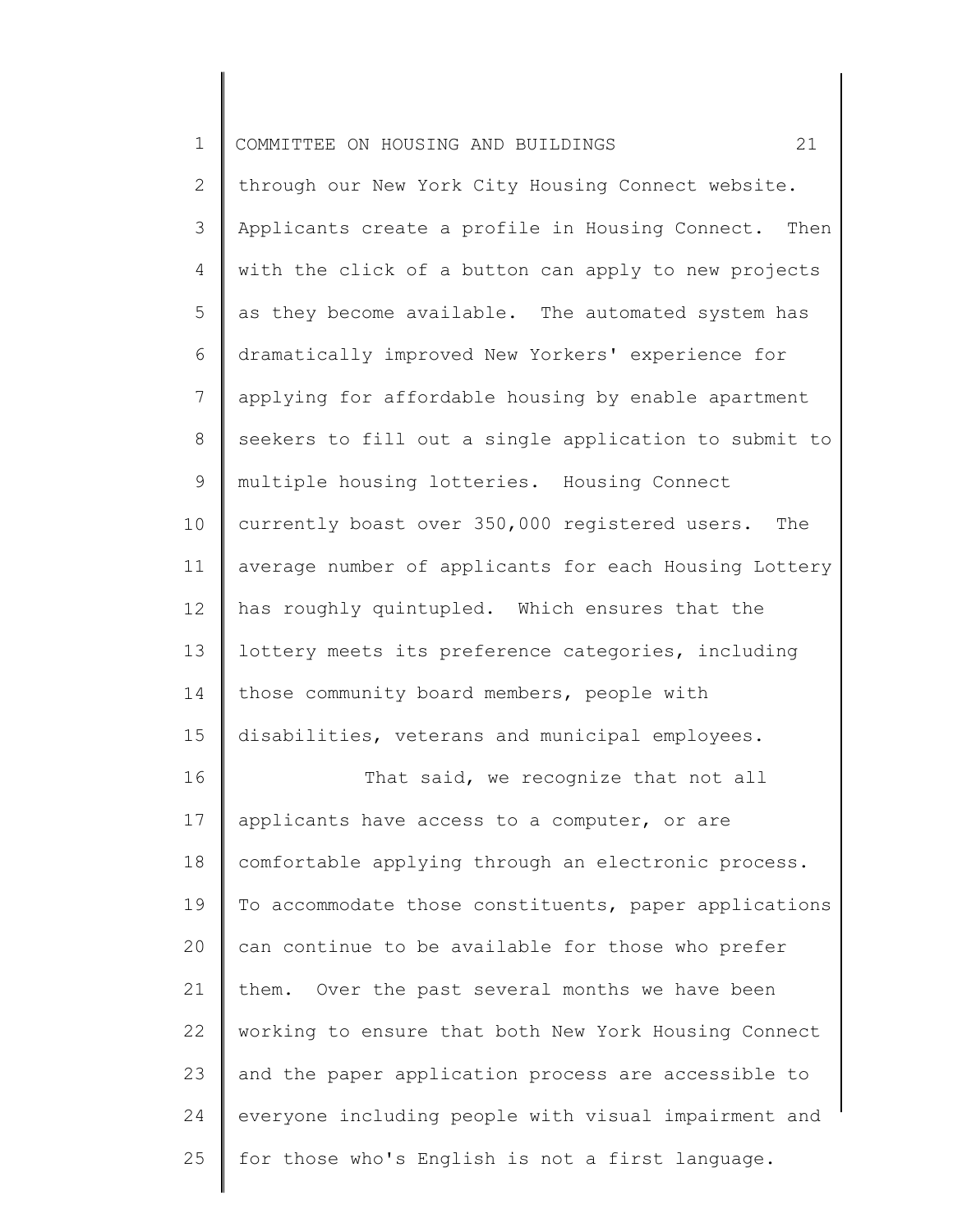| $\mathbf 1$    | 22<br>COMMITTEE ON HOUSING AND BUILDINGS              |
|----------------|-------------------------------------------------------|
| 2              | Within the next few weeks, we will be making our      |
| 3              | paper application forms available in Spanish,         |
| 4              | Chinese, which covers Mandarin and Cantonese, Korean, |
| 5              | Russian and Haitian Creole. Translation of the forms  |
| 6              | was completed yesterday, and now they are undergoing  |
| $\overline{7}$ | a final quality assurance review to ensure that every |
| $\,8\,$        | question is easily understood in each language.       |
| 9              | Additionally, HPD's website and New York              |
| 10             | Housing Connect give users the option of translating  |
| 11             | any of our pages into one of 35 languages including   |
| 12             | Arabic, Spanish, and Russian. The translation is      |
| 13             | available through Google Translate, and it's already  |
| 14             | available on the website. As our next phase of our    |
| 15             | Accessibility Initiative, we will soon be working     |
| 16             | with Google Translate to hone the quality of those    |
| 17             | translations and ensure that the phrasing is easily   |
| 18             | understood in each language.                          |
| 19             | HPD recognizes the need for translation               |
| 20             | and interpretation services for our programs in       |
| 21             | Affordable Housing Lottery applications. We are       |
| 22             | already providing these services, and given the       |
| 23             | already existing legal framework for provision of     |
| 24             | these services, we do not believe that this           |
| 25             | legislation is necessary or helpful. Thank you for    |
|                |                                                       |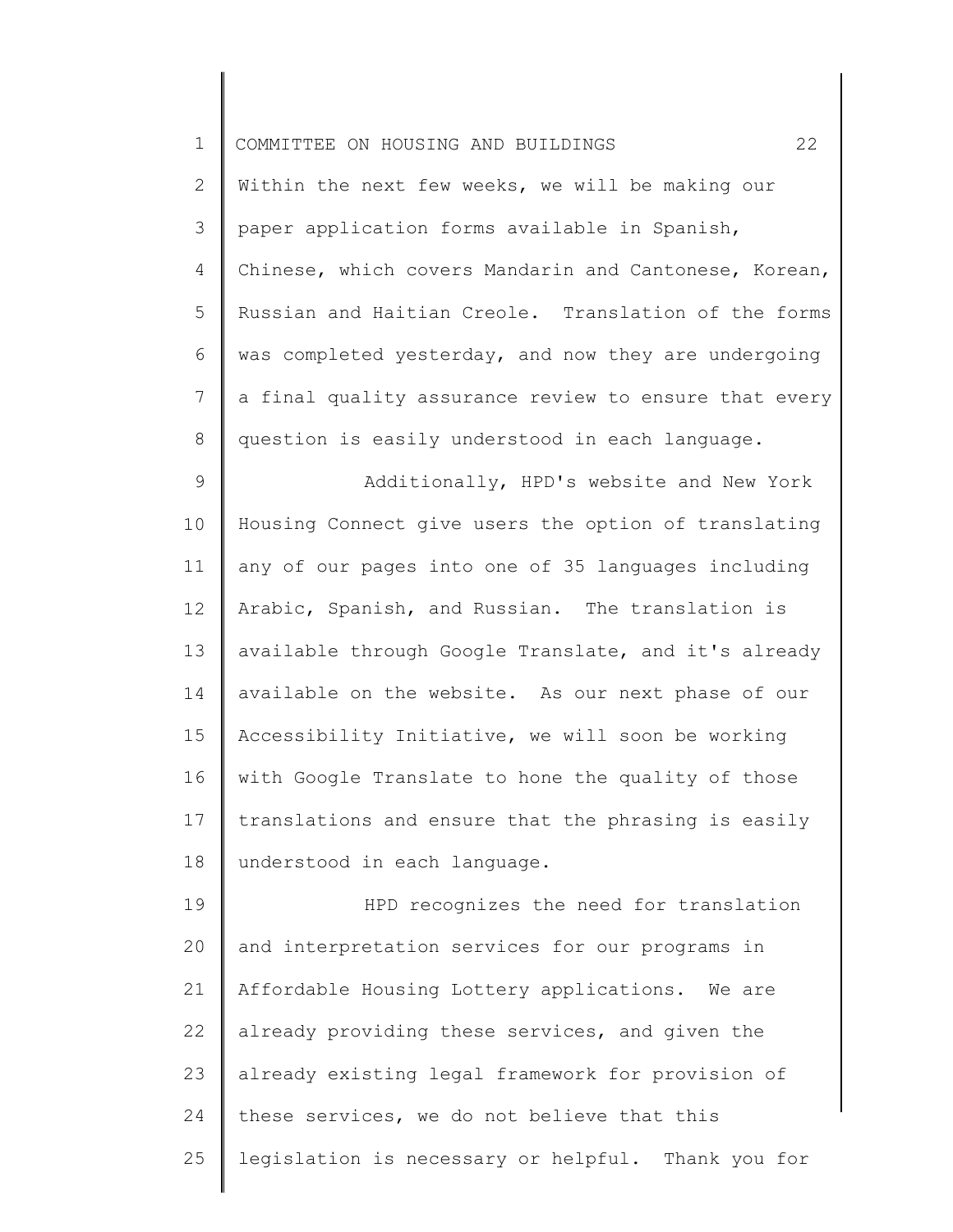1 2 3 4 COMMITTEE ON HOUSING AND BUILDINGS 23 the opportunity to testify on these bills, and we would be happy to answer any questions from the committee.

5 6 7 8 9 10 11 12 13 14 15 16 17 CHAIRPERSON WILLIAMS: Thank you very much for the testimony from the Assistant Commissioner Whaley. Thank you for letting us know before hand that you have a family issue that you have to deal with, and you're going to have to leave. So I'm going to ask some questions specific to that bill you testified on, and ask my colleagues if they have specific questions to that bill alone. So that you can leave, and I ask for understanding from the rest of the panelists. Our first question would be very easy, a simple soft ball. This is your second administration. Which one do you prefer working for? [laughter]

18 19 20 PATRICK WHALEY: A soft ball, huh. I think I'll plead the Fifth on that one. That's okay, Councilman.

21 22 CHAIRPERSON WILLIAMS: I was asked specifically to ask you that question.

23 24 25 PATRICK WHALEY: I bet you were. CHAIRPERSON WILLIAMS: So, from my understanding the bill as written you had some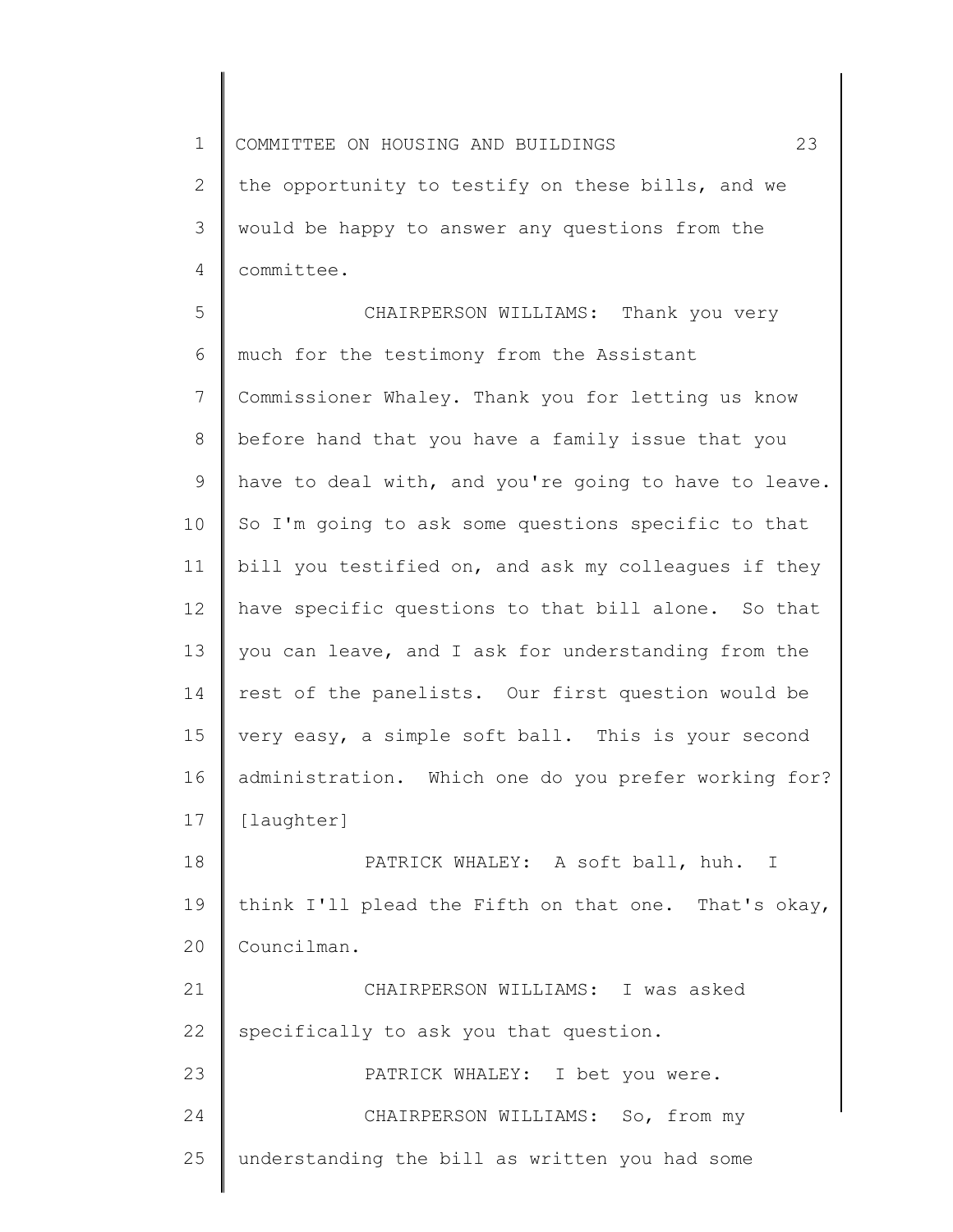1 2 3 4 5 6 7 8 9 10 11 12 13 14 15 16 17 18 19 20 21 22 23 24 25 COMMITTEE ON HOUSING AND BUILDINGS 24 tweaks, and if those two are made it would be something that you would support basically. Not the caps, but putting on these tamper resistant like the ones you have here. Putting that in the Electrical Code would be something that you would be supportive of, is that correct? PATRICK WHALEY: That's correct. Using the tamper resistant receptacles we think provide more utility than the caps that could be removed and not replaced. We also think putting them into the Electrical Code would ensure greater compliance than keeping it in the Housing Maintenance Code as the current draft provides. The other thing I would add is this version of the bill applies to whatever it is you're going to do be it caps or receptacles to all multiple dwellings. And if the Council considers going the route of using these tamper resistant receptacles, just sort of a word of caution. Giving out these receptacles would require the installation by a professional, and that the Department generally does not apply any requirements to their codes retroactively. And that this would require a public outreach campaign. Coupled with the fact that we're not as we're sitting here entirely sure how often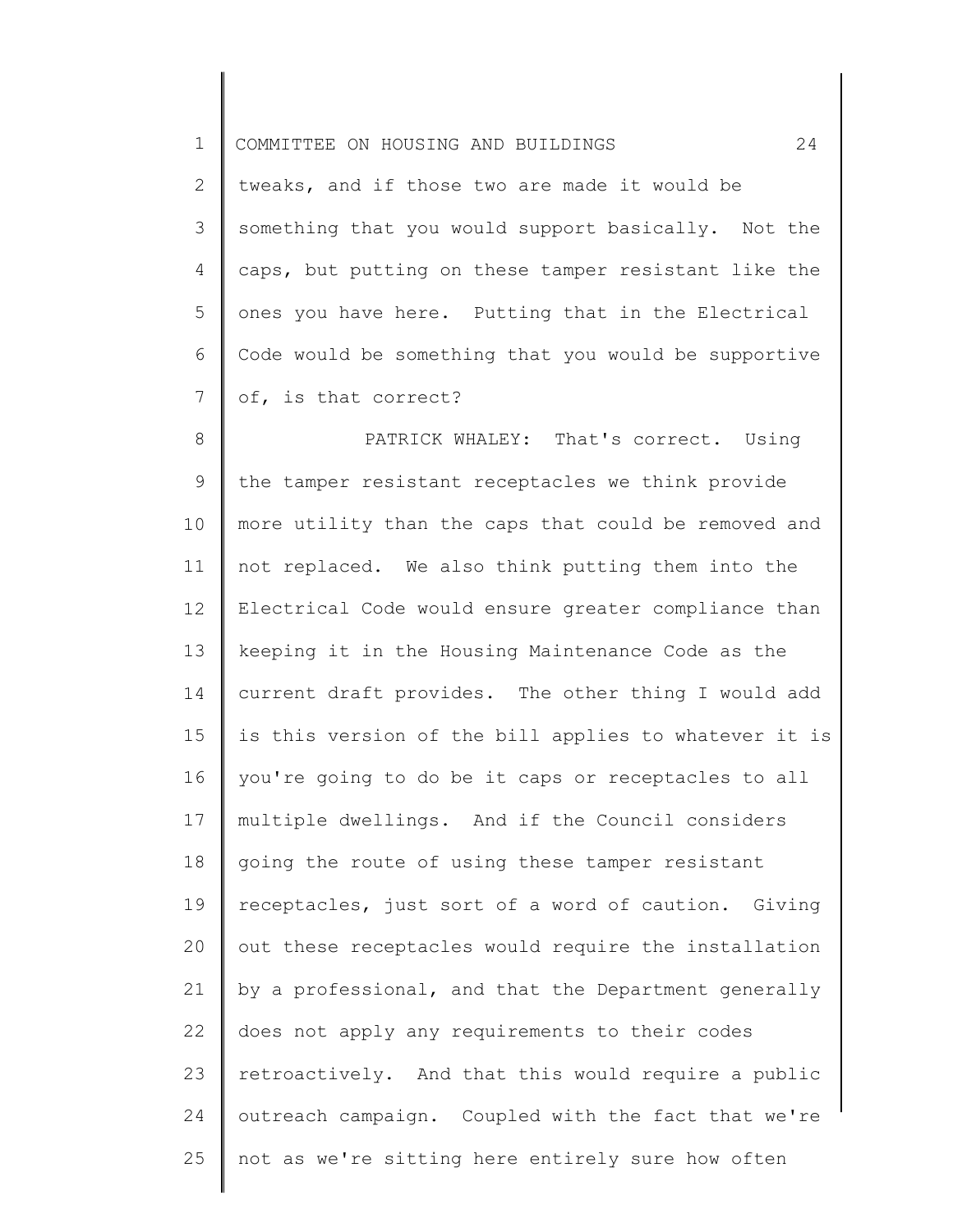| $\mathbf 1$    | 25<br>COMMITTEE ON HOUSING AND BUILDINGS              |
|----------------|-------------------------------------------------------|
| 2              | these incidents of electrocution of children and pets |
| 3              | occur here within the city. We just think the         |
| 4              | Council might want to consider further whether or not |
| 5              | they want to limit it to reconstruction renovations   |
| 6              | or broaden it to all multiple dwellings.              |
| $7\phantom{.}$ | CHAIRPERSON WILLIAMS: So I did get to                 |
| 8              | play with it a little bit. I appreciate that, and it  |
| 9              | was a little I thought too easy to push in the-- I    |
| 10             | forgot the male part. It's called the plug? It's      |
| 11             | the plug. It's the outlet and this is the plug?       |
| 12             | PATRICK WHALEY: [off mic]                             |
| 13             | CHAIRPERSON WILLIAMS: Plug and the                    |
| 14             | receptacle? Okay. So it's easy for then I thought     |
| 15             | to plug into the thing, but I realized most of the    |
| 16             | fun happens with the paper clips and the fork. So,    |
| 17             | it was actually almost impossible to shove it on one  |
| 18             | side. So it does seem to work very well, and if my    |
| 19             | colleagues want to play with it in public or in       |
| 20             | private, you can. They're right here. You can just    |
| 21             | pass it around and you have it for a look. Do you     |
| 22             | know or do you have any idea what the cost would be?  |
| 23             | PATRICK WHALEY: I actually purchased                  |
| 24             | that receptacle at Home Depot yesterday for about     |
| 25             |                                                       |
|                |                                                       |

 $\begin{array}{c} \hline \end{array}$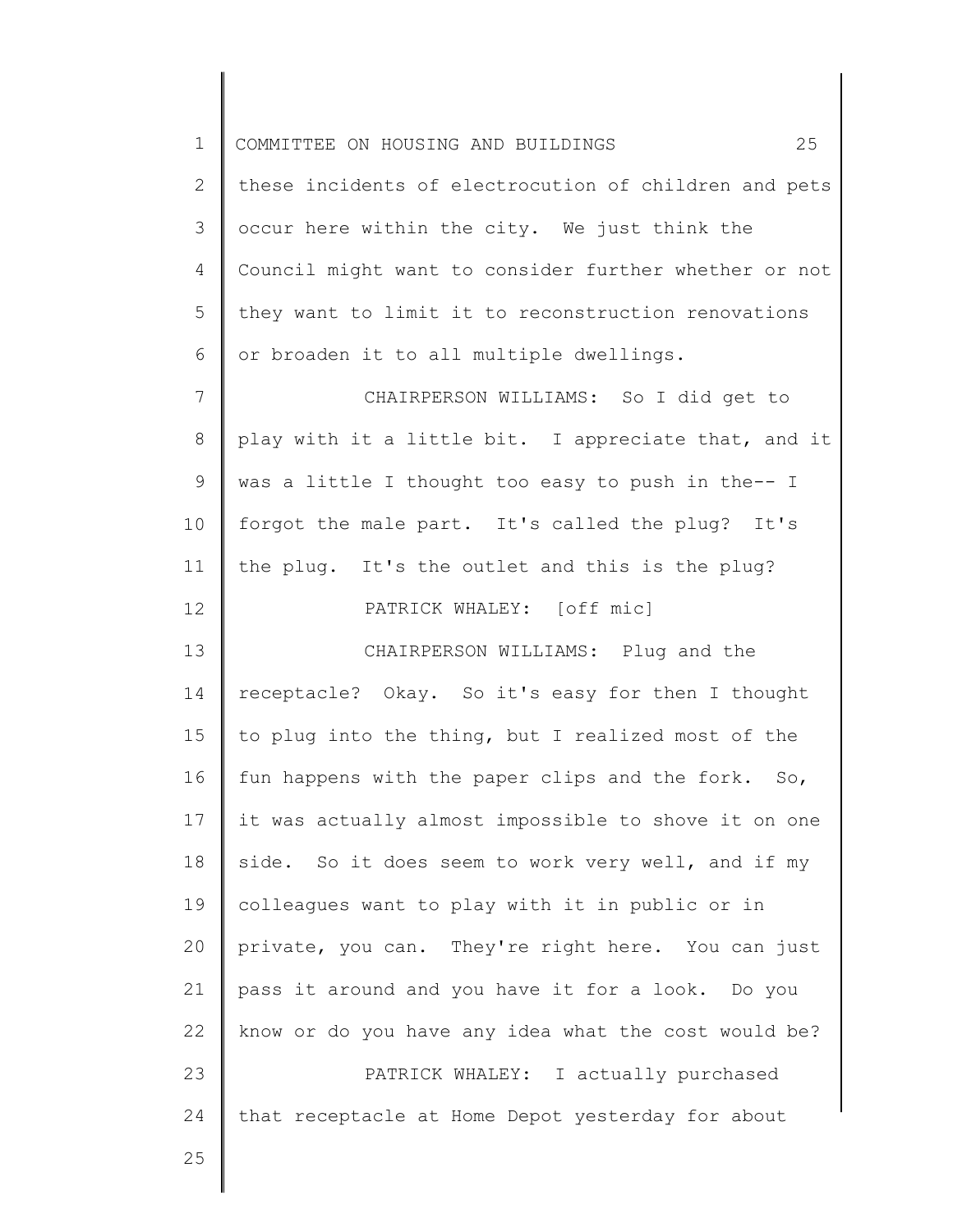1 2 3 4 5 6 7 8 9 10 11 12 13 14 15 16 17 18 19 20 21 22 23 24 25 COMMITTEE ON HOUSING AND BUILDINGS 26 \$1.19. So the cost is if not the same certainly comparable to a typical traditional outlet. CHAIRPERSON WILLIAMS: You said you don't have any data on how many electrocutions actually happened? PATRICK WHALEY: Yeah, we just heard Council Member Cohen mention I believe it was seven occurrences a day nationally. Perhaps we can check with the Fire Department, but sitting here, I don't have any information on data specific to New York City, but we're certainly happy to take a look. CHAIRPERSON WILLIAMS: All right. I'm sure Council Member Cohen will have some questions, and if anyone else has questions just on Intro 289, please let us know. I'm sorry, just on 433. [Pause] COUNCIL MEMBER COHEN: Oh, hello. Oh, it just requires a strong thumb. So do you have any thoughts on what we could do to protect most New Yorkers in the buildings who live in the existing buildings? PATRICK WHALEY: By requirement of law, you know, I think-- I don't know the extent to which the owners of multiple dwellings what they currently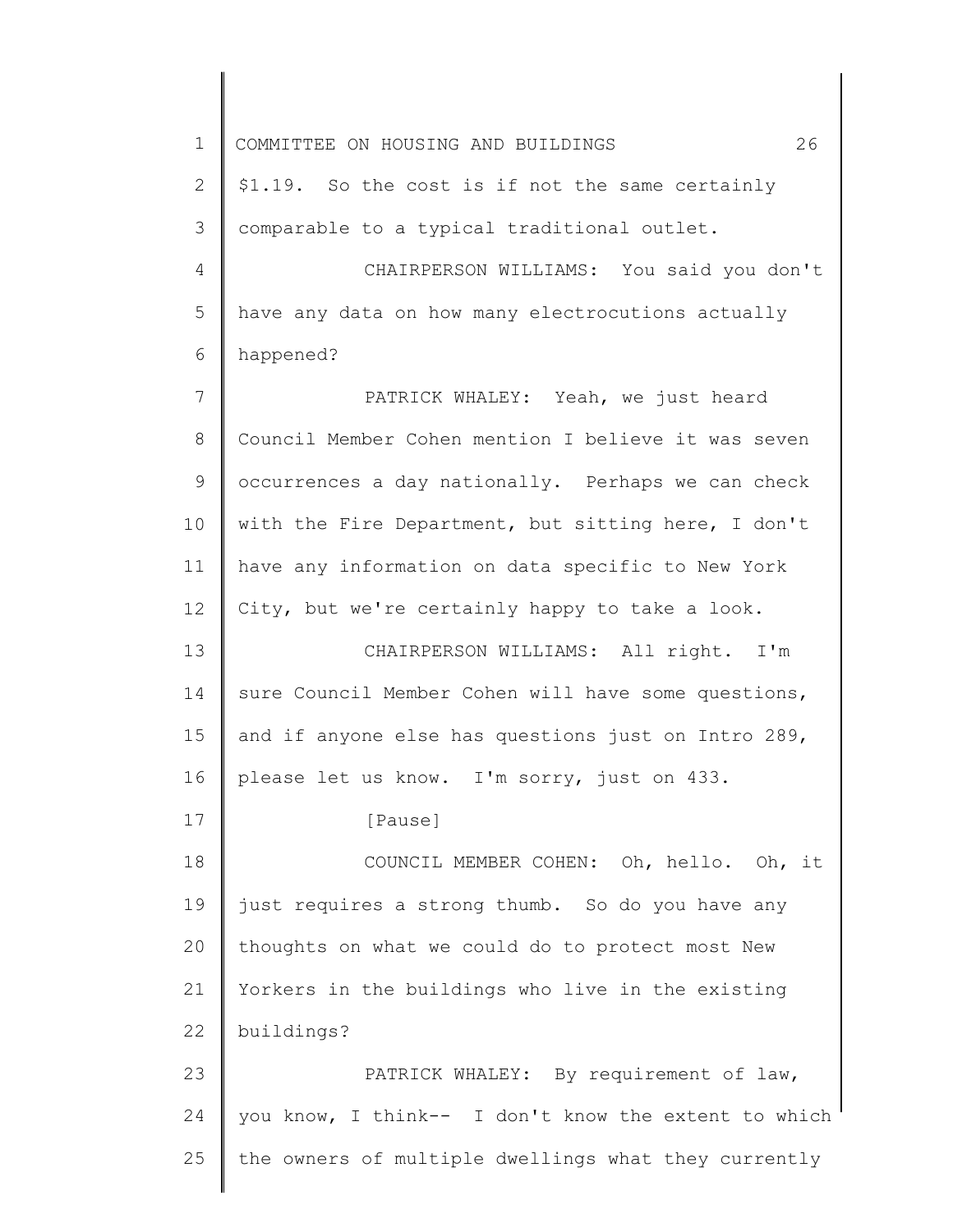| $\mathbf 1$    | 27<br>COMMITTEE ON HOUSING AND BUILDINGS              |
|----------------|-------------------------------------------------------|
| 2              | do to ensure children are safe in their public areas. |
| 3              | Whether they currently are using tamper resistant     |
| 4              | receptacles or are, in fact, using caps. I'll         |
| 5              | imagine you'll hear from property owners and their    |
| 6              | representatives as to what now they're currently      |
| $\overline{7}$ | doing. That said, of course, we think if the Council  |
| 8              | is going to get on this road because of the issues    |
| 9              | concerning the caps, we feel like it makes the most   |
| 10             | sense to require tamper resistant receptacles.        |
| 11             | Whether or not those receptacles are required in      |
| 12             | existing local dwellings or in new construction       |
| 13             | renovation, I'll leave that up to the Council to      |
| 14             | consider. But we just were here to raise some         |
| 15             | concerns with them should you decide to go down that  |
| 16             | road.                                                 |
| 17             | COUNCIL MEMBER COHEN: Thank you.                      |
| 18             | CHAIRPERSON WILLIAMS: Okay. No other of               |
| 19             | my colleagues have signed up for Intro 433-A. So I    |
| 20             | just want to say thank you again, and if you need to  |
| 21             | leave, we definitely-- Oh.                            |
| 22             | COUNCIL MEMBER MENDEZ: I have a                       |
| 23             | question.                                             |
| 24             | CHAIRPERSON WILLIAMS: Yes. So one of my               |
| 25             | colleagues, Council Member Mendez.                    |
|                |                                                       |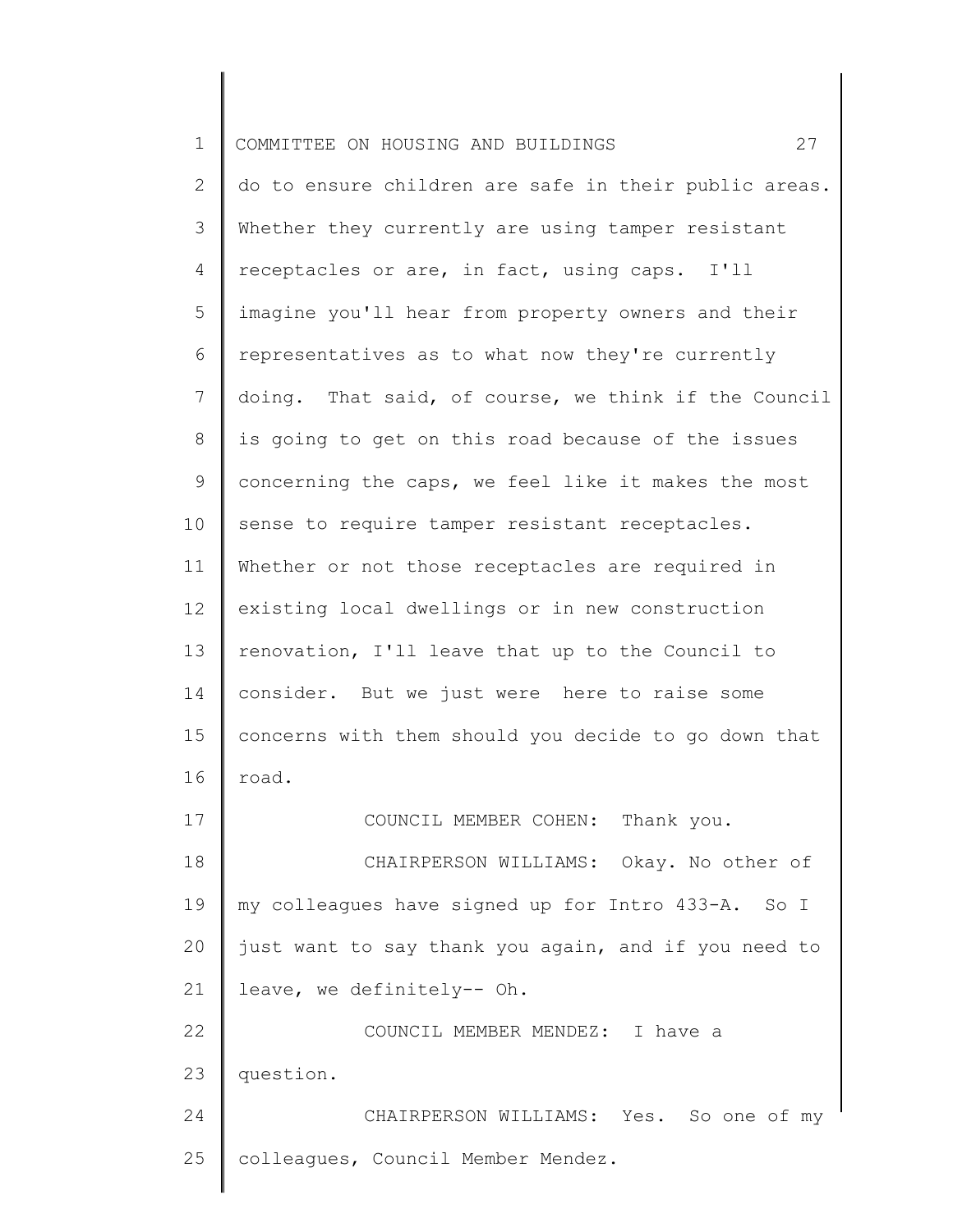1 2 3 4 5 6 7 8 9 10 11 12 13 14 15 16 17 18 19 20 21 22 23 24 25 COMMITTEE ON HOUSING AND BUILDINGS 28 COUNCIL MEMBER MENDEZ: Thank you Mr. Chair. I'm just wondering if you have any data on how many penalties are actually given for not having these covers on receptacles? [Pause] PATRICK WHALEY: So the electrical as it currently provides these receptacles are required to be included when there is new construction, or there's renovation. Those dwelling units will be inspected, and if those units do not have these receptacles, the project won't be signed off, and they can't move forward. So that being said, it's got to be taken care of before they can move forward. COUNCIL MEMBER MENDEZ: Okay. Thank you. PATRICK WHALEY: Thank you very much Council Member Williams. I appreciate your consideration, and thank you to members of the Council. CHAIRPERSON WILLIAMS: Thank you. We've also been joined by Council Member Levine. [Pause] CHAIRPERSON WILLIAMS: For Intro No. 222, you said that most responsible owners already notify tenants so they can prepare before any outages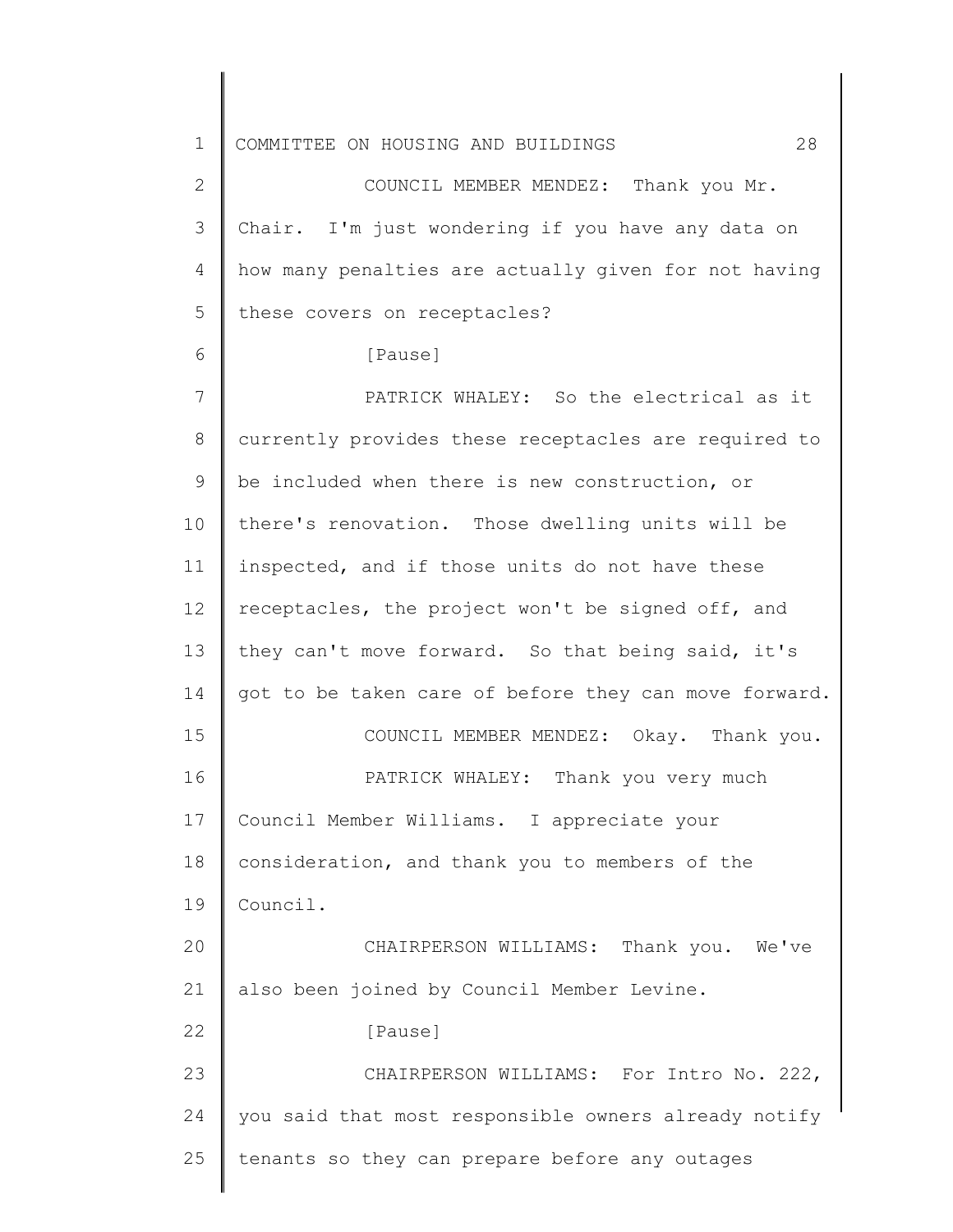| $\mathbf 1$    | 29<br>COMMITTEE ON HOUSING AND BUILDINGS              |
|----------------|-------------------------------------------------------|
| $\overline{2}$ | properly. So obviously, we want to get to the owners  |
| 3              | that don't inform their owners responsibly. I think   |
| 4              | I understand it may be onerous to get something to    |
| 5              | every single tenant in a large building. Are there    |
| 6              | other things that you think may be helpful? Maybe     |
| $\overline{7}$ | posting it in areas like laundry and other areas on   |
| 8              | each floor? Something like that that would make some  |
| 9              | sense? Obviously if something occurred, and they      |
| 10             | didn't have time to get the word out-- If it          |
| 11             | happened today that makes sense, but if it's          |
| 12             | something that's planned, I can see us wanting to get |
| 13             | the information out, and also not making it overly    |
| 14             | onerous. So I don't think doing nothing helps, but I  |
| 15             | wanted to get your feedback on that.                  |
| 16             | BAABA HALM: We agree that we should                   |
| 17             | consider requiring owners to give tenants some notice |
| 18             | of when outage that they're aware of is going to      |
| 19             | occur. And in lieu of placing a notice in each,       |
| 20             | under each door, in addition to posting in a public   |
| 21             | part of the building maybe require a posting on each  |
| 22             | landing of a floor of a building in a conspicuous     |
| 23             | place on the floor. And for each building that may    |
| 24             | be different. So for some buildings that don't have   |
| 25             | elevators maybe the entranceway to that particular    |
|                |                                                       |

║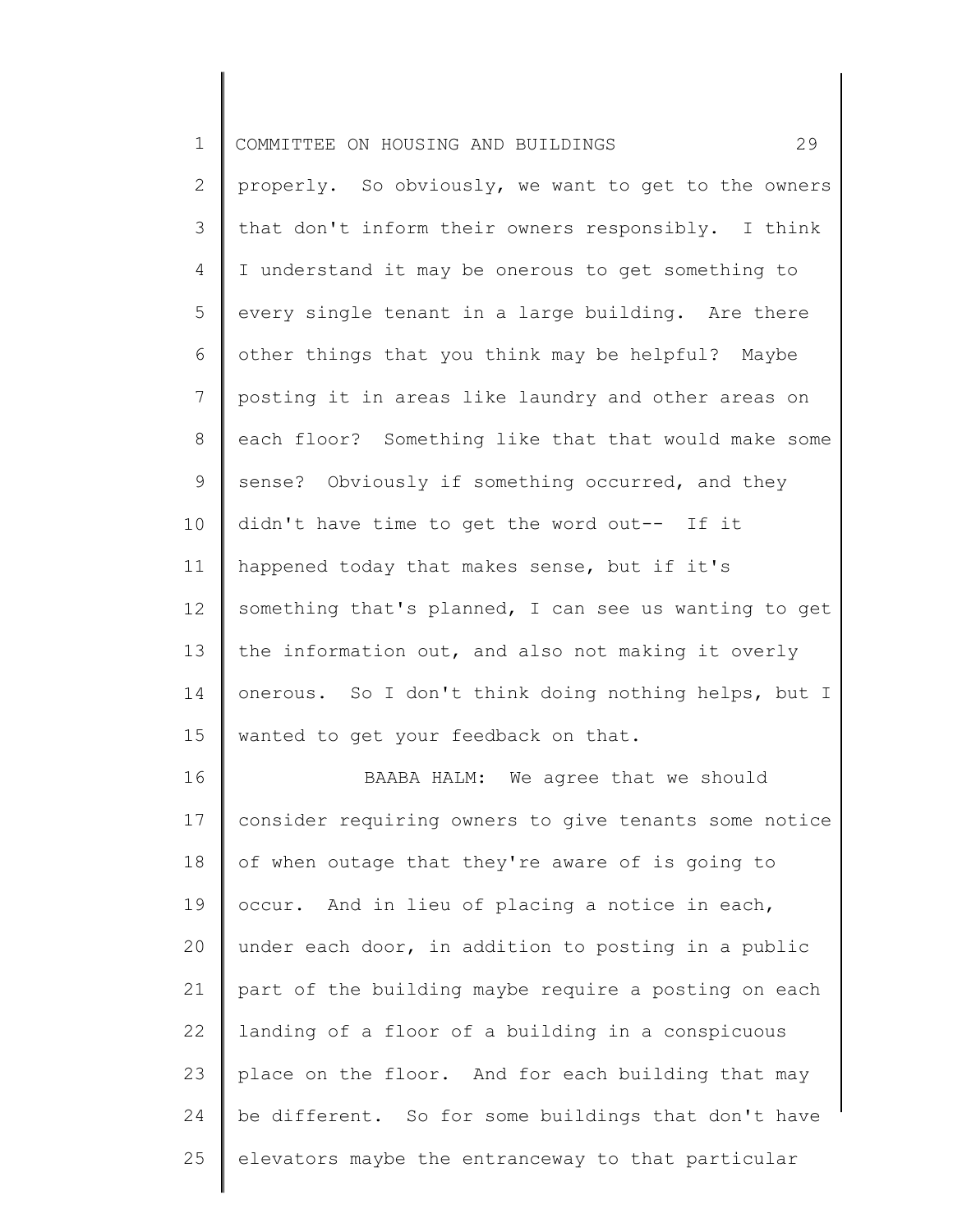| $\mathbf 1$     | 30<br>COMMITTEE ON HOUSING AND BUILDINGS             |
|-----------------|------------------------------------------------------|
| $\mathbf{2}$    | floor. For buildings that do have elevators maybe in |
| 3               | the laundry area. Anywhere that is public, and it    |
| $\overline{4}$  | doesn't require a placing of the notice under each   |
| 5               | door we think would be sufficient. But we think that |
| 6               | that-- What we have to address is which outages and  |
| $7\phantom{.0}$ | how much prior notice we think is important for an   |
| $\,8\,$         | owner to provide a tenant, and that's where I think  |
| 9               | we need to have more conversation around.            |
| 10              | CHAIRPERSON WILLIAMS: Thank you. We've               |
| 11              | been joined by Council Member Rosenthal. But to ask  |
| 12              | your questions and ideas that hopefully you'll be    |
| 13              | speaking to sponsor--                                |
| 14              | BAABA HALM: [interposing] Sure.                      |
| 15              | CHAIRPERSON WILLIAMS: -- but I know we               |
| 16              | won't be able to-- I don't think we'll be able to    |
| 17              | legislate every eventuality. So I don't know if      |
| 18              | we'll be able to go through every specific possible  |
| 19              | outage. We may have to group some or maybe leave     |
| 20              | some out for lack of a better word. But I think we   |
| 21              | absolutely have to do something, and we have to find |
| 22              | a way to figure it out. When it comes to the         |
| 23              | languages so on the phone interpretation you have    |
| 24              | translation for 175 languages, and you have 95 HP    |
| 25              | employees that have volunteered their language       |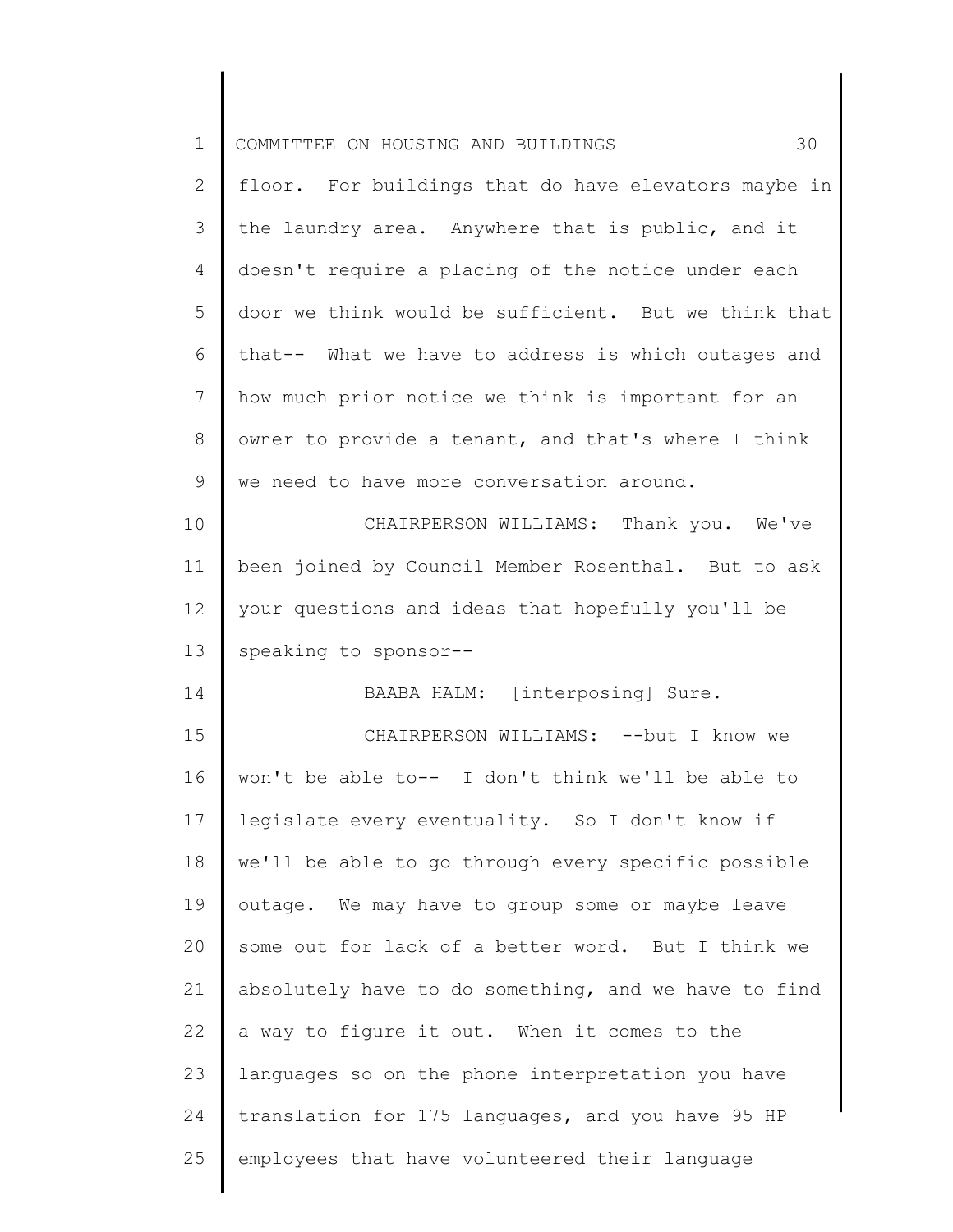| $\mathbf 1$ | 31<br>COMMITTEE ON HOUSING AND BUILDINGS                       |
|-------------|----------------------------------------------------------------|
| 2           | service to provide written, translation, or                    |
| 3           | interpretation in 28 languages. So, I just want to             |
| 4           | be clear. By coming to HPD, how would I know that I            |
| 5           | have the option of using those translation services.           |
| 6           | BAABA HALM: Generally it depends on what                       |
| 7           | you're coming to HPD for. Generally people are                 |
| 8           | coming for particular programs and particular                  |
| 9           | services. So in the program offices that you go to             |
| 10          | the extent that you need language assistance, that's           |
| 11          | where they will reach out to the language line or to           |
| 12          | get an employee on staff to provide those translation          |
| 13          | services.                                                      |
| 14          | CHAIRPERSON WILLIAMS: Is there anything                        |
| 15          | like a DMV to have a kind of card they can point that          |
| 16          | you can point to the language that you need                    |
| 17          | assistance in? Do you have anything like that?                 |
| 18          | BAABA HALM: Yes, we do have the iCard                          |
| 19          | that someone can point or identify the language that           |
| 20          | they need assistance in, and HPD employees utilize             |
| 21          | the iCard.                                                     |
| 22          | CHAIRPERSON WILLIAMS: At what point do                         |
| 23          | you see that? I don't think I've ever seen it                  |
| 24          | downstairs like Gold Street when I walk there.<br>$\mathbf{I}$ |
| 25          | don't think I've ever seen it there. But at what               |
|             |                                                                |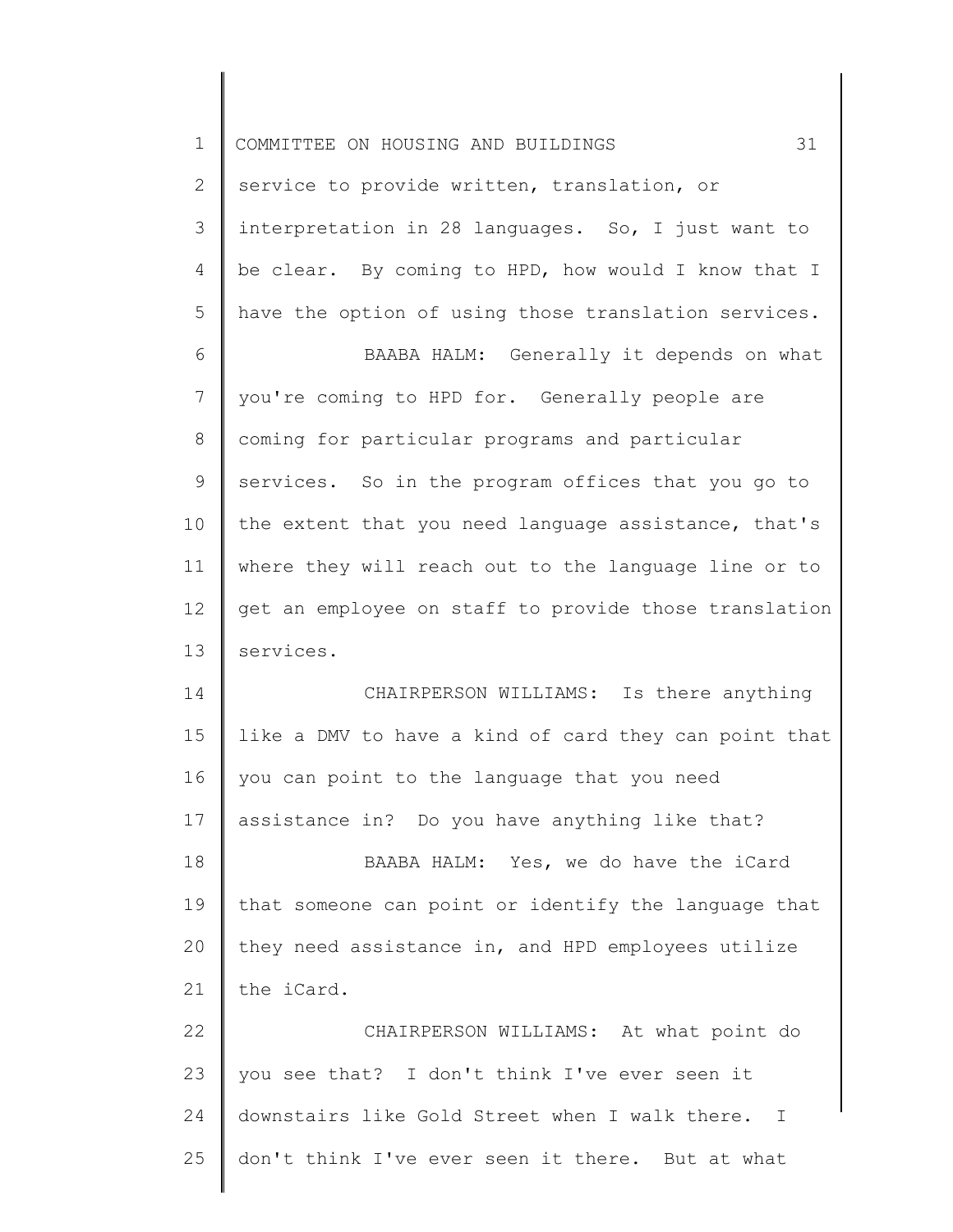1 2 3 4 COMMITTEE ON HOUSING AND BUILDINGS 32 point-- It might be there, but at what point do you actually see the card, and know that you can point to it?

5 6 7 8 9 10 BAABA HALM: Well, Gold Street is just the lobby, and they just sign you in, and then they send you to the appropriate floor for your particular service. And it's on those floors and those program areas where they have the-- they provide the interpretation and translation services.

11 12 13 14 15 16 17 18 CHAIRPERSON WILLIAMS: All right. I've been to the floors there, but I don't-- I believe that it's there, but I'm trying to figure out where. Is it when I come out of the elevator and go to the door would I see it, or will it be when someone might assume that I need the assistance and then they get the card? What I'm trying to figure is where are they displayed I guess is what I mean.

19 20 21 22 23 24 25 BAABA HALM: Well, we have on each of our offices including Gold Street a posting. It may not be right in the lobby, but it talks about interpretation and translation services. And then on each floor in each program area there is a posting and then the staff that service the customer also could ask them if they need translation services.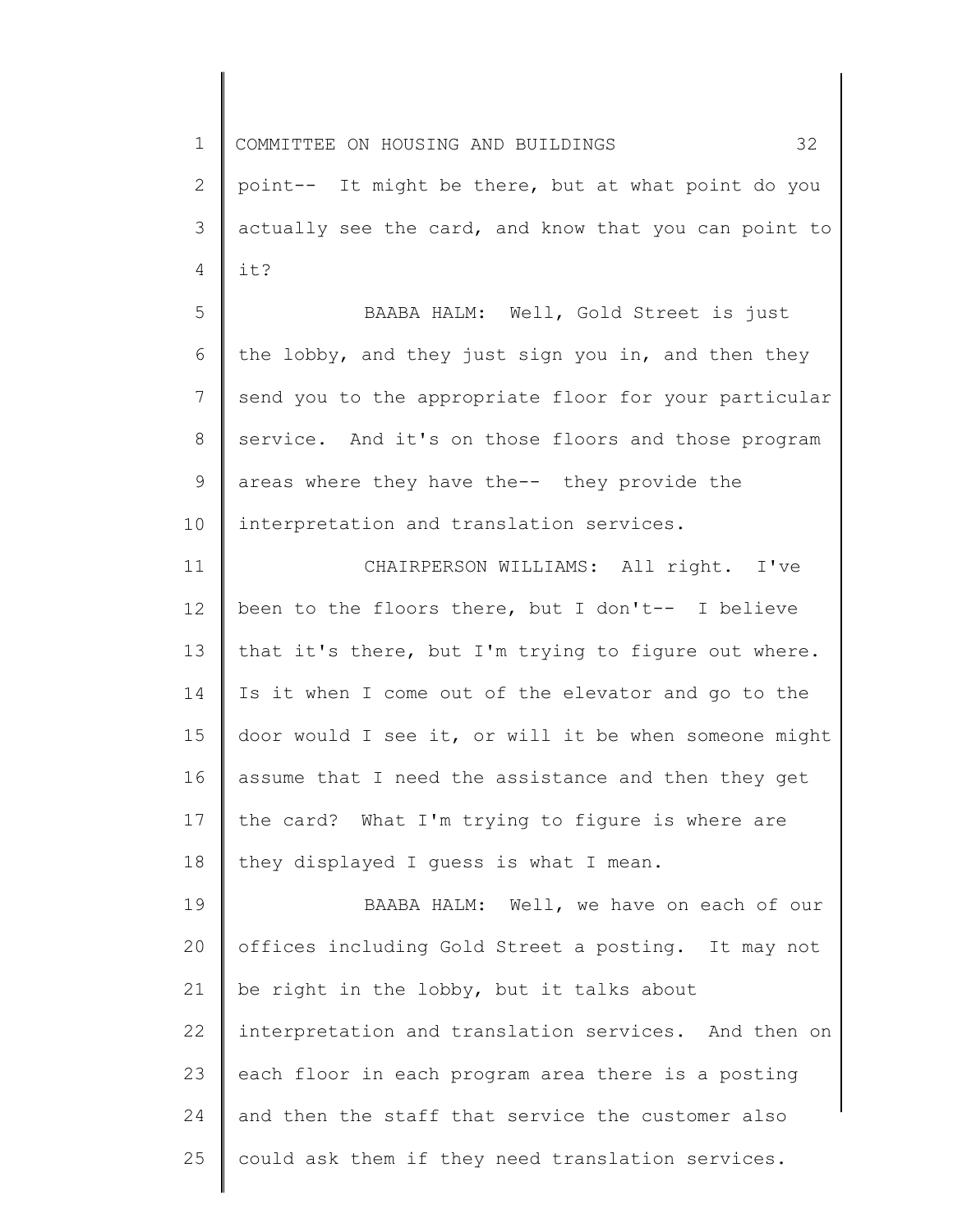| $\mathbf 1$     | 33<br>COMMITTEE ON HOUSING AND BUILDINGS                |
|-----------------|---------------------------------------------------------|
| 2               | Some of our application forms like Section 8 right on   |
| 3               | the top of it says, Do you need translation or          |
| 4               | interpretation services? And it allows you to           |
| 5               | identify the language that you may need assistance      |
| 6               | in. So it is program specific, and floor specific.      |
| $7\phantom{.}$  | CHAIRPERSON WILLIAMS: Thank you and then                |
| 8               | on the website, the same sort of question. I've         |
| 9               | actually never used the website to apply. I used it     |
| 10              | for other things. At what point would someone, or       |
| 11              | where would someone know that they could get these      |
| 12 <sup>°</sup> | services translated?                                    |
| 13              | BAABA HALM: I'm not sure I understand                   |
| 14              | your question.                                          |
| 15              | CHAIRPERSON WILLIAMS: I'm talking about                 |
| 16              | on the website, which I'm going to do shortly. I'm      |
| 17              | trying to figure out at what point on the website       |
| 18              | does it say, or where does it say-- How easily          |
| 19              | accessible is it to me to know that I can get           |
| 20              | translation service?                                    |
| 21              | BAABA HALM: Well, the website, the app                  |
| 22              | that was there is Google Translate. It translates       |
| 23              | every page of our website into whatever language.<br>So |
| 24              | whatever program or information that you're             |
| 25              | interested in, the website will translate that page     |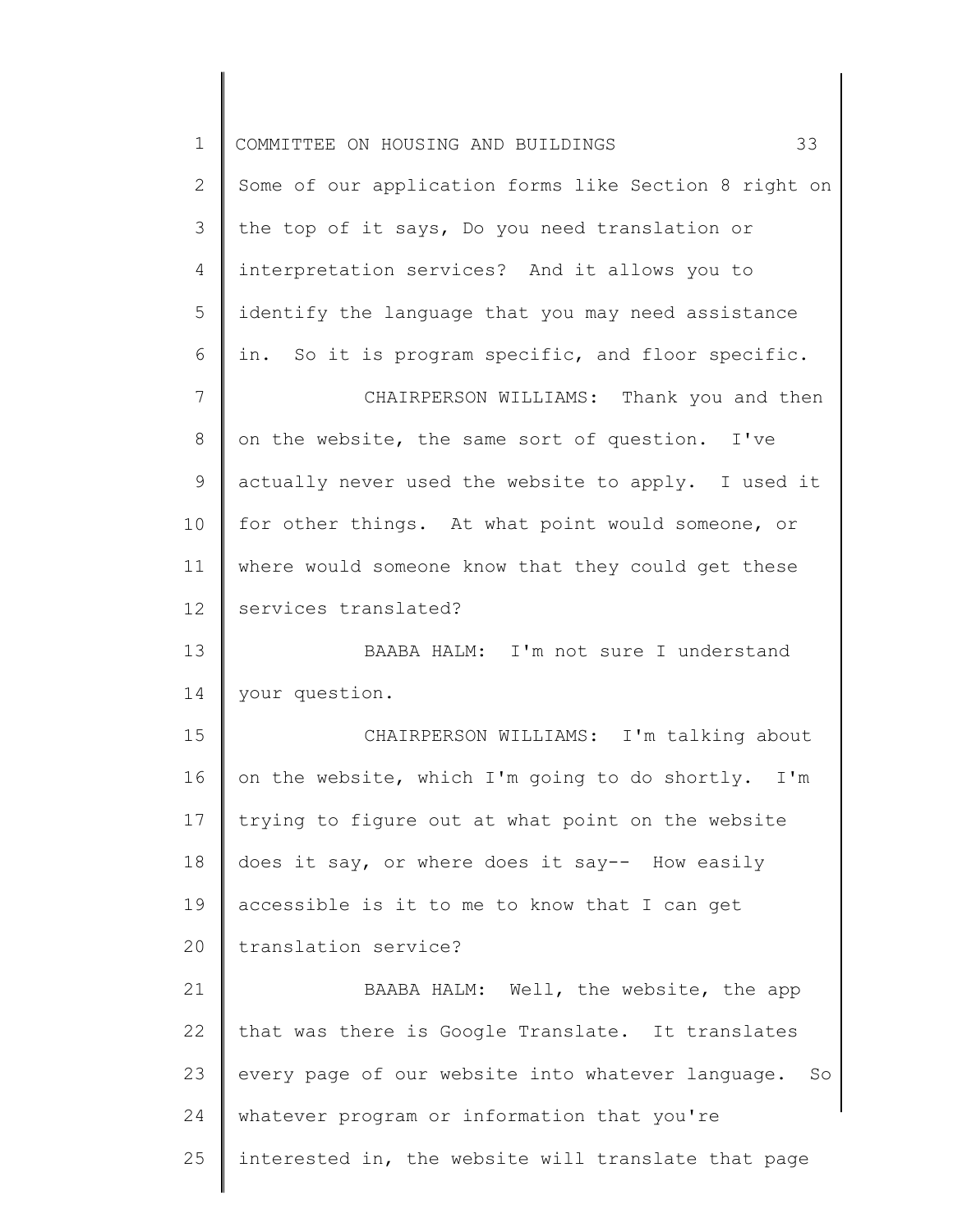| $\mathbf 1$  | 34<br>COMMITTEE ON HOUSING AND BUILDINGS              |
|--------------|-------------------------------------------------------|
| $\mathbf{2}$ | into the language of your choice. And you can         |
| 3            | understand what's offered on that page. Now, in       |
| 4            | terms of applying for a Housing Lottery, as we said,  |
| 5            | we have just finished translating our application for |
| 6            | the Housing Lottery into multiple languages. Many of  |
| 7            | the languages that the bill specifies are going to be |
| 8            | making both applications available in the next few    |
| 9            | weeks. It's not available yet. It will be in the      |
| 10           | next few weeks.                                       |
| 11           | CHAIRPERSON WILLIAMS: So the housing                  |
| 12           | applications are not available in multiple languages  |
| 13           | on the website yet?                                   |
| 14           | BAABA HALM: No.                                       |
| 15           | CHAIRPERSON WILLIAMS: So I'm on Housing               |
| 16           | and Development. I went to NYC.gov. I'm just trying   |
| 17           | to figure out where-- where would I know that Google  |
| 18           | can translate it?                                     |
| 19           | BAABA HALM: Right at the top there's a                |
| 20           | different click down button that says "translate this |
| 21           | page."                                                |
| 22           | CHAIRPERSON WILLIAMS:<br>I see.                       |
| 23           | BAABA HALM: Right, and if you click                   |
| 24           | down, it offers all of these options and different    |
| 25           | language options. And if you click on any language--  |
|              |                                                       |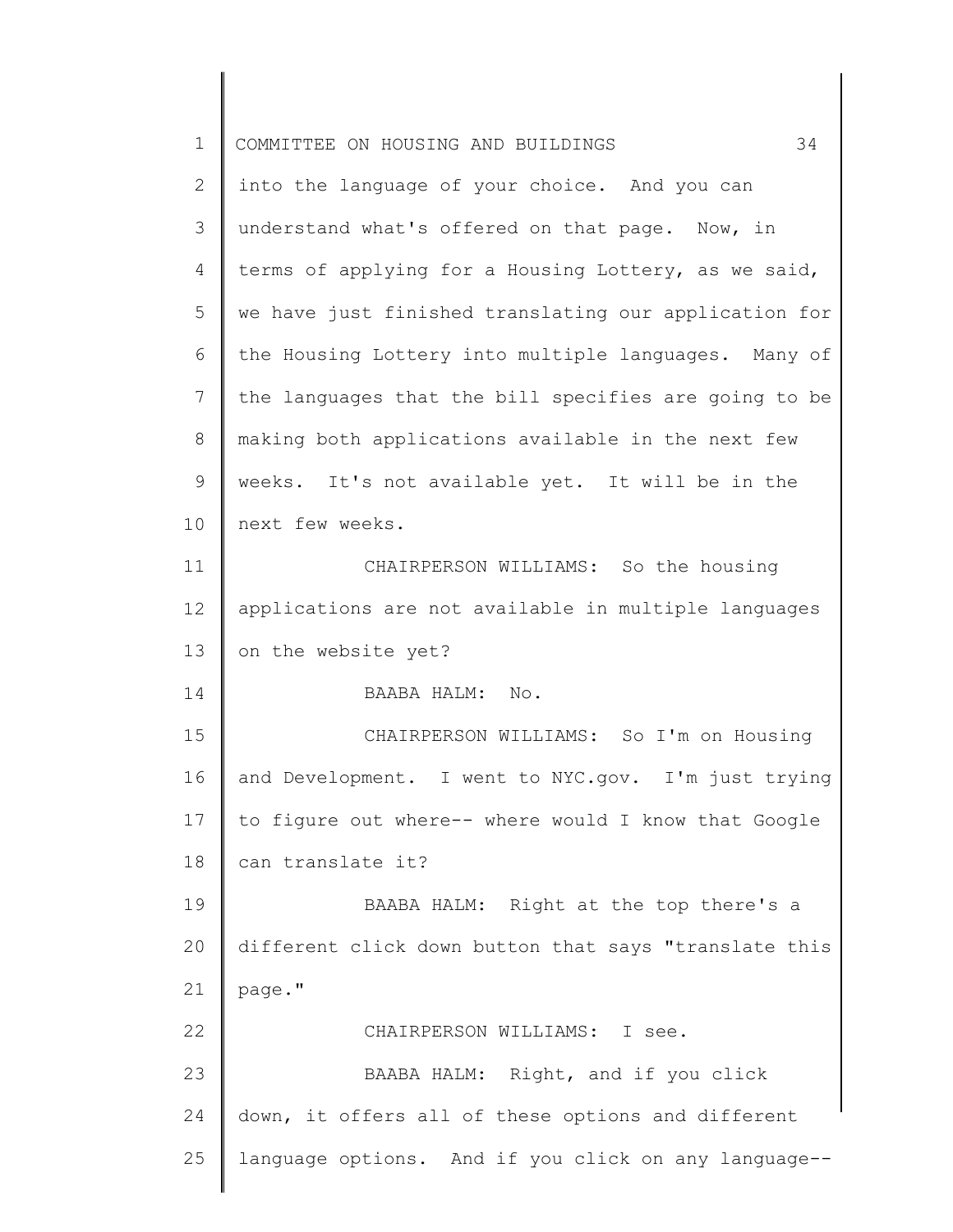1 2 3 4 5 6 7 8 9 10 11 12 13 14 15 16 17 18 19 20 21 22 23 24 25 COMMITTEE ON HOUSING AND BUILDINGS 35 Pick and odd one Croatian, and it will translate the page right away. CHAIRPERSON WILLIAMS: Telugu [sp?]. Where is Telugu from, the language Telugu. BAABA HALM: I don't know. There's a lot of languages there. CHAIRPERSON WILLIAMS: Okay. Well, I have it in Telugu right now except for the NYC level. I can't translate that. [sic] [laughter] Okay. I mean that might actually be made a little bit bigger, but as of now I think that's pretty cool. I'm going to ask the sponsors of the bill if they have questions first. Council Member Cumbo, then Mendez, and then we'll open it up to everyone else. And so Rosenthal is first on that list after the sponsors. COUNCIL MEMBER CUMBO: Good morning. Thank you so much for your testimony. I wanted to go outward and then come inward in that way. In my district there are going to be-- I'm representing the 35th District of 35th District of Fort Green, Clinton Hill, Prospect Heights, Crown Heights, and Bedford-Stuyvesant. And it is the epicenter of a lot of the affordable housing that's going to be coming online right now. And so, my City Council Office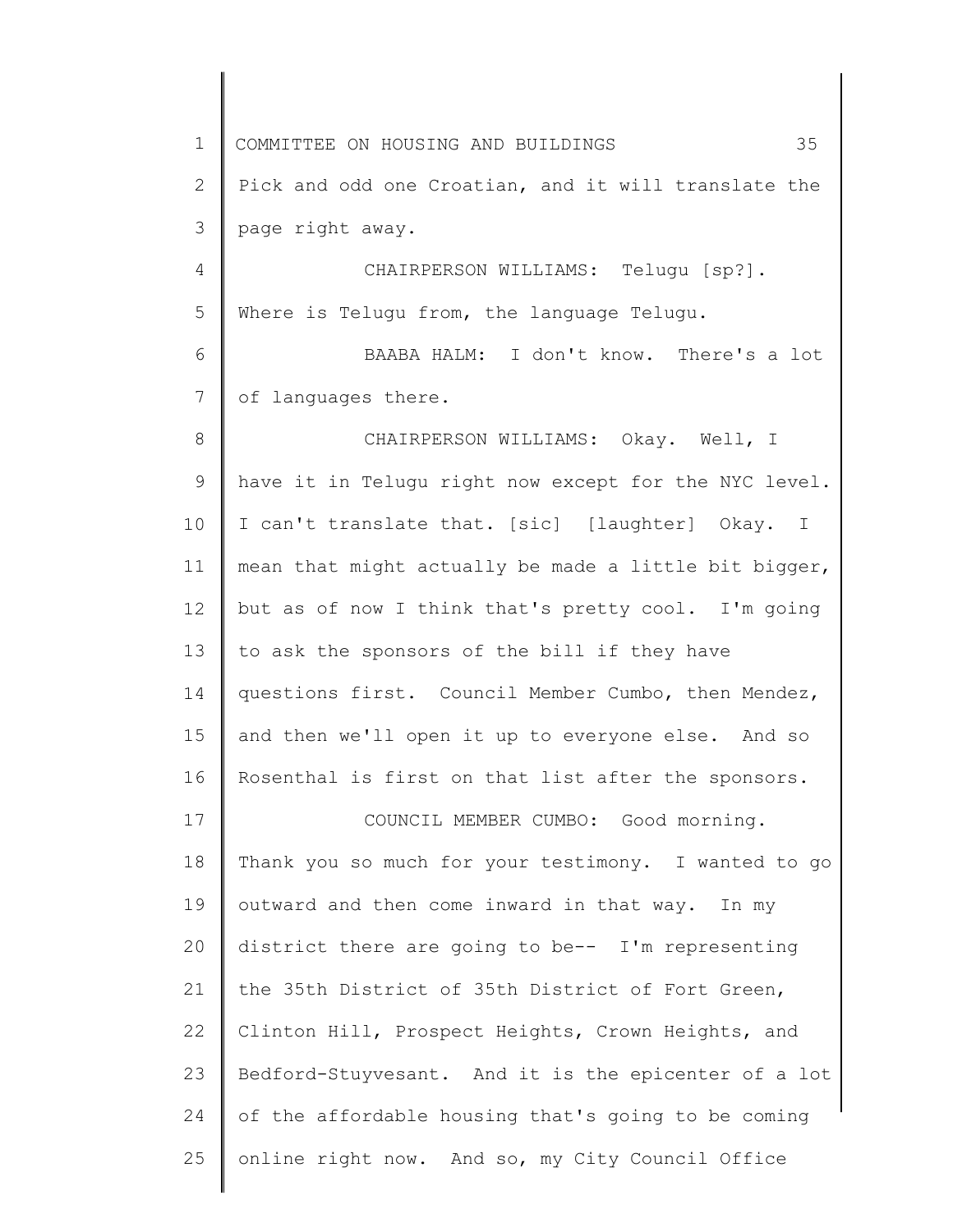1 2 3 4 5 6 7 COMMITTEE ON HOUSING AND BUILDINGS 36 along with some of the developers in the area have offered and created workshops with several organizations throughout the district. So that way we could train individuals or teach them, or give them the tools that would be needed in order fill out the applications.

8 9 10 11 12 13 14 15 16 17 18 19 But that is something that we took on our own, but recognizing that these applications are very complex in some ways. So things in terms of if you use Whiteout on the application it gets thrown out. If you use an manila envelope, it gets thrown out. If you use an 8x10 envelope. All these different sorts of things. There are so many nuances that can have your application terminated or never even viewed. What steps does HPD do internally so that individuals have all the tools and resources that they need in order to competitively be a part of the process for the applications?

20 21 22 23 24 25 BAABA HALM: I think you've identified one of the areas that we're working on, which is reviewing the marketing that happens for these housing lotteries, and the rules that are in place that can deem someone ineligible if they use Whiteout, or have the wrong size envelope. And I'll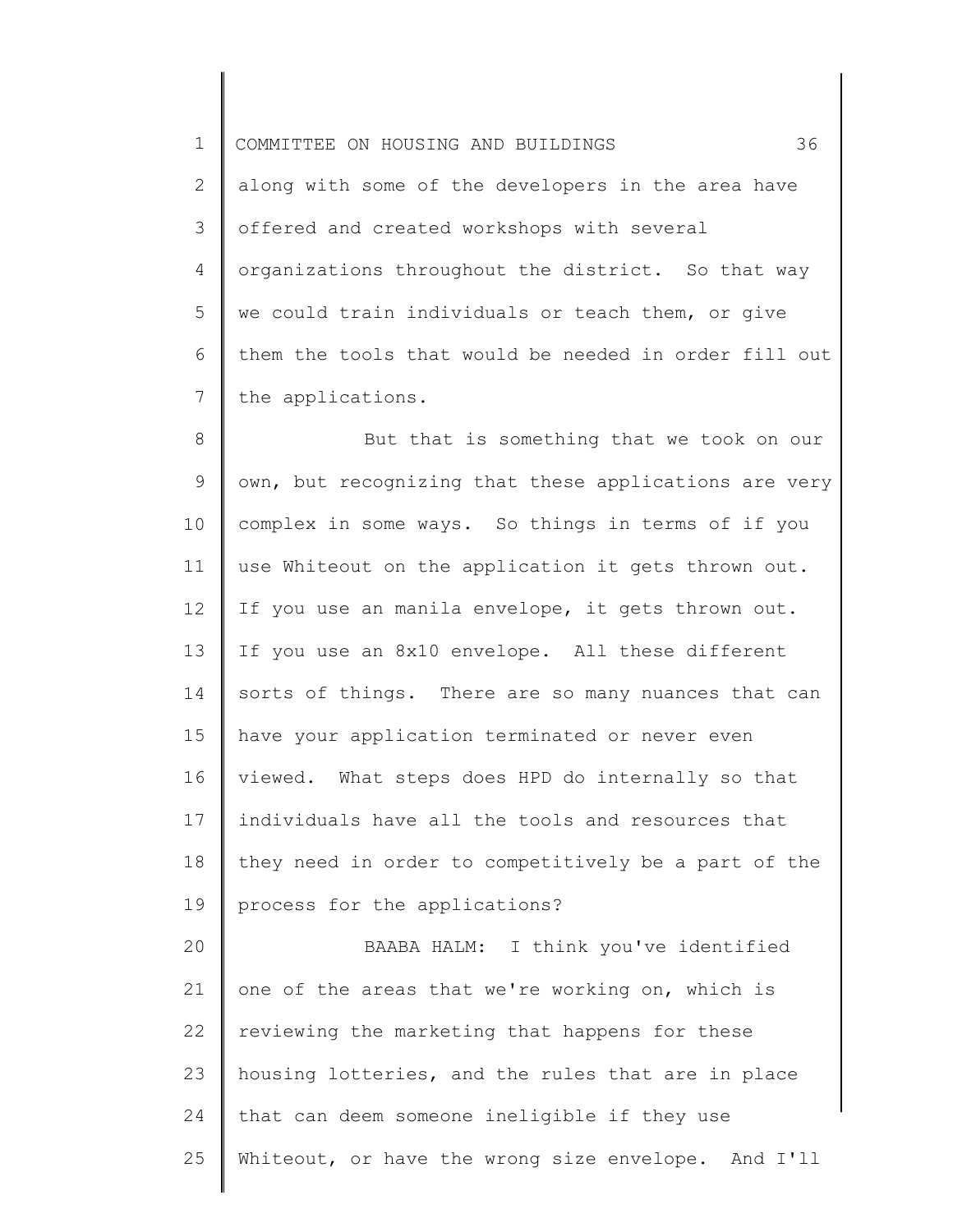1 2 3 4 5 6 7 8 9 10 11 12 13 14 15 16 17 18 19 20 21 22 23 24 25 COMMITTEE ON HOUSING AND BUILDINGS 37 let Margie talk to you about some of the work that we're doing on that. I mean it's different than having applications in different languages, but I think that it's important for you to know that we are-- COUNCIL MEMBER CUMBO: [interposing] So I was going to go into that as well to see if you even did that in English, does something like that happen in any other language? Because if not, you're applying for these different applications, and because you don't understand the process because it's very technical, your application gets dismissed immediately BAABA HALM: Well, I just wanted to say that one of the things we found in translating our applications into multiple languages is that we needed to review the applications to figure out if there's a way to simply it. Because when you translate it into multiple languages, the translations aren't necessarily easy to make. So translating alone is not sufficient if the applications on its own would not be clear for someone who is reading it in their native language. And so we've been working on that intensively as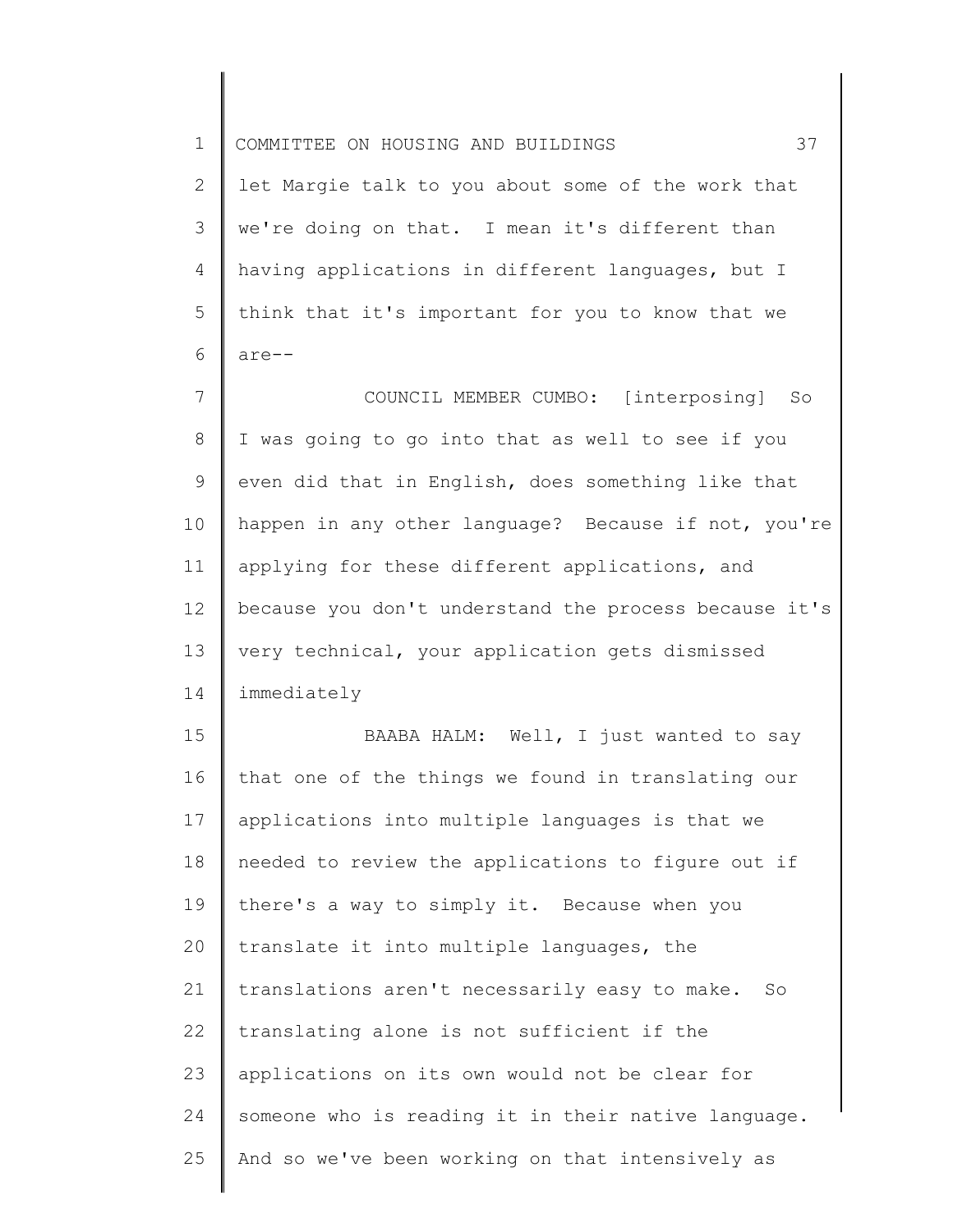| $\mathbf 1$    | 38<br>COMMITTEE ON HOUSING AND BUILDINGS              |
|----------------|-------------------------------------------------------|
| $\overline{2}$ | well. And so we understand that, and we want to       |
| 3              | remove those barriers that people are being           |
| 4              | ineligible for incomplete applications because they   |
| 5              | didn't understand that, you know, they needed to      |
| 6              | provide their last four addresses, or information     |
| 7              | about their life. So we recognize that that's an      |
| 8              | issue, and we've been working on it, which is why our |
| 9              | translation has been just completed this week. And    |
| 10             | then we're going through the quality assurance        |
| 11             | process, which will look at the quality of the        |
| 12             | translations of the applications. And understanding   |
| 13             | the ease of use before we actually make them          |
| 14             | available.                                            |
| 15             | COUNCIL MEMBER CUMBO: So is the Google                |
| 16             | translation that you utilize for-- And I want to get  |
| 17             | into more detail on this. The Google translation is   |
| 18             | the one that anyone can use, or that any layperson    |
| 19             | can use on any application or any letter or document  |
| 20             | or anything because that is a service that's just     |
| 21             | broadly available. People understand the              |
| 22             | complexities of the Google translation system.<br>If  |
| 23             | not detailed, if not reviewed in a detailed way,      |
| 24             | could not translate exactly to the technicality or    |
| 25             | the specifics that you're asking in the applications. |
|                |                                                       |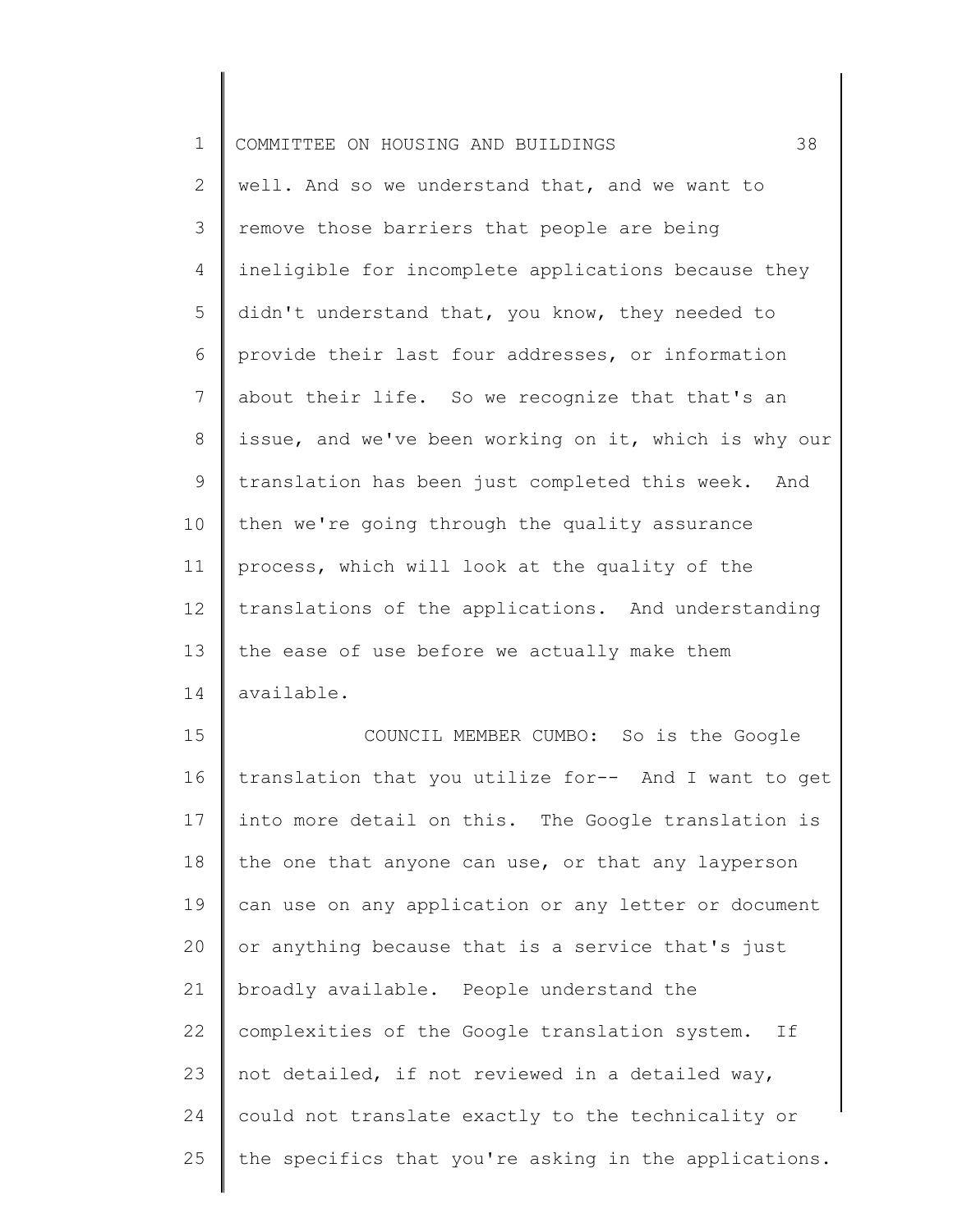| $\mathbf 1$ | 39<br>COMMITTEE ON HOUSING AND BUILDINGS              |
|-------------|-------------------------------------------------------|
| 2           | BAABA HALM: Well, just to be clear, we                |
| 3           | are going to actually translate our applications into |
| 4           | the specified, the mandatory languages that are       |
| 5           | identified, and have it available. And so, someone    |
| 6           | doesn't have to hit Google Translate to translate--   |
| 7           | COUNCIL MEMBER CUMBO: [interposing]                   |
| 8           | Right.                                                |
| 9           | BAABA HALM: -- our housing applications.              |
| 10          | Google Translate is available on our site. So if you  |
| 11          | wanted to know anything about HPD and any of its      |
| 12          | programs, you can use that now.                       |
| 13          | COUNCIL MEMBER CUMBO: You can use that                |
| 14          | now?                                                  |
| 15          | BAABA HALM: Yes. That's separate and                  |
| 16          | apart from--                                          |
| 17          | COUNCIL MEMBER CUMBO: [interposing] From              |
| 18          | the applications?                                     |
| 19          | BAABA HALM: -- the housing applications.              |
| 20          | COUNCIL MEMBER CUMBO: I see. Now, do                  |
| 21          | you have any understanding of the stats for what      |
| 22          | applications that are coming in? Because I want to    |
| 23          | get more into the details of that. Do you understand  |
| 24          | what percentage of them are coming back in Creole, or |
| 25          | what percentage are coming back in Mandarin? What     |
|             |                                                       |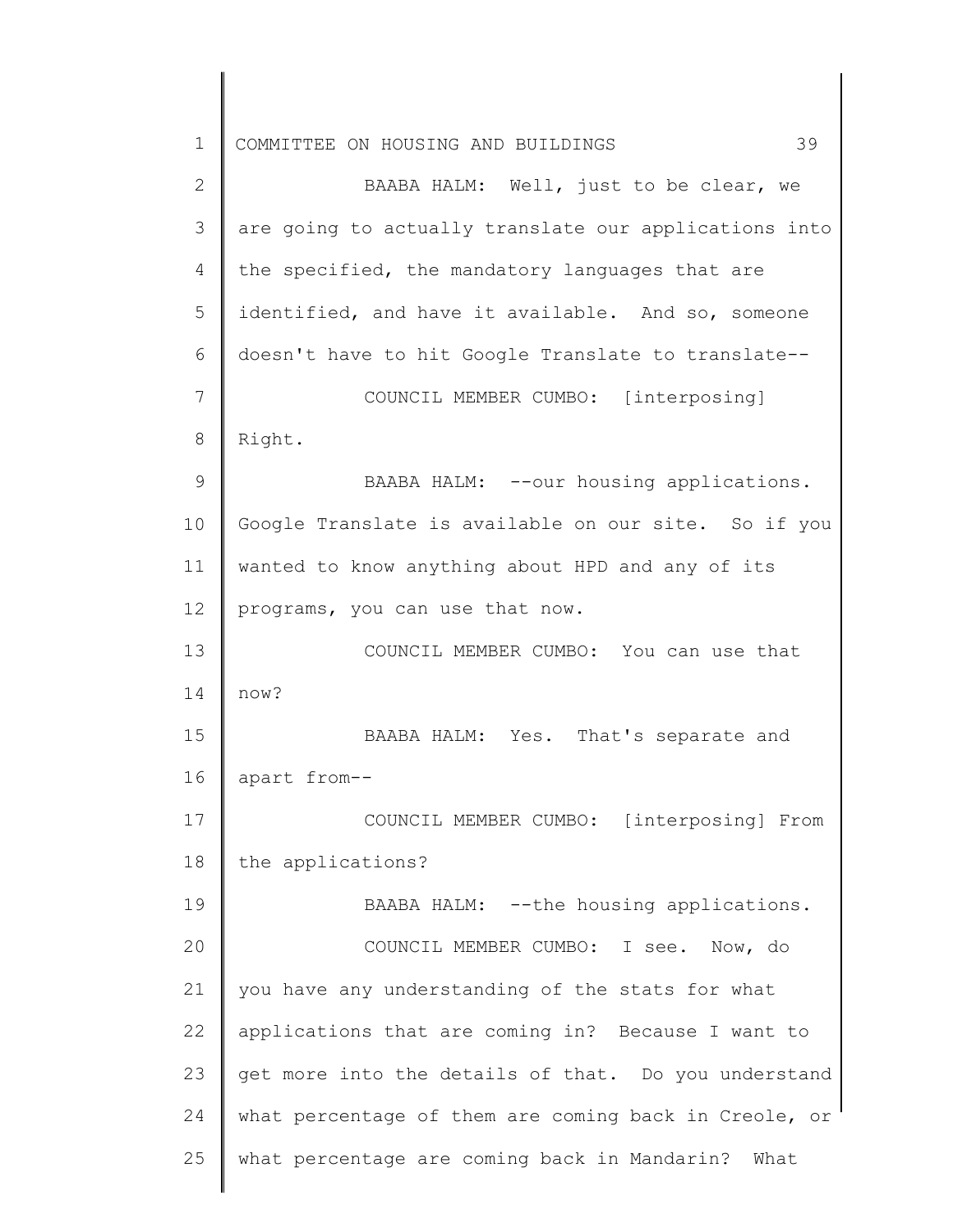1 2 3 4 5 6 7 8 9 10 11 12 13 14 15 16 17 18 19 20 21 22 23 24 25 COMMITTEE ON HOUSING AND BUILDINGS 40 percentage are coming back in English? What percent are coming back in Spanish? Do you have an understanding of that at this time? BAABA HALM: I'll let Margie, Margaret Brown answer that because she's been looking and working closely with that. COUNCIL MEMBER CUMBO: Thank you, Ms. Brown. [Pause] MARGARET BROWN: Okay. Margaret Brown, Assistant Commissioner of Policy and Operations of HPD and the Marketing Program is newly under my purview. So with regard to how many applications come in other languages, currently it's none because the applications have not been translated. So, they are all coming in in English because the application is in English. However, we in talking with community boards and talking with developers, and certain community groups that assist applicants in completing the applications, one of the things that we realize is that we have a lot of non-English speakers who are playing. And that's why we have gone ahead with translating the applications. So that somebody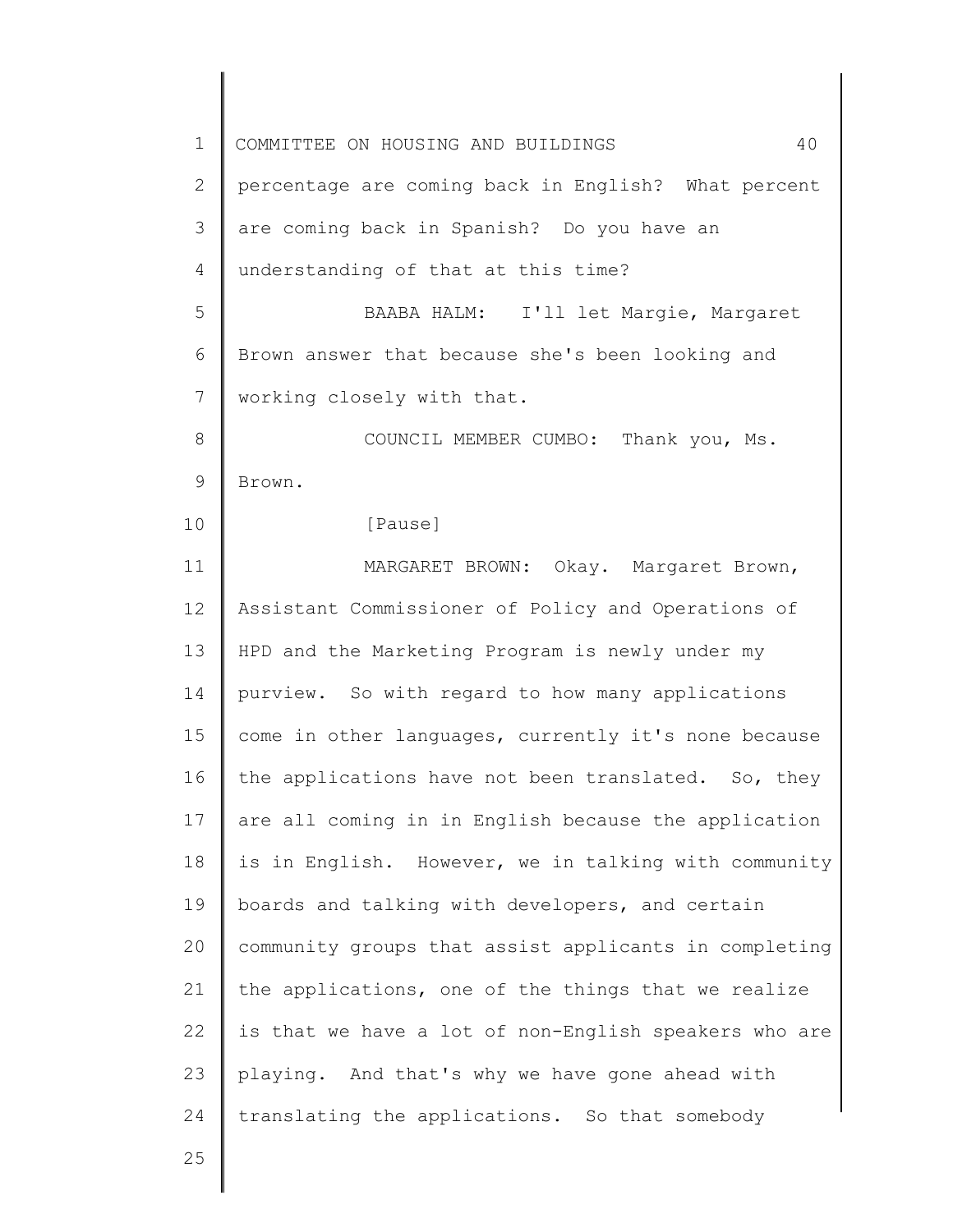1 2 3 4 5 6 7 8 9 10 11 12 13 14 15 16 17 18 19 20 21 22 23 24 25 COMMITTEE ON HOUSING AND BUILDINGS 41 doesn't necessarily need to seek services to complete that application with a social service organization. COUNCIL MEMBER CUMBO: I'm a little confused just because it seems like you're doing everything in every language already, but nothing is in every language yet. So I'm a little bit confused in that. Here you say in your testimony that applications are not accepted from the general public, but are rather submitted to designated intermediaries from different divisions within the agency, management staff from various housing providers, and staff from other governmental agencies. Applicants for these programs along with the referral entity together utilize language line services to provide any needed translation services. So because you don't accept applications from the general public. But it seems like you are accepting some through the purposes of the paper applications and through others that you've mentioned here. But are rather submitted to designated intermediaries. So once they go to the designated intermediaries, are you all hands off with it? And however those designated intermediaries handle the process of the applications is how they handle it? And that's not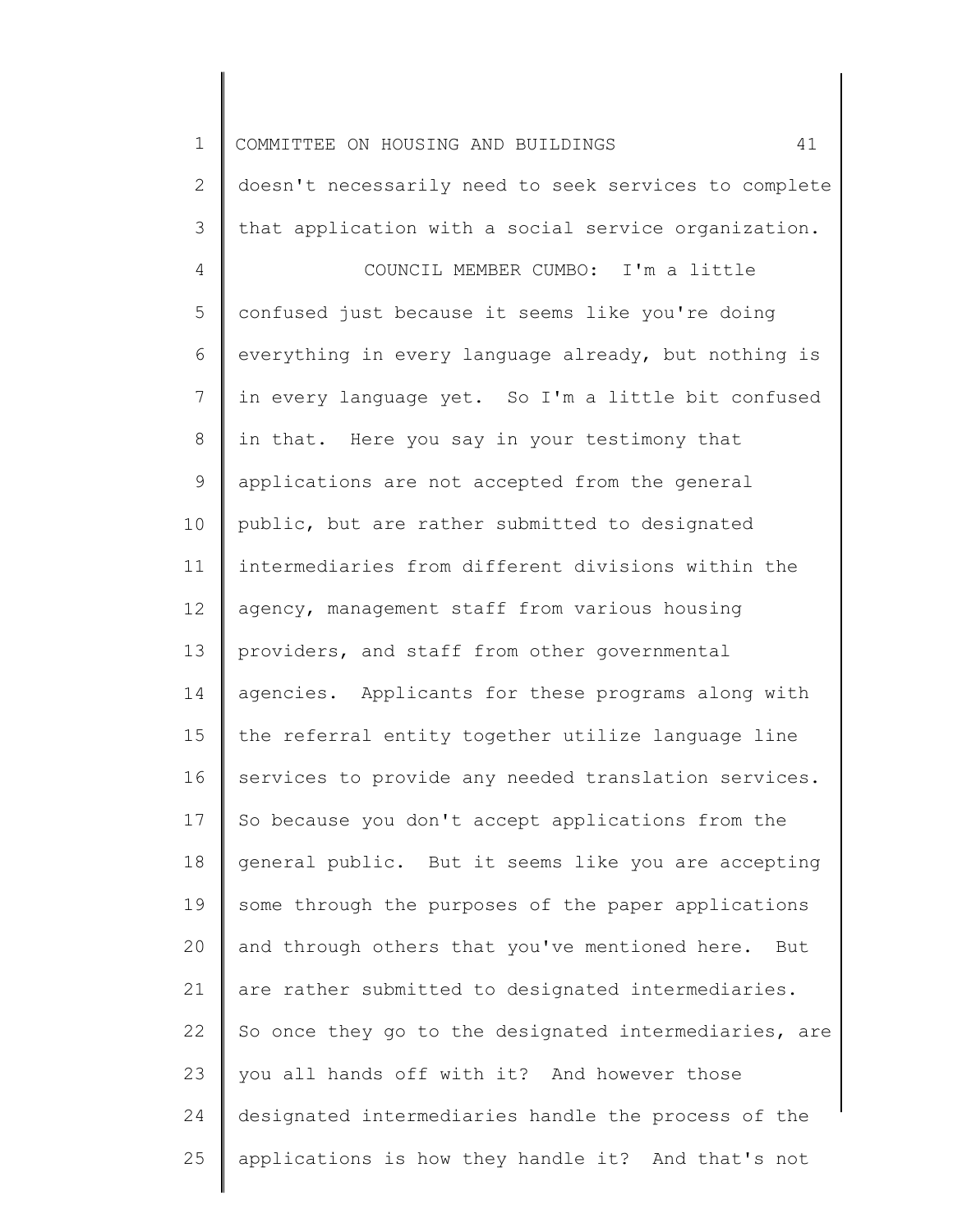2 3 under your jurisdiction, and do you understand what their language requirements are?

4 5 6 7 8 9 10 11 12 13 14 15 16 17 BAABA HALM: Well, I address that, Council Member. The bill itself says that HPD's application should be made available in a number of languages. And when we reviewed it, we think that there are different-- We have different programs that just the broad same applications does not make the most sense. And so what we've said, and what we've tried to identify for you is that we have reserved programs that are not available to the general public such as our Section 8 Voucher Program or our Special Needs Housing Program. Those are not programs that someone can go on our website, or even through a community organization and apply for all on their own.

18 19 20 21 22 23 24 25 But they come through our relationship with other city agencies, or designated third parties. And so those applications are done in conjunction with the third party or the agency and not on someone's own. The only instance in which someone is actually going to our website and downloading or seeking information about an application that they can make themselves directly is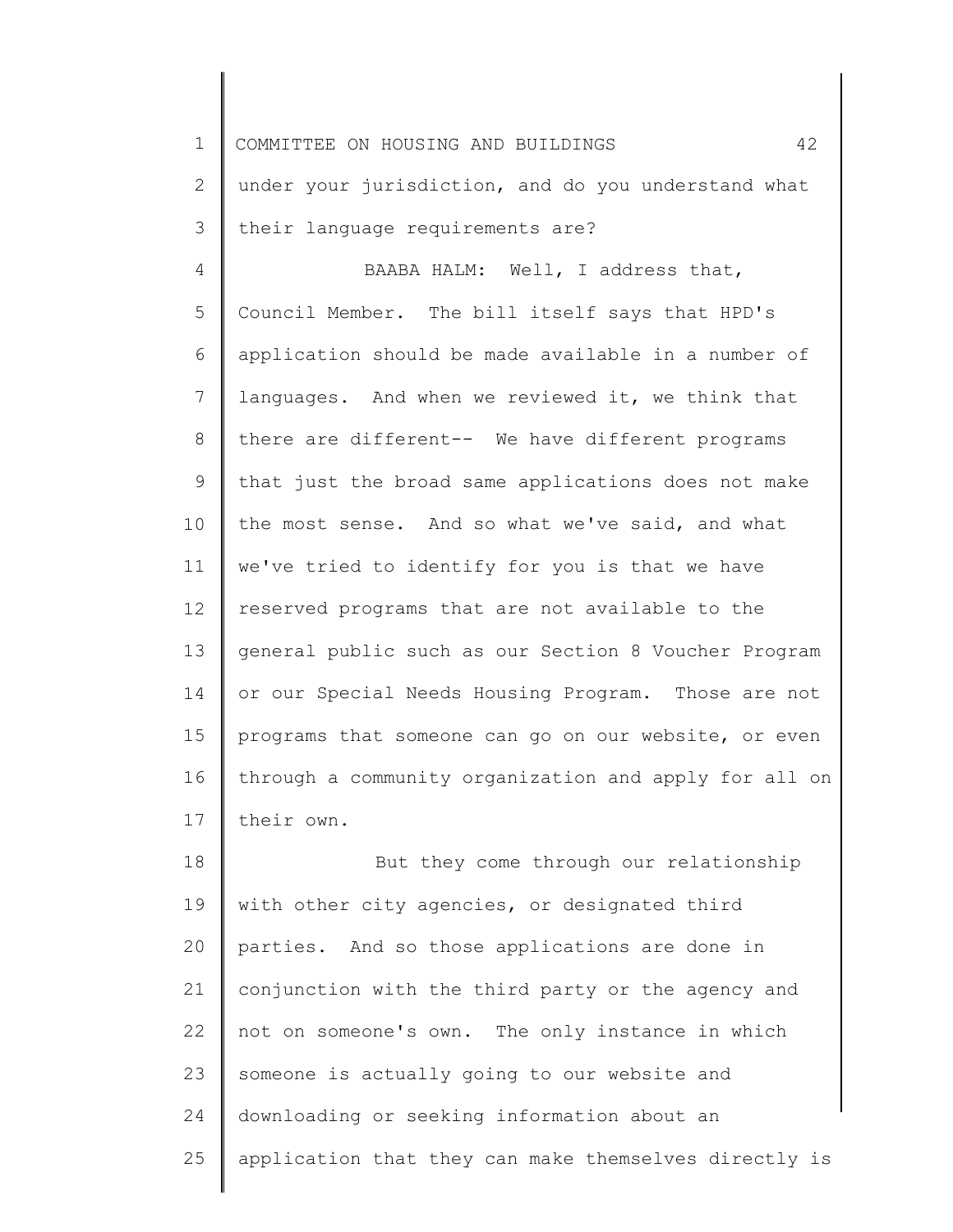| $\mathbf 1$  | 43<br>COMMITTEE ON HOUSING AND BUILDINGS               |
|--------------|--------------------------------------------------------|
| $\mathbf{2}$ | our housing lotteries. And that's where we identify    |
| 3            | that we need to make those applications for our        |
| 4            | housing lotteries available in other languages.<br>And |
| 5            | it's not presently available in those languages.       |
| 6            | COUNCIL MEMBER CUMBO? Well, to that                    |
| 7            | point it seems that in your concluding statement       |
| 8            | that-- Or maybe that was just your own statement.      |
| 9            | You said that we do not believe that this legislation  |
| 10           | is necessary or helpful, but at the same time it       |
| 11           | looks as if you're moving in the direction of what     |
| 12           | this legislation is proposing. But it just is          |
| 13           | something that you may have been thinking of before    |
| 14           | maybe were thinking of it at the exact same time. Or   |
| 15           | maybe because we were thinking of it, you started      |
| 16           | thinking of it as well. So it's one of those things    |
| 17           | where I don't see why you don't think this would not   |
| 18           | be helpful. Do you not like the fact that you would    |
| 19           | be required to do it, and you would rather just have   |
| 20           | the option to do it at your own pace, and the way you  |
| 21           | feel fit? And perhaps another administration could     |
| 22           | come in and say we don't think this is a good idea at  |
| 23           | all. So can you talk to me about that?                 |
| 24           | BAABA HALM: Well, this--                               |
| 25           |                                                        |
|              |                                                        |

║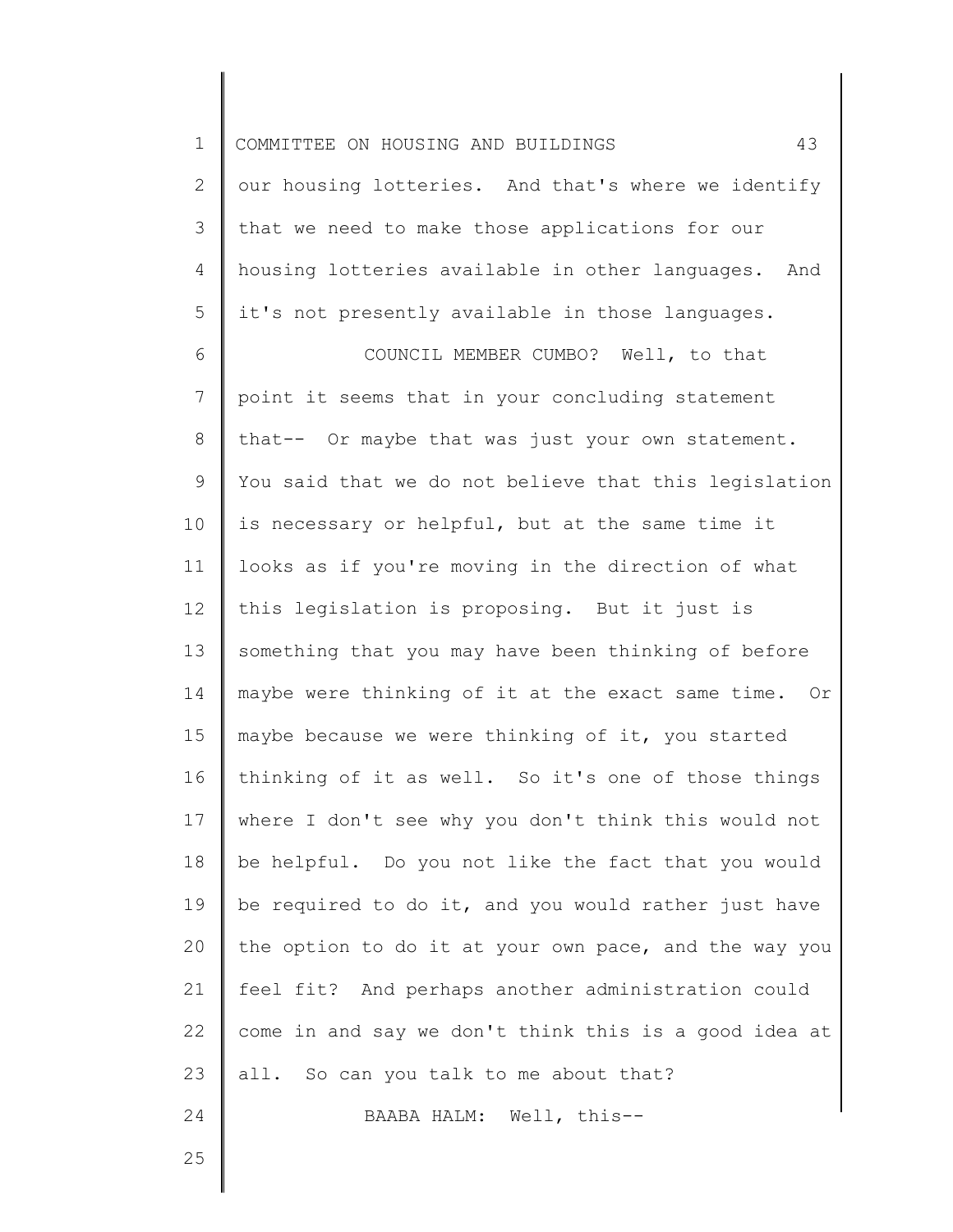2 3 COUNCIL MEMBER CUMBO? [interposing] It seems like we are on the same page.

4 5 6 7 8 9 10 11 12 13 14 15 16 17 18 BAABA HALM: We are on the same page in that we recognize that there is a need, and we think that we are addressing that need and working towards that. And this effort has been underway for quite a while. I mean, we just made our Housing Lottery applications available within the last year. We had our one-year anniversary I believe in September. And so we have been thinking in perhaps steps on how we want to streamline the process and application. And this is one of those efforts that we have been working on, which is why our translations were done yesterday. There is no way that we could have done that work so quickly without it already being underway just so you-- COUNCIL MEMBER CUMBO? [interposing] It

19 seems pretty fantastic to me.

20 21 22 23 24 25 BAABA HALM: Well, that just demonstrates how we've been moving towards this direction for a long time. The other point that why we don't think the legislation is necessary is because we are already under legal mandates to make essential services, such as housing services, available to the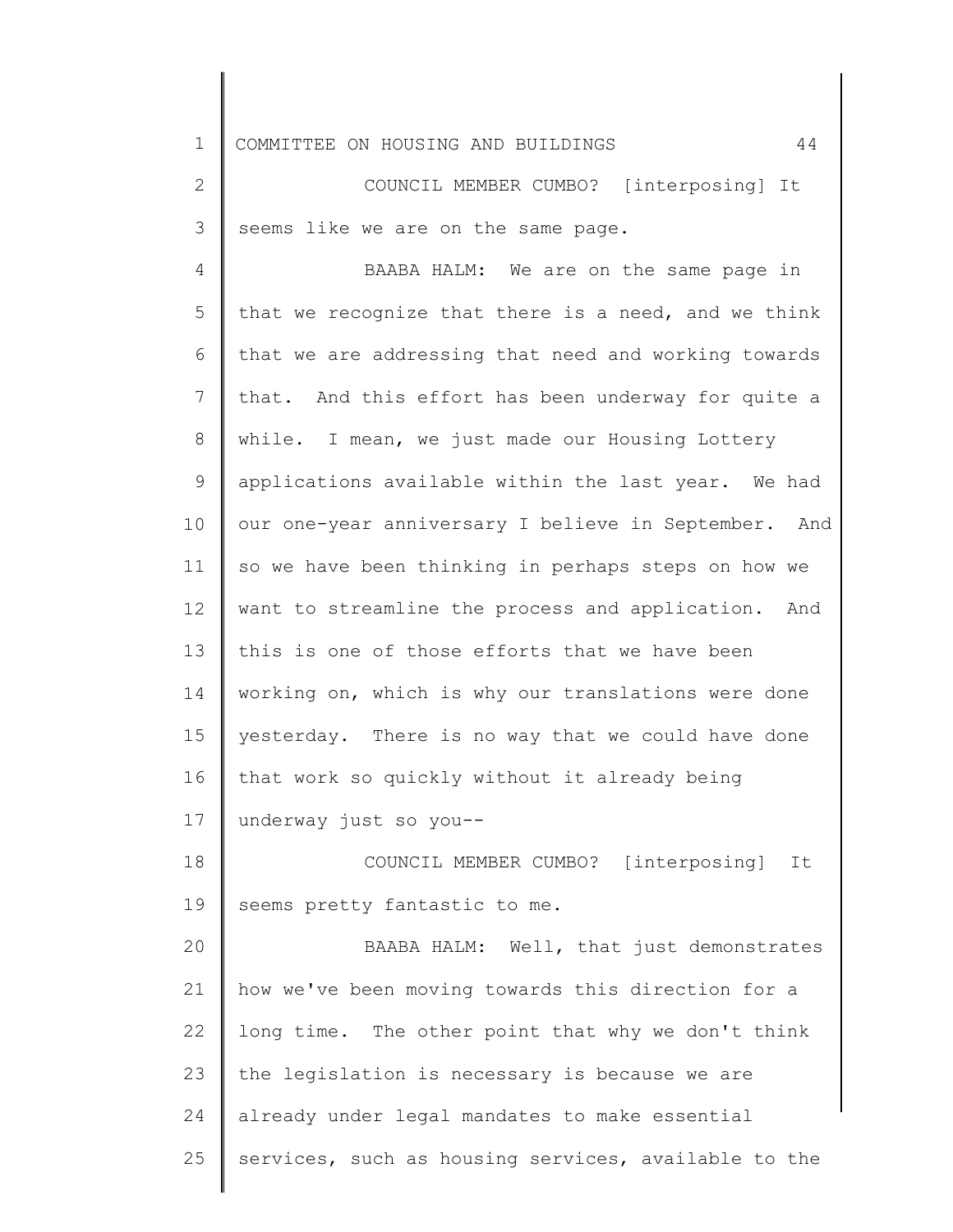1 2 3 4 5 6 7 8 9 10 11 12 13 14 15 16 17 18 19 20 21 22 23 24 25 COMMITTEE ON HOUSING AND BUILDINGS 45 general public. And one of the things that we're doing is making our applications available to even those that have visual impairments. Your legislation doesn't address that. So in some ways we feel like we have-- COUNCIL MEMBER CUMBO? [interposing] Got another idea. [laughs] BAABA HALM: Well, again, we are already doing that. So the question is to the extent that we are already working on this, and we've identified what we believe that folks really need to access our housing services, we think we've got it covered. COUNCIL MEMBER CUMBO? Fair enough. I want to just conclude by saying that I thank you very much for your testimony. I feel that while I don't thoroughly understand everything that was addressed in your testimony, I would say that one thing is clear. The fact that there are no applications that are coming in in multiple languages shows that this is something that has not been happening, and hopefully you're on the track to do it. There were some specifications in terms of the language requirements that we put forth from this piece of legislation that I didn't see necessarily here. So I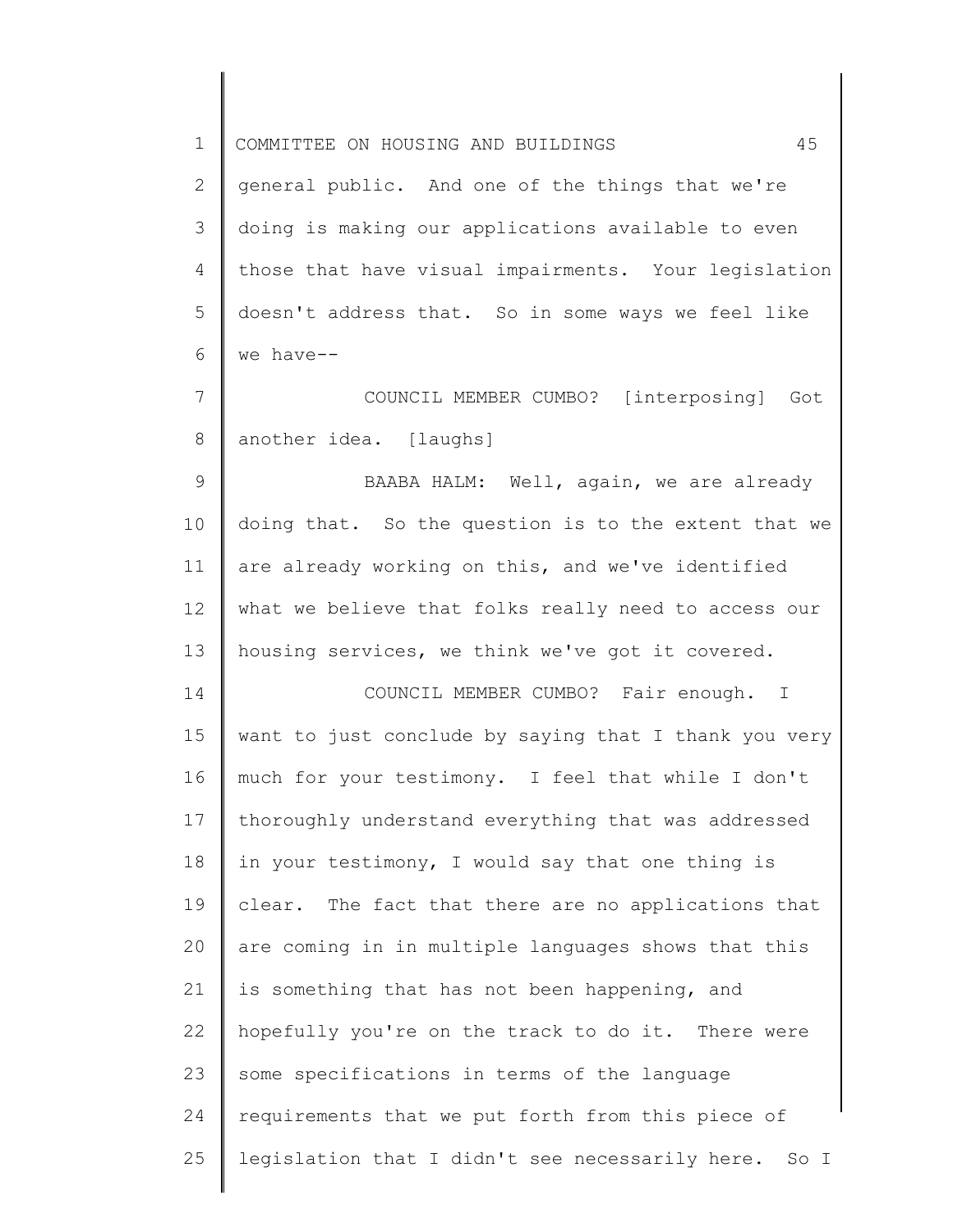1 2 3 4 COMMITTEE ON HOUSING AND BUILDINGS 46 would recommend that the fact that it's not happening is the need and the cause to require for it to happen.

5 6 7 8 9 10 11 12 13 14 15 16 17 18 19 20 21 22 23 24 25 I would also say that the ability for people to understand how to interact with this, how to fill out these applications are very complex. And I would think it would also be prudent upon HPD to address that matter by coming up with workshops, programs, quorums that are in multiple languages. Even in English because we're undertaking that responsibility ourselves to make sure that that language and those requirements are very accessible to all residents. And so, I look forward to working with you because we're all on the same page. But it is important to be able to have oversight as well as enforcement to make sure that these things are happening. So thank you. BAABA HALM: Thank you. MARGARET BROWN: Thank you. CHAIRPERSON WILLIAMS: Before Council Member Mendez, I have a question. If you've done any-- It didn't sound like you did, but what are any quality assurance you need to be doing now with Google Translate. I think you spoke about working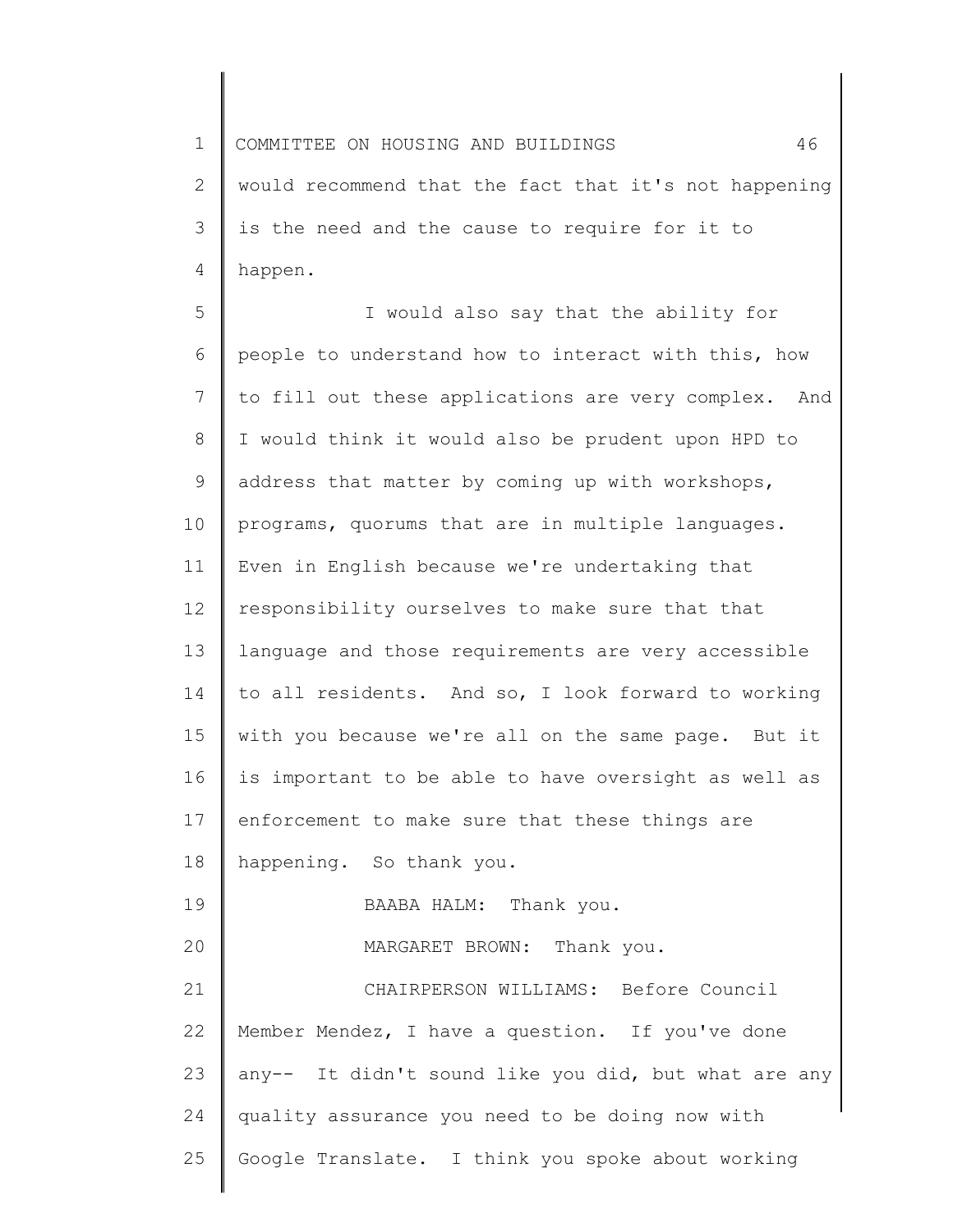| $\mathbf 1$  | 47<br>COMMITTEE ON HOUSING AND BUILDINGS              |
|--------------|-------------------------------------------------------|
| $\mathbf{2}$ | with Google to try to fine tune it. How you describe  |
| 3            | how that's going, and when that will be completed?    |
| 4            | MARGARET BROWN: Sure. So right now the                |
| 5            | paper applications are what our Quality Assurance     |
| 6            | would be able to make sure that the translation makes |
| 7            | sense in each language. And yes, Google welcomes      |
| $8\,$        | people coming forward to specifically make sure that  |
| $\mathsf 9$  | their own site is translated properly. And so we      |
| 10           | $are--$                                               |
| 11           | CHAIRPERSON WILLIAMS: [interposing]                   |
| 12           | Sorry, say that again.                                |
| 13           | MARGARET BROWN: Google welcomes people                |
| 14           | with websites or organizations with websites coming   |
| 15           | forward and working with them to make sure that the   |
| 16           | translation is correct on their sites. And so, we     |
| 17           | are going to have those same translators that did out |
| 18           | paper application. We're going to work with them to   |
| 19           | make sure that the website that pertains to housing   |
| 20           | lotteries are translated properly within Google or to |
| 21           | correct those where they're not. And then give that   |
| 22           | feedback to Google, and Google will ensure them that  |
| 23           | when you translate in Croatian that that specific     |
| 24           | language comes up.                                    |
| 25           |                                                       |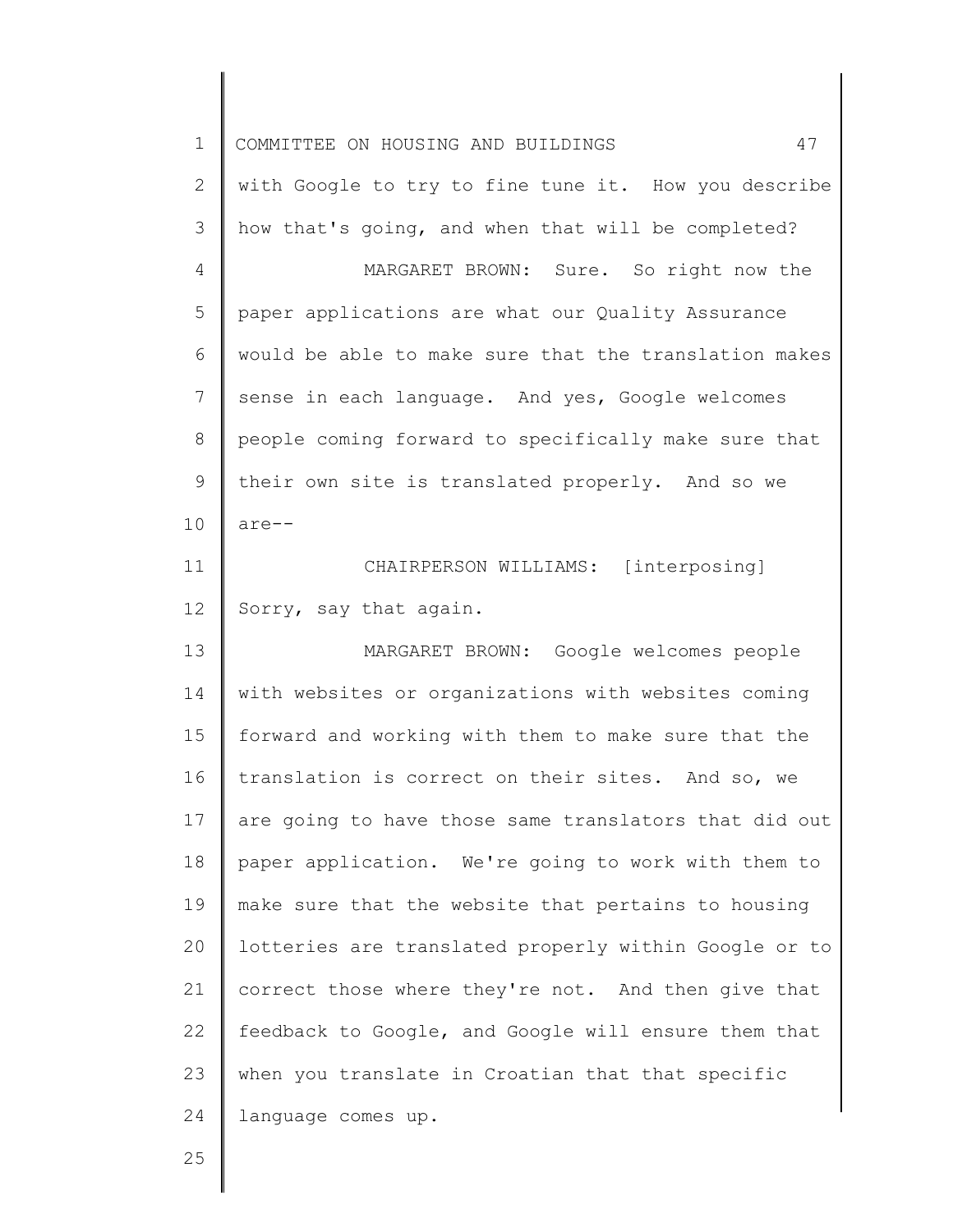1 2 3 4 5 6 7 8 9 10 11 12 13 14 15 16 17 18 19 20 21 22 23 24 25 COMMITTEE ON HOUSING AND BUILDINGS 48 CHAIRPERSON WILLIAMS: And for the school kids at home, Telugu is actually Sri Lankan. Telaga is for the Queens. [sic] COUNCIL MEMBER CUMBO: [laughs] You got it for the right reasons. CHAIRPERSON WILLIAMS: Yeah. COUNCIL MEMBER CUMBO: The status quo. CHAIRPERSON WILLIAMS: So, but just so I'm clear, that fine tuning is happening at the Housing Lottery portion of the website, not the entire website. MARGARET BROWN: Yes, what we're specifically working on is making sure the Housing Lottery is accessible to the people who don't speak English. CHAIRPERSON WILLIAMS: Do you know when that will be complete? MARGARET BROWN: I'm sorry. I don't know that yet, but we're starting on it in the next couple of weeks as soon as the paper translation is completed. CHAIRPERSON WILLIAMS: Any quality assurance with the rest of the website, or that's not a primary concern?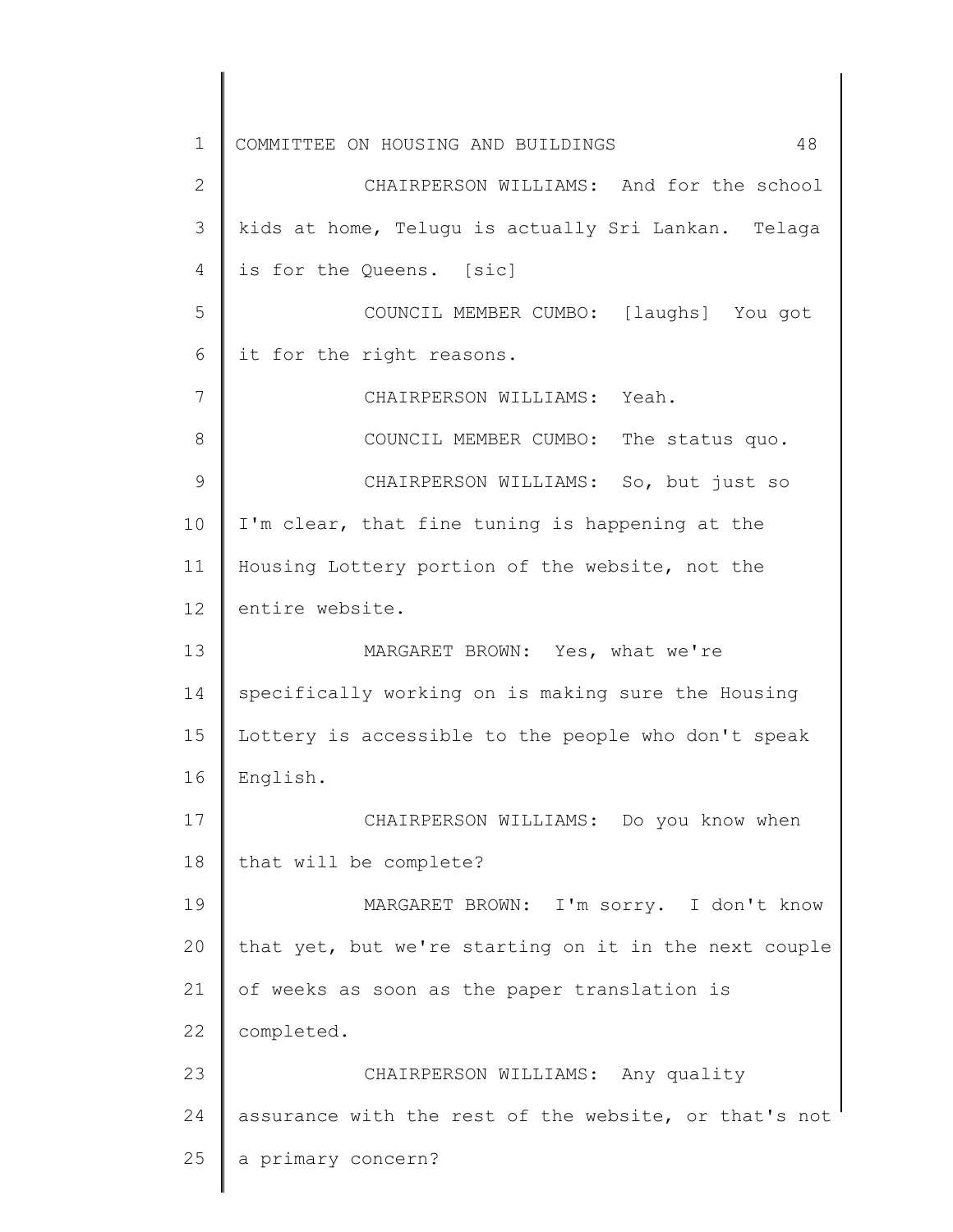1 2 3 4 5 6 7 8 9 10 11 12 13 14 15 16 17 18 19 20 21 22 23 24 25 COMMITTEE ON HOUSING AND BUILDINGS 49 MARGARET BROWN: I'm sorry. I don't know that. BAABA HALM: We can follow up on that, and our primary focus was on the applications because so many folks utilize that. So they get in the lottery, and they get housing. But we can follow up and get you a response on that question. CHAIRPERSON WILLIAMS: Okay, thank you. Council Member Mendez. COUNCIL MEMBER MENDEZ: Thank you, Mr. Chair. Assistant Commissioner, I want to say that I'm very proud to call you Assistant Commissioner, and for those of you who don't know, she used to be the attorney to my committee. So I'm very proud to see you here in this capacity. And to see you do much good work and just get our bills passed. BAABA HALM: Okay, I hear you. Thank you. [laughter] COUNCIL MEMBER MENDEZ: So having said that, you raised a couple of issues regarding my bill 222. And I'd like to start with the issue about multiple dwellings and the number of units. If this legislation designated whatever amount a building under a certain amount of units needed notification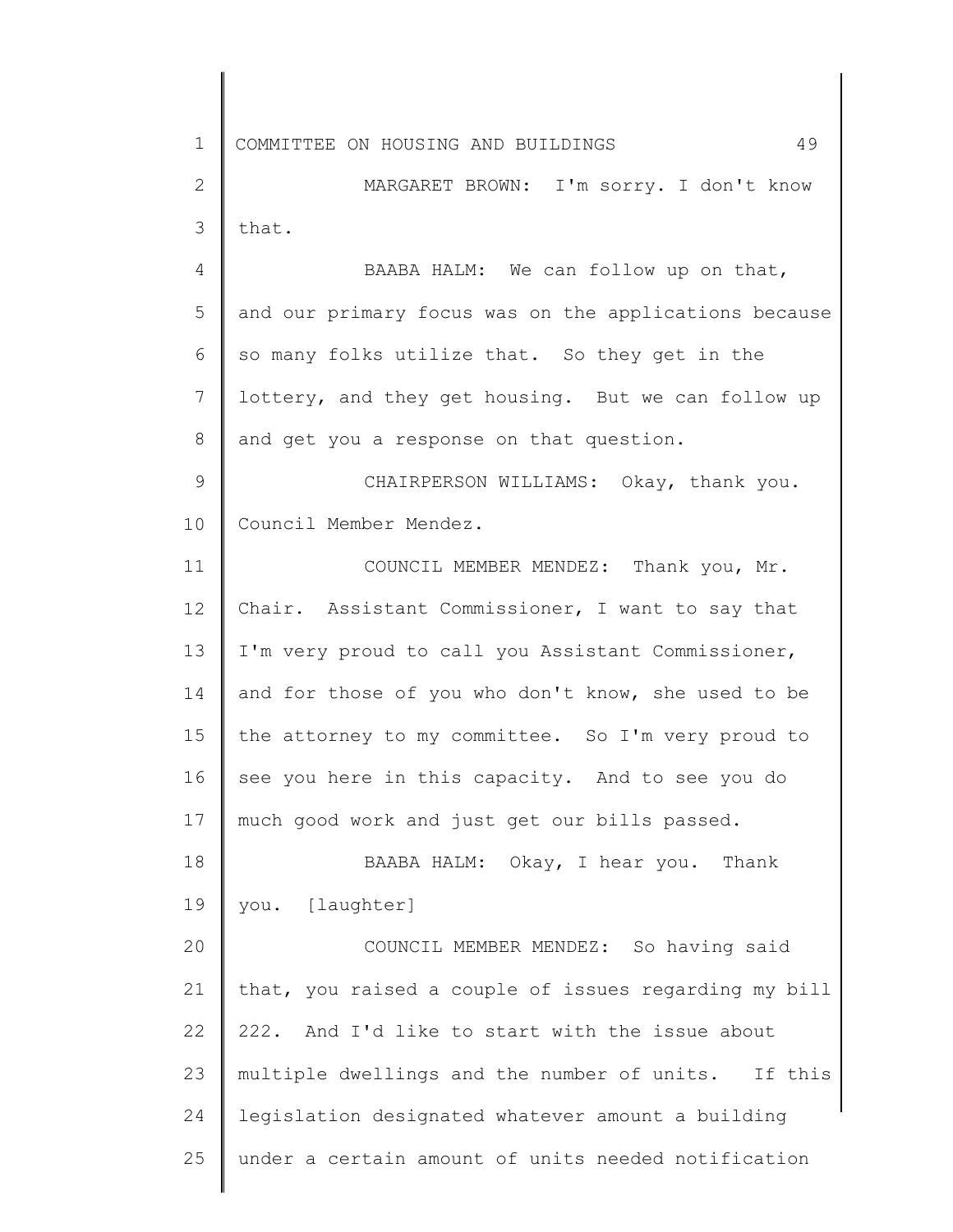1 2 3 COMMITTEE ON HOUSING AND BUILDINGS 50 under the door, would that be something you would be against?

4 5 6 7 8 9 10 11 12 13 14 15 16 17 18 19 20 21 22 23 24 25 BAABA HALM: I just want to say we support the intent of the bill. So we're not against the bill. We identify areas that we think we should have a conversation around, and so we welcome your suggestions, and give us some time to think about it. COUNCIL MEMBER MENDEZ: Having stuffed a lot of doors, I can imagine if it's one building that I mentioned there it's 200 something units as opposed to a 25-unit building. I think that it's a difference. And in terms of utility companies, I think that's something that's really outside the control of the landlord. But I think what we're really trying to get to is those things that are within the control of an owner, and they start doing multiple work, big work in the building in the public areas. And then it really has an affect on the quality of life of the tenants where services are disrupted for sometimes hours in the days or for days and/or construction. Like if they're getting at some pipes, and then they're covering the walls there is so much dust in the building. And individuals who may have asthma or breathing ailments would make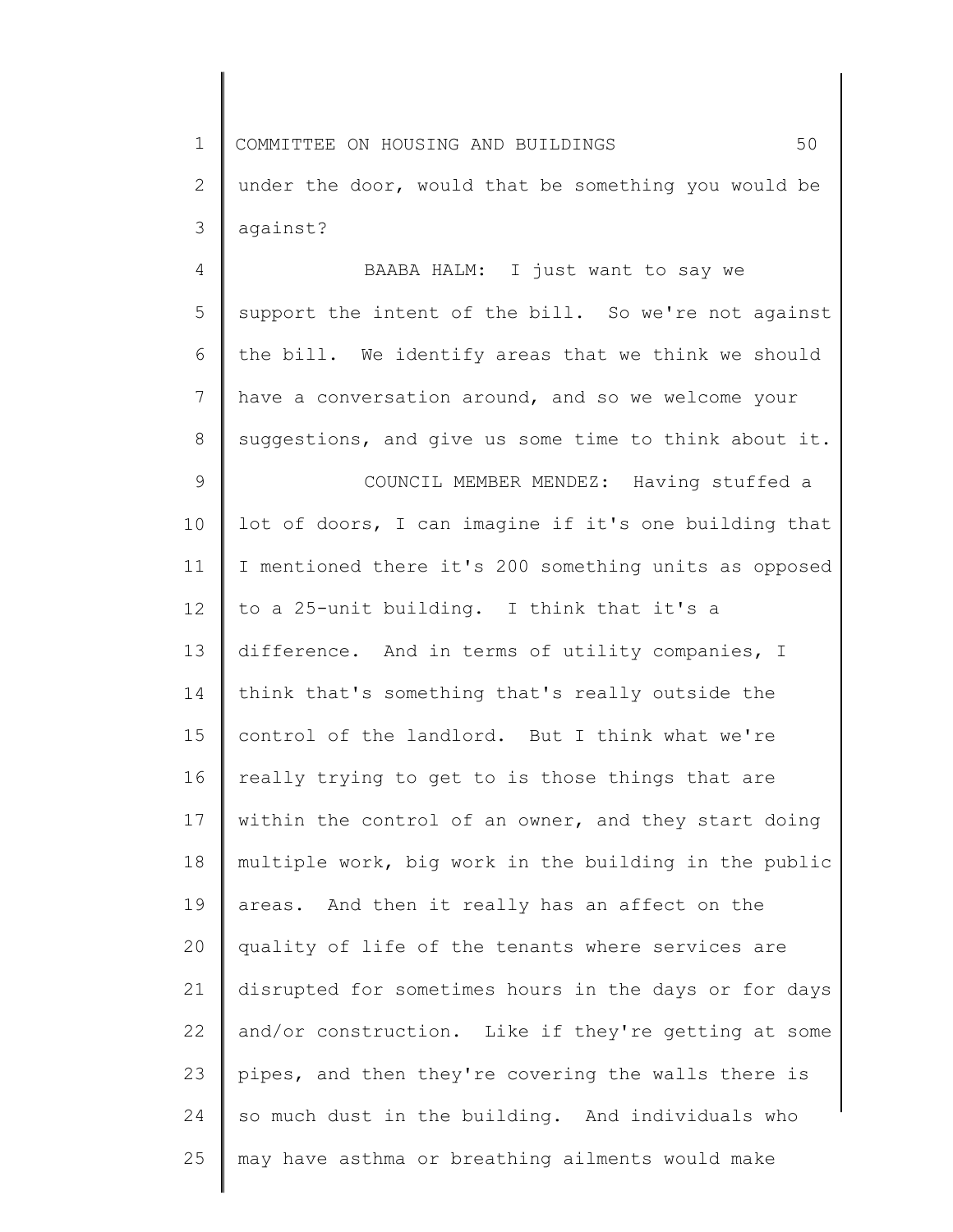| $\mathbf 1$    | 51<br>COMMITTEE ON HOUSING AND BUILDINGS              |
|----------------|-------------------------------------------------------|
| $\mathbf{2}$   | other accommodations to be somewhere else if they had |
| 3              | 72-hours notice to make those other accommodations.   |
| 4              | So, I would certainly like to work to clarify where   |
| 5              | we can, and I don't know if you had an example where  |
| 6              | you're recommending shorter notification for          |
| $7\phantom{.}$ | extenuating circumstances. Contractors-- I know       |
| 8              | contractor's availabilities may change, but I'm not   |
| $\mathsf 9$    | quite sure if you're planning to do big work, which   |
| 10             | is what this is going after. In a building or in an   |
| 11             | apartment, it seems to me that the owner would have a |
| 12             | heads-up to then give a heads-up to a tenant.         |
| 13             | BAABA HALM: I understand I think we can               |
| 14             | work on clarifying is so the impact-- So that is      |
| 15             | clearly what we're focusing on is big projects that   |
| 16             | will have opportunity to disrupt services for a long  |
| 17             | duration. But the bill is not clear. Right now it's   |
| 18             | just-- It says any services, essential services. So   |
| 19             | we thought that that should be defined, and I think   |
| 20             | that that would make it easier for property owners to |
| 21             | understand the impact of what those requirements      |
| 22             | would be. Do you want to talk about an example of     |
| 23             | when a contractor would have extenuating              |
| 24             | circumstances?                                        |
| 25             |                                                       |
|                |                                                       |

║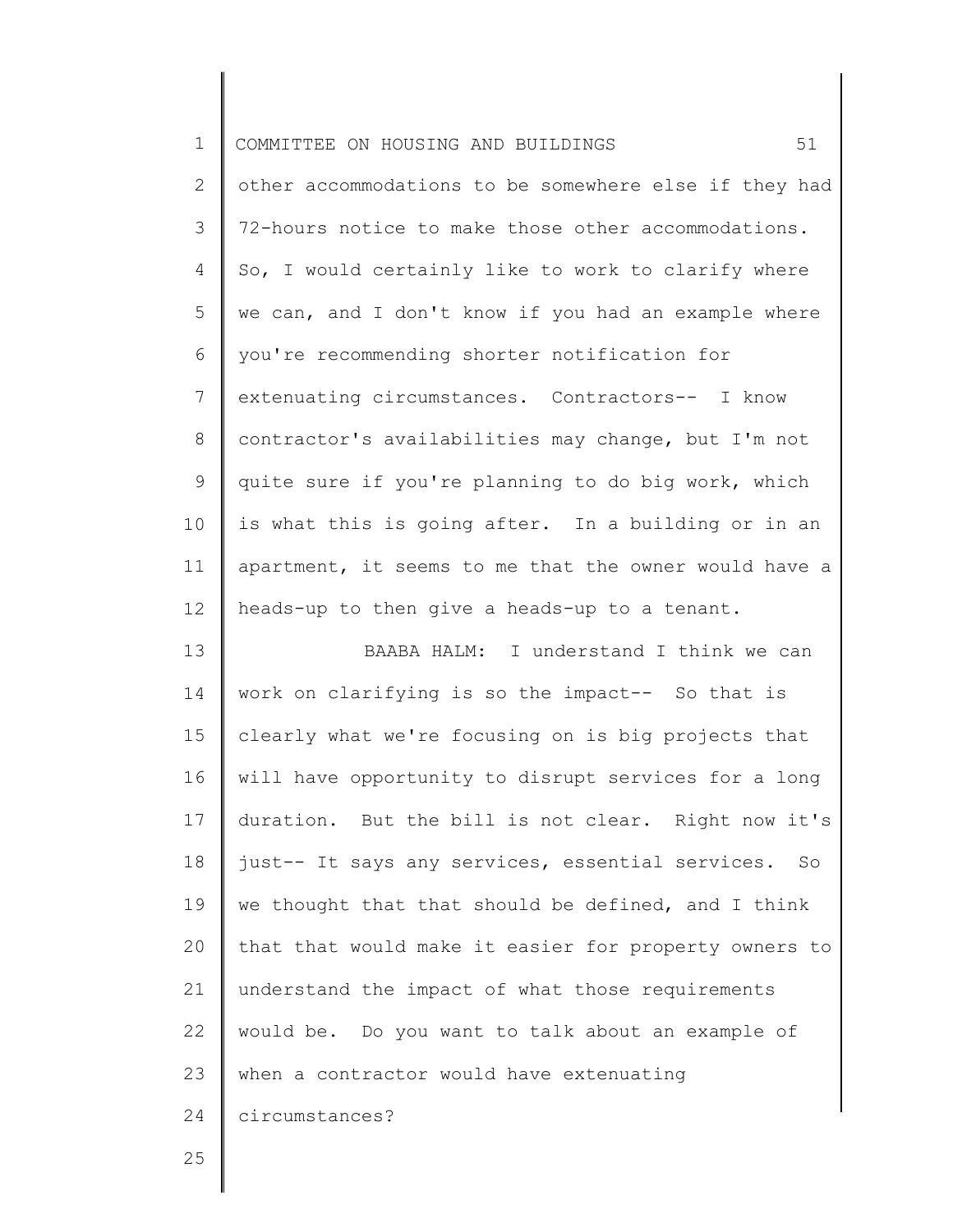2 3 4 5 6 7 8 9 10 11 12 13 14 ANN MARIE SANTIAGO: Hi, this is Ann Marie Santiago. I'm Associate Commissioner for Enforcement, Neighborhood Services. I think that sometimes owners do need to shut down. For example, heating plants for a relatively short period of time to make a repair, and if the contractor thing comes sooner that originally plan, we want to get that done before the boiler goes down. So I think we do want to provide the leeway to do that. If you're talking about work, you're really talking about more extensive work that's going to take-- go over days and start like that. That would hopefully be planned well in advance.

15 16 17 18 19 20 21 22 23 24 25 COUNCIL MEMBER MENDEZ: Well, I'd like to have more conversations with you, and I'd like to bring in the Manhattan Borough President Gale Brewer since it was originally her bill. And she may have other instances that she's thinking of when she suggested this legislation. I also have a question regarding my colleague's bill Intro 289. On page 4 of your testimony, you reference the Section 8 Vouchers and Special Need Housing Programs and that only you have to meet a certain criteria to apply for this. That on your website is translatable so that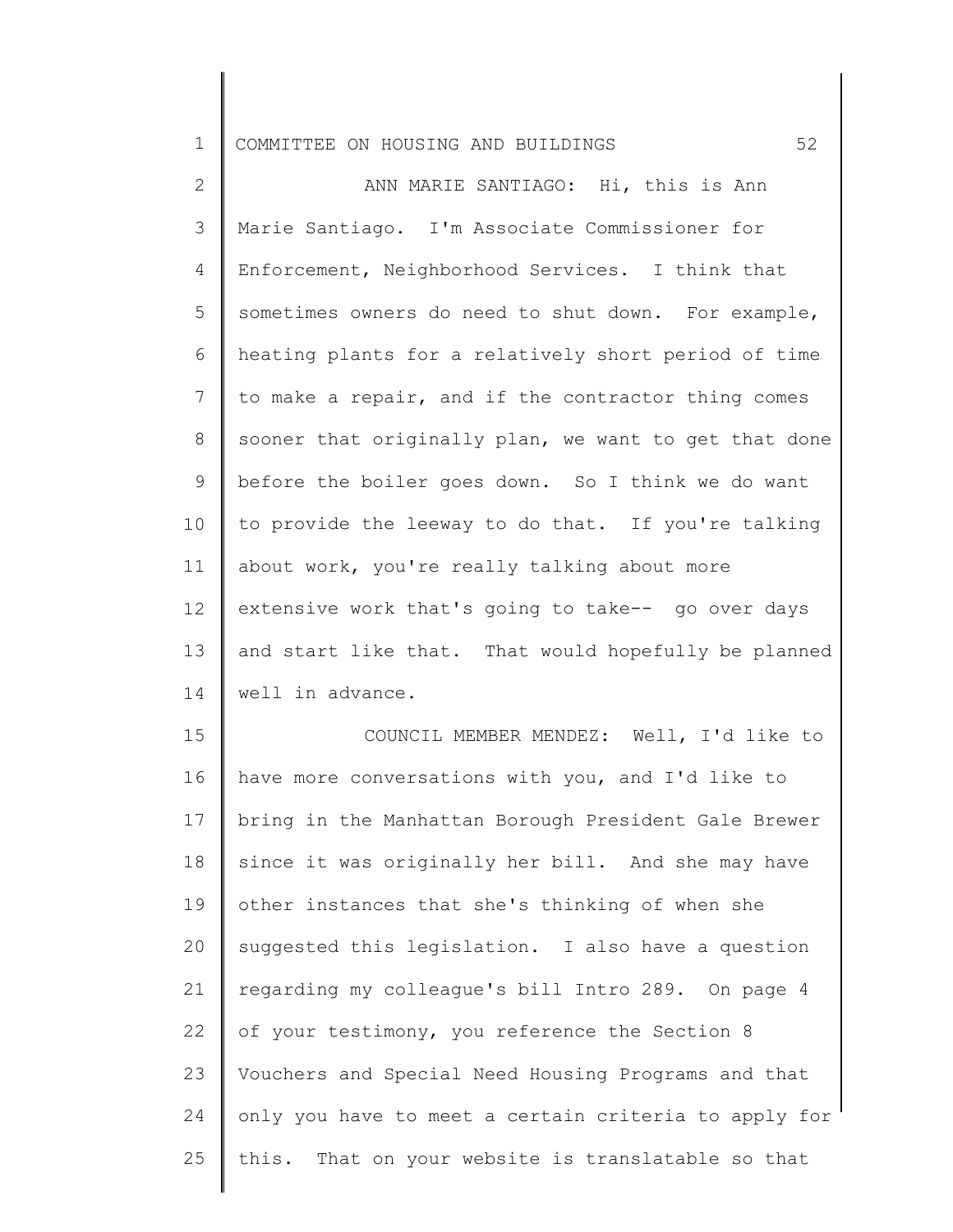1 2 3 4 5 6 7 8 9 10 11 12 13 14 15 16 17 18 19 20 21 COMMITTEE ON HOUSING AND BUILDINGS 53 people who may not know that they can't qualify could sort of read it on your website through your Google translation features? BAABA HALM: No, our website generally doesn't note that now because those programs are not available to the general public. And so, it's again if you're coming through let's say a DHS program for our set-asides and vouchers. Or our Section 8 Vouchers that are used for some of the buildings that are going under rehabilitation and through out HPD program. And then folks may have to move. And so, that information is not available on the website because it's very limited in terms of who the audience is. COUNCIL MEMBER MENDEZ: Okay. I just have a lot of people sometimes who ask me because they talk to each other, and they say, Well, can I apply for this housing? And then you tell them well you need to meet A, B, C, and D. And they're like, Oh, if it was translated, then they would know that.

22 23 So just putting that out there. Thank you very much. Thank you, Mr. Chair.

24 25 CHAIRPERSON WILLIAMS: Thank you. I did want to mention that Council Member Torres joined us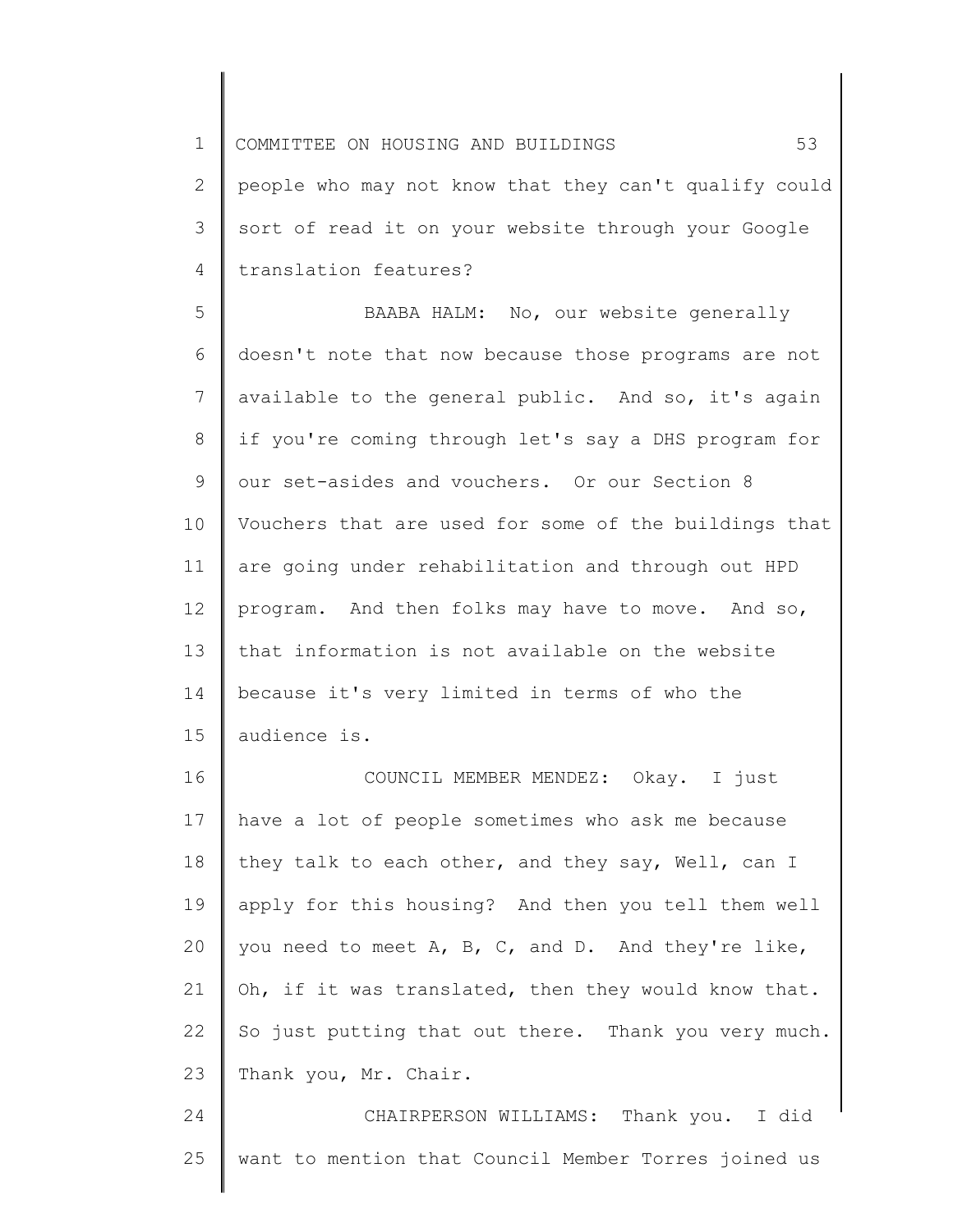2 3 4 5 for a few minutes, and I want to thank Council Member Rosenthal for being collegial to Council Member Levine who has to leave, and needs to ask some questions first.

6 7 8 9 10 11 12 13 14 15 16 17 18 19 20 21 22 COUNCIL MEMBER LEVINE: I'm told I owe Council Member Rosenthal five dollars. I wish I had it in my pocket. I'd give it to you. I want to make a comment to maybe a question on Google Translate, which is an extraordinary tool and it's much better than nothing. But it's also deeply flawed, and for technical reasons the accuracy of the translation varies dramatically by language. For languages for which there are a lot of content on the Internet such as Spanish, and for which there are a lot of humans using the tool, they're making corrections tend to be pretty accurate. Even there for technical topics like housing applications there are going to be errors, which in the context of even one word being off can render the entire project a failure. But there are so many specifications that are critical that inaccuracy is a big problem.

23 24 25 But the farther you move from the languages that are most widely spoken and to which there is more content on the Internet for example,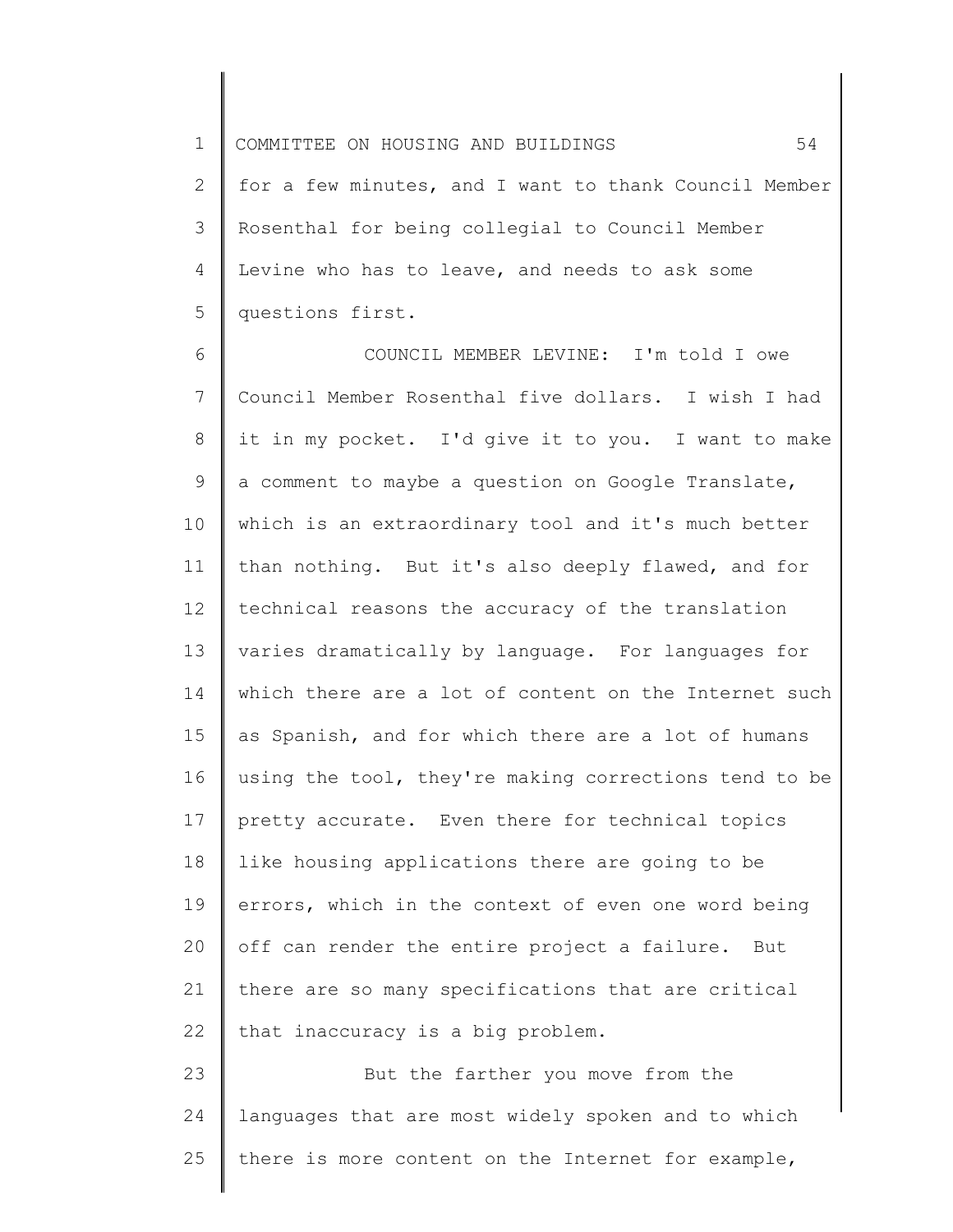| $\mathbf 1$  | 55<br>COMMITTEE ON HOUSING AND BUILDINGS              |
|--------------|-------------------------------------------------------|
| $\mathbf{2}$ | either to Google or to Gallery [sic] probably, you're |
| 3            | going to find that the utility of Google Translate    |
| 4            | really breaks down. So that raises the question of    |
| 5            | just the timing and the resources you're putting to   |
| 6            | human translation, which I understand is expensive.   |
| 7            | But which really is the only adequate solution. So    |
| 8            | you tell us a little bit about the resources and      |
| 9            | timing of that process?                               |
| 10           | BAABA HALM: Just to be clear, Google                  |
| 11           | Translate going onto our website and clicking the     |
| 12           | translate option is not what we're going to be using  |
| 13           | for Housing Lottery applications. The applications    |
| 14           | are already going to be translated and available to   |
| 15           | just give to someone interested in apply for a        |
| 16           | particular Housing Lottery. So they're not going to   |
| 17           | have to go into Google Translate, and select their    |
| 18           | option.                                               |
| 19           | COUNCIL MEMBER LEVINE: Got it. And what               |
| 20           | we mentioned earlier about quality assurance          |
| 21           | procedure is now that we have the applications        |
| 22           | available to us in different languages, we are going  |
| 23           | through the process of reviewing the adequacy and the |
| 24           | simplicity of the translation that we have now before |
| 25           | we make the applications. Which will already be in    |
|              |                                                       |

 $\begin{array}{c} \hline \end{array}$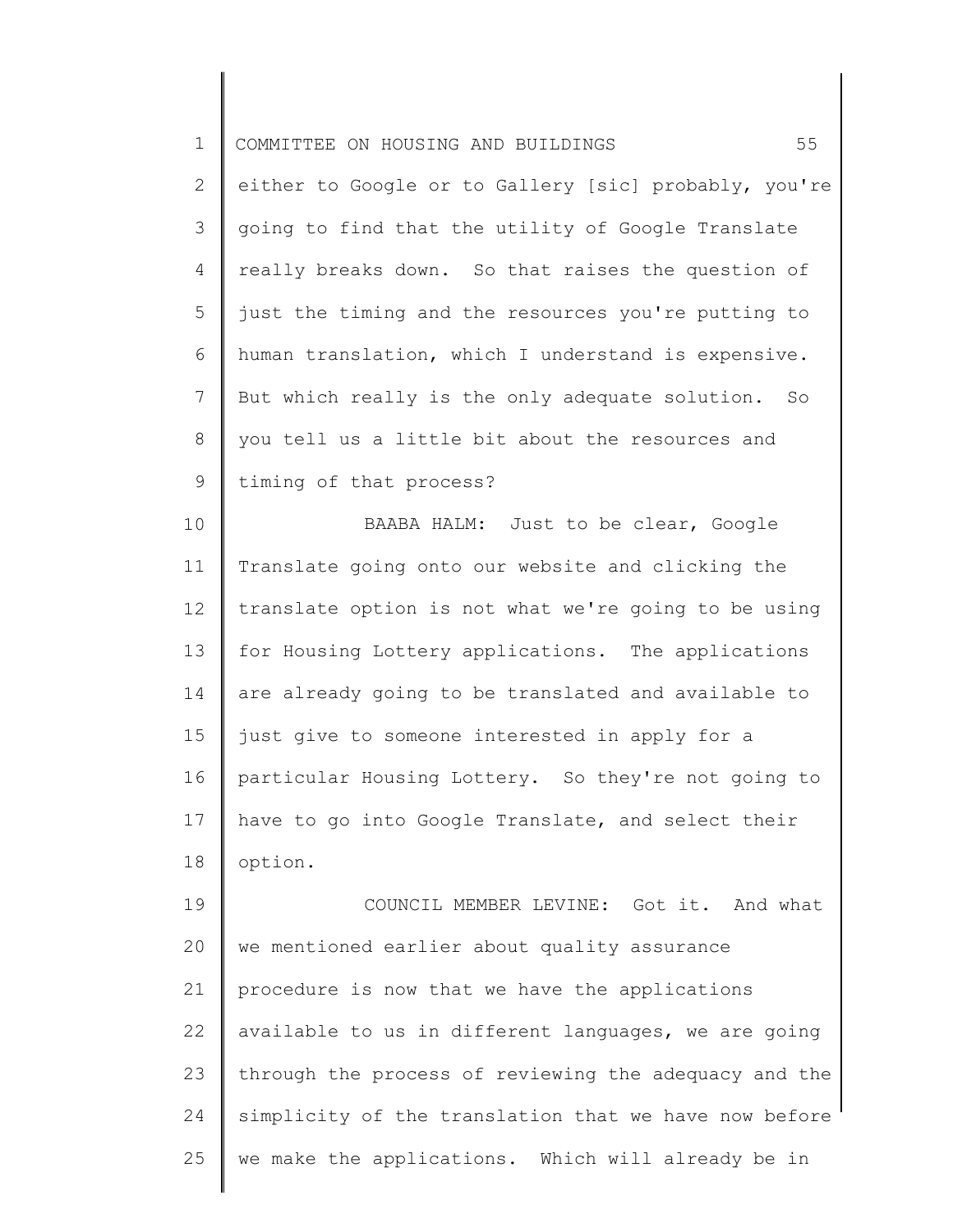| $\mathbf 1$ | 56<br>COMMITTEE ON HOUSING AND BUILDINGS              |
|-------------|-------------------------------------------------------|
| 2           | these different languages available to the general    |
| 3           | public. So we're not going to be relying on Google    |
| 4           | Translate to translate our Housing Lottery            |
| 5           | applications, and to deal with it. So we were         |
| 6           | talking generally about Google Translate being an     |
| 7           | option for information generally about HPD.           |
| 8           | COUNCIL MEMBER LEVINE: Is there a plan                |
| 9           | to translate that?                                    |
| 10          | BAABA HALM: Yes, and that's what Council              |
| 11          | Member Williams was asking earlier about the plan in  |
| 12          | terms of assessing the accuracy of those translations |
| 13          | for our general pages that we will get back to the    |
| 14          | committee on.                                         |
| 15          | COUNCIL MEMBER LEVINE: Okay. So the                   |
| 16          | instructions for the applications are also currently  |
| 17          | translated already?                                   |
| 18          | BAABA HALM: Yes.                                      |
| 19          | COUNCIL MEMBER LEVINE: And so when do                 |
| 20          | you think the broader language of the website will be |
| 21          | done?                                                 |
| 22          | BAABA HALM: I'll have to follow up with               |
| 23          | you on that.                                          |
| 24          | COUNCIL MEMBER LEVINE: Thank you.                     |
| 25          |                                                       |
|             |                                                       |

 $\begin{array}{c} \hline \end{array}$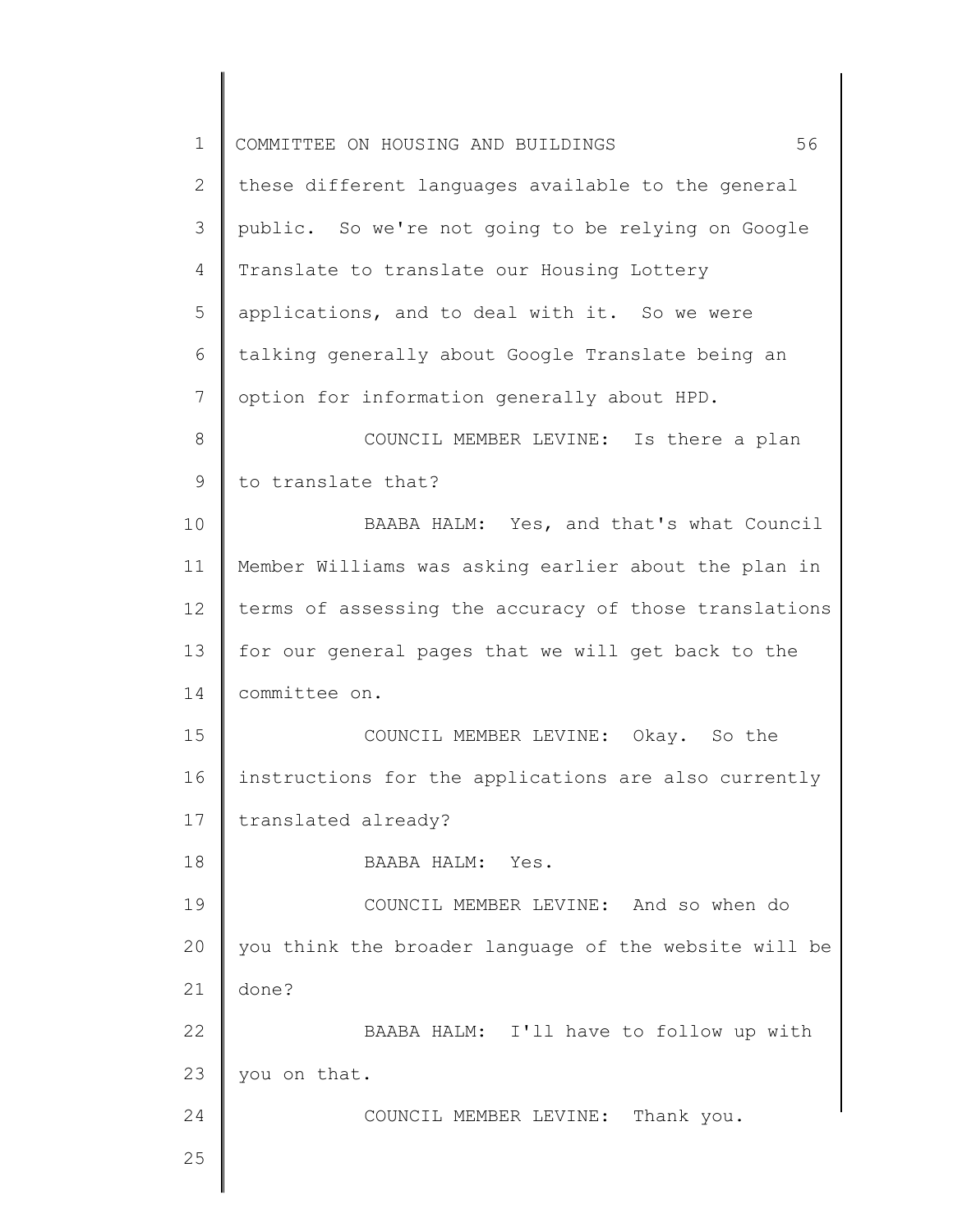2 3 CHAIRPERSON WILLIAMS: Thank you. Council Member Rosenthal.

4 5 6 7 8 9 10 11 12 13 14 15 16 17 18 19 20 21 22 23 24 25 COUNCIL MEMBER ROSENTHAL: Thank you, Chair, and thank you to the sponsors of these bills. And Council Member Levine will be more than happy to take that and check those? [laughter] So I just have a number of questions. It strikes me just as an old view that everyone is on the same page here. So that's just so exciting, right. I mean we're all coming in and sharing our experiences of years of frustration. And all of us are trying to figure out ways to make it work best for our constituents. So in the spirit of that, I just wanted to let you know about two stories that happened recently in my office. One is of somebody who applied in the Housing Lottery for an apartment. And she applied in Spanish, and she only speaks Spanish, and applied. This was four years ago, and six months later got a letter in English telling her that she had to reapply every year for her spot. So recently in the last month she came into my office to let me know that, of course, she never did that. And, of course, a unit became available. It was six or seven months ago, but her name was passed over because she never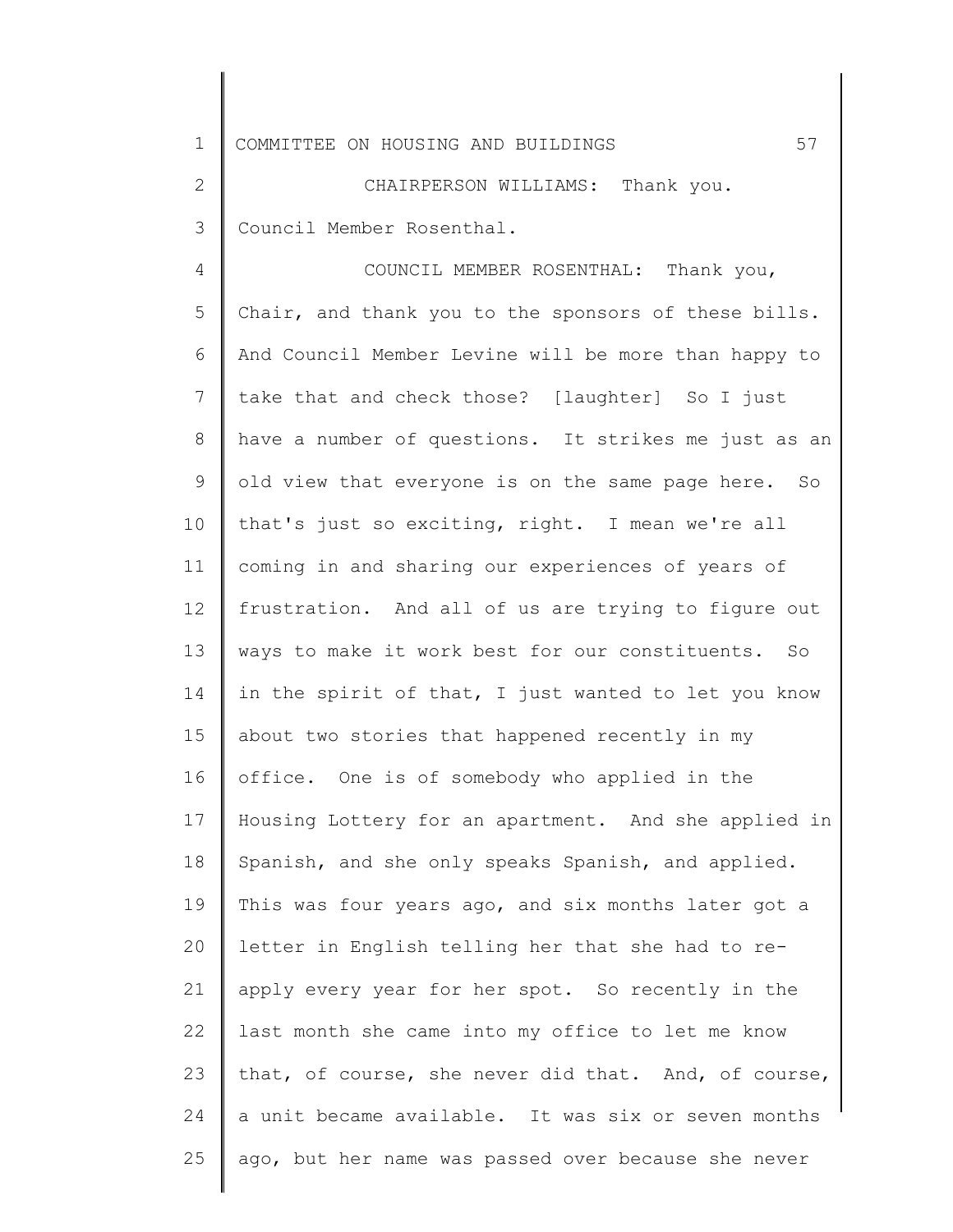| $\mathbf 1$    | 58<br>COMMITTEE ON HOUSING AND BUILDINGS              |
|----------------|-------------------------------------------------------|
| $\overline{2}$ | re-applied, and she's been waiting. So she has now    |
| 3              | applied again. Our office has helped her with that,   |
| $\overline{4}$ | and the housing it happens to be a wonderful provider |
| 5              | in our community. You know, it has promised to now    |
| 6              | start sending the letters in the language that the    |
| $7\phantom{.}$ | person who has applied in that language. And then     |
| $8\,$          | our community it's primarily Spanish and Mandarin.    |
| 9              | So they are translating their letter requiring people |
| 10             | to re-apply into those languages. So is that          |
| 11             | something you guys are urging your providers to do.   |
| 12             | MARGARET BROWN: So, yes, we're right now              |
| 13             | looking at the entire service journey of somebody     |
| 14             | applying for housing. Whether it's English or         |
| 15             | whether it's a non-English speaking person. And       |
| 16             | saying, you know, what do we need to do to make it    |
| 17             | easier and more accessible? And so, with regard to    |
| 18             | the language issue, we are looking at-- You know,     |
| 19             | the application is a big hurdle, and we're glad to be |
| 20             | making that available in other languages. But then    |
| 21             | our follow-up services also need to be translated.    |
| 22             | So some of that would be communication back to the    |
| 23             | applicant to say like when is your interview          |
| 24             | scheduled?                                            |
| 25             |                                                       |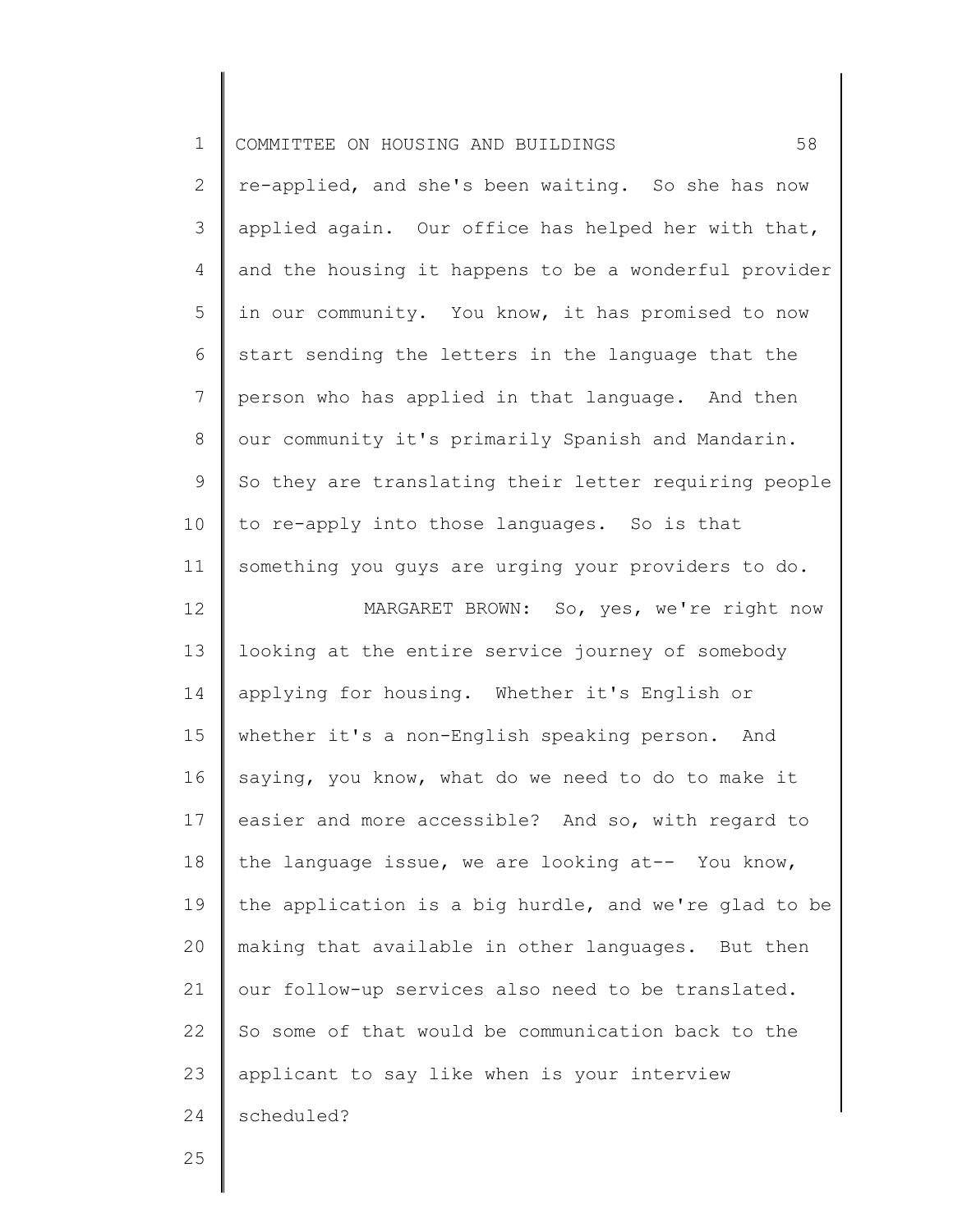1 2 3 4 5 6 7 8 9 10 11 12 13 14 15 16 17 18 19 20 21 22 23 24 25 COMMITTEE ON HOUSING AND BUILDINGS 59 COUNCIL MEMBER ROSENTHAL: Exactly the point. MARGARET BROWN: Yeah. COUNCIL MEMBER ROSENTHAL: It's good to hear. MARGARET BROWN: Yeah, so we're looking at that entire process. COUNCIL MEMBER ROSENTHAL: So, okay, and then the second story is of a constituent who came in and let us know that on a housing repair issue where they submitted the request for the repair. And again, in English, although this person-- A social service provider had actually helped them fill out this form. And then they got a robocall at home in English asking if the repair had been completed. And on this one, you guys actually do have that. If you wait long enough, it will say if you need to hear this in Spanish, press this button. If you need to hear this in Mandarin, press this button. In those languages, but he got flustered. In the service journey, as you heard today, he got flustered and in the English one, when he thought the words were, "If you need to speaking Spanish, press 1." So originally, when he heard the robocall and was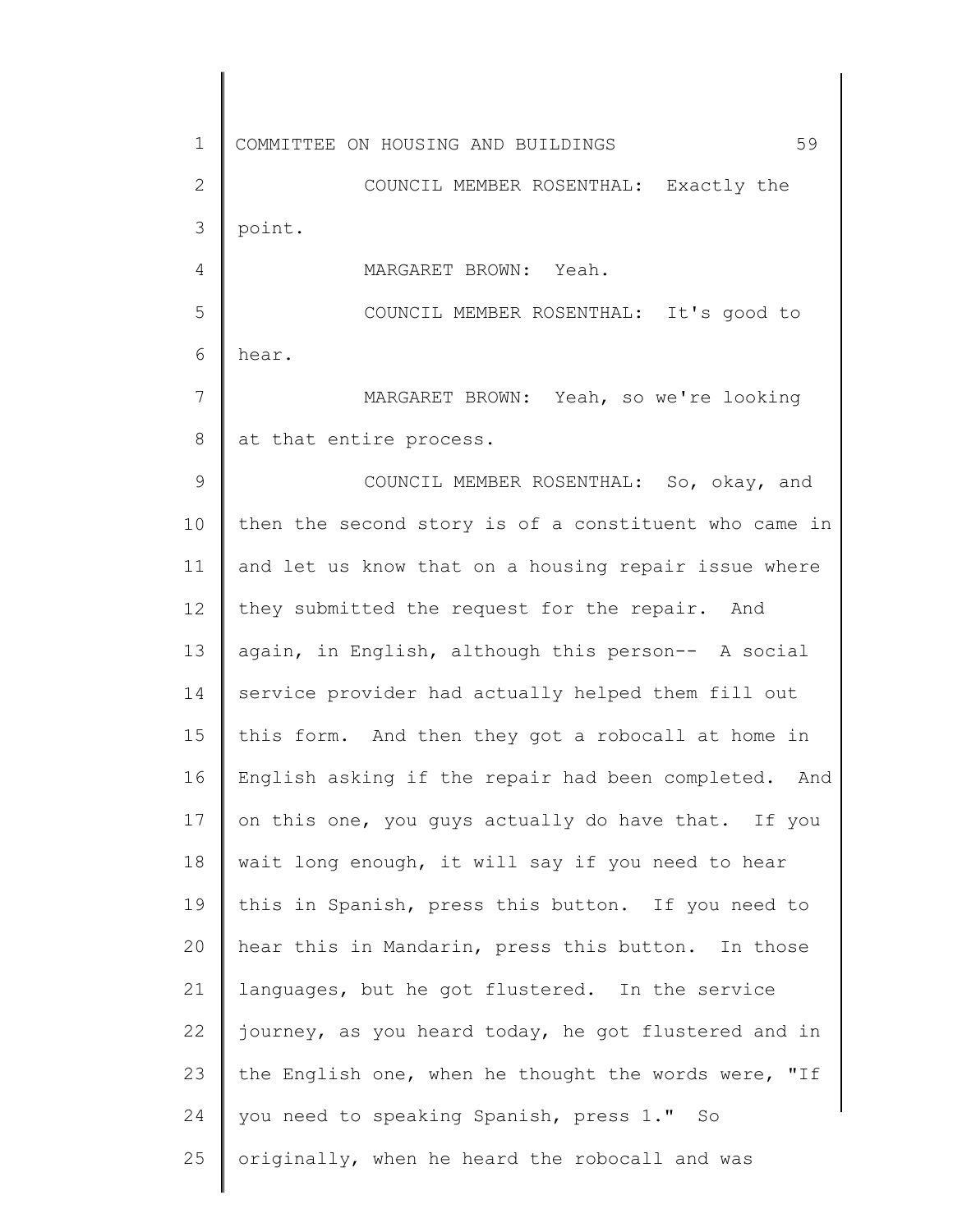1 2 3 4 5 6 7 8 9 COMMITTEE ON HOUSING AND BUILDINGS 60 pressing buttons, he accidentally pressed the button that said that his repair had been successfully completed, which, of course, it had not been. And then, he got a letter in the mail, and the next thing he knew was that he got a letter in the mail in English saying that the service was successfully completed, and it wasn't going to be pursued any more.

10 11 12 13 14 15 16 17 18 So again, on that one, we applied for him again. We actually went through 311 and made the application. We had someone in our office make the application in Spanish with the hope that that's the indicator, the trigger to your office to reply in Spanish. And so, again, as you think about your service journey, I'm hoping that he again gets a robocall in Spanish. This is what he reported to us. They now told me we don't do robocalls.

19 20 21 22 23 24 25 BAABA HALM: No, we do. So I'm assuming that he initially called 311 to file a complaint-- COUNCIL MEMBER ROSENTHAL: [interposing] Well, somebody had obviously had spoken to him. [sic] BAABA HALM: Right, they should be able to take his complaint in Spanish. There is an option for them to let us know what language the customer is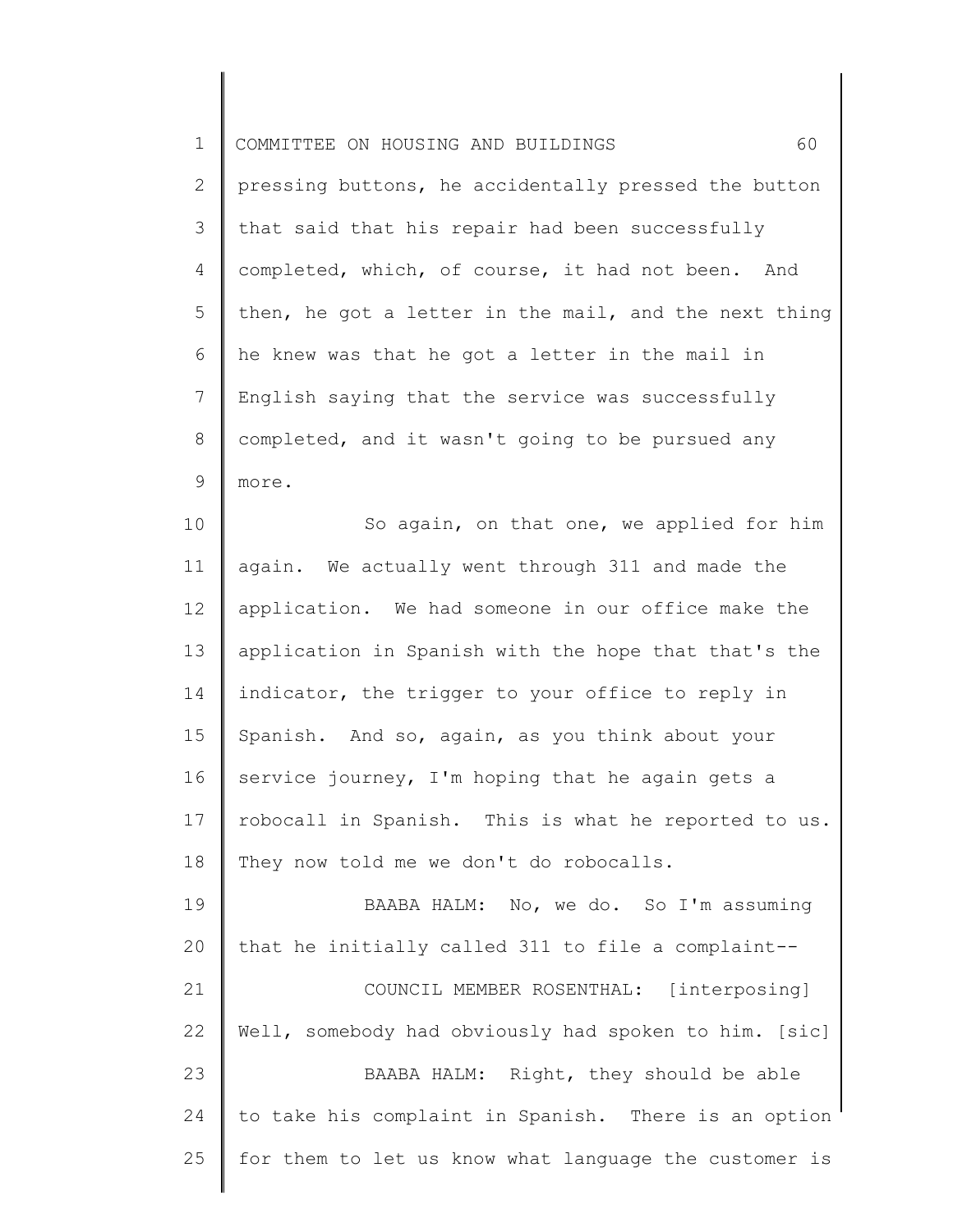1 2 3 4 5 6 7 8 9 10 11 12 13 14 15 16 17 18 19 20 21 22 23 24 25 COMMITTEE ON HOUSING AND BUILDINGS 61 speaking. So when they take the complaint, their process is supposed to be their process is supposed to be they choose from a dropdown which language. COUNCIL MEMBER ROSENTHAL: [interposing] Right. BAABA HALM: And then when we make the call, the call should have been made in Spanish, right. Now, I don't know if they initially did that information. Right now, our robocalls are only in English and Spanish. If the person-- If we're told that the person speaks a different language, it's not a robocall, it's actually a person who will make the call. COUNCIL MEMBER ROSENTHAL: Oh, well. BAABA HALM: Because we have to get language line on the phone to translate. We just don't have the translations in other languages. It's a lot to translate on our complaints, but that is our current process. COUNCIL MEMBER ROSENTHAL: Right. BAABA HALM: Most of our notices related to complaints and emergency repairs are in both English and Spanish. They're not in other languages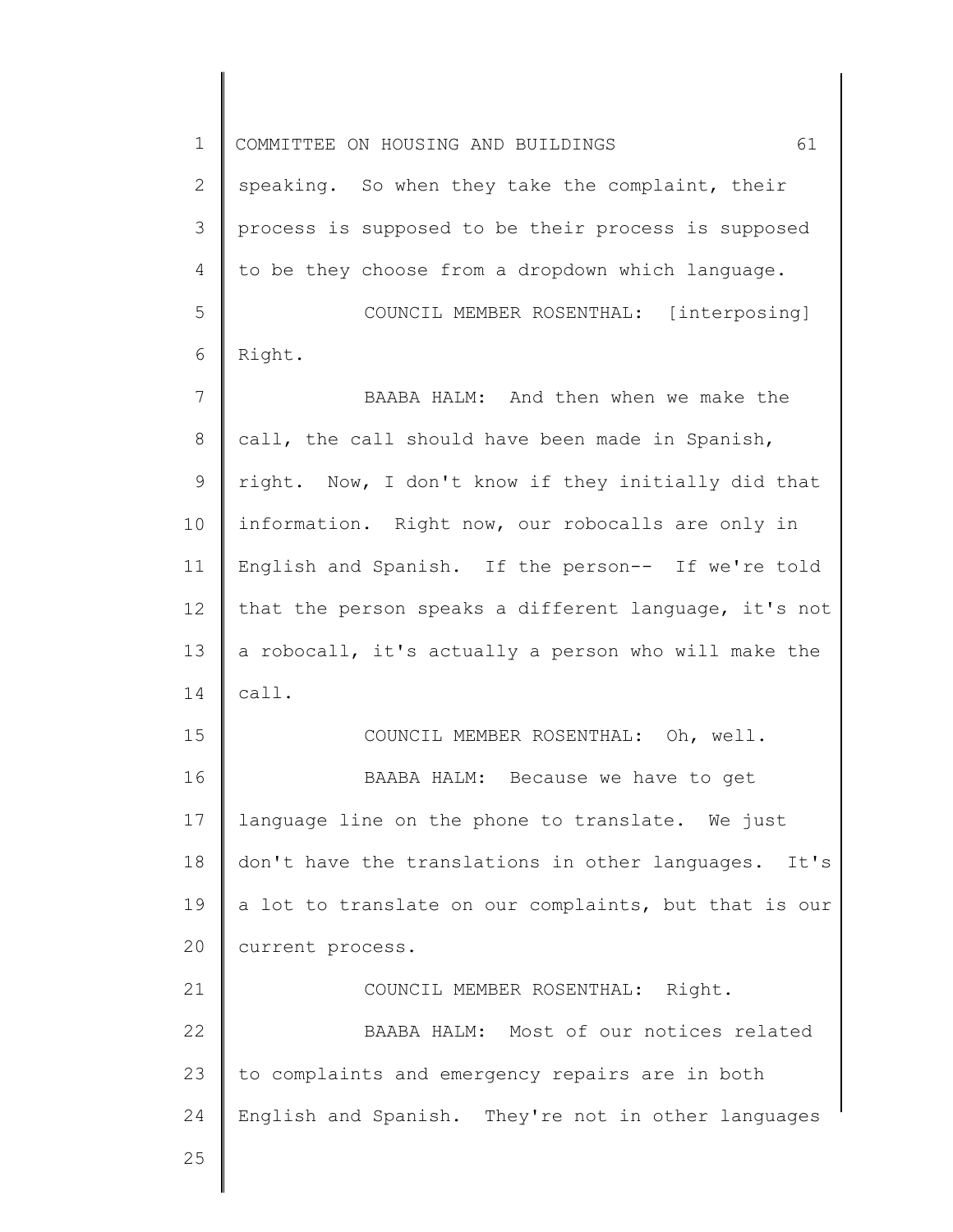1 2 3 COMMITTEE ON HOUSING AND BUILDINGS 62 at this point, but that's also something that we are exploring.

4 5 6 7 8 9 10 COUNCIL MEMBER ROSENTHAL: Okay, great. Well that's really good to hear. Do you guys have internal reports about all this stuff so you're starting to track the quantity in the various languages at different points in the service journey line? Sorry. Now that you said that, I'm just going to-- It's such a good expression.

11 12 13 14 BAABA HALM: For complaints. Yes, we could provide statistics on how many complaints come in various languages. These other service journeys I'm not sure what they would be.

15 16 17 18 19 20 21 COUNCIL MEMBER ROSENTHAL: Great. I mean maybe we could start to, and I mean I guess I'm also talking to our staff here, start to think about a language you would consider working with us. To start to think about all of the different points, and where we could be starting to identify the number of applications, complaints.

| 22 | BAABA HALM: We do track that.                        |
|----|------------------------------------------------------|
| 23 | COUNCIL MEMBER ROSENTHAL: Oh, okay.                  |
| 24 | BAABA HALM: And under the Mayor's                    |
|    | 25 Executive Order 120, all of the city agencies are |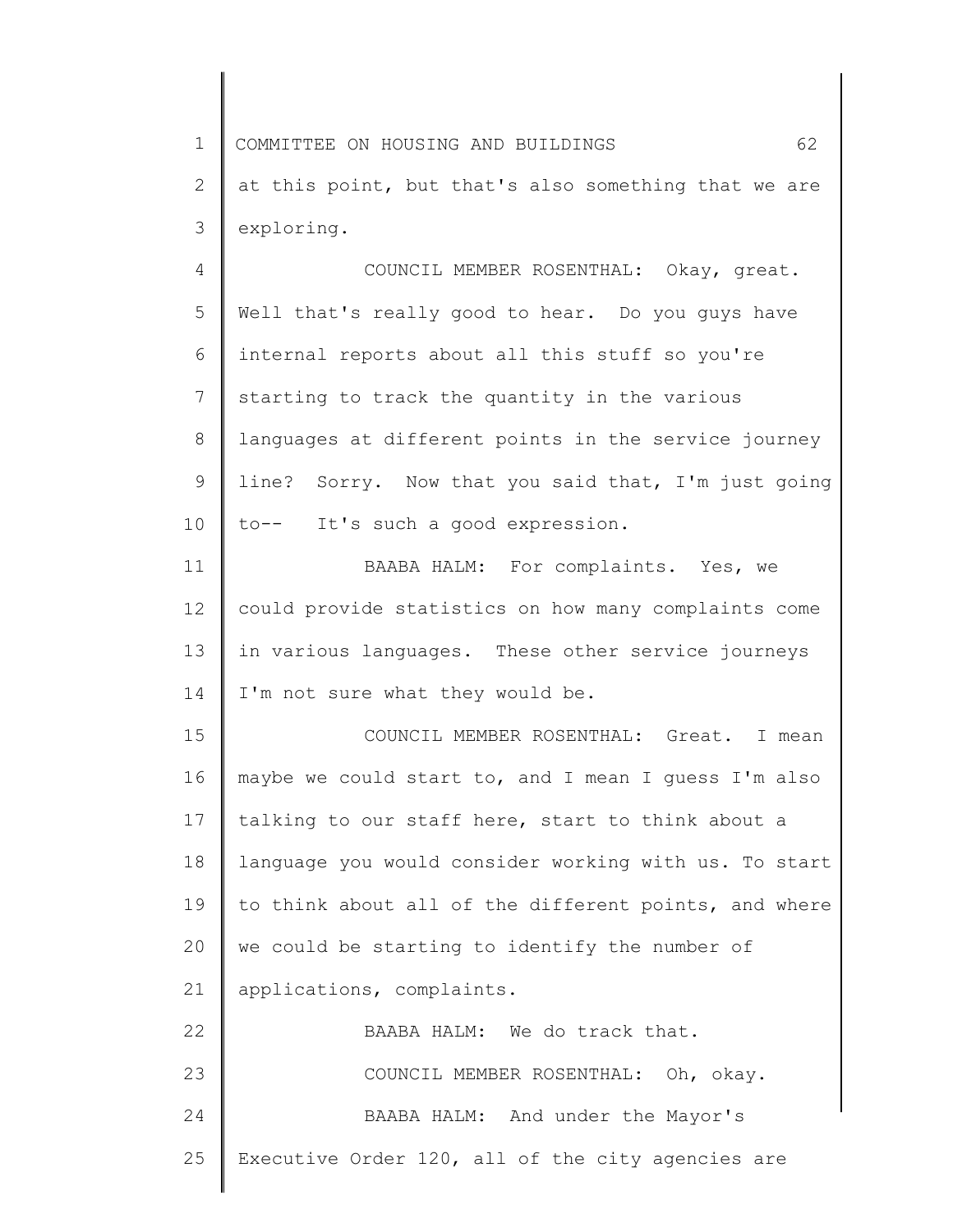| $\mathbf 1$ | 63<br>COMMITTEE ON HOUSING AND BUILDINGS              |
|-------------|-------------------------------------------------------|
| 2           | required to identify, and have in place a language    |
| 3           | access plan, and we do, and so that language access   |
| 4           | plan goes across our different divisions and service  |
| 5           | points. And looks at who we're working with and the   |
| 6           | languages that we mostly see before us, and how we    |
| 7           | can address the language issues for those particular  |
| 8           | customers.                                            |
| 9           | COUNCIL MEMBER ROSENTHAL: Right. So I                 |
| 10          | guess I'm asking you in your language access plan for |
| 11          | all those different points if you are starting to     |
| 12          | track the data?                                       |
| 13          | BAABA HALM: We do which is how we were                |
| 14          | able to identify what the needs are within Code       |
| 15          | Enforcement for example or the housing lotteries for  |
| 16          | example. And to make the translations available in    |
| 17          | languages that we see the most need in.               |
| 18          | COUNCIL MEMBER ROSENTHAL: And so with                 |
| 19          | Manhattan Borough President Brewer here I would be    |
| 20          | remiss if I didn't ask is that data shared as part of |
| 21          | an open data plan?                                    |
| 22          | BAABA HALM: It's not. The collection is               |
| 23          | not uniform, and so I'm not really sure. It is        |
| 24          | generally shared with the Mayor's Office of Immigrant |
| 25          |                                                       |
|             |                                                       |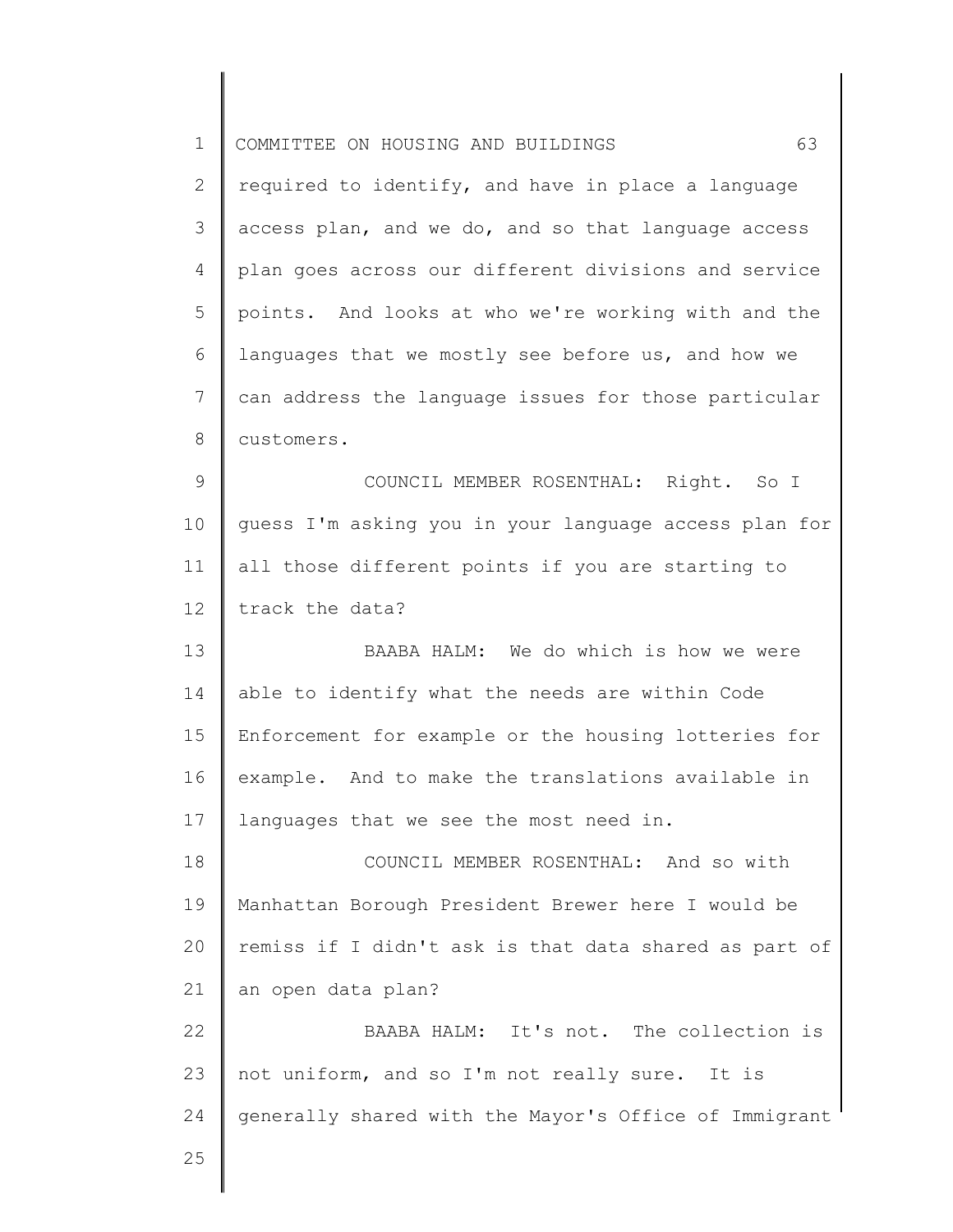| $\mathbf 1$     | 64<br>COMMITTEE ON HOUSING AND BUILDINGS              |
|-----------------|-------------------------------------------------------|
| 2               | Affairs who has helped us craft our Language Access   |
| 3               | Plan, and helps with our HPD language volunteers.     |
| 4               | COUNCIL MEMBER ROSENTHAL: Okay. Could I               |
| 5               | ask you to look into whether or not you'd be willing  |
| 6               | to make that data open and accessible. [sic]          |
| $7\phantom{.0}$ | BAABA HALM: Sure.                                     |
| 8               | COUNCIL MEMBER ROSENTHAL: Last question               |
| $\mathsf 9$     | is once you starting getting the applications in      |
| 10              | different languages, how will you be processing those |
| 11              | applications internally? Do staff prepare it with     |
| 12              | all the different languages. And the last question.   |
| 13              | That's the last one.                                  |
| 14              | BAABA HALM: Generally, the applications               |
| 15              | do not come back to HPD. The Housing Lottery          |
| 16              | applications go back to the projects who are going to |
| 17              | have those apartments available. And they enter the   |
| 18              | information into Housing Connect, which HPD           |
| 19              | supervises the entry of that information.             |
| 20              | COUNCIL MEMBER ROSENTHAL: Ooh, so that's              |
| 21              | a new tricky spot.                                    |
| 22              | BAABA HALM: Well, we want to make sure                |
| 23              | that, you know, every application that the developer  |
| 24              | receives is being entered. So the only way that we    |
| 25              | can ensure that is if we're there.                    |
|                 |                                                       |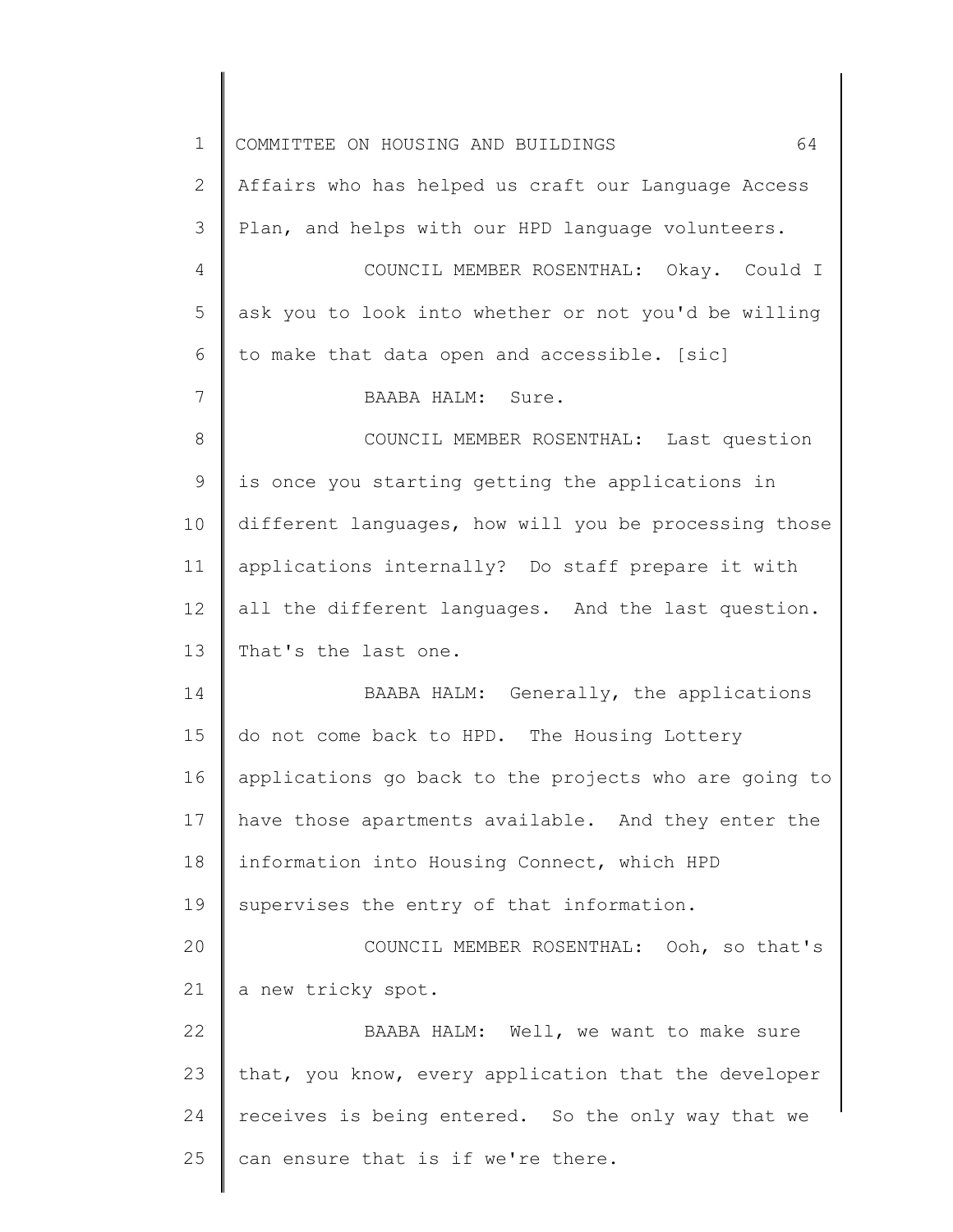2 3 4 5 6 COUNCIL MEMBER ROSENTHAL: Do we know that the housing operators will be following up with the applicants if they don't know how to read the language? If the application is in some obscure language, how would you--

7 8 9 10 11 BAABA HALM: [interposing] Well, someone is going to select which language they want the application in. So it's not going to be pre-set for them. They tell us what language they want the application in when we get the application.

12 13 COUNCIL MEMBER ROSENTHAL: You understand the nature of my question, right?

BAABA HALM: Right.

14

15 16 17 18 19 20 COUNCIL MEMBER ROSENTHAL: I mean, no I' talking about maybe. But if they get an-- if you have a landlord getting an application in Creole, and they don't speak Creole, is there going to be someone at the landlord's site who is going to know how to call that person if they can't read--

21 22 23 MARGARET BROWN: [interposing] Sure. COUNCIL MEMBER ROSENTHAL: --any of the data points?

24 25 MARGARET BROWN: So with regard to the application itself, and it becomes another language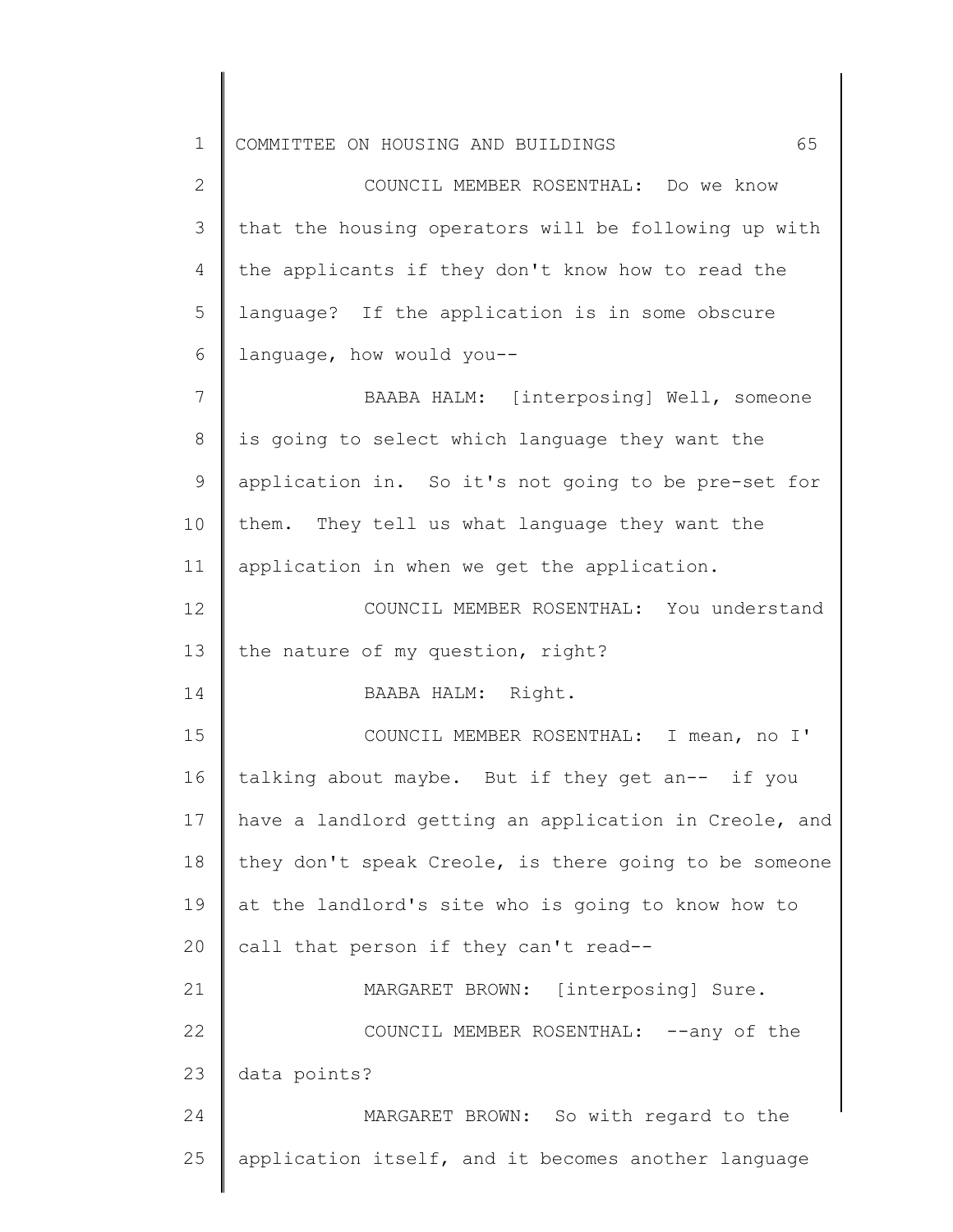| $\mathbf{1}$  | 66<br>COMMITTEE ON HOUSING AND BUILDINGS              |
|---------------|-------------------------------------------------------|
| 2             | particularly where it's not even English characters.  |
| 3             | The point that Barbara has always been saying is that |
| 4             | as the applications are entered into Housing Connect, |
| 5             | we are-- we haven't worked out all the details yet,   |
| 6             | but we plan to have translators on site there who are |
| 7             | able to translate the application--                   |
| 8             | COUNCIL MEMBER ROSENTHAL: [interposing]               |
| $\mathcal{G}$ | Okay.                                                 |
| 10            | MARGARET BROWN: --there. And then to                  |
| 11            | indicate what language is necessary for the           |
| 12            | communications.                                       |
| 13            | COUNCIL MEMBER ROSENTHAL: It's going to               |
| 14            | be a challenge.                                       |
| 15            | MARGARET BROWN: Yes, it's challenging                 |
| 16            | but operationally I think it will go a lot better.    |
| 17            | COUNCIL MEMBER ROSENTHAL: Yes, it sounds              |
| 18            | like you're on it. All right. Thank you very much.    |
| 19            | CHAIRPERSON WILLIAMS: Thank you, and I                |
| 20            | don't see any other colleagues having questions. I    |
| 21            | did-- it was interesting to hear that someone filled  |
| 22            | out an application in one language, and you got a     |
| 23            | response in English. So is there a particular policy  |
| 24            | that deals with at or not really because it's kind of |
| 25            | whacked actually. [laughs]                            |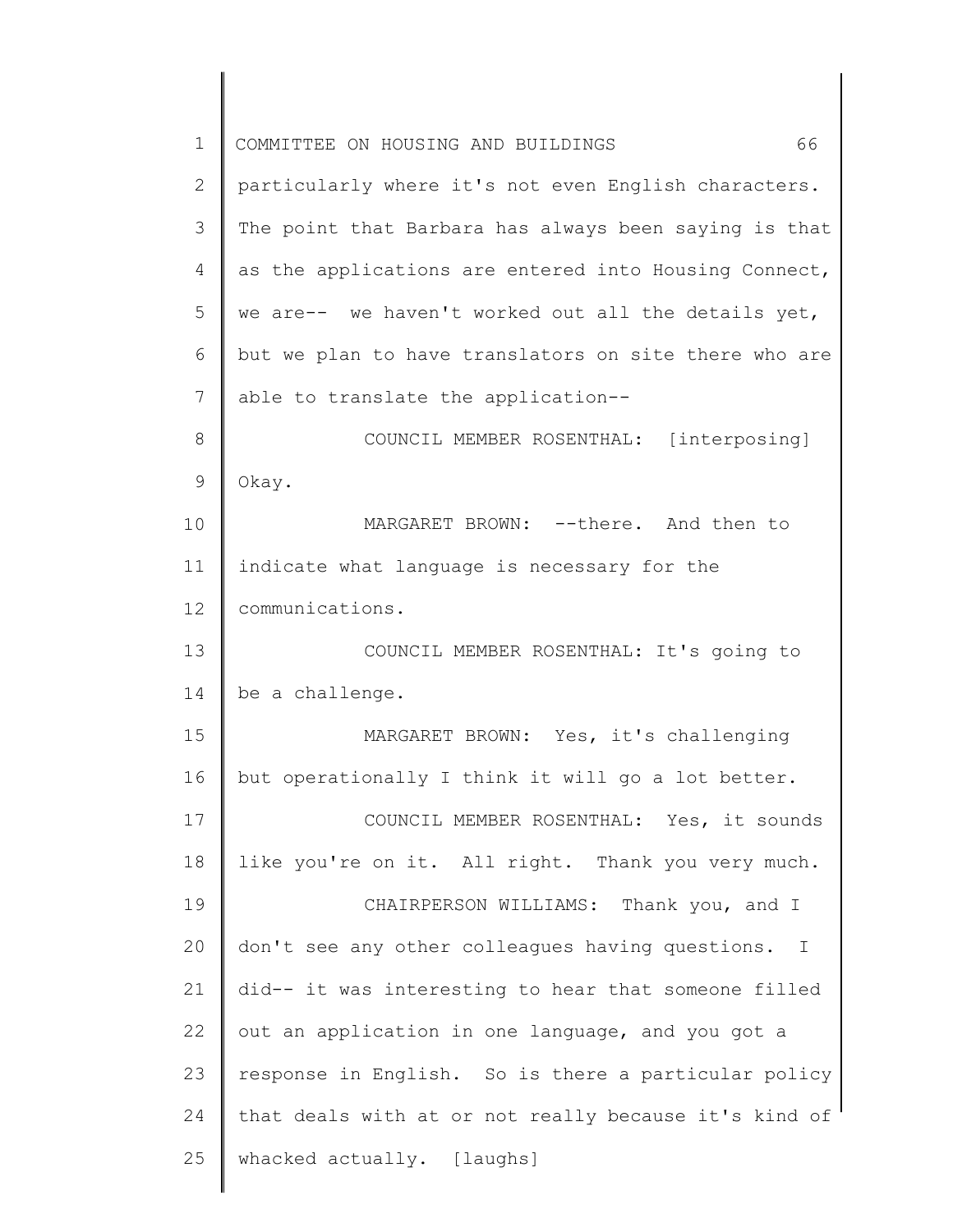1 2 3 4 5 6 7 8 9 10 11 12 13 14 15 16 17 18 19 20 21 22 23 24 25 COMMITTEE ON HOUSING AND BUILDINGS 67 BAABA HALM: I think the Council Member was referring to someone who filed a complaint inspection through 311, and got a robocall in English. CHAIRPERSON RICHARDS: No, there was someone who applied for an apartment. Yeah, she applied for I think an apartment-- BAABA HALM: [interposing] Yes. CHAIRPERSON WILLIAMS: --in Spanish, and got the response several years later in English. BAABA HALM: Right. CHAIRPERSON WILLIAMS: So it seems to me that maybe a simple policy-- MARGARET BROWN: [interposing] Correct. CHAIRPERSON WILLIAMS: -- to respond in a language application. MARGARET BROWN: So like I said earlier, right now we're not actually taking in applications in any other-- In any language other than English, because they're not available in any language other than English. But as we're making the translations available, we're thinking about how to address all of these other points, because it's not just the application, of course.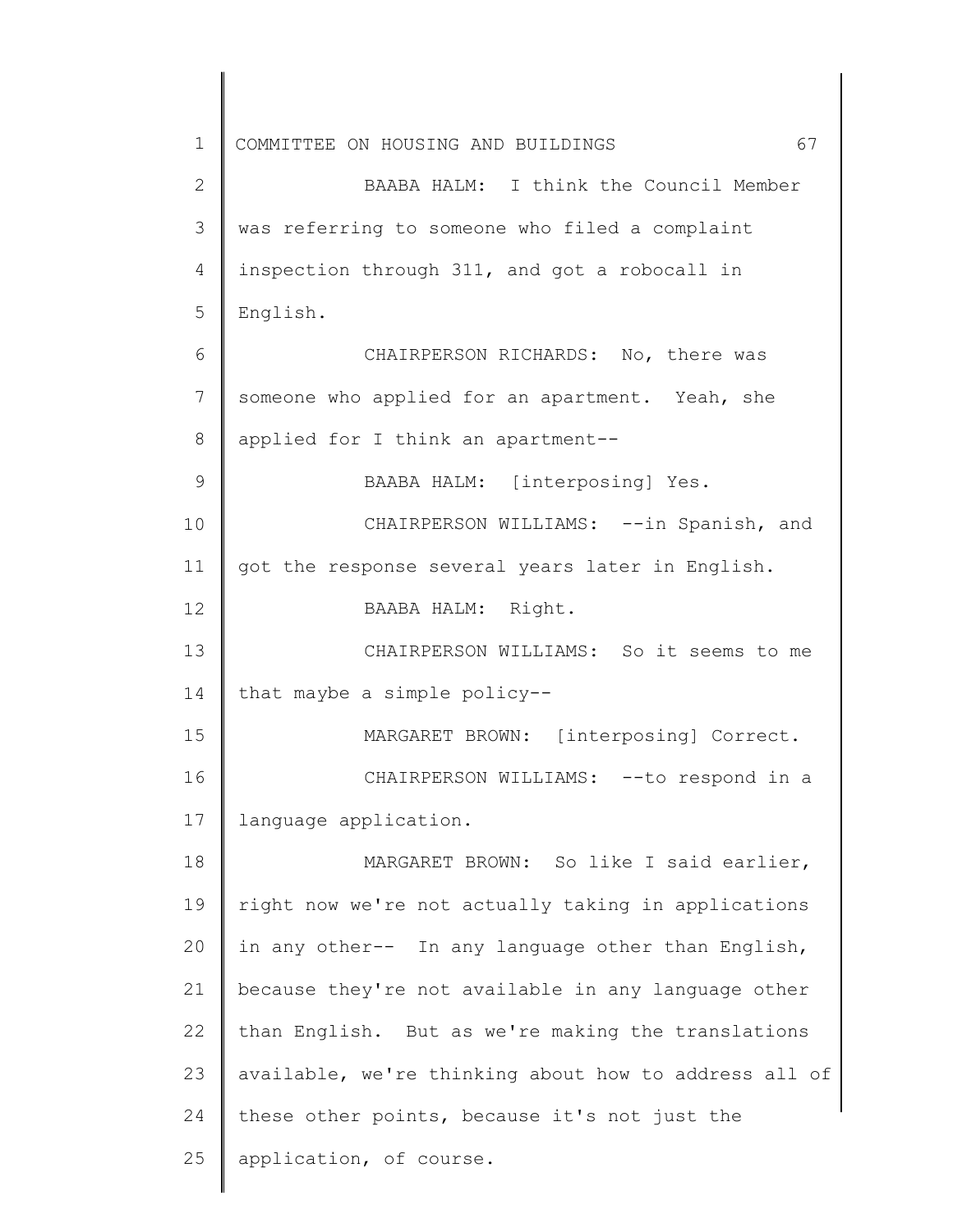| $\mathbf 1$   | 68<br>COMMITTEE ON HOUSING AND BUILDINGS              |
|---------------|-------------------------------------------------------|
| $\mathbf{2}$  | CHAIRPERSON WILLIAMS: Let me just-- I                 |
| 3             | want to just make sure I clarify with my colleague.   |
| 4             | What did she-- what did she apply in-- What language  |
| 5             | did she apply in, and what was the instrument used.   |
| 6             | COUNCIL MEMBER ROSENTHAL: Sure. I mean                |
| 7             | it was in English, and someone helped her fill in the |
| $\,8\,$       | application--                                         |
| $\mathcal{G}$ | CHAIRPERSON WILLIAMS: [interposing] Oh,               |
| 10            | I see.                                                |
| 11            | COUNCIL MEMBER ROSENTHAL: --in English.               |
| 12            | CHAIRPERSON WILLIAMS: So I stand                      |
| 13            | corrected.                                            |
| 14            | COUNCIL MEMBER ROSENTHAL: No, no but                  |
| 15            | what there should be, and as we move toward the       |
| 16            | multiple languages is a box that says what's your--   |
| 17            | CHAIRPERSON WILLIAMS: [interposing]                   |
| 18            | That's a good point--                                 |
| 19            | COUNCIL MEMBER ROSENTHAL: -- chosen                   |
| 20            | language.                                             |
| 21            | CHAIRPERSON WILLIAMS: -- but I thought                |
| 22            | she applied in Spanish, and got a letter back in      |
| 23            | English. Of course, she should have got it before     |
| 24            | six years, but I thought that was a whole added       |
| 25            | insult to injury part. So I stand corrected on that   |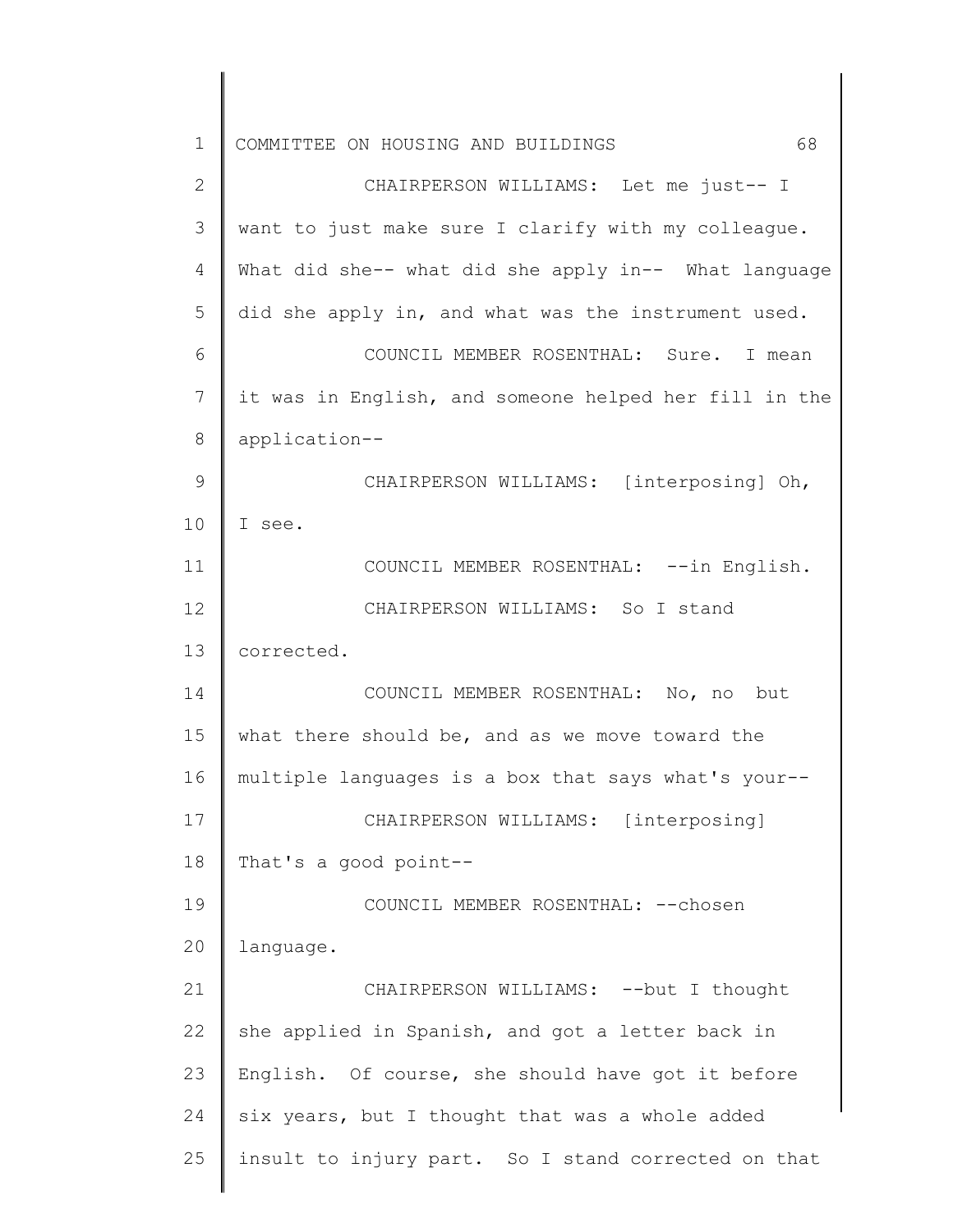1 2 3 4 5 6 7 8 9 10 11 12 13 14 15 16 17 18 19 20 21 22 23 24 25 COMMITTEE ON HOUSING AND BUILDINGS 69 one minor issues. Just that one. [laughs] Thank you all very much for-- Oh, Council Member Mendez. I'm sorry. Has another question. COUNCIL MEMBER MENDEZ: Thank you. I'd like to ask because Barb I think you were here at that time. Executive Order 120 was as a result of proposed legislation that I had that would make everything available in like 18 languages at HPD particularly for code enforcement. So Executive Order 120 was the compromise. Instead of doing it at HPD, we did it in all agencies in six languages. That was 2008. So my understanding is that everything, by every agency should be made available in those six languages. And that there should be some way of communicating it if that's not their primary language with someone. So why would in this case the person get these responses in English and not know or not be able to follow up with someone to have it in Spanish to find out that they're supposed to re-apply every year. BAABA HALM: So the Housing Lottery process is a little bit different than services directly provided by HPD. The Housing Lottery process is actually administered by the developer,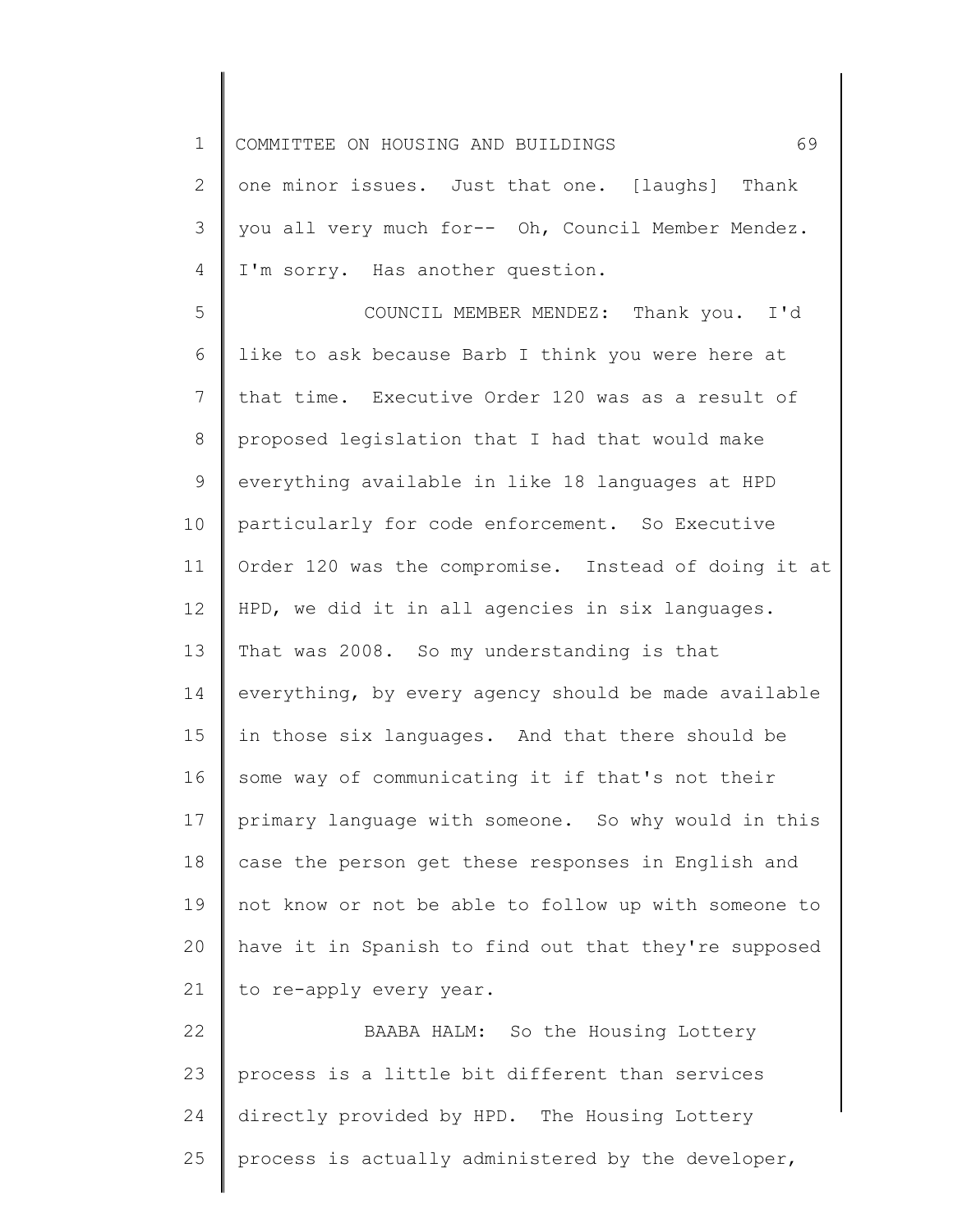| $\mathbf 1$ | 70<br>COMMITTEE ON HOUSING AND BUILDINGS              |
|-------------|-------------------------------------------------------|
| 2           | and HPD oversees that. And so, because it's such an   |
| 3           | important service of HPD -- it's really where our     |
| 4           | housing meets people -- we realized that we needed to |
| 5           | make that available in other languages, too. But      |
| 6           | it's not subject to the same requirements because     |
| 7           | it's not actually HPD communication.                  |
| $\,8\,$     | COUNCIL MEMBER MENDEZ: Well, then my                  |
| $\mathsf 9$ | question to this committee is if someone is doing     |
| 10          | business with the City, right, so these developers    |
| 11          | are getting some kind of tax abatement or something.  |
| 12          | And so, shouldn't they have to comply with the        |
| 13          | Mayoral Order as well if they're getting some benefit |
| 14          | from the City.                                        |
| 15          | BAABA HALM: I see your point. The                     |
| 16          | Executive Order also allowed the agencies to-- It     |
| 17          | required the agencies to use the HUD guidance on      |
| 18          | determining the services that should be available in  |
| 19          | multiple languages. And there was a four-prong test   |
| 20          | that each agency was to utilize in determining which  |
| 21          | services they were going to make available. And       |
| 22          | because the Housing Lottery, as Margaret already      |
| 23          | indicated is not controlled-- Is not done by HPD and  |
| 24          | it's done through the property owners, we worked with |
| 25          | them to get these translations done. And basically    |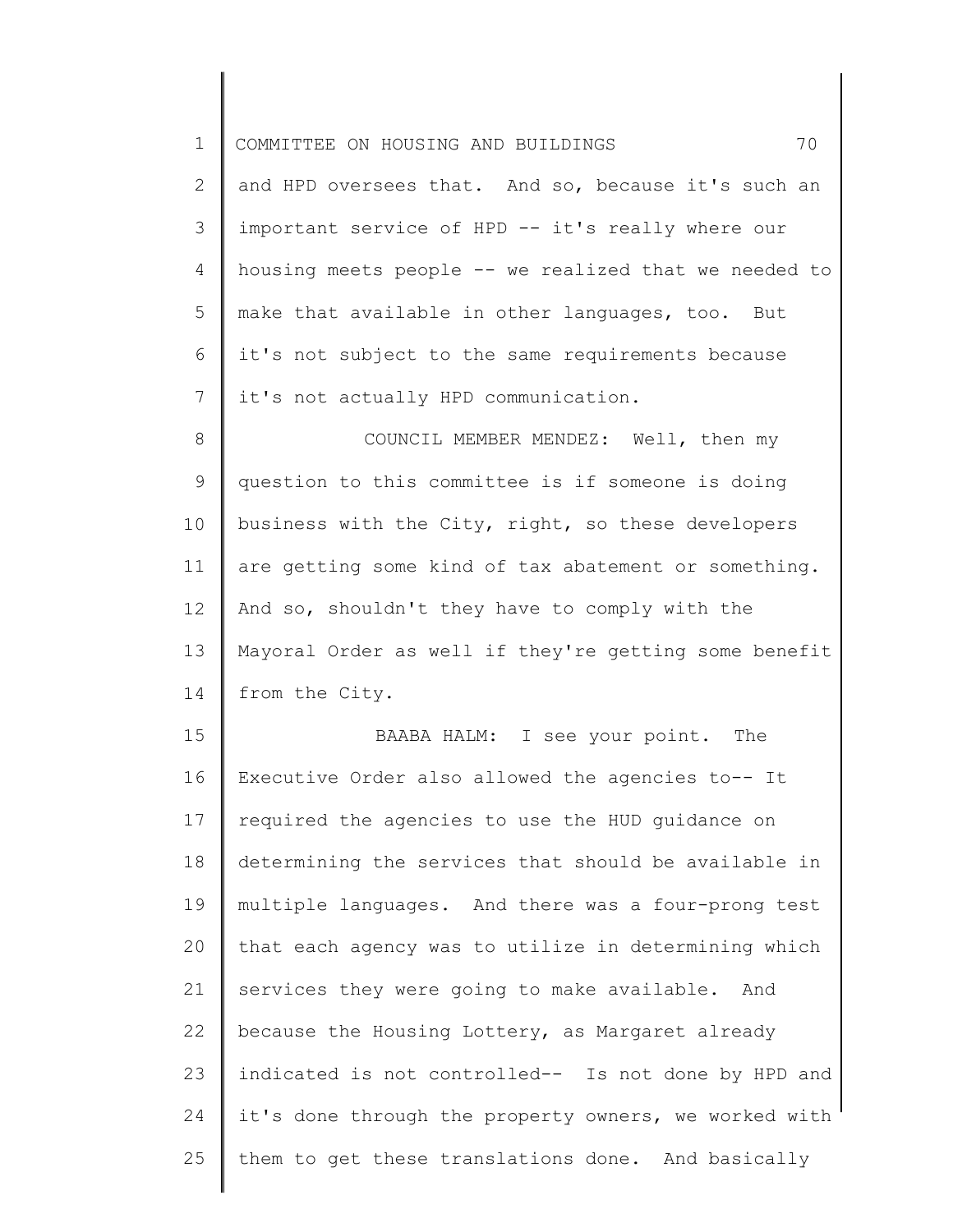1 2 3 4 5 6 7 8 9 10 11 12 13 14 15 16 17 18 19 20 21 22 23 24 25 COMMITTEE ON HOUSING AND BUILDINGS 71 had to provide assistance. Otherwise, we're having individual property owners make these applications available. We would have issues about the quality of the translations and the like. And so we thought it was important that we facilitate that, and we are doing that. COUNCIL MEMBER MENDEZ: Okay. so the last question kind of related and not really to this legislation then is in every other aspect then HPD is complying with Mayoral Order 120? BAABA HALM: Yes, we have the postings in our offices, in a public place. We have the language line interpretation and translation services. We have HPD employees that also provide translation and interpretation services. Yes. COUNCIL MEMBER MENDEZ: Okay. I would also like to mention the Manhattan Borough President walked in, and she'll be testifying on our legislation, really hers No. 222, and I would like for you to stay and hear her testimony. BAABA HALM: Okay. CHAIRPERSON WILLIAMS: Thank you. We are also joined by Council Member Ulrich for a short time. I want to thank you for all the testimony, and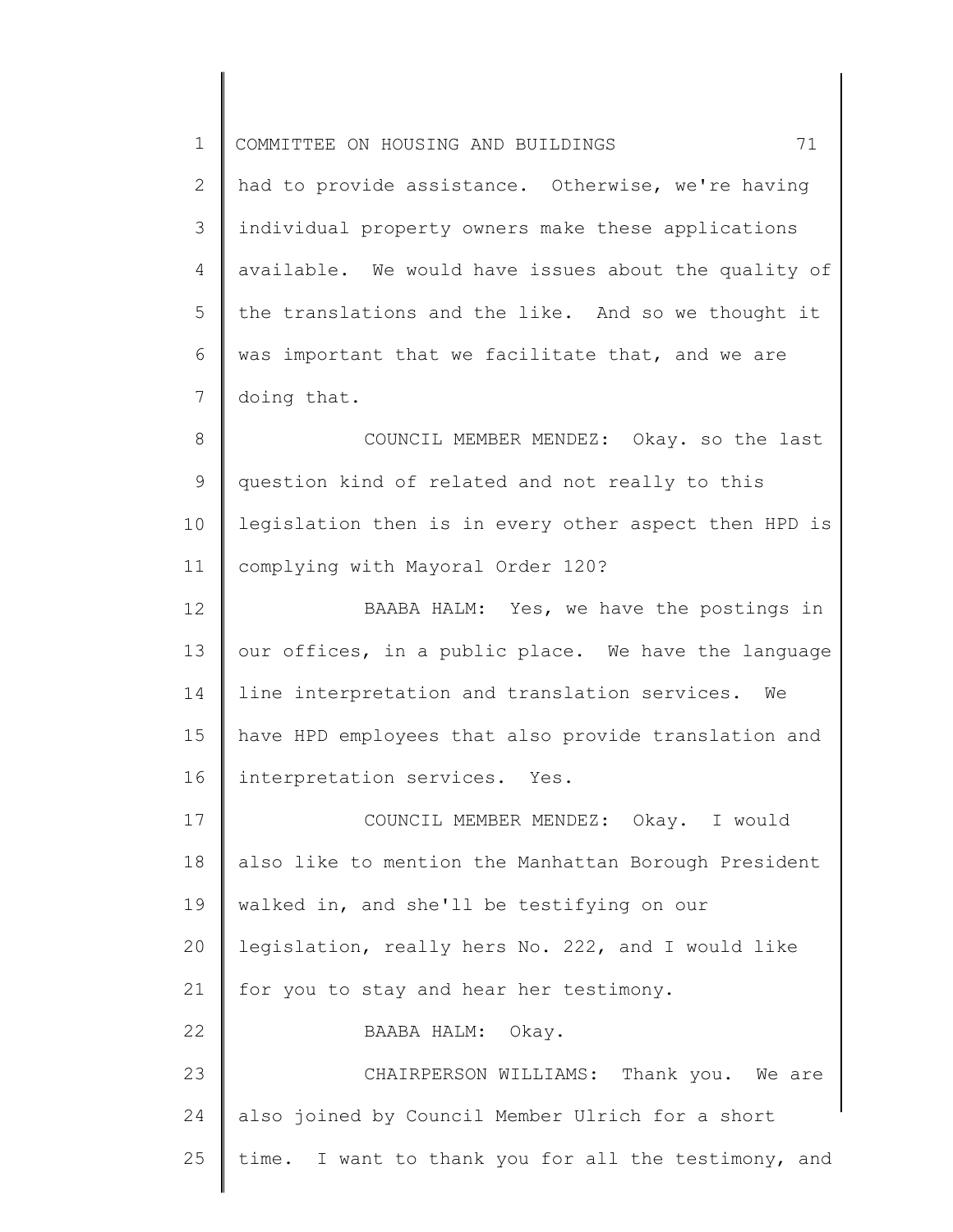| $\mathbf 1$  | 72<br>COMMITTEE ON HOUSING AND BUILDINGS              |
|--------------|-------------------------------------------------------|
| $\mathbf{2}$ | I add my name to congratulate Assistant Commissioner  |
| 3            | Baaba Halm. I didn't ask you which you preferred      |
| 4            | because I know City Council is probably the best time |
| 5            | of you life. [laughter] So I didn't have to ask       |
| 6            | that question. So congratulations again, and I would  |
| 7            | like to have you testifying here.                     |
| $8\,$        | BAABA HALM: Thank you.                                |
| 9            | CHAIRPERSON WILLIAMS: Thank you all for               |
| 10           | your testimony. Next I will call up someone who       |
| 11           | needs no introduction, Borough President of Manhattan |
| 12           | former Council Member Gale Brewer who actually has    |
| 13           | some legislation that was hers and introduced by      |
| 14           | Council Member Mendez at her request. Am I doing the  |
| 15           | thing? Yes. So I'm going to do the affirmation        |
| 16           | statement.                                            |
| 17           | GALE BREWER: I'm ready.                               |
| 18           | CHAIRPERSON WILLIAMS: Do you affirm to                |
| 19           | tell the truth, the whole truth, and nothing but the  |
| 20           | truth in your testimony before the committee, and to  |
| 21           | respond honestly to Council Member questions?         |
| 22           | GALE BREWER: I do. Thank you. Thank                   |
| 23           | you very much.                                        |
| 24           | CHAIRPERSON WILLIAMS: Thank you. You                  |
| 25           | can start your testimony.                             |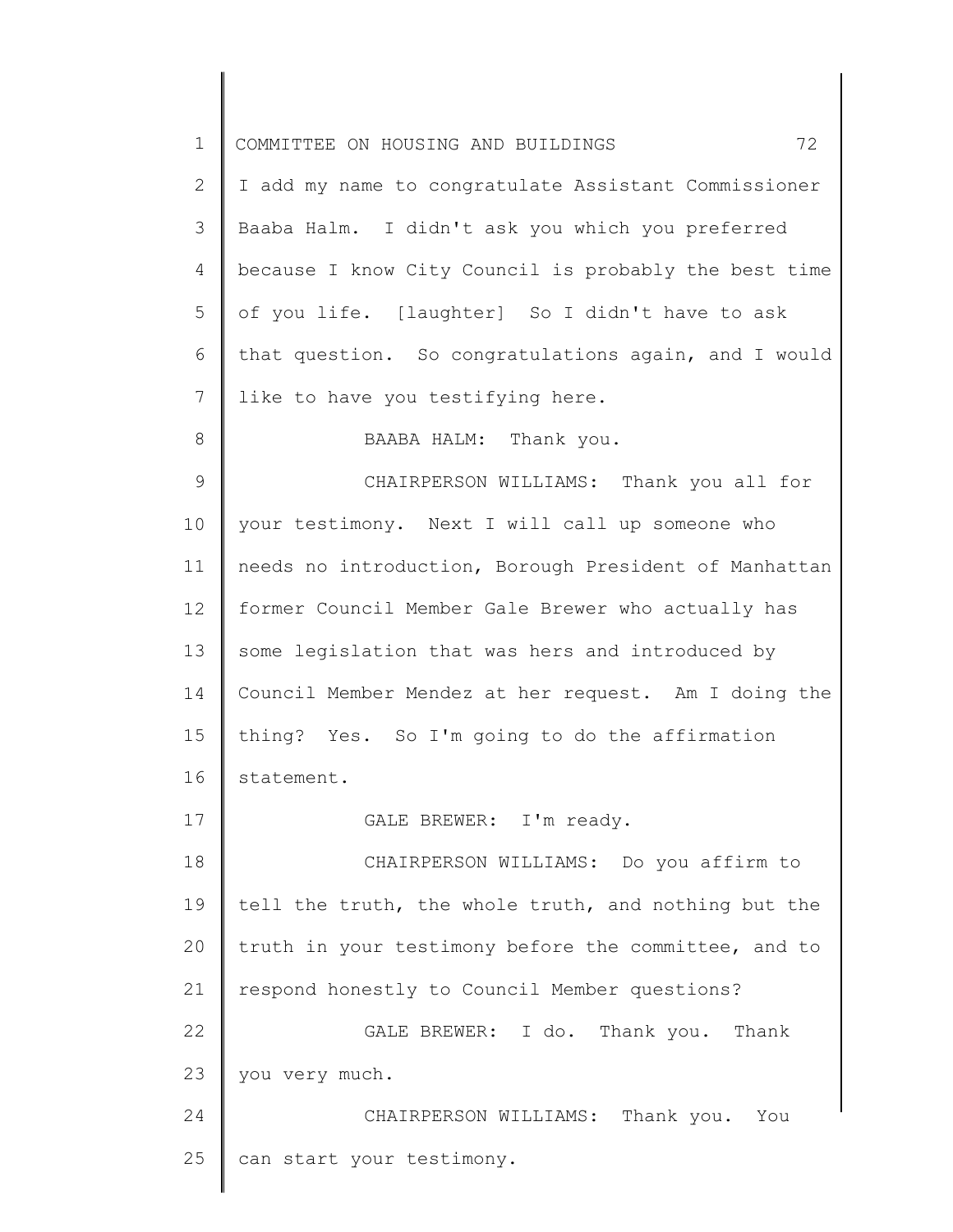1 COMMITTEE ON HOUSING AND BUILDINGS 73

2 3 4 5 6 7 8 9 10 11 12 13 14 15 16 17 18 19 20 21 22 23 24 25 GALE BREWER: Thank you. Good morning. I am Gale Brewer. I am the Borough President of Manhattan, and I want to thank Chair Williams and the Council Members on Housing and Buildings particularly Council Member Rose Mendez. Thanks to her, I'm cosponsoring Intro 222, and like many bills that this committee is considering this fall. The aim of this bill is to preserve tenants' quality of life with minimizing the impact of maintenance related disruptions. I think as you know, this Intro requires owners to provide at least 72 hours of advance notice for all non-emergency repairs that will result in service interruptions. And any penalty will be determined according to the type of violation that HPD would designate for noncompliance. I know you heard this from HPD and I understand that they have some qualifications, but generally understood what we were trying to achieve. Currently, the city does not require any advance notification for planned non-emergency repairs that do not necessitate entry into a tenant's apartment. It's a bit of a problem because we're relying entire on a landlord's goodwill to protect tenants. Even among owners and management, companies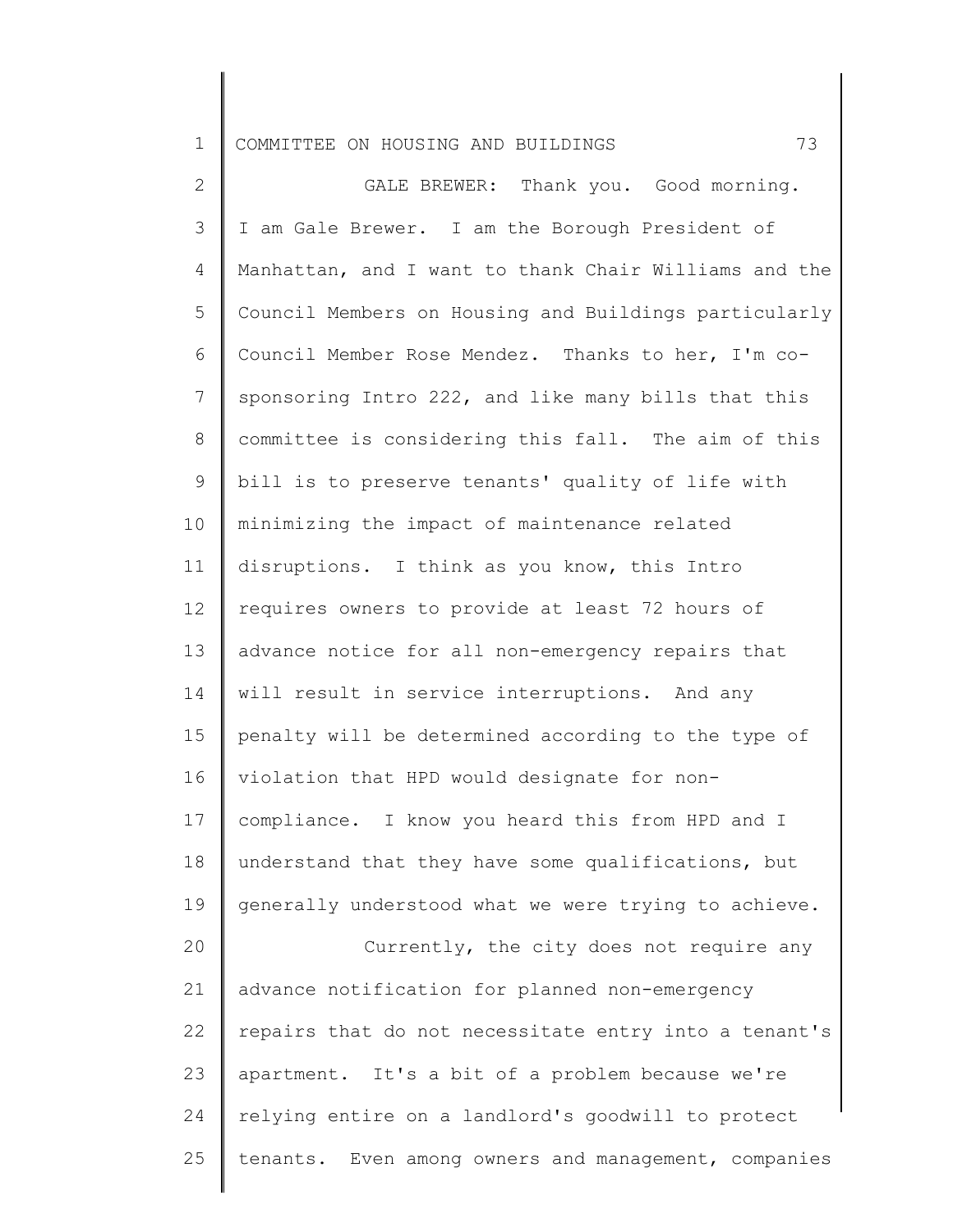| $\mathbf 1$ | 74<br>COMMITTEE ON HOUSING AND BUILDINGS              |
|-------------|-------------------------------------------------------|
| 2           | that do provide notice for lack of a common           |
| 3           | definition quote "sufficient notification" unquote    |
| 4           | that resulted in variations among notification time   |
| 5           | ranges from days to mere hours. I think Intro No.     |
| 6           | 222 can address some of these issues.                 |
| 7           | Through advance notice to minimize<br>1.              |
| 8           | negative impact of building service interruption due  |
| 9           | to planned repair works.                              |
| 10          | 2.<br>I would inform and protect tenants              |
| 11          | through establishing a baseline requirement.          |
| 12          | 3.<br>It would provide a means for                    |
| 13          | determining non-compliance and tenant harassment.     |
| 14          | Now, I just want to give you some                     |
| 15          | examples. Let me just give one example. A person in   |
| 16          | a wheelchair leaves for work in the morning. She      |
| 17          | doesn't know the building's elevator is going to be   |
| 18          | out of service for repairs starting at 6:00 p.m.      |
| 19          | because the owner of the building has only put up a   |
| 20          | notice of non-emergency at noon that same day.        |
| 21          | Instead of having sufficient time to adjust the work  |
| 22          | hours so he or she can be home before the elevator    |
| 23          | goes offline, the tenants returns to find that he has |
| 24          | no way of reaching his apartment or her apartment.    |
| 25          | There is nothing he or she can do, but wait around    |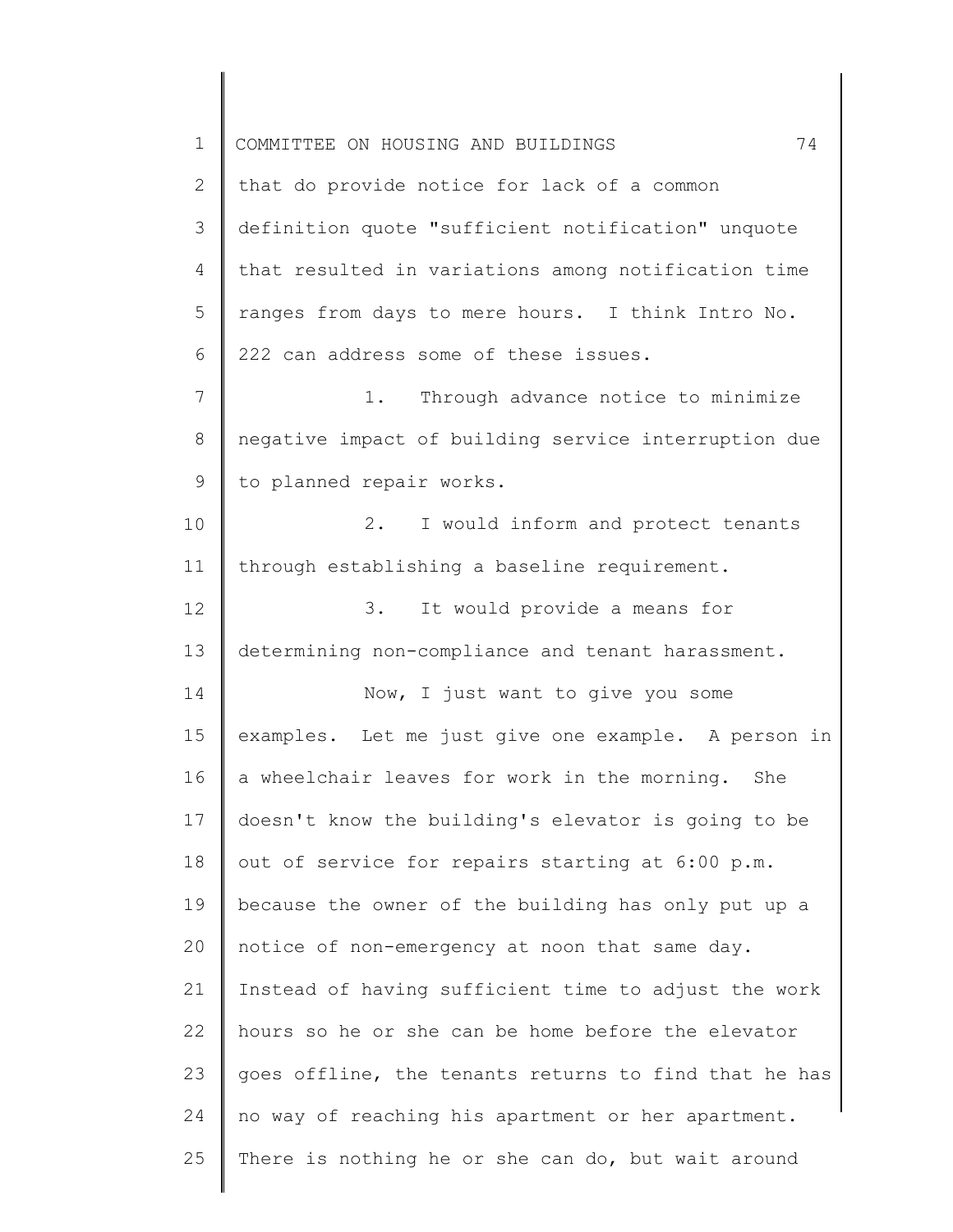1 2 3 COMMITTEE ON HOUSING AND BUILDINGS 75 until the work is finished, and reactivate the elevator.

4 5 6 7 8 9 10 11 12 13 14 15 There are situations like this and in other similar ones involving heat, hot water, electricity, or other utilities or building amenities going out of service due to non-emergency repairs. Having at least 72 hours of advance notice will allow tenants to prepare for planned service losses, and minimize a negative impact that might result. I know that many owners and management companies already provide notice at least 72 hours before a scheduled non-emergency repair. This is the standard the bill seeks to establish as a baseline for sufficient advance notice throughout our city.

16 17 18 19 20 21 22 23 24 25 As the winter approaches, it's even more important buildings expected to be without heat or hot water due to non-emergency repair provide adequate notice to tenants. I think we all know that we just entered the heat season on October 1 and it goes until May 31 of next year. And under the Multiple Dwelling Law, which we all know, and the Administrative Code, during heat season each apartment must be heated at or above the specified minimum in-door temperature based on time day of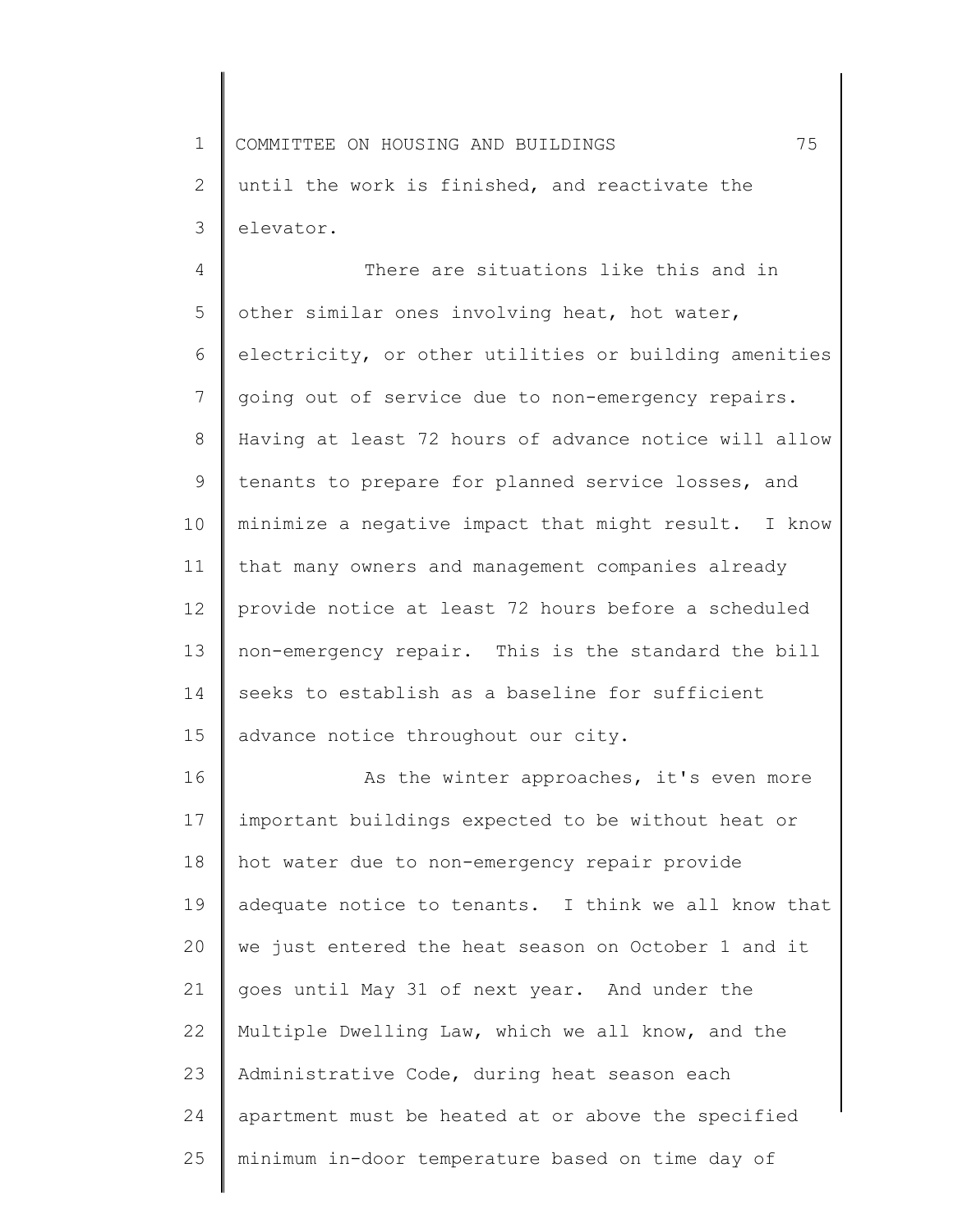| $\mathbf 1$     | 76<br>COMMITTEE ON HOUSING AND BUILDINGS              |
|-----------------|-------------------------------------------------------|
| 2               | outdoor temperatures. Sadly, as I know and many of    |
| 3               | you know, heat and hot water aren't always provided   |
| 4               | when they should be, and this can be a result of many |
| 5               | things. It could be negligence. It could be bad       |
| 6               | management. It could just be something that hasn't    |
| $7\phantom{.0}$ | been address, but as of October 21, 2014, only three  |
| 8               | weeks into the heat seasons, New York City has        |
| 9               | already received more than 9,000 complaints via 311   |
| 10              | for lack of or inadequate heat.                       |
| 11              | Sometimes heat and hot water must be                  |
| 12              | stopped for several hours for maintenance, or if a    |
| 13              | building repair issue arises, and these legitimate    |
| 14              | reasons for service interruption embodies Intro 222's |
| 15              | intent to protect and inform tenants. Advance notice  |
| 16              | not only allows tenants to plan ahead and prepare for |
| 17              | heat or hot water outages, but it gives them          |
| 18              | information if a planned repair is legitimate.        |
| 19              | Separating genuine repair needs from unscrupulous     |
| 20              | owner's bogus claims of same day service              |
| 21              | interruptions that are in reality unrelated to        |
| 22              | building repairs.                                     |
| 23              | I also want to minimize any kind of                   |
| 24              | harassment. And I am fully aware that there are       |

25 instances when a tenant is concerned not by the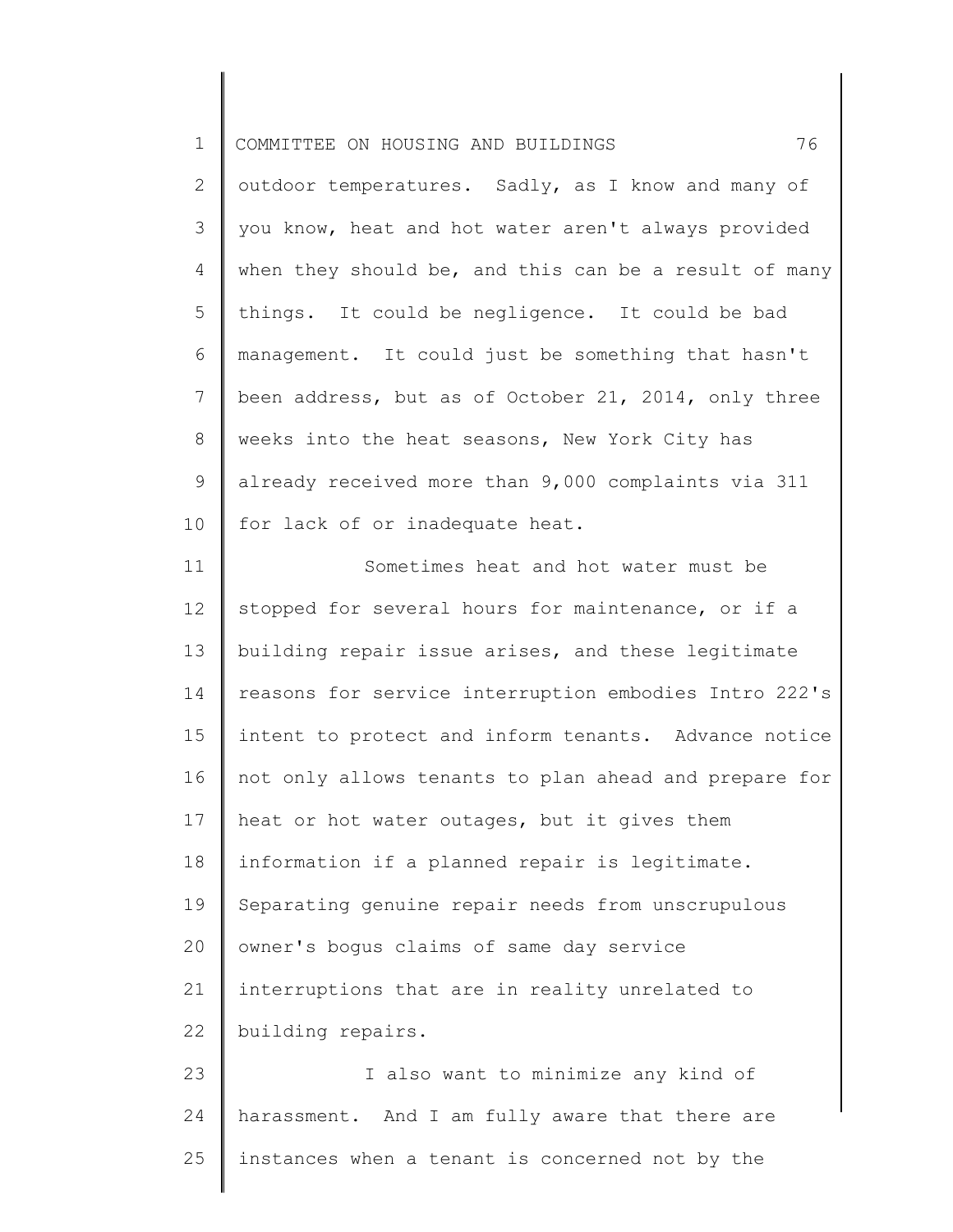| $\mathbf 1$ | 77<br>COMMITTEE ON HOUSING AND BUILDINGS              |
|-------------|-------------------------------------------------------|
| 2           | landlord's unintentional oversight in posting         |
| 3           | sufficient non-emergency repair notices, but a delay  |
| 4           | or withholding of proper notification is a tactic of  |
| 5           | tenant harassment, which unfortunately does happen.   |
| 6           | CAAAV is a wonderful rights organization in           |
| 7           | Chinatown, and the Lower East Side and the staff      |
| 8           | there has been assisting a constituent on an anti-    |
| 9           | harassment case. The tenant lives in a tenement       |
| 10          | building or Forsythe Street where a work crew member  |
| 11          | had climbed through the tenant's apartment window to  |
| 12          | access the building for repairs without any           |
| 13          | notification for entry into either the building or    |
| 14          | the apartment. Needless to say, the tenant felt       |
| 15          | unsafe especially with children at home. In other     |
| 16          | Chinatown buildings "notification" quote, unquote     |
| 17          | wouldn't happen until the morning of when workers are |
| 18          | knocking on the doors of tenants. Some of the         |
| 19          | tenants work night shifts in restaurants. And         |
| 20          | obviously, this kind of disruption to very challenge  |
| 21          | to their daily schedule.                              |
| 22          | I understand that these and other tenant              |
| 23          | harassment tactics will not go away with Intro 222,   |
| 24          | nor will it prevent owners from allowing subpar       |
| 25          | repair work to be done so that the need for the       |
|             |                                                       |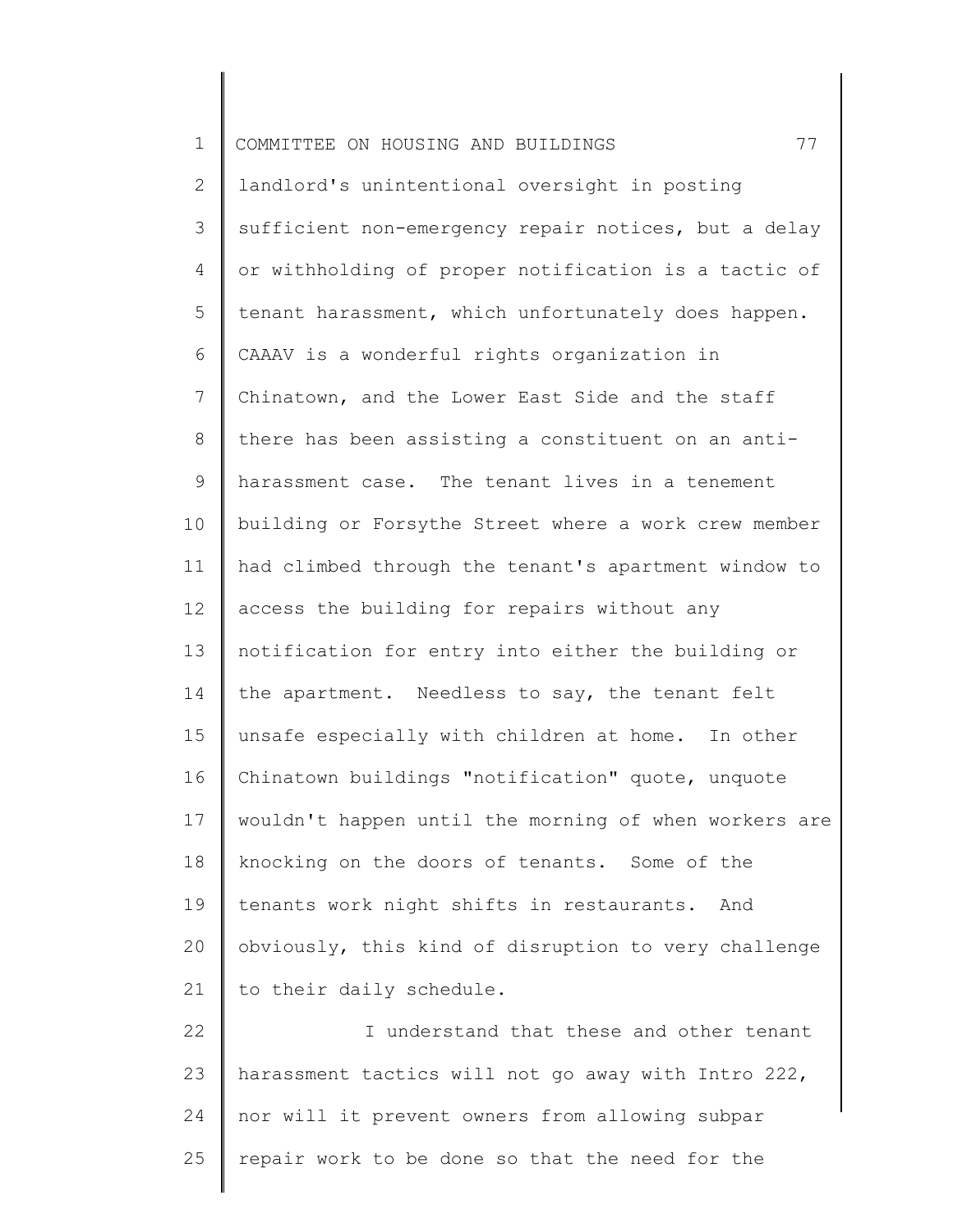| $\mathbf 1$    | 78<br>COMMITTEE ON HOUSING AND BUILDINGS                           |
|----------------|--------------------------------------------------------------------|
| $\overline{2}$ | continued repeated repairs would create de facto                   |
| 3              | ongoing service interruptions. These situations will               |
| 4              | severely impact tenant's quality of life, and we all               |
| 5              | continue to work together with tenant advocates and                |
| 6              | legal service providers and organizers to provide                  |
| $7\phantom{.}$ | much needed support. This is precisely why it is                   |
| 8              | vital in my opinion to pass Intro 222, and I'm sure                |
| $\mathsf 9$    | with some caveats, in order to establish a baseline                |
| 10             | for tenant notification, and tool for recourse for                 |
| 11             | tenants of non-compliant owners.                                   |
| 12             | When incorporate into the Housing and                              |
| 13             | Building Committee's larger goal to advance                        |
| 14             | additional measures to stop harassment, and elevate                |
| 15             | quality of life under the Quality Housing Act, I                   |
| 16             | believe this legislation leads to the overall                      |
| 17             | improvement of a tenant's enjoyment of his or her                  |
| 18             | home. So I really appreciate your asking me to                     |
| 19             | participate today. I appreciate the support of the                 |
| 20             | committee, the Chair and certainly Council Member                  |
| 21             | Rosie Mendez, and I thank you for the opportunity.                 |
| 22             | CHAIRPERSON WILLIAMS:<br>Thank you Madam                           |
| 23             | Borough President for your leadership on this and for              |
| 24             | coming in personally to testify on the bill today.<br>$\mathbb{I}$ |
| 25             |                                                                    |
|                |                                                                    |

∥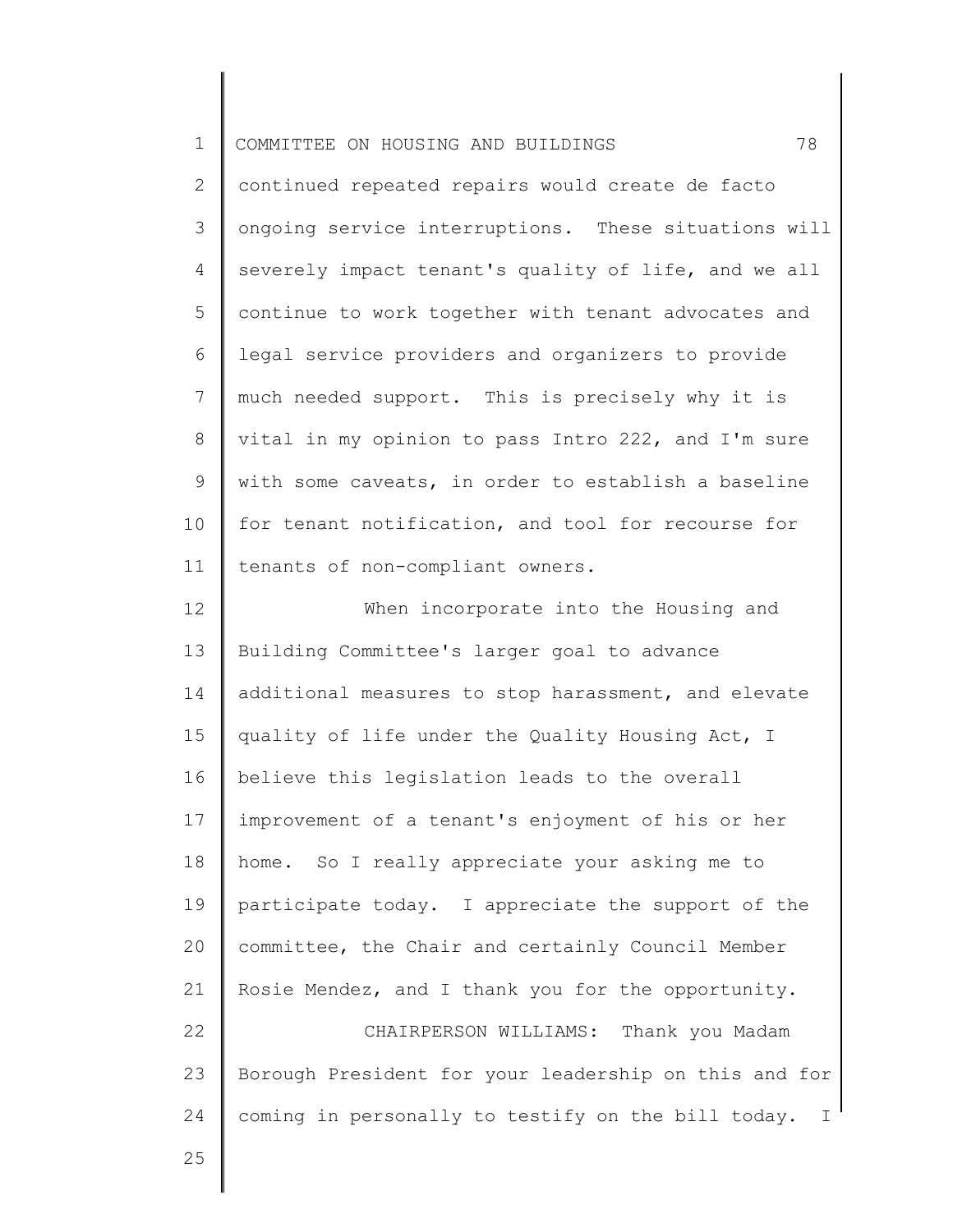1 2 3 4 5 6 7 8 9 10 11 12 13 14 15 16 17 18 19 20 21 22 23 24 COMMITTEE ON HOUSING AND BUILDINGS 79 don't know if any of my colleagues have any questions. Oh, Council Member Mendez. COUNCIL MEMBER MENDEZ: Thank you, Madam Borough President. It's a pleasure to have you here in person. You were not here earlier with HPD testified and they had a couple of issues with the bill. And I asked them to remain with us. They feel some of the language is vague, and I think we're in agreement where we can tighten this up. We would like to do that, but I want to raise some of the issues they raised. One about notification going underneath every door. They talked about big multiple dwelling units like Mitchell-Lama. And I thought maybe we could have a trigger of a certain amount. Buildings under a certain amount get notifications on the door. They are generally supportive. They just want some of the language just to be more-- Not as broad. They mentioned utility companies. GALE BREWER: And emergencies I heard. COUNCIL MEMBER MENDEZ: Right and I said that's out of the scope or control of the landlord, and that's not what we're trying to get at. We're

trying to get at big work that's being done in the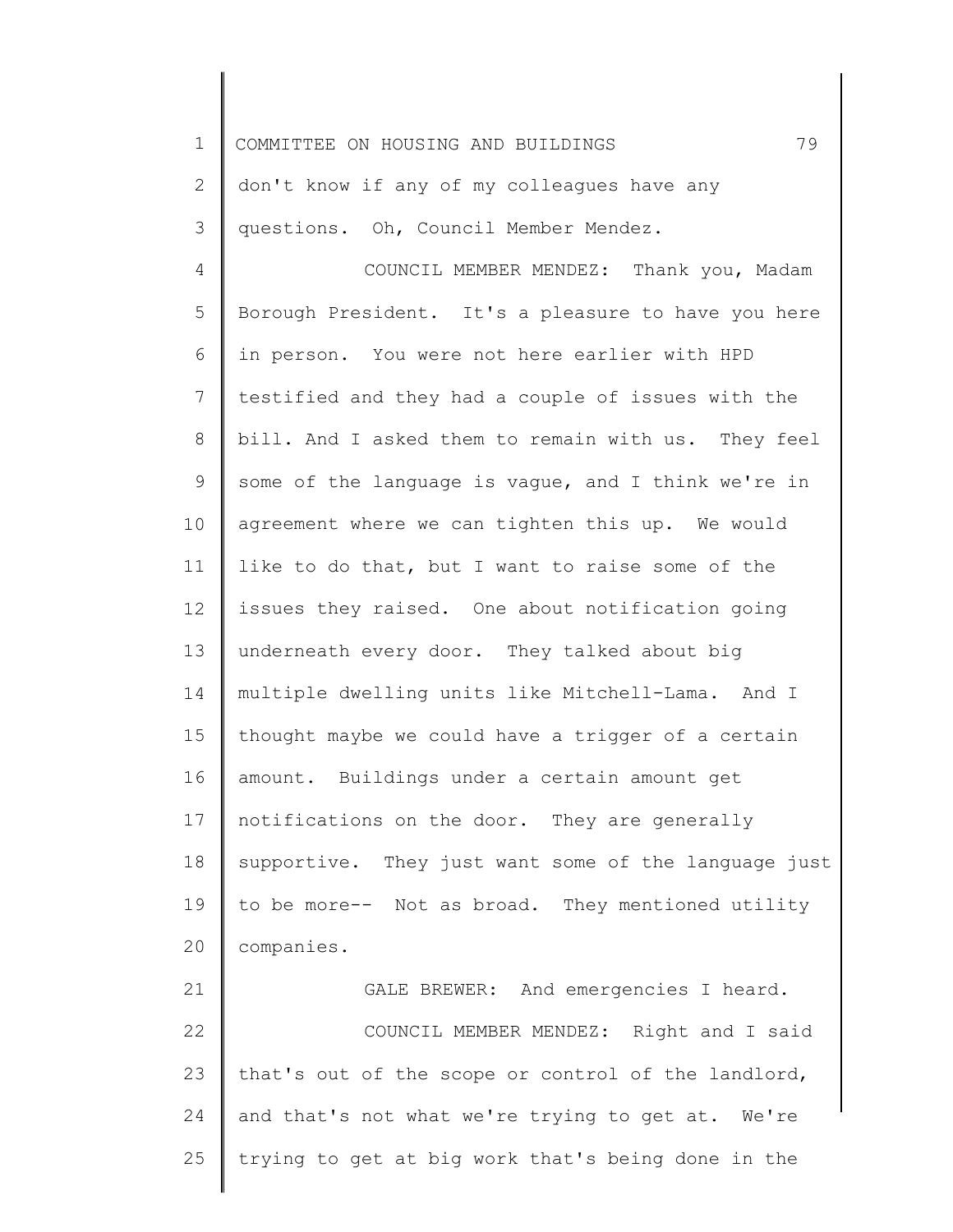| $\mathbf 1$     | 80<br>COMMITTEE ON HOUSING AND BUILDINGS              |
|-----------------|-------------------------------------------------------|
| 2               | building, in the apartment. And that disrupts         |
| 3               | services for a certain amount of hours, sometimes     |
| 4               | days, and that the owner would have notification.     |
| 5               | You gave a great example like the elevator. I gave    |
| 6               | an example of pipe work then with plaster where a     |
| 7               | tenant might have asthma or some other breathing      |
| 8               | ailment with enough notice to make other              |
| 9               | accommodations not to be there. So, any of these      |
| 10              | issues?                                               |
| 11              | GALE BREWER: Well, I think it is all                  |
| 12 <sup>°</sup> | workable, and well, I mentioned there are caveats     |
| 13              | because I think that it could be tightened up, and we |
| 14              | would love to work with them. But I think that it     |
| 15              | would have some very positive ancillary aspects of    |
| 16              | the bill. Which would make it more concise as to      |
| 17              | when the information has to be available, which is    |
| 18              | not always clear now to the tenant or maybe even to   |
| 19              | the owner.                                            |
| 20              | COUNCIL MEMBER MENDEZ: And one thing we               |
| 21              | didn't think about, and I don't know any-- Maybe      |
| 22              | it's somewhere in the Code about penalties if they    |
| 23              | don't notify, and it's not an emergency--             |
| 24              | GALE BREWER: [interposing] I think that-              |
| 25              |                                                       |
|                 |                                                       |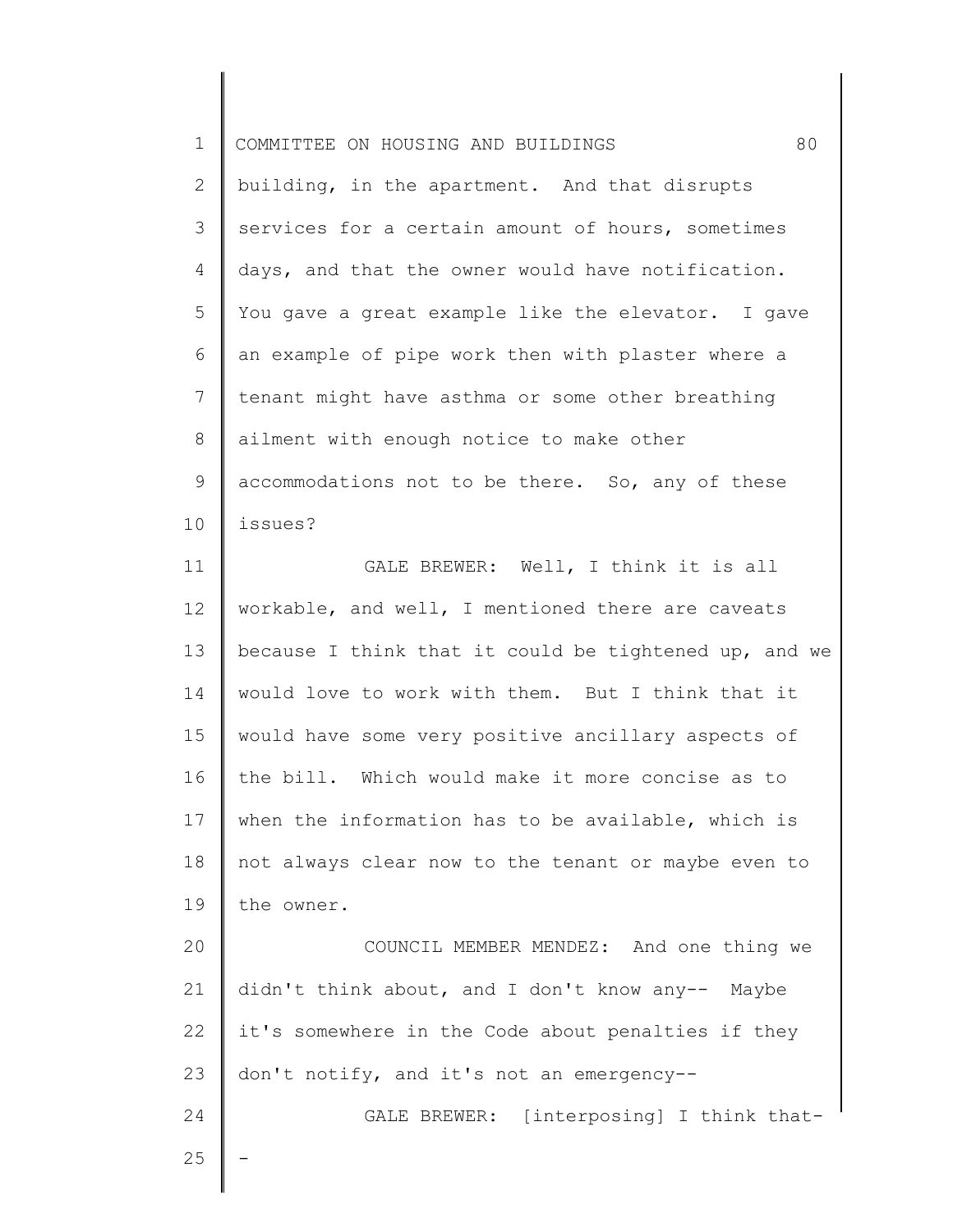1 2 3 4 5 6 7 8 9 10 11 12 13 14 15 16 17 18 19 20 21 22 23 24 25 COMMITTEE ON HOUSING AND BUILDINGS 81 COUNCIL MEMBER MENDEZ: --and you know it's not an emergency. GALE BREWER: My experience is it follows traditional penalty legislation. COUNCIL MEMBER MENDEZ: Yes. GALE BREWER: Okay. COUNCIL MEMBER MENDEZ: Thank you very much. GALE BREWER: Thank you, Mr. Chair. COUNCIL MEMBER MENDEZ: Thank you Madam Borough President and the Mr. Chair. CHAIRPERSON WILLIAMS: [coughs] Thank you very much. Next, we'll have Donna Chew from MFY Legal Services, Inc. talking about Intro. No. 289; Anita Woo from Manhattan Legal Services, NYC talking about 222 and 289. Please come up now. The next panel will be Ryan Baxter from REBNY, and Frank Ritchie from RSA. CHAIRPERSON WILLIAMS: Would you please raise your right hand. Do you affirm to tell the truth, the whole truth, and nothing but the truth in your testimony before the committee, and to respond honestly to Council Member questions? DONNA CHEW: Yes.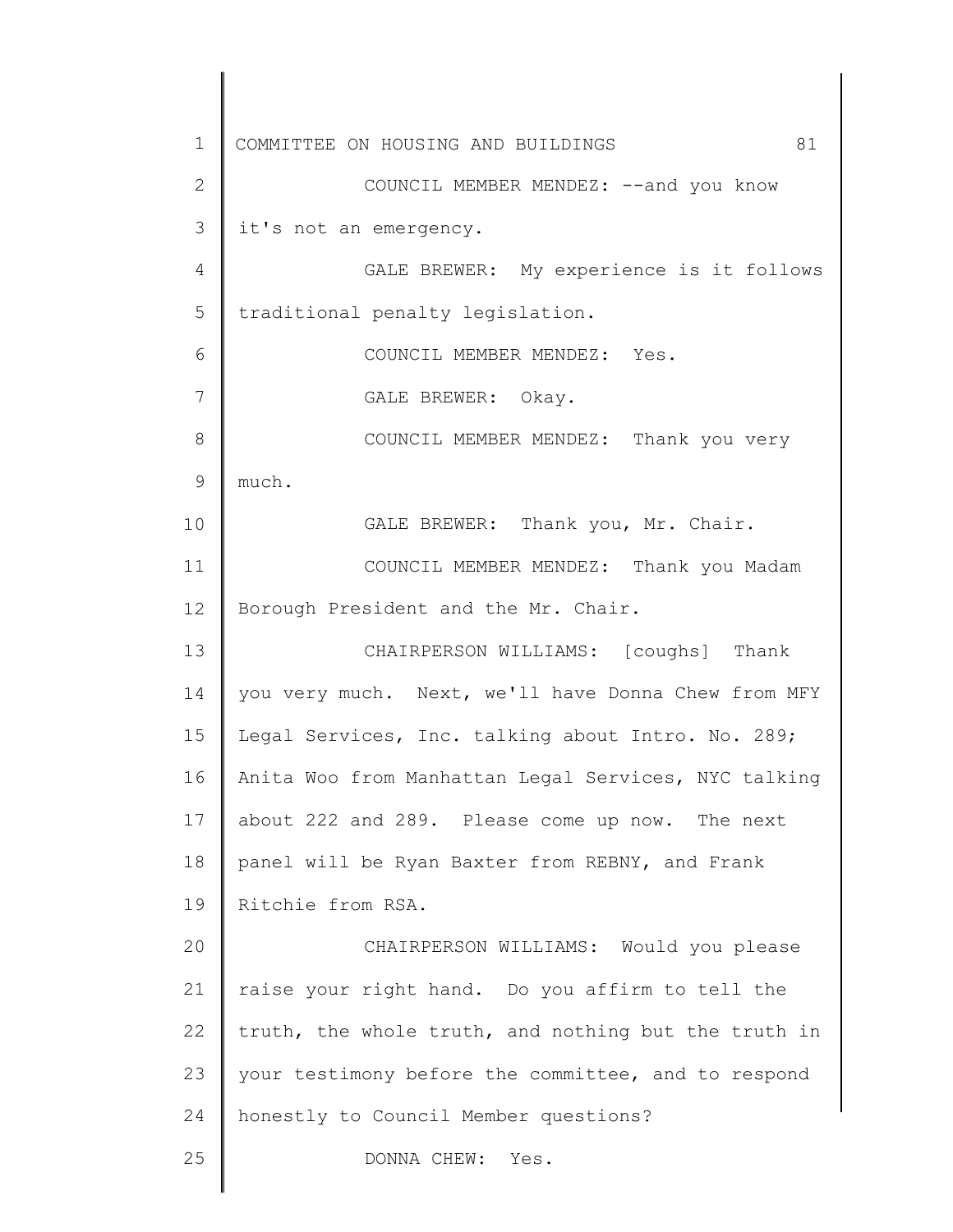1 2 3 4 5 6 7 8 9 10 11 12 13 14 15 16 17 18 19 20 21 22 23 24 25 COMMITTEE ON HOUSING AND BUILDINGS 82 ANITA WOO: Yes. CHAIRPERSON WILLIAMS: Thank you. You can start when you like. [Pause] DONNA CHEW: [off mic] Good morning members of the Committee on Housing and Buildings. [Pause] DONNA CHEW: My name is Donna Chew. I'm a Senior Staff Attorney at MFY Legal Services. I am here to give testimony in support of Bill 289. MFY serves hundreds of New York City homeowners and renters every year who are Limited English Proficient. May of the LEP residents are linguistically isolated, meaning they do not have family or friends who can readily translate English language materials for them. This makes it especially difficult for them to understand and timely respond to applications, instructions, and critical notices that are not in their own languages. As a result, they do not have the same access to affordable housing opportunities that proficient English speakers do. And they are more likely to lose housing or housing assistance that they do have. For example, MFY is frequently contacted by LEP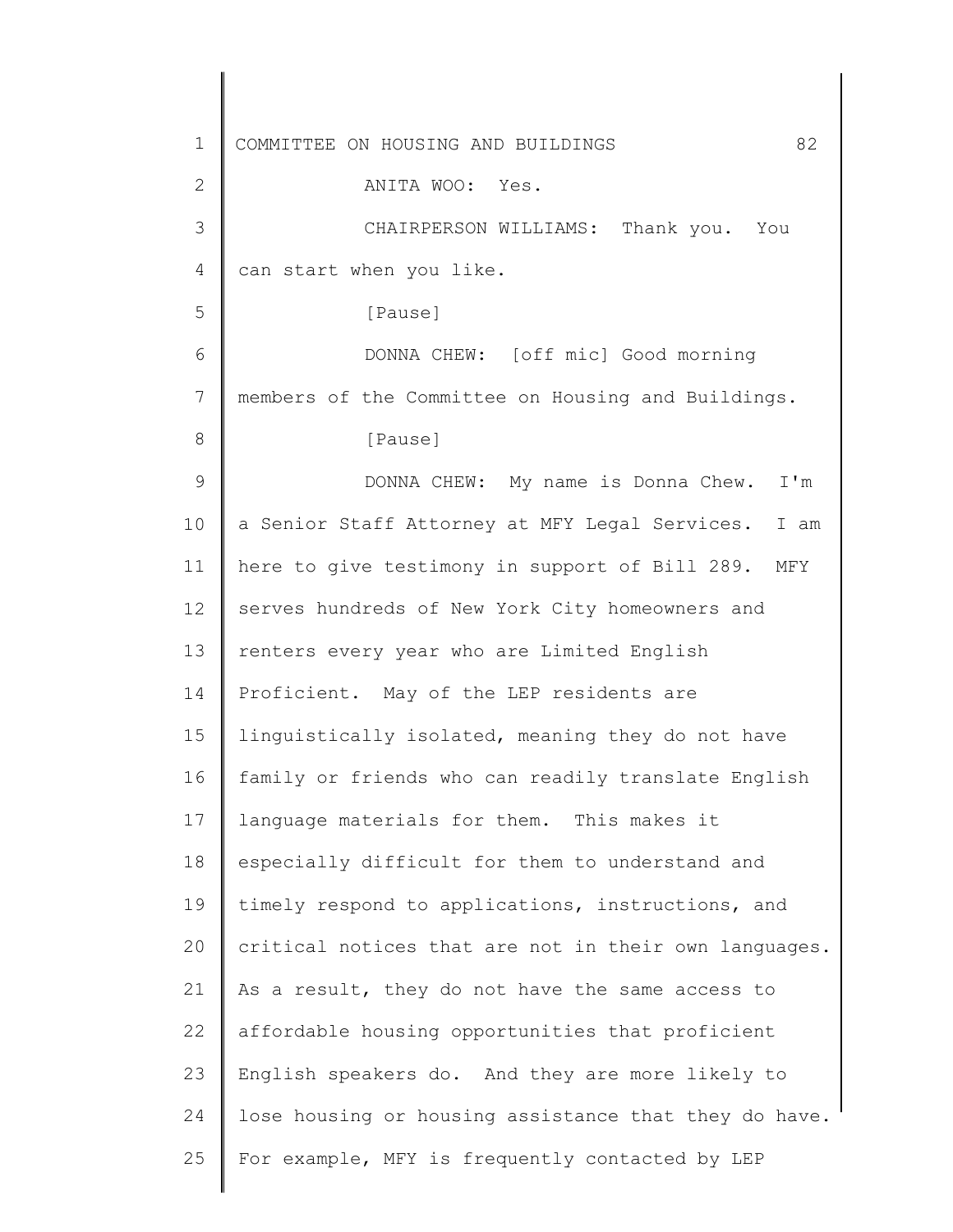| $\mathbf 1$    | 83<br>COMMITTEE ON HOUSING AND BUILDINGS              |
|----------------|-------------------------------------------------------|
| $\overline{2}$ | tenants who have received a hearing notice, a Section |
| 3              | 8 Rental Assistance Notice or an Affordable Housing   |
| 4              | opportunity letter from HPD. They know they can       |
| 5              | contact MFY and speak with an advocate in their       |
| 6              | language. For these linguistically isolated LEP       |
| $\overline{7}$ | tenants their contact with MFY is usually the first   |
| 8              | time they have been able to have the document         |
| 9              | translated. This causes a significant delay between   |
| 10             | when they receive the notice, and when they are able  |
| 11             | to act on the content of the notice.                  |
| 12             | In some instances, by the time the                    |
| 13             | clients understand the content of the notice the time |
| 14             | for them to respond or to take action has already     |
| 15             | expired. Thus, the LEP tenants often receive less     |
| 16             | time to act on important notices that otherwise       |
| 17             | similar English speaking tenants. MFY also refers     |
| 18             | clients to HPD on a regular basis. We advise our      |
| 19             | clients to contact HPD to make a complaint about a    |
| 20             | housing maintenance code violation, to request an     |
| 21             | apartment inspection, to check on the status on an    |
| 22             | apartment maintenance complaint. Or, to apply for or  |
| 23             | get information about housing lotteries for city      |
| 24             | sponsored apartments and affordable homes.            |
| $\cap$         |                                                       |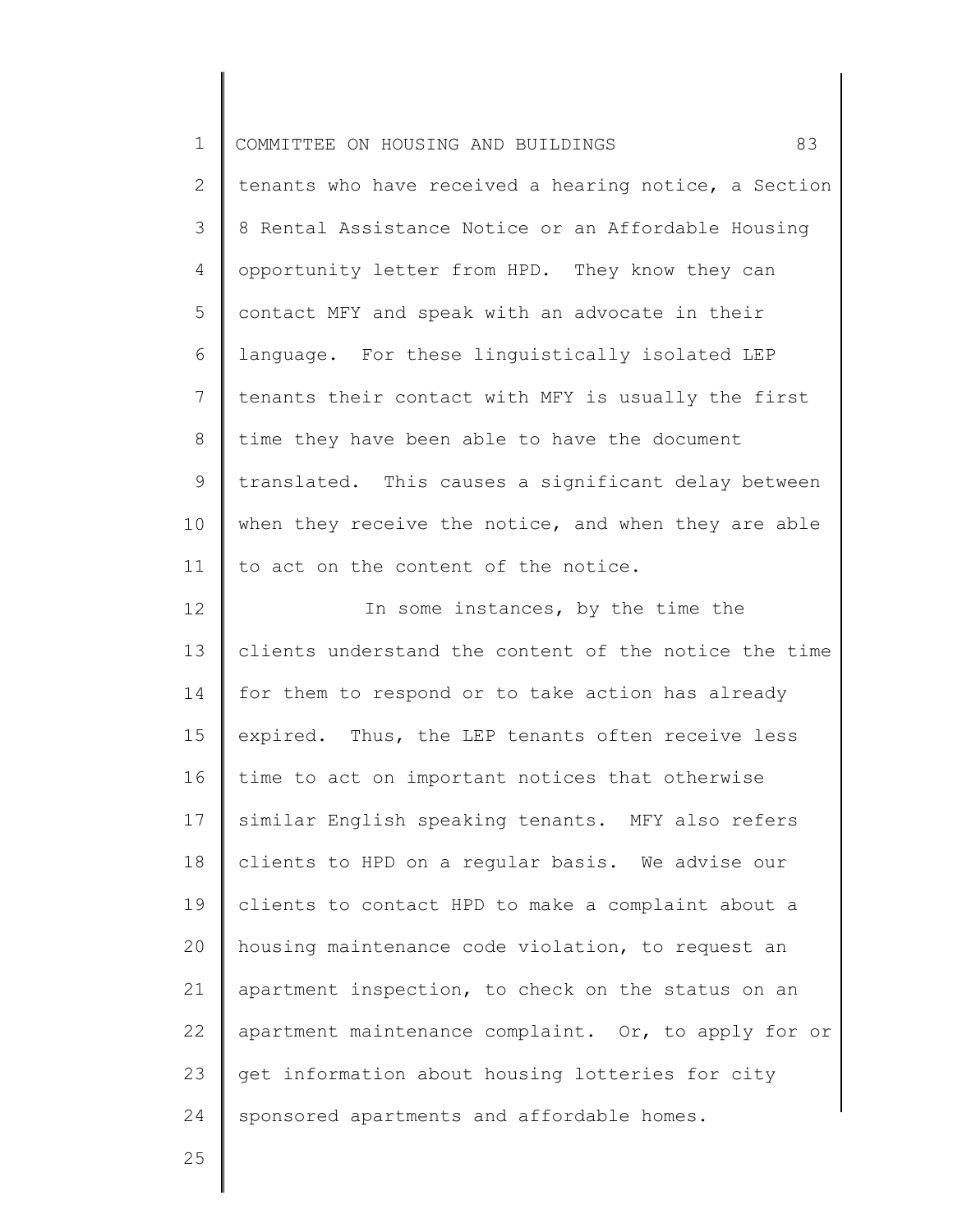1 COMMITTEE ON HOUSING AND BUILDINGS 84

2 3 4 5 6 7 8 9 10 11 12 13 14 15 16 17 18 19 20 21 22 23 Mitchell-Lama apartments are the Section 8 Housing Choice Voucher Program. Tenants who live in HPD administered housing or receive Section 8 must use HPD applications to certify their incomes, request reasonable accommodations for disabilities, file grievances, and sometimes request basic services such as repairs or extermination. These applications are critical to the tenants keeping their homes. Failure to timely complete income recertification forms in Mitchell-Lama Section 8 or other subsidized housing can lead to termination or tenancy and homeless. A tenant who cannot file grievances or request maintenance because of a language barrier may lose her housing because her rent is wrongly calculated or her apartment is not habitable. However, most, if not all, HPD housing applications sent to the tenants are only in English. Bill 289 will now require HPD to include a notice written in the mandatory languages that the forms are available in other languages. This is a step in the right direction. We also spoke about HPD's website today.

24 25 Some LED tenants have experience difficulty navigating the website to find the forms they need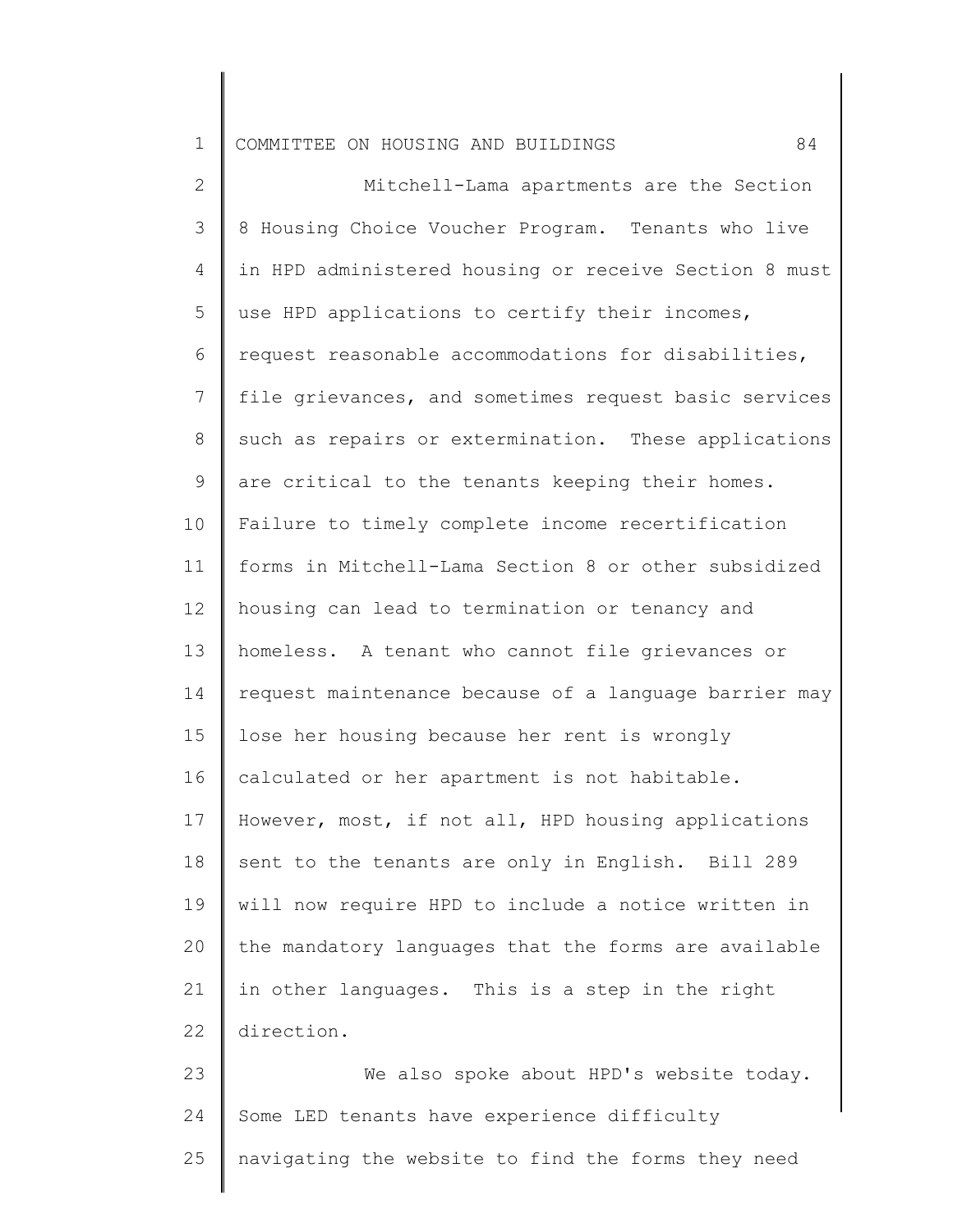| $\mathbf 1$    | 85<br>COMMITTEE ON HOUSING AND BUILDINGS              |
|----------------|-------------------------------------------------------|
| $\overline{2}$ | because the website is presented only in English.     |
| 3              | This is a tab at the top of the page with the English |
| 4              | words "Translate This Page." However, this option is  |
| 5              | listed only in English, and the link leads to a pop-  |
| 6              | up window with instructions and language options      |
| $7\phantom{.}$ | again listed only in English. Further, the automatic  |
| 8              | little translation provided by Google is stilted,     |
| 9              | awkward, and sometimes nonsensical. For example, the  |
| 10             | Chinese language Google translation of information    |
| 11             | about current housing lotteries inappropriately       |
| 12             | translates the English word "lottery" using the       |
| 13             | Chinese words meaning "raffle." This is one of        |
| 14             | example of how LEP tenants can be misled by the       |
| 15             | inaccurate translations. Of the web pages most        |
| 16             | likely used by tenants, only one had information      |
| 17             | available in multiple languages at the press of a     |
| 18             | button. Which is, "How to report and apartment        |
| 19             | maintenance problem." The other sections the MFY      |
| 20             | clients frequently visit as such as "Current List of  |
| 21             | Ownership Opportunities" and "Housing Lotteries" only |
| 22             | use Google Translate. Building registration and       |
| 23             | violation database where tenants can look up the      |
| 24             | Maintenance Code violations and complaints and find   |
| 25             | their landlord's addresses is not translated at all.  |
|                |                                                       |

║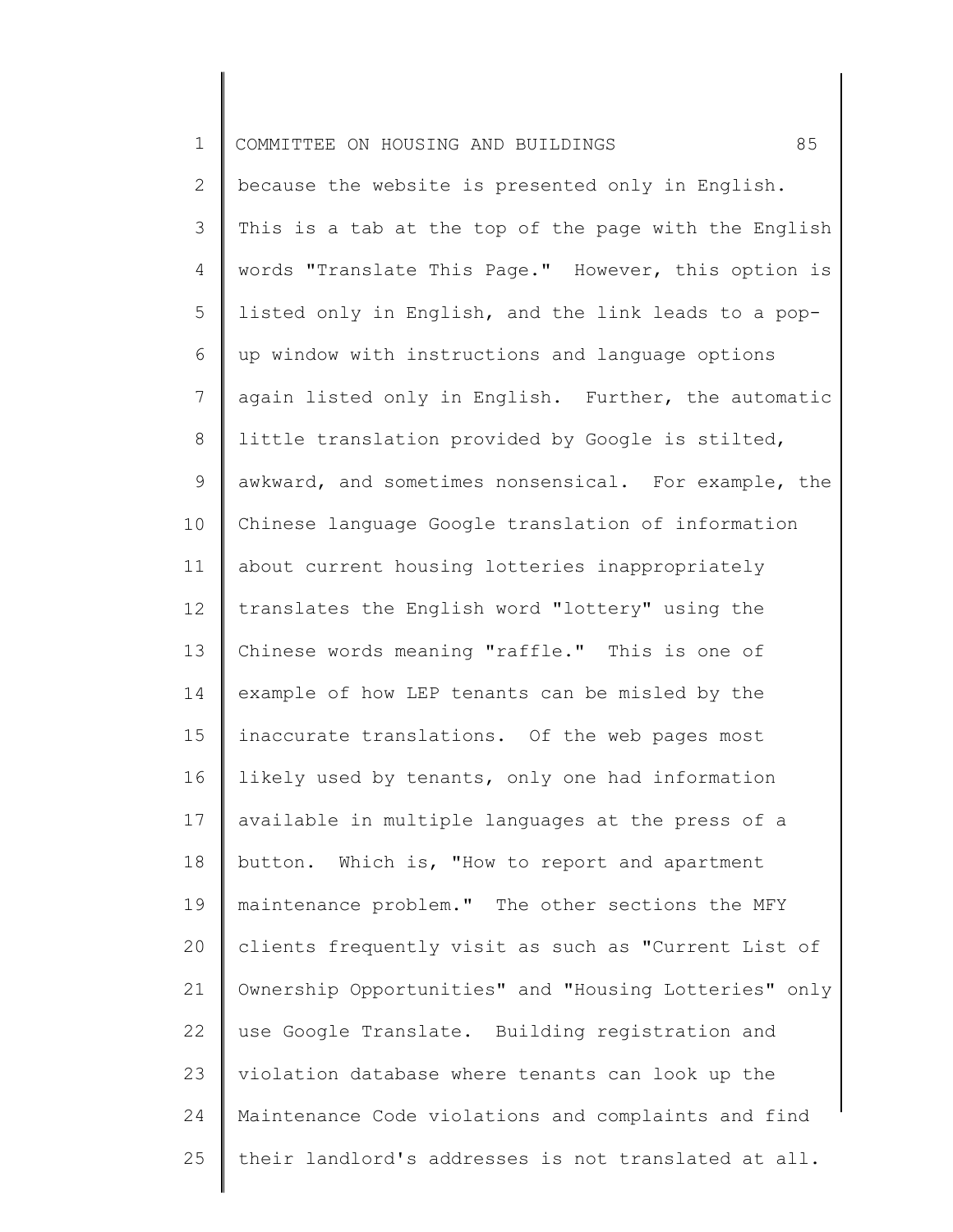| $\mathbf 1$    | 86<br>COMMITTEE ON HOUSING AND BUILDINGS              |
|----------------|-------------------------------------------------------|
| $\mathbf{2}$   | MFY applauds HPD for its work to promote              |
| 3              | housing equality, opportunity, and safety. Bill 289   |
| 4              | calling for the provision of housing applications in  |
| 5              | multiple languages is the right step towards ensuring |
| 6              | that HPD services and information are equally         |
| $\overline{7}$ | accessible to all New Yorkers. We strongly encourage  |
| $8\,$          | HPD to improve its online language accessibility,     |
| 9              | but [bell] Thank you.                                 |
| 10             | CHAIRPERSON RICHARDS: You can finish.                 |
| 11             | DONNA CHEW: Okay, by providing                        |
| 12             | translation documents and links labeled in multiple   |
| 13             | languages. While one recommendation we had is a       |
| 14             | discrete section of the New York City Department of   |
| 15             | Finance's website actually provides an excellent      |
| 16             | model. So we've seen that it can be done. So thank    |
| 17             | you. Thank you very much.                             |
| 18             | CHAIRPERSON RICHARDS: Thank you and I                 |
| 19             | forgot to mention that we would have a timer. So if   |
| 20             | you could keep it around three minutes, that would be |
| 21             | great. I think most people will be able to do that.   |
| 22             | ANITA WOO: Yes. Good morning. My name                 |
| 23             | is Anita Woo, and I'm a law graduate in the Housing   |
| 24             | Unit at Manhattan Legal Services. Legal Services NYC  |
| 25             | welcomes the opportunity to give testimony today      |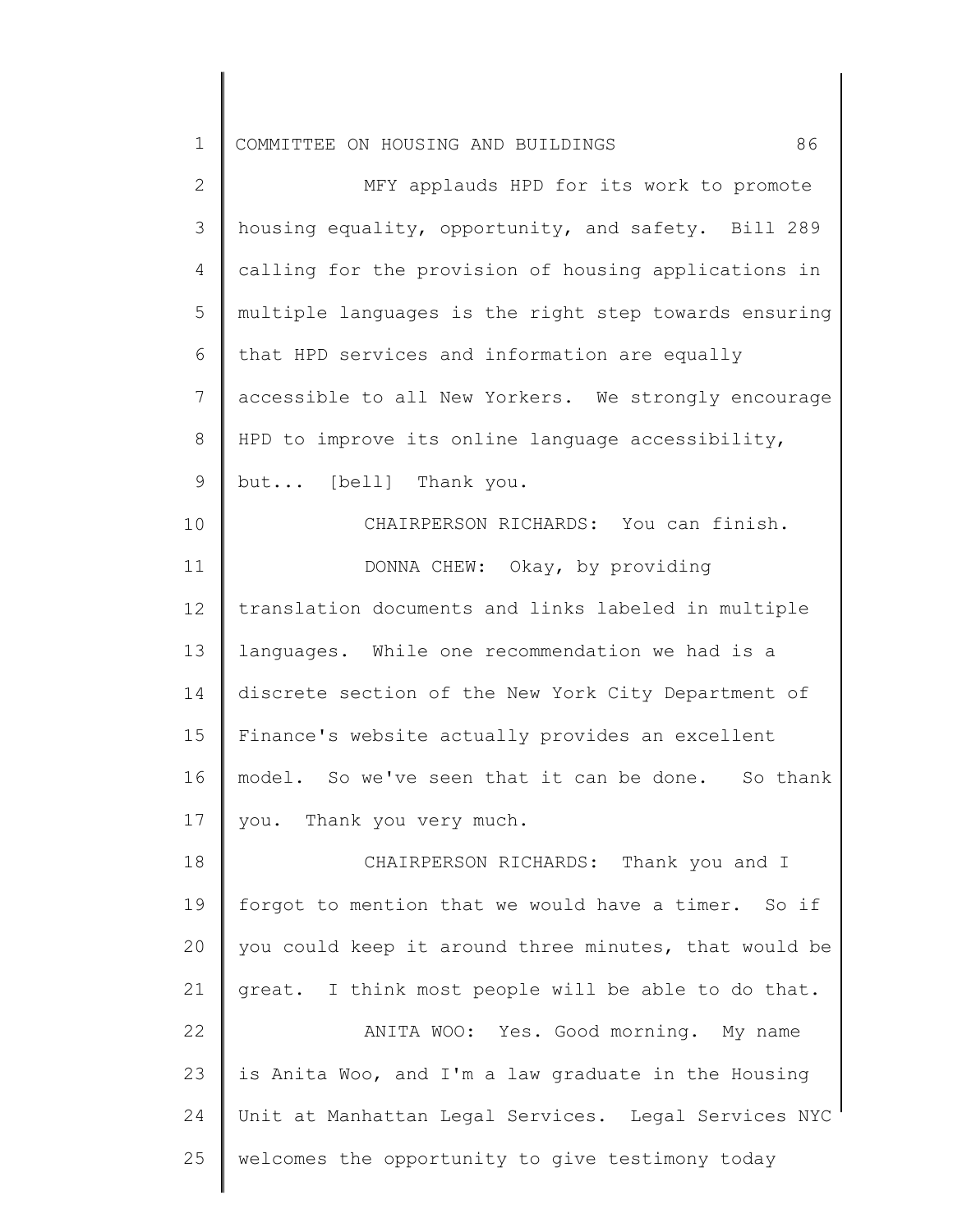1 COMMITTEE ON HOUSING AND BUILDINGS 87

2 3 before the Committee on Housing and Buildings on behalf of Intros 222 and 289.

4 5 6 7 8 9 10 11 12 13 14 15 16 17 18 19 20 Legal Services NYC is one of the largest providers of legal services for low-income people in New York City. Our offices regularly receive complaints from our clients that their landlords fail to provide any prior notice before sending repairs to their apartments during the day often when a tenant is at work. Despite the fact that no notice for repairs was provided, landlords often use this feeler to provide access as harassment tactic, and as a basis for eviction. We've had several cases where landlords have targeted elderly and disabled clients saying that they are not giving access, and then they try to start a holdover proceeding. Landlords typically do this after an HP action brought a tenant to try to enforce their rights for a habitable apartment to try to avoid fines for not correction the violations.

21 22 23 24 25 To set up the holdover, some landlords will show up without notice or show up very late to schedule the day. So the tenant has to send them away. They also include a failure to provide access on days when clients are ill or hospitalized. The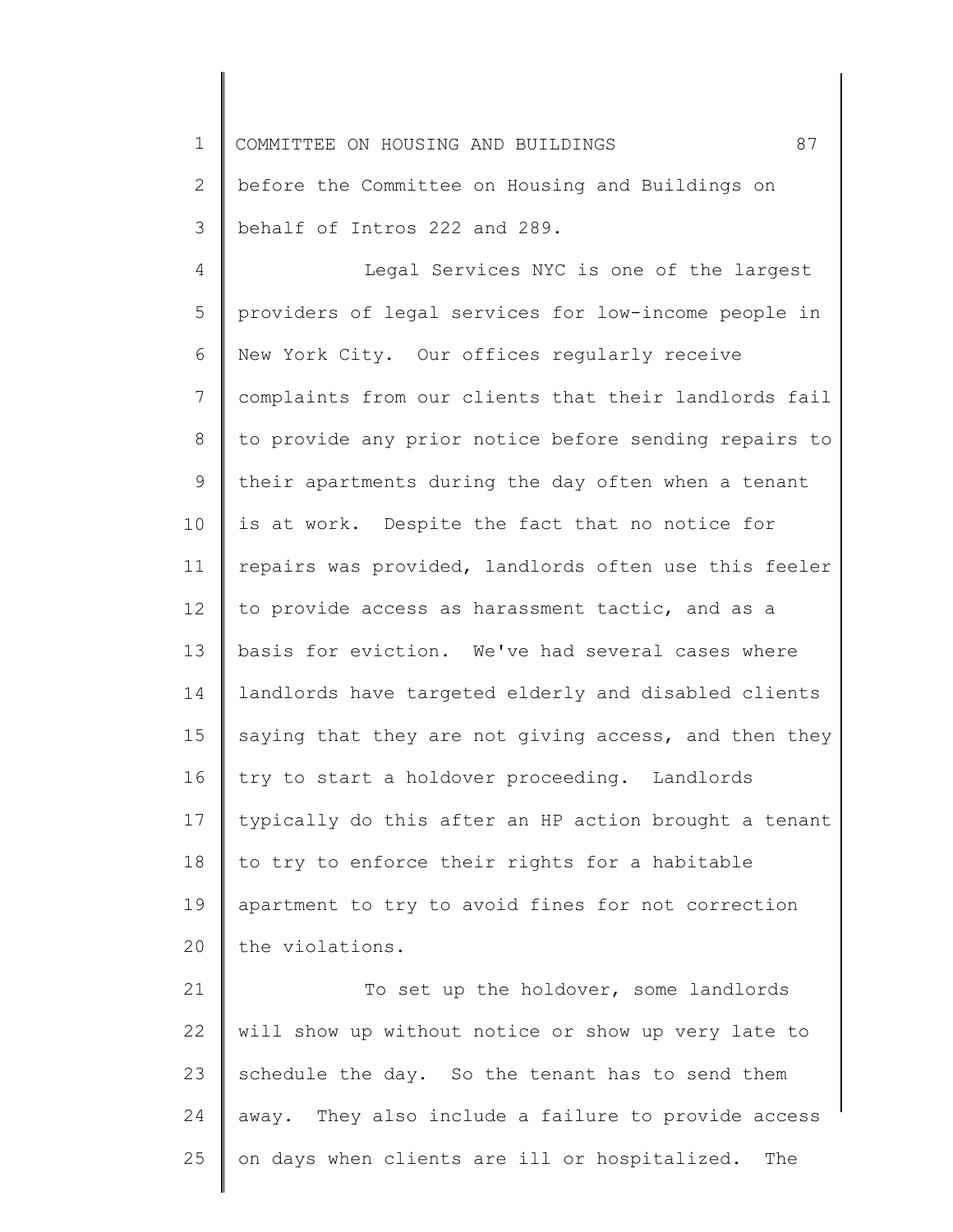| $\mathbf 1$  | 88<br>COMMITTEE ON HOUSING AND BUILDINGS              |
|--------------|-------------------------------------------------------|
| $\mathbf{2}$ | proposed Intro 222 will prevent tenant harassment by  |
| 3            | mandating a minimum 72-hour written notice to tenants |
| 4            | for non-emergency repair. Our office has represented  |
| 5            | many of these elderly and disabled tenants in these   |
| 6            | trials, which can take over a year to litigate due to |
| 7            | a lack of written evidence concerning whether a       |
| 8            | notice was given. Notice requirements as the kind     |
| $\mathsf 9$  | set forth in the bill will minimize unnecessary       |
| 10           | litigation and conserve the limited resources of free |
| 11           | legal services providers for other eviction cases.    |
| 12           | When proper notice is given to tenants they can make  |
| 13           | arrangements in their schedule so that these much     |
| 14           | needed repairs can be completed.                      |
| 15           | Currently one in four New Yorkers is                  |
| 16           | Limited English Proficient. Since there is such a     |
| 17           | strong correlation between LEP and poverty, many of   |
| 18           | our clients at Legal Services NYC are LEP. Our        |
| 19           | clients interact with city agencies on a daily basis  |
| 20           | in an attempt to access services that they need to    |
| 21           | feed, clothe, and house their families in order to    |
| 22           | survive. However, many services are simply not        |
| 23           | accessible to LEP clients who find themselves         |
| 24           | regularly turned away from agency offices because of  |
| 25           | language barriers. Our clients regularly face         |
|              |                                                       |

║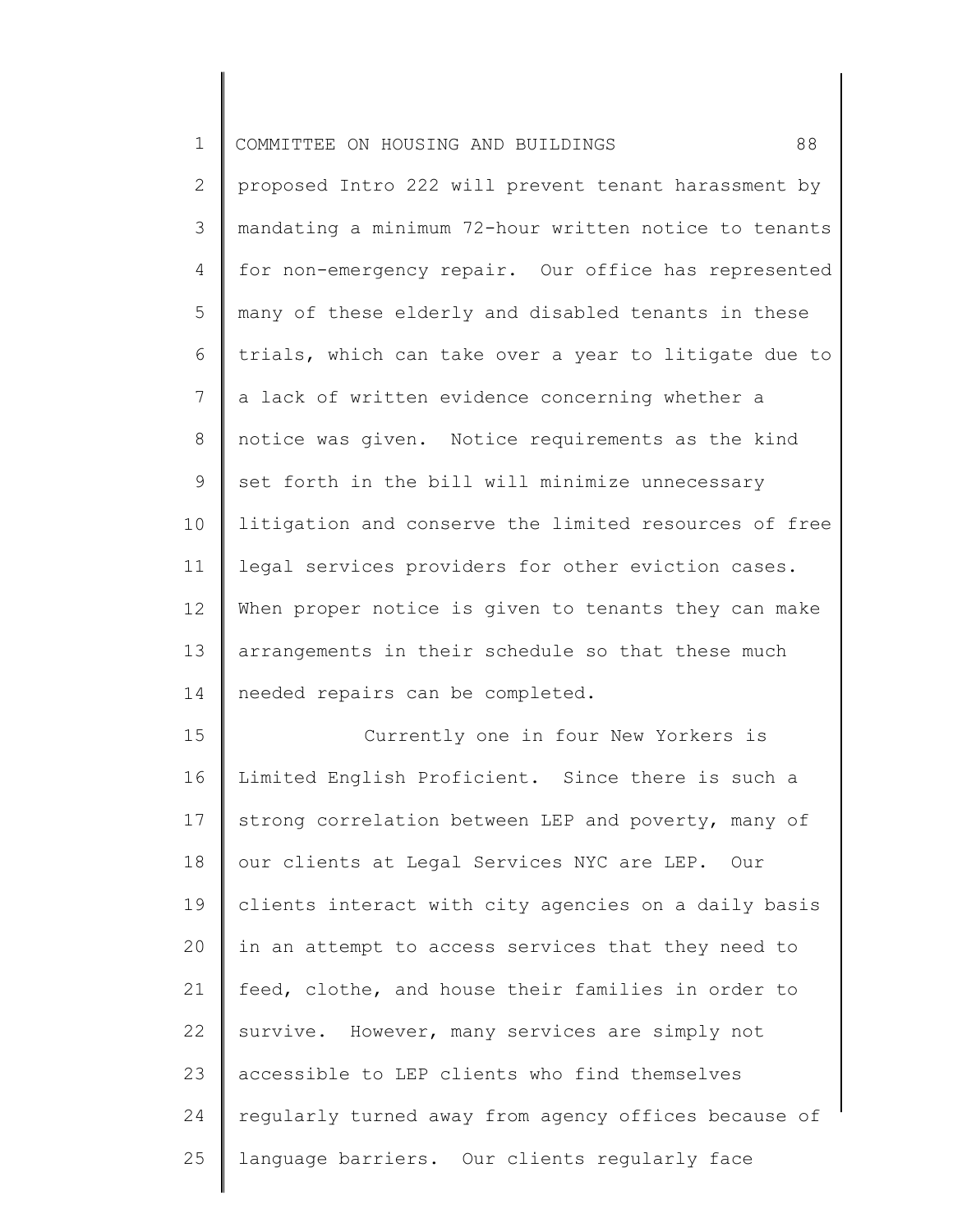| $\mathbf 1$ | 89<br>COMMITTEE ON HOUSING AND BUILDINGS              |
|-------------|-------------------------------------------------------|
| 2           | discrimination by agencies when they are told that    |
| 3           | they will not be served unless they come back with    |
| 4           | someone who speaks English. For many of our clients,  |
| 5           | this is impossible. For others, it means taking a     |
| 6           | child out of school to interpret for them, or asking  |
| 7           | a neighbor to accompany them, which can be            |
| 8           | embarrassing and burdensome.                          |
| 9           | Executive Order 120 signed by Mayor                   |
| 10          | Bloomberg in 2008 was a positive step forward in      |
| 11          | acknowledging barriers commonly faced by LEP New      |
| 12          | Yorkers when interacting with the City governments.   |
| 13          | Legal Services NYC recommends requiring posting of    |
| 14          | the notices mandated by Intro 222 in multiple         |
| 15          | languages since LEP tenants often cannot understand   |
| 16          | these English notices. We often hear from community-  |
| 17          | based organizations in Chinatown about tenants who    |
| 18          | cannot comply with notices because they are unable to |
| 19          | [bell ] read English notices. The proposed Intro 289  |
| 20          | will mandate that housing applications be provided in |
| 21          | multiple languages by HPD.                            |
| 22          | At Manhattan Legal Services we often hear             |
| 23          | from our monolingual Chinese-speaking clients that    |
| 24          | they are discouraged from client free legal services  |
| 25          | through city agencies because of language barriers.   |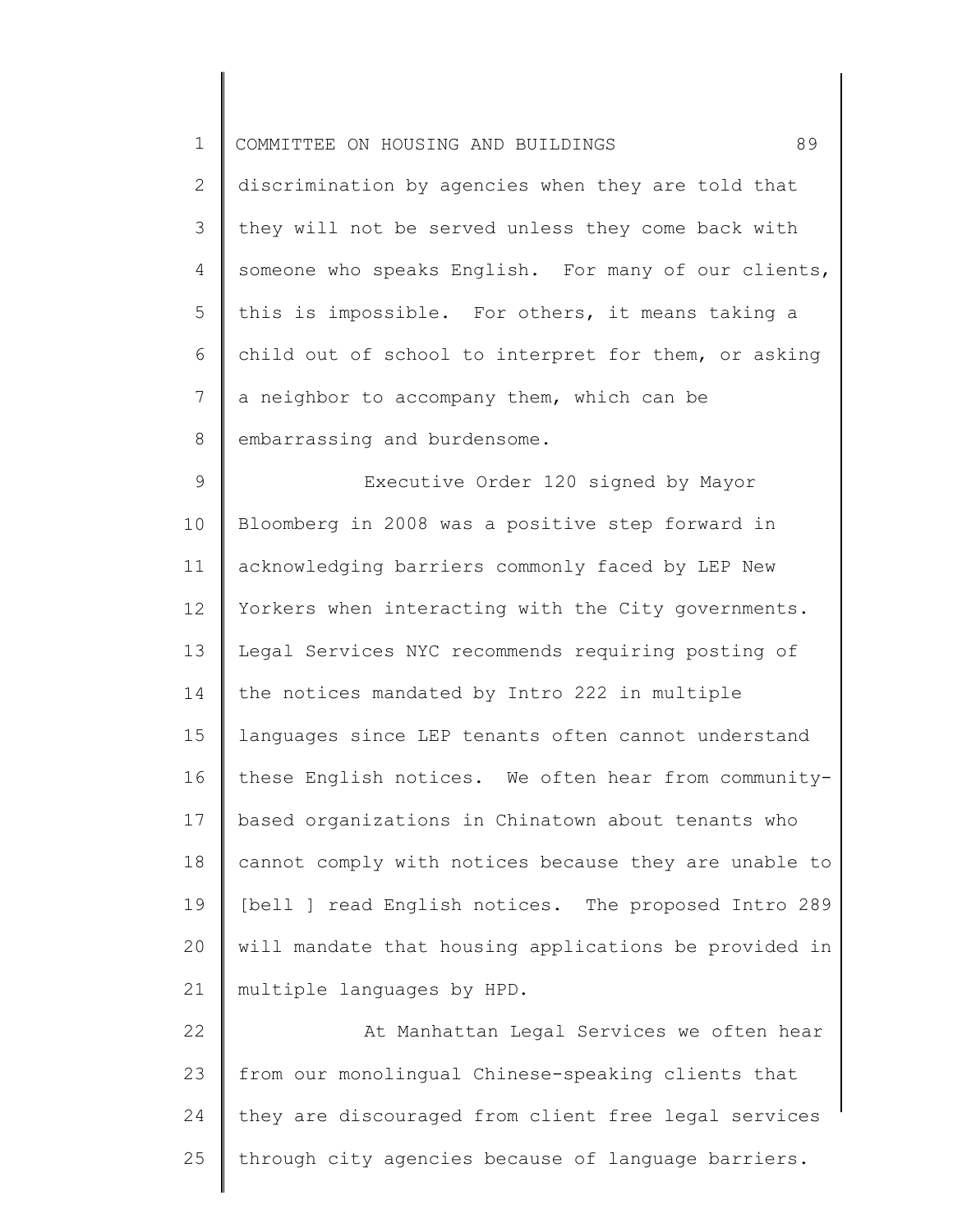| $\mathbf 1$     | 90<br>COMMITTEE ON HOUSING AND BUILDINGS              |
|-----------------|-------------------------------------------------------|
| $\mathbf{2}$    | Mandating that applications be translated is an       |
| 3               | important first step. We encourage HPD to implement   |
| 4               | measures to ensure that translated applications are   |
| 5               | actually available at all points of service through   |
| 6               | an internal monitoring system. In our experience,     |
| $7\phantom{.0}$ | many agencies fail to provide the services that they  |
| 8               | are required to due a lack of agency oversight and a  |
| $\mathsf 9$     | failure to monitor. We also encourage HPD to post     |
| 10              | multi-lingual signs notifying LEP tenants of their    |
| 11              | rights to interpretation and informing them of an     |
| 12              | accessible complaint procedure. We thank the City     |
| 13              | Council for addressing these important issues and     |
| 14              | look forward to working with the committee and        |
| 15              | providing effective protections to low-income         |
| 16              | tenants.                                              |
| 17              | CHAIRPERSON RICHARDS: Thank you for your              |
| 18              | testimony. Just in general, I definitely understand   |
| 19              | the need for a translation of several languages in my |
| 20              | district, number one which is Creole. But I still     |

21 22 23 24 25 don't know how to do it practical. So, first, I know that you mentioned that the translate button is in English. But how would you logistically put all of the different ways to say "translate" on a website. And so I went to the SCRIE website that you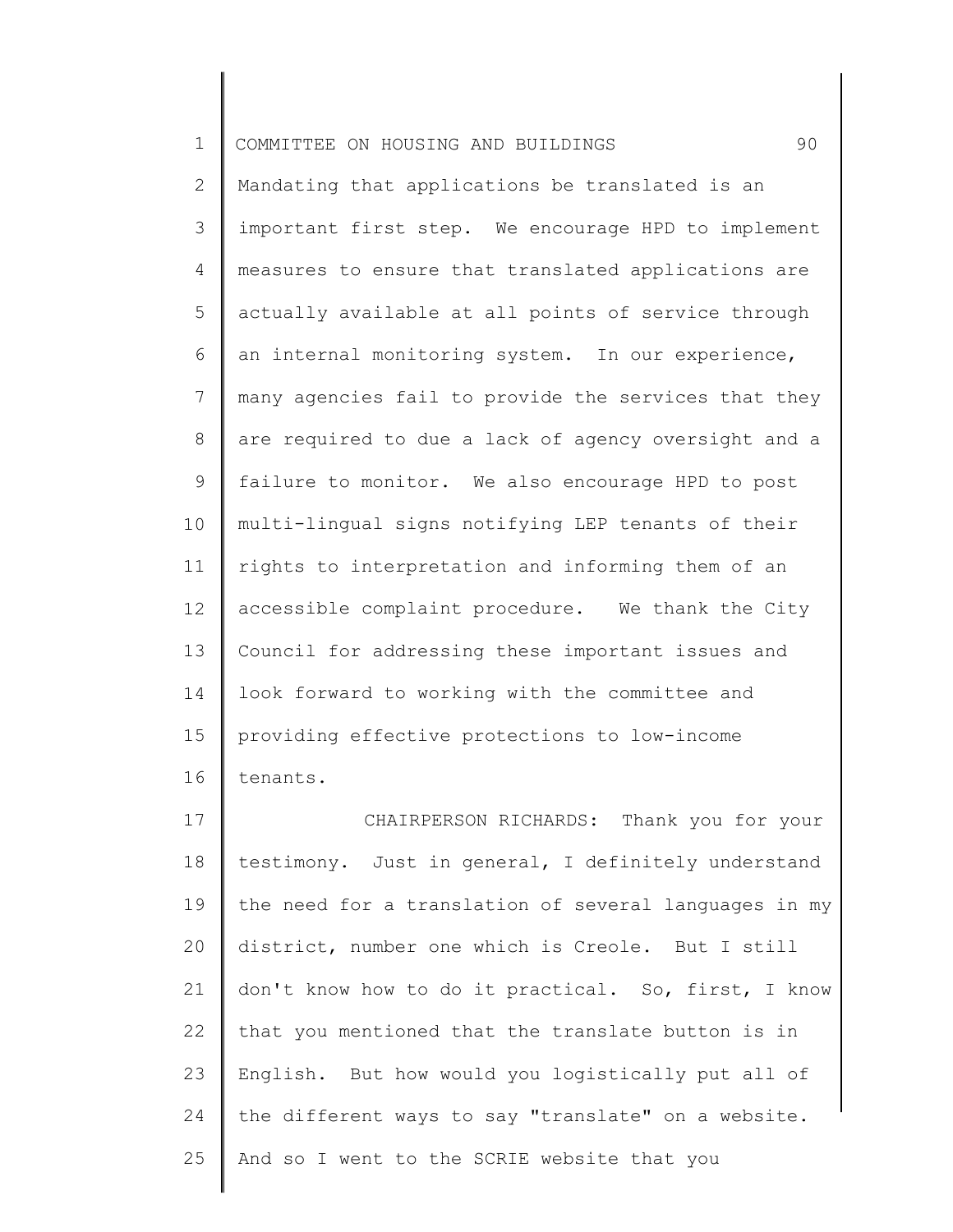1 2 3 4 5 6 7 8 9 10 11 12 13 14 15 16 17 18 19 20 21 22 23 24 25 COMMITTEE ON HOUSING AND BUILDINGS 91 referenced, and I mean it's better. But it's still only looks like three languages that you see. None of them are clear. ANITA WOO: Yeah, you're correct. Yeah, you're correct. CHAIRPERSON RICHARDS: So it will work for the languages that are here, but how do you go ahead and get the multitude of languages logistically in one place? ANITA WOO: I agree with you. It's not the best but it's better than what HPD has, and I think if the translations and the other mandatory languages I'm sure they can include those PDF text. Because what I see the difference between the SCRIE website and the HPD website is that it's all on the same page. People can see the language in their own dialect, and they can click on it. And then it opens automatically in like a PDF document, most of it is. So it's easier for folks to navigate. CHAIRPERSON RICHARDS: So it's better for the three languages that are here but not for-- ANITA WOO: [interposing] But I'm sure they can include it. I can't see why not.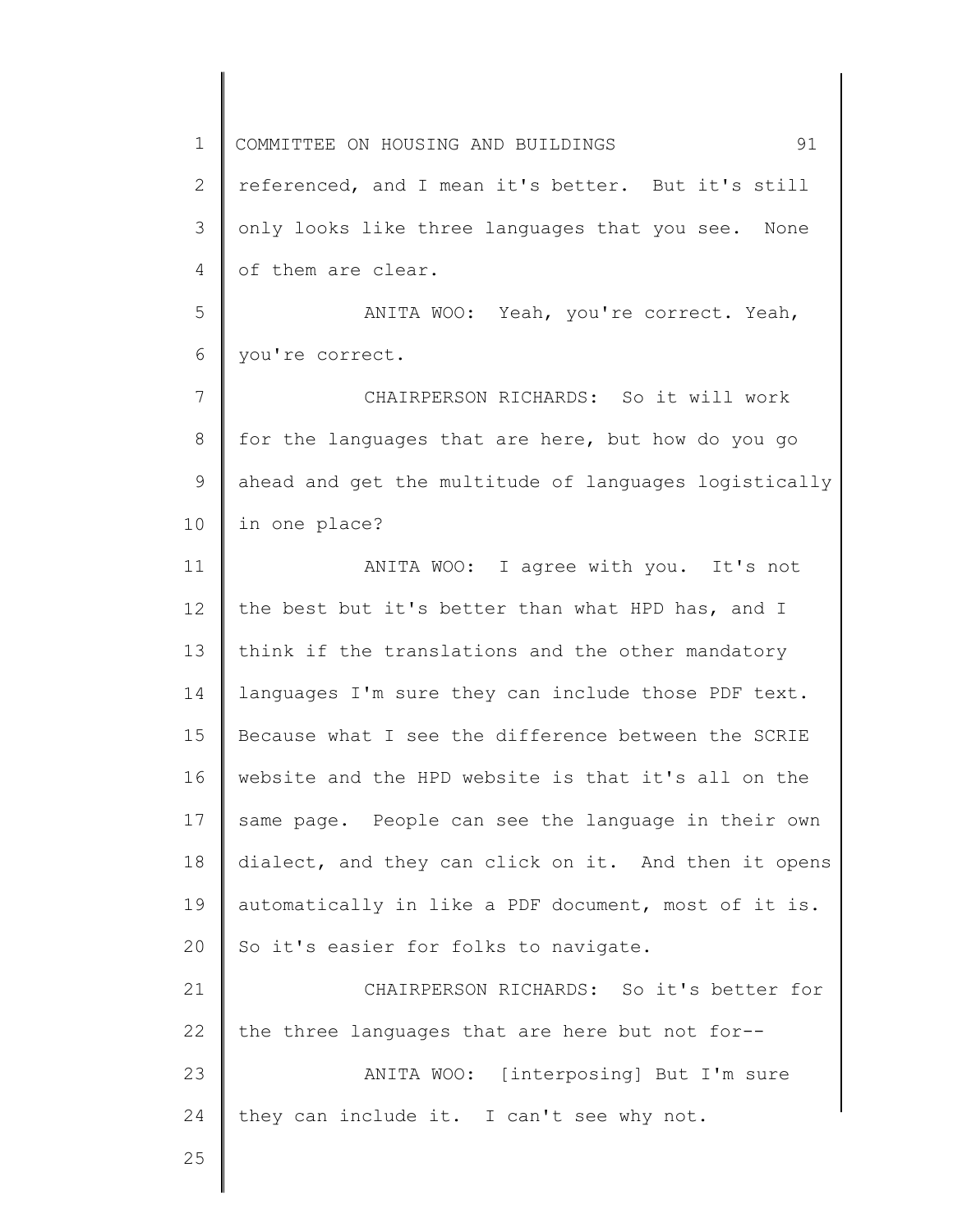1 COMMITTEE ON HOUSING AND BUILDINGS 92

2 3 4 5 6 7 CHAIRPERSON RICHARDS: Yeah, but I mean at some point most of it will be translating the translate button or something like most of those. So we may need one site to translate everything saying go here, this is your language as opposed to providing information on the first page.

8 9 10 11 12 13 14 15 16 17 18 19 20 21 22 23 24 25 ANITA WOO: We were actually when we spoke with SCRIE about this, we actually didn't like that because people get lost. Like if they sent something elsewhere. So we want it if it was possible for them to have it on the same page. I think it's sort of like that at the SCRIE website now. I mean you click on it, and I think most of or some of it is PDF. I mean I'm not tech savvy so I don't know. But I'm thinking if they can get three languages, I'm thinking they could probably include like three more like the three other languages. I don't see why we would be limited. I think we-- CHAIRPERSON RICHARDS: [interposing] I mean it's a lot of languages, but okay. And then also did you recommend a better means of translating if the Google Translate is so probably not it? ANITA WOO: Yes, we do. What we do in our offices is that so we have staff that speak the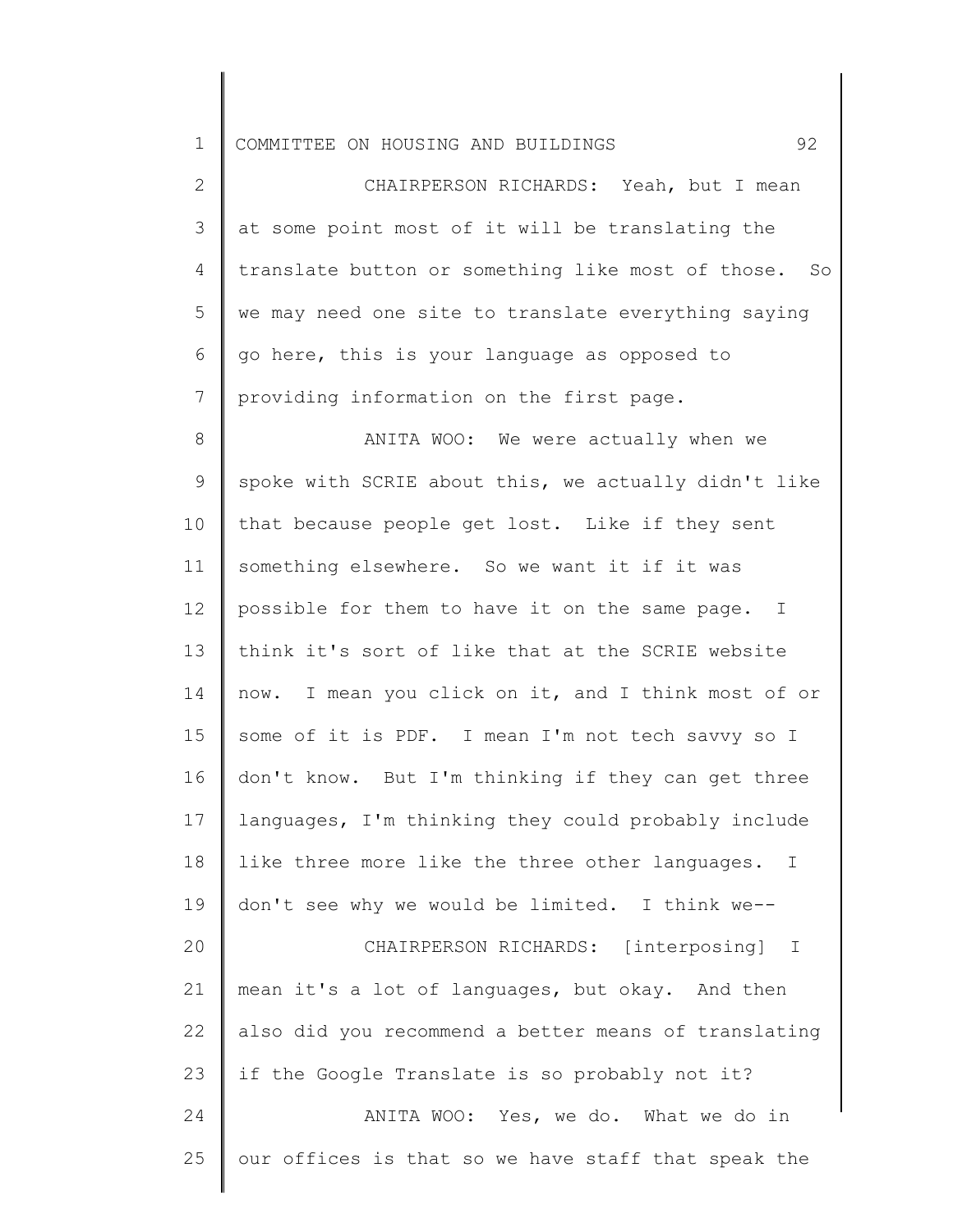| 93<br>COMMITTEE ON HOUSING AND BUILDINGS             |
|------------------------------------------------------|
| other languages. And so we literally do them         |
| ourselves, and we don't send them elsewhere. So HPD  |
| mentioned that they had a language bank. So I'm      |
| thinking for quality assurance they can have-- I     |
| don't see why they wouldn't use their staff to maybe |
| review the applications or the translation to make   |
| sure that the English Translation is the same as the |
| other dialects or other languages.                   |
| CHAIRPERSON RICHARDS: So HPD and other               |
| agencies should just go through page by page? And    |
| that makes sense but then if you try to do that in   |
| 120 languages I guess logistically to try to it gets |
| muddled in my mind. But, Council Member Mendez wants |
| to ask a question.                                   |
| COUNCIL MEMBER MENDEZ: Thank you, Mr.                |
| Chair. Under Executive Order 120, Creole is one of   |
| the mandated languages. So what that means in terms  |
| of the SCRIE application is they're in compliance.   |
| The City is not in compliance with the Executive     |
| Order. So maybe that's something we need to look     |
| into. I want to specifically ask a question in the   |
| testimony of Manhattan Legal Services where on the   |
|                                                      |

25 clients regularly face discrimination in agencies

second page, the first paragraph it says: "Our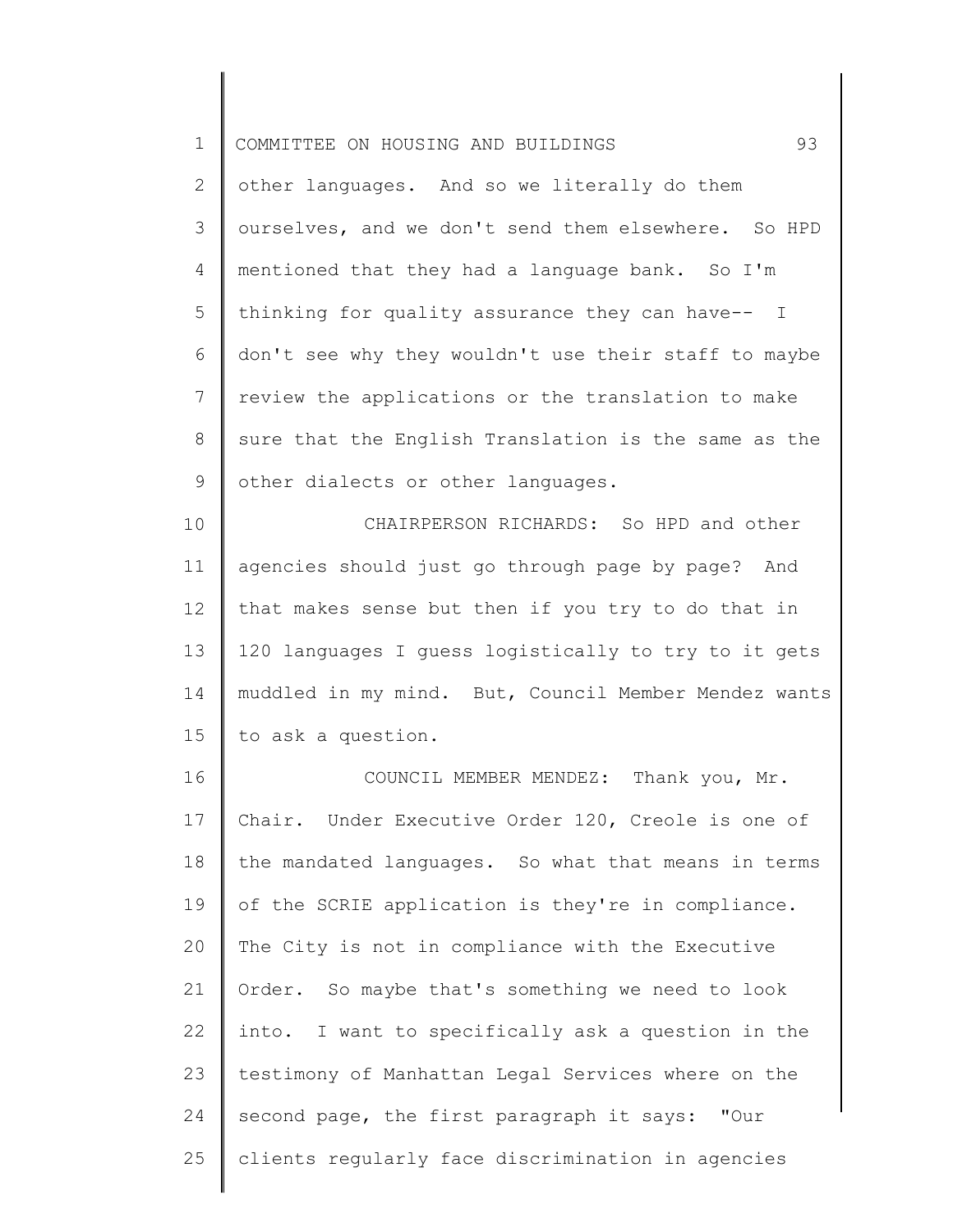| $\mathbf 1$  | 94<br>COMMITTEE ON HOUSING AND BUILDINGS             |
|--------------|------------------------------------------------------|
| $\mathbf{2}$ | when they were told that they will not be served     |
| 3            | unless they come back with someone who speaks        |
| 4            | English." And I don't know since this is Housing and |
| 5            | Buildings how often that's happening at housing      |
| 6            | agencies. But Chinese is one of the mandated         |
| 7            | languages. So they should have someone to translate  |
| 8            | or then go right into access on the language bank    |
| $\mathsf 9$  | through a phone. So this should not be happening at  |
| 10           | all, and I just wanted to know in terms of housing   |
| 11           | organizations or what other agencies is this         |
| 12           | happening at.                                        |
| 13           | DONNA CHEW: It seems to be happening a               |
| 14           | lot a NYCHA.                                         |
| 15           | COUNCIL MEMBER MENDEZ: Make sure that it             |
| 16           | gets captures.                                       |
| 17           | DONNA CHEW: It seems to be happening a               |
| 18           | lot at NYCHA where our clients who go to a lobby and |
| 19           | there's no iCard or anything where they know to--    |
| 20           | Where they can access a translator or interpreter.   |
| 21           | COUNCIL MEMBER MENDEZ: So that's                     |
| 22           | fascinating. So NYCHA usually translates into four   |
| 23           | languages not six. But Mr. Chair, maybe this is      |
| 24           | something you can follow up regarding some housing   |
| 25           | agencies or just follow up with our other colleagues |
|              |                                                      |

 $\begin{array}{c} \hline \end{array}$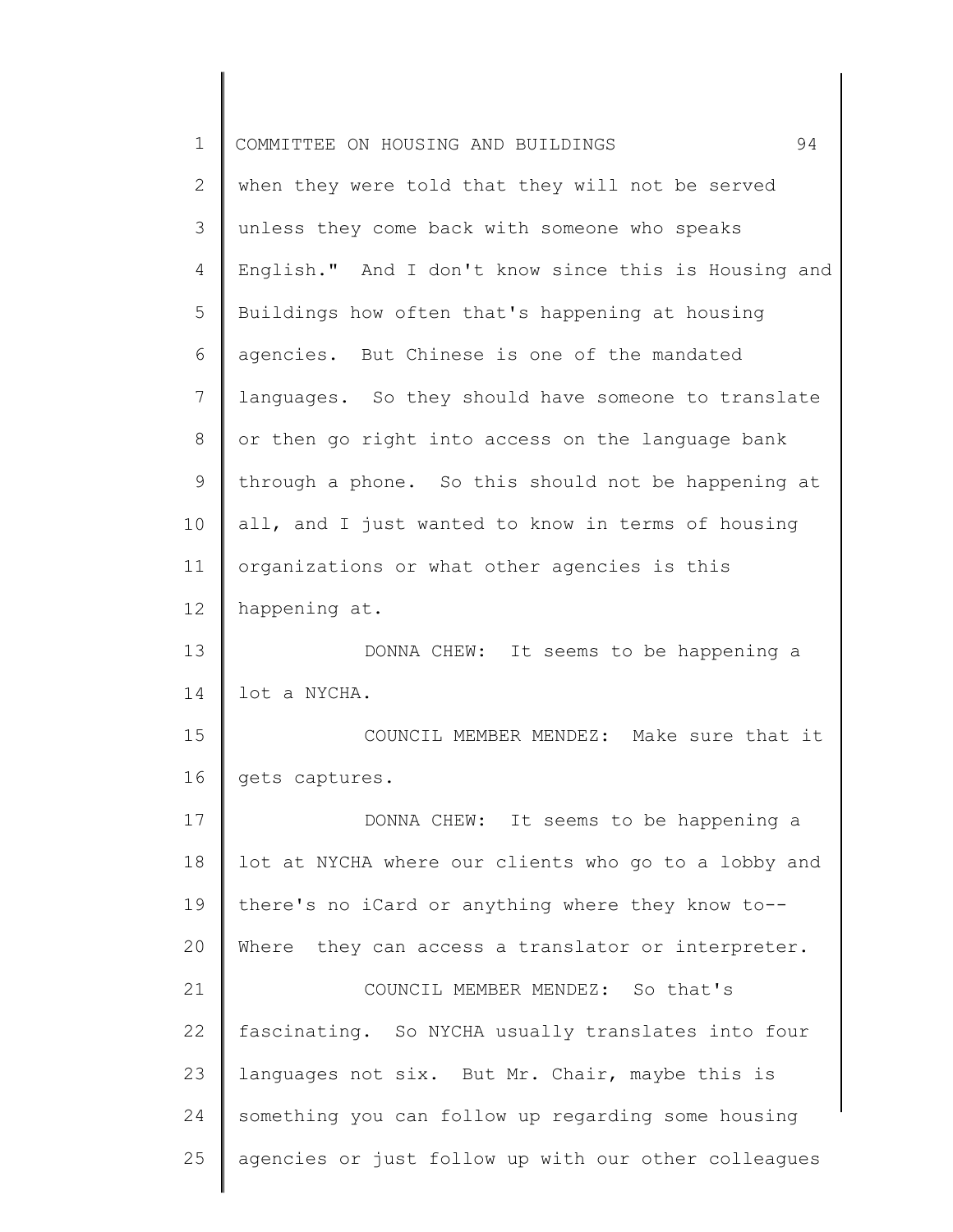1 2 3 4 5 6 7 8 9 10 11 12 13 14 15 16 17 18 19 20 21 22 23 24 25 COMMITTEE ON HOUSING AND BUILDINGS 95 in terms of all the citywide agencies should be complying at least with the six languages. And then anything other that-- Any dialects in any other language a language bank is supposed to be made accessible to everyone. Thank you. CHAIRPERSON RICHARDS: Thank you. I still have to try to follow up with some of the agencies, particularly reach out to Council Member Torres. She was talking about NYCHA and establish and actually point out that DOE their website actually has a trans-- They were translating all the seven languages. So I guess that's a good start. But I'm sure at some point we'll be increasing the mandated amount of languages, which then will get even more interesting. But thank you very much for your testimony. Now that we have the time clock on, I will ask everybody to please try to stick to it. I know that REBNY will not be testifying. They've submitted testimony for the records. So has Associated Buildings. Sorry, Associated Buildings and Owners of Greater New York. Frank Richie [sic] you'll be flying solo, and I'm sure agreeing with every single bill that we put forth today. [Pause]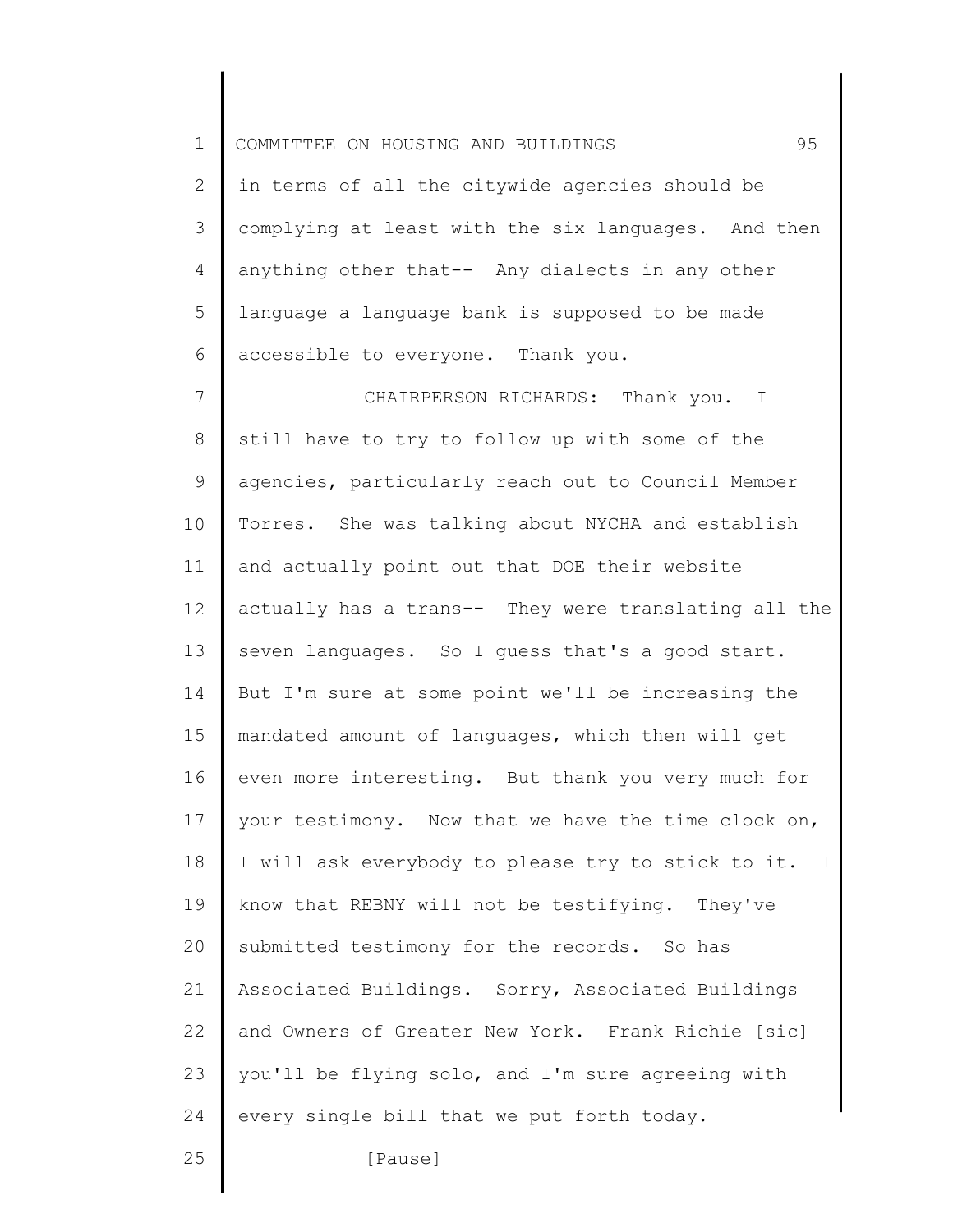| $\mathbf 1$   | 96<br>COMMITTEE ON HOUSING AND BUILDINGS              |
|---------------|-------------------------------------------------------|
| $\mathbf{2}$  | FRANK RICHIE: Thank you, Mr. Chairman.                |
| 3             | CHAIRPERSON RICHARDS: Would you raise                 |
| 4             | your right hand, please. Do you affirm to tell the    |
| 5             | truth, the whole truth, and nothing but the truth in  |
| 6             | your testimony before the committee, and to respond   |
| 7             | honestly to Council Member questions?                 |
| 8             | FRANK RICHIE: Yes, I do.                              |
| $\mathcal{G}$ | CHAIRPERSON RICHARDS: Thank you. You                  |
| 10            | can begin.                                            |
| 11            | FRANK RICHIE: Thank you. I will                       |
| 12            | definitely be brief today. I'm testifying on two      |
| 13            | bills, Intro 222 and Intro 433. I'll start with       |
| 14            | Intro 222, which is the bill that requires the 72-    |
| 15            | hour notice prior to making non-essential repairs.    |
| 16            | It's our policy and good practice for any management  |
| 17            | company to give as much notice as possible. If you    |
| 18            | have 72 hours that's great. If you have more than 72  |
| 19            | hours you should give it. Unfortunately, that's not   |
| 20            | always the case. So let me start with the first--     |
| 21            | The first part of the bill it doesn't define service. |
| 22            | So there are things nowadays like telephone,          |
| 23            | internet, which people consider essential in their    |
| 24            | homes. Which owners have virtually no control over    |
| 25            | and that's interrupted. So it's not clear if an       |
|               |                                                       |

║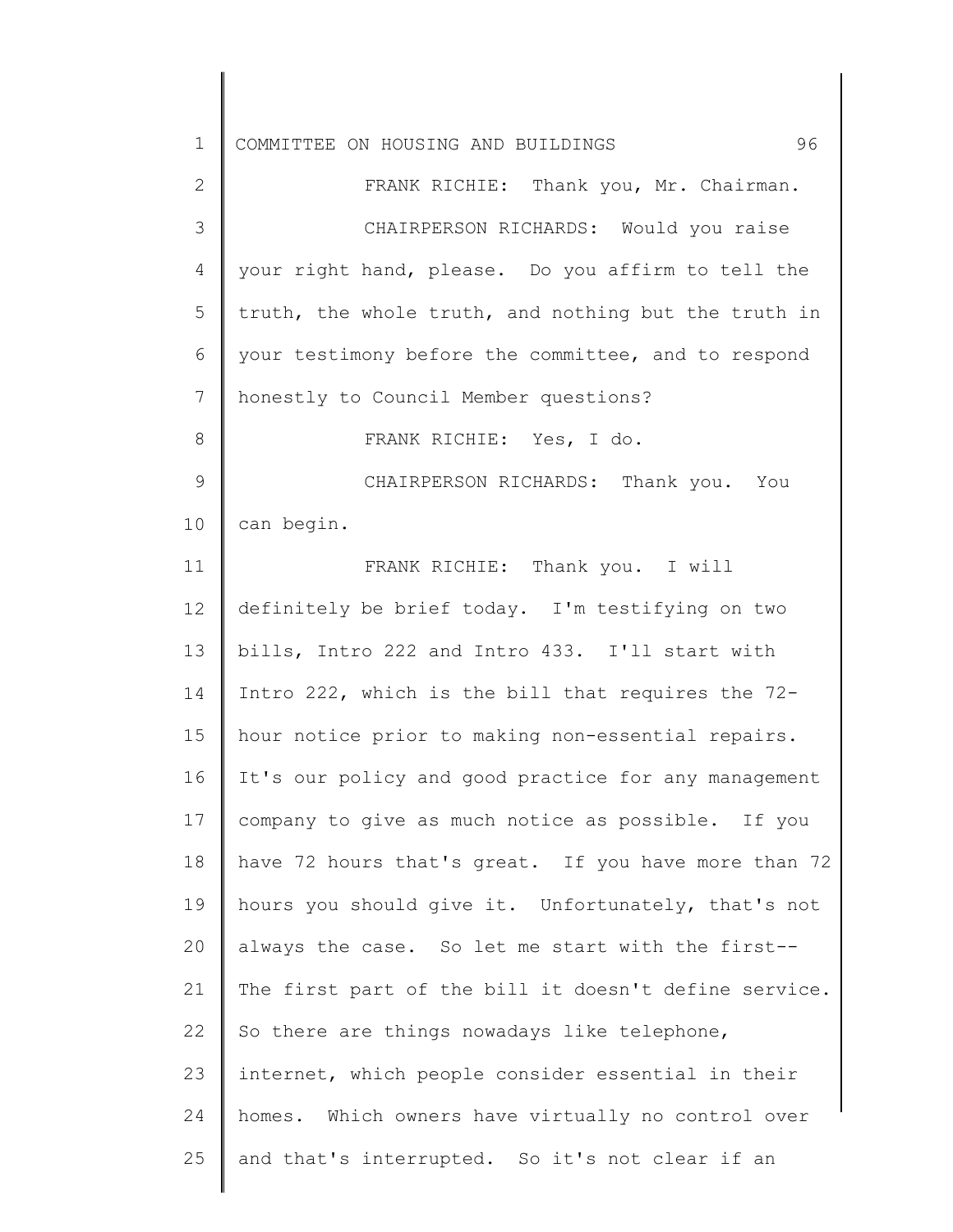| $\mathbf 1$    | 97<br>COMMITTEE ON HOUSING AND BUILDINGS              |
|----------------|-------------------------------------------------------|
| $\mathbf{2}$   | owner would be responsible for that. So we think      |
| 3              | that the bill does need to be clarified as to which   |
| 4              | services we're talking about. Even water service,     |
| 5              | and I personally experienced this with my building.   |
| 6              | DEP was re-plumbing the entire Upper West Side        |
| $\overline{7}$ | several years ago. Many times over the course of a    |
| 8              | few weeks, they had to shut water down to a whole     |
| 9              | block. I never got more than 72 hours. It was a 24-   |
| 10             | hour notice. I'm sorry. Often times it's a 12-hour    |
| 11             | notice that water will be shut down in that           |
| 12             | particular building because there are individual hot  |
| 13             | water heaters. That's a big problem. So they have     |
| 14             | to go and turn off the electricity on those if there  |
| 15             | is no water pressure in there. So I was at the mercy  |
| 16             | of DEP. They don't even give you 72 hours notice. I   |
| 17             | think that should be considered in this.              |
| 18             | And finally, our biggest problem with the             |
| 19             | bill is the fact that for smaller owners when you     |
| 20             | contact a contractor to do non-essential work, new    |
| 21             | plumbing, and a line in the building doing electrical |
| 22             | work, contractors tend to go where the money is. And  |
| 23             | that's the bigger owners. They want to deal with      |
| 24             | people who own 20 buildings or 30 buildings and have  |
| 25             | 700 units because that might be their bread and       |
|                |                                                       |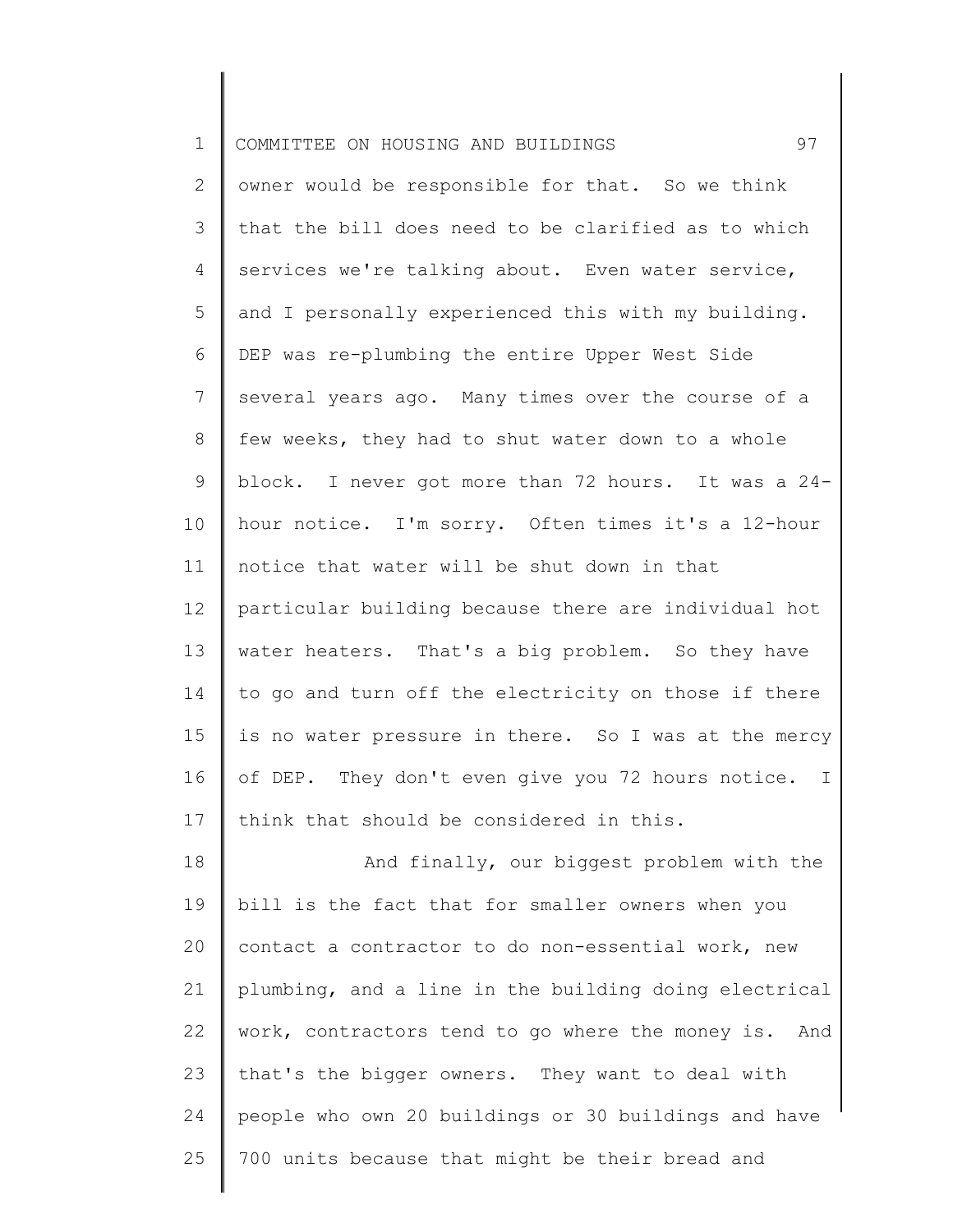| $\mathbf 1$    | 98<br>COMMITTEE ON HOUSING AND BUILDINGS                          |
|----------------|-------------------------------------------------------------------|
| $\mathbf{2}$   | butter. So if they're running overtime-- If they                  |
| 3              | say, Hey, look, we're going to be there Tuesday to do             |
| 4              | your building but on Monday, they hadn't finished the             |
| 5              | other job well then you're going to wait. And then                |
| 6              | when they finally do come maybe Wednesday or                      |
| $7\phantom{.}$ | Thursday, you're going to be so happy they showed up,             |
| $8\,$          | you're going to let the do the work then. So just as              |
| 9              | a practical matter 72-hours notice is not workable                |
| 10             | for small owners, but we do agree with the intent of              |
| 11             | it. To give as much notice as possible is a good                  |
| 12             | thing.                                                            |
| 13             | Intro 433 our problem here is the way the                         |
| 14             | bill is currently written, Just the plastic caps. I               |
| 15             | know this was discussed before. Would be adequate.                |
| 16             | We feel those would be missing within days or moths               |
| 17             | of installing them, that people would just remove                 |
| 18             | them. But we also feel that there's no justification              |
| 19             | for the bill at this point. There's no demonstrated               |
| 20             | need where children have been electrocuted or had a               |
| 21             | mishap in a public area or a pet for that matter.<br>$\mathbb{I}$ |
| 22             | know that was brought up by DOB also in the prior                 |
| 23             | testimony. [bell] But definitely agree with the                   |
| 24             | fact that on renovation or new construction the type              |

25 of childproof outlet that you were looking at before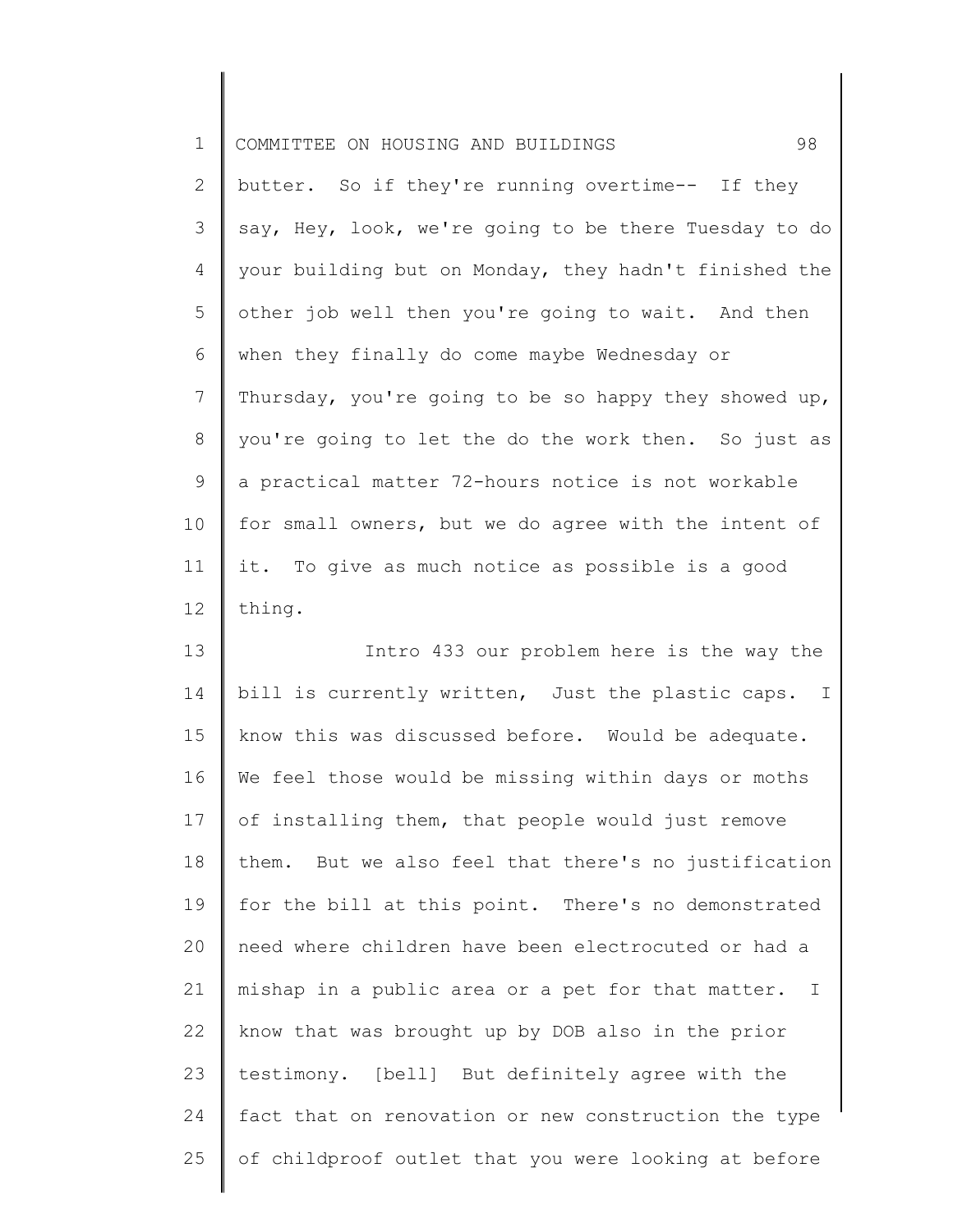1 2 3 4 5 6 7 8 9 10 11 12 13 14 15 16 17 18 19 20 21 22 23 24 COMMITTEE ON HOUSING AND BUILDINGS 99 is necessary and should be installed rather than plastic caps. CHAIRPERSON RICHARDS: Thank you for the testimony. Just on Intro 433, if there's no demonstrated need, why do we need to put it in new construction? FRANK RICHIE: As a precaution, a precautionary matter. It doesn't matter. I mean in new construction it's a precaution you can take, and I heard Patrick Whaley say he bought them for \$1.19 each. So you already have your electrician there because you're doing the work. You know the incremental cost difference is minimal. So it doesn't matter. If you have to go back and retrofit, and hire an electrician to install them, that could be several hundred dollars. So that's the problem. CHAIRPERSON RICHARDS: That was my next question. What is the estimated cost of an average size building to do this? FRANK RICHIE: Well, when you call an electrician, you know, just the service call alone you're spending \$150 to \$200 nowadays, and then they're going to add on whatever time they take to

install them. So whether it's one outlet or four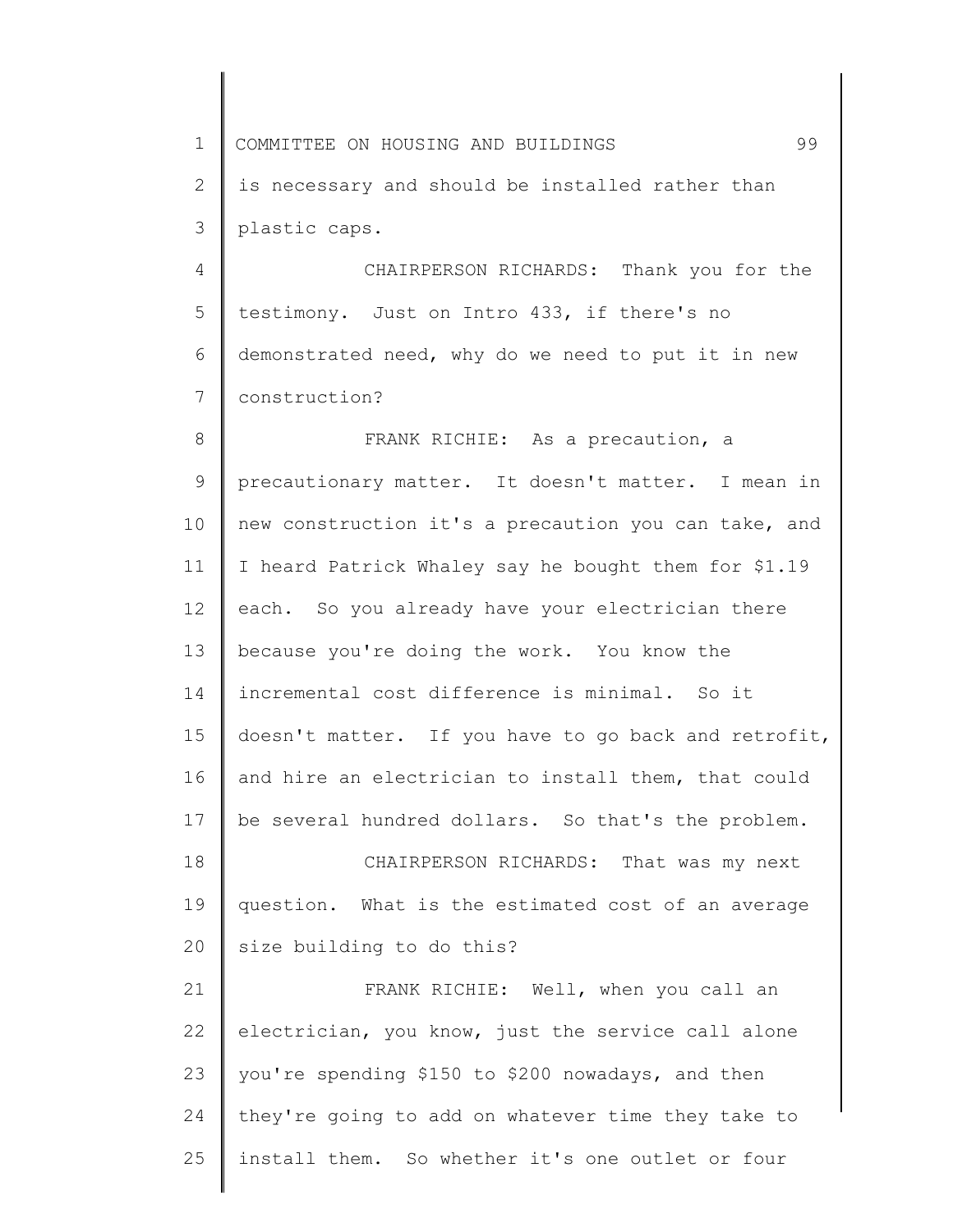1 2 3 4 5 COMMITTEE ON HOUSING AND BUILDINGS  $100$ outlets, it maybe the same thing, but it's definitely a few hundred dollars to get an electrician there. And it dovetails into the other issue I was just talking about if you can get them there.

6 7 8 9 10 CHAIRPERSON RICHARDS: So there seems to be some disagreement, which I'm hoping the committee can get and answer on. The Councilman seems to think that this happens at least several times a year where a person has been--

11 12 13 14 FRANK RICHIE: [interposing] I think he said the statistics were seven times-- Whatever it was, it didn't distinguish between public areas and within the dwelling.

15 16 17 18 19 20 21 22 23 24 25 CHAIRPERSON RICHARDS: I understand. I'd like to have clarification. If that's established, we can get how many times this actually happens in a public area. With Intro 222, some of the things you mentioned were discussed in the committee and with the sponsor herself. If some of those things are worked out, obviously, I think we know, (1) this is not for the owners that are doing what they're supposed to be doing; and (2) obviously services that owners don't have control of, you know, it's not part of what we're trying to do. If we can get the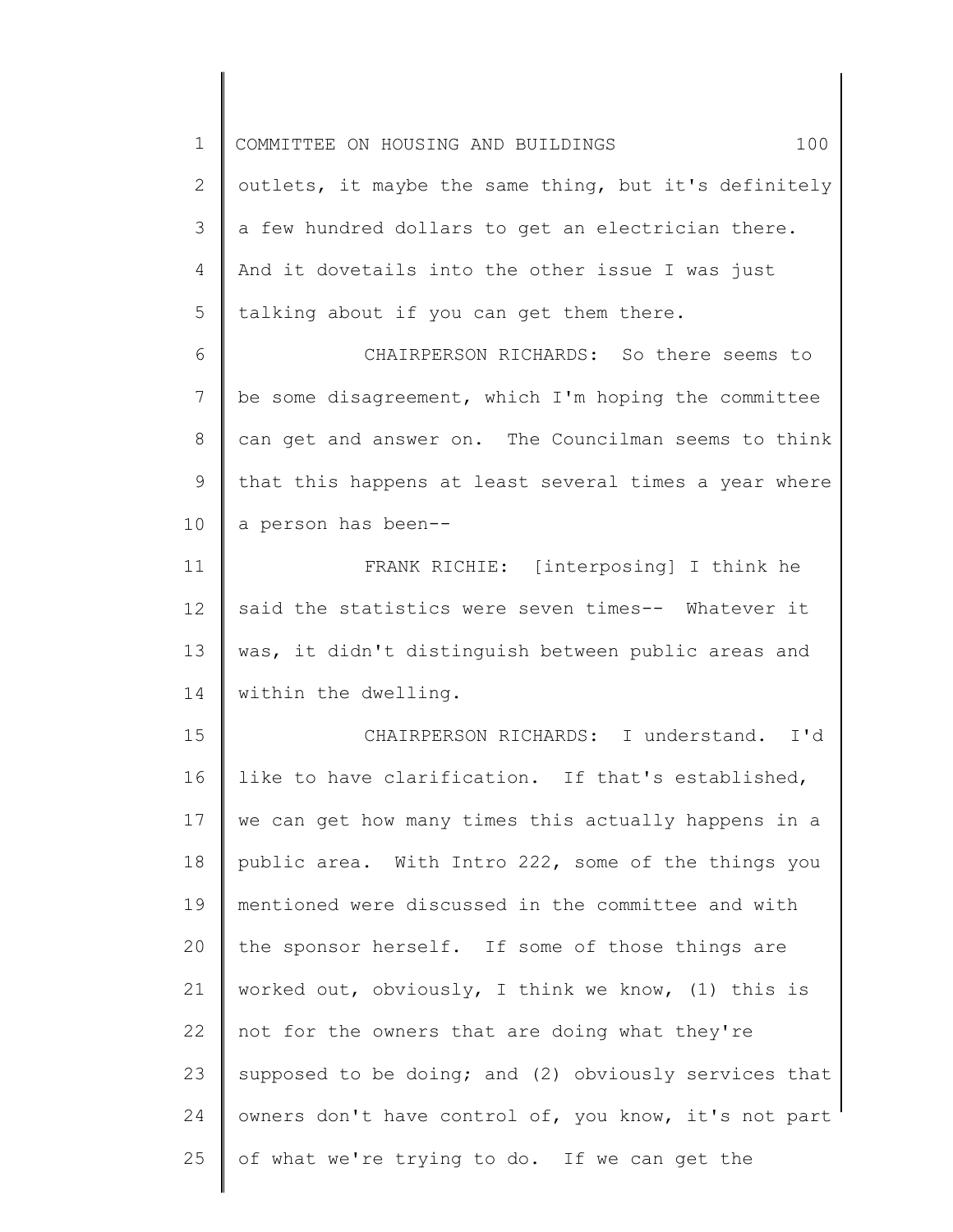1 2 3 COMMITTEE ON HOUSING AND BUILDINGS  $101$ service defined a little bit better, would that be something that you would like--

4 5 6 7 8 9 10 11 12 FRANK RICHIE: [interposing] Well, I mean, we'd like to be part of that conversation, and clearly in instances where an owner is intentionally not giving notice to harass a tenant, I mean we don't condone that at all. But that may be a separate issue. I heard one example given where a contractor crawled in through a window. That tenant should just call the police right away. And this bill will do nothing about that sort of situation so--

13 14 15 CHAIRPERSON RICHARDS: I think the more codified things we have sometimes it does help with most of the issues.

16 17 18 19 20 21 22 23 24 FRANK RICHIE: Right, but I think I also heard a Deputy Commissioner from HPD Ann Marie Santiago say this is heating season. So if you have a heating problem that needs to be corrected, it may not be a lack of heat right now. But maybe your thermostat is on the fritz and you need to just correct it so it's done. It's a non-essential, but you want it done as soon as possible. You don't want to wait three days when you can do it today.

25

CHAIRPERSON RICHARDS: Yes.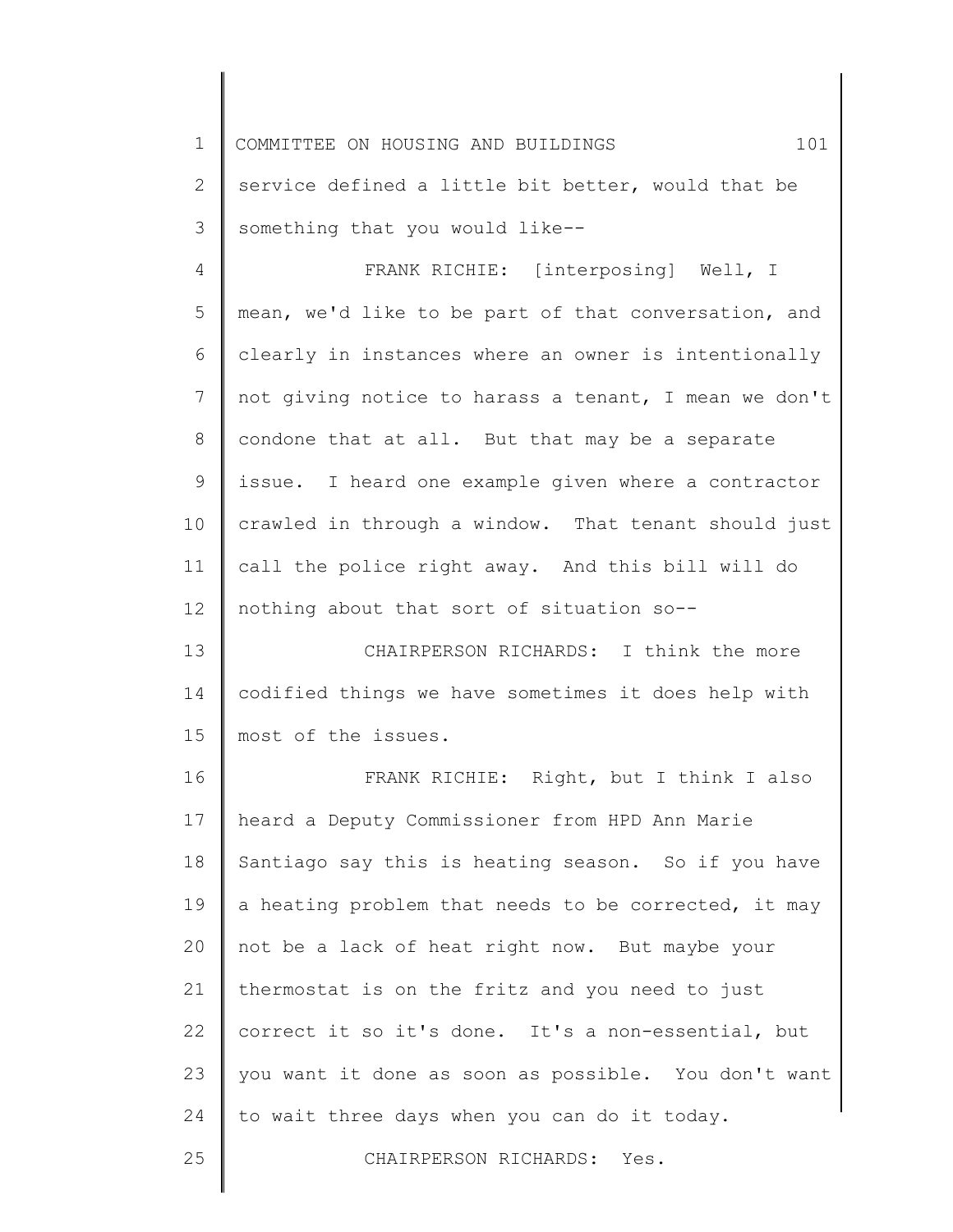1 2 3 4 5 6 7 8 9 10 11 12 13 14 15 16 17 18 19 20 21 22 23 24 25 COMMITTEE ON HOUSING AND BUILDINGS  $102$ FRANK RICHIE: You don't want to discourage people form doing necessary work. CHAIRPERSON RICHARDS: Sure. Council Member Mendez. COUNCIL MEMBER MENDEZ: Thank you, and thank you for-- We spoke briefly that we were going to get together to try to figure out where we can make this tighter language so that hopefully you guys can get on board. But you mentioned small buildings. I was just wondering what you define as a small building. FRANK RICHIE: I would say anything under 20 units. It depends on what-- It really comes down to the buying power that an owner has. I mean contractors as I said they're where they think they're going to get repeated business. If you're a small owner and you call an electrician once every three or four years, that might be it. They don't really care. You're nothing to them. COUNCIL MEMBER MENDEZ: Okay, thank you. CHAIRPERSON RICHARDS: Thank you, Mr. Rich. FRANK RICHIE: Thank you.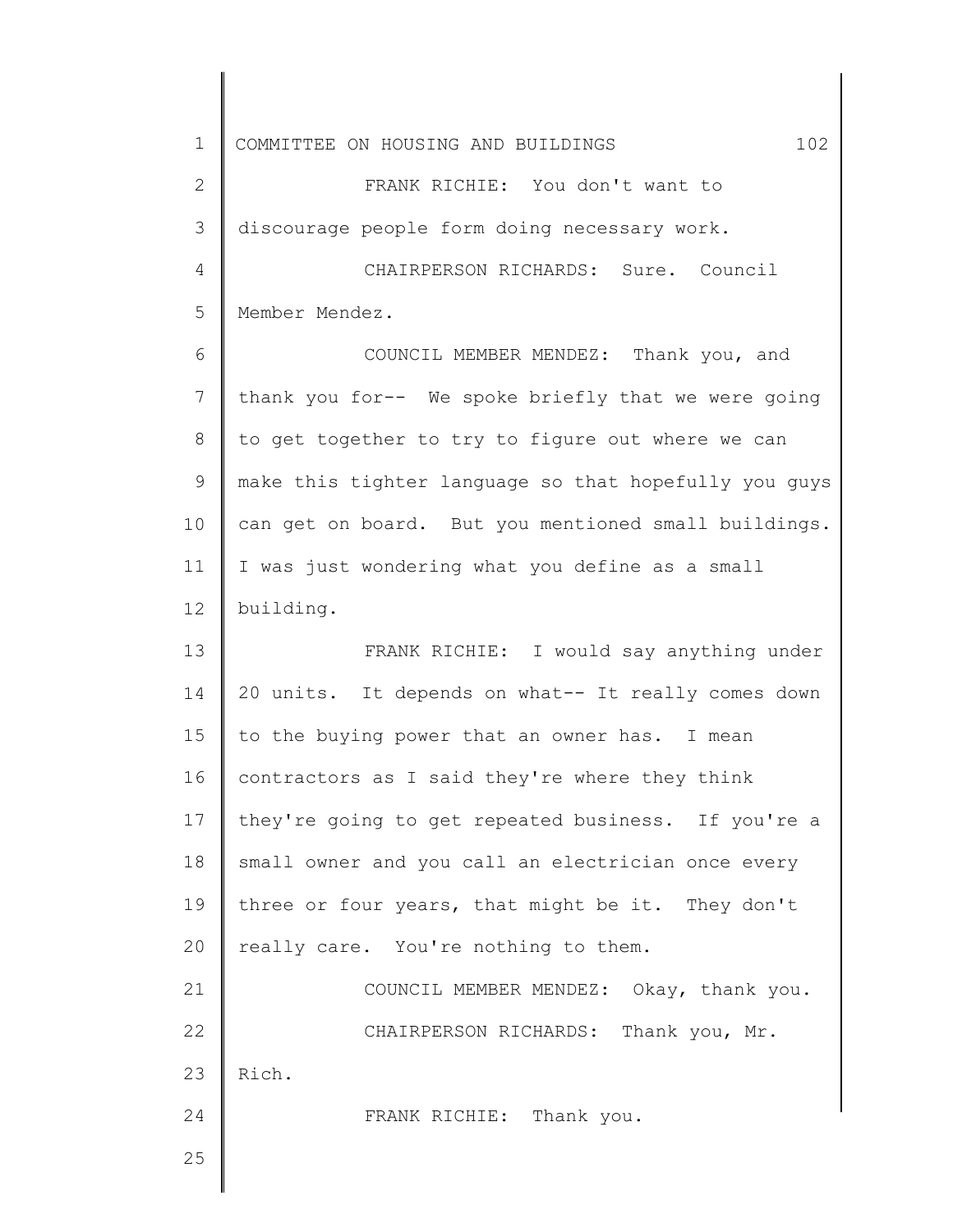| $\mathbf 1$ | COMMITTEE ON HOUSING AND BUILDINGS<br>103            |
|-------------|------------------------------------------------------|
| 2           | CHAIRPERSON RICHARDS: The last but not               |
| 3           | least panel. Camilla Shabani I probably chopped      |
| 4           | that up, too. I apologize. I should no better,       |
| 5           | right. My name is chopped up a lot. Henry. I don't   |
| 6           | think that's Henry. Louis from Make the Road New     |
| 7           | York. How do you pronounce your last name?           |
| 8           | HENRY GUESS: Henry Guess.                            |
| 9           | CHAIRPERSON RICHARDS: Henry Guess, all               |
| 10          | right, and Mary Ann Rothman, Council of New York     |
| 11          | Cooperatives and Condominiums.                       |
| 12          | [Pause]                                              |
| 13          | CHAIRPERSON RICHARDS: Can you all raise              |
| 14          | your right hands, please? Do you affirm to tell the  |
| 15          | truth, the whole truth, and nothing but the truth in |
| 16          | your testimony before this committee, and to respond |
| 17          | honestly to Council Member questions?                |
| 18          | MARY ANN ROTHMAN: I do.                              |
| 19          | HENRY GUESS: I do.                                   |
| 20          | CHAIRPERSON RICHARDS: Thank you and you              |
| 21          | can start in the order of your preference.           |
| 22          | CAMILLA SHABANI: Chair Williams,                     |
| 23          | Councilwoman Mendez, staff. Good afternoon and thank |
| 24          | you very much for the opportunity to testify about   |
| 25          | the Intros today. My name is Camilla Shabani. I'm    |
|             |                                                      |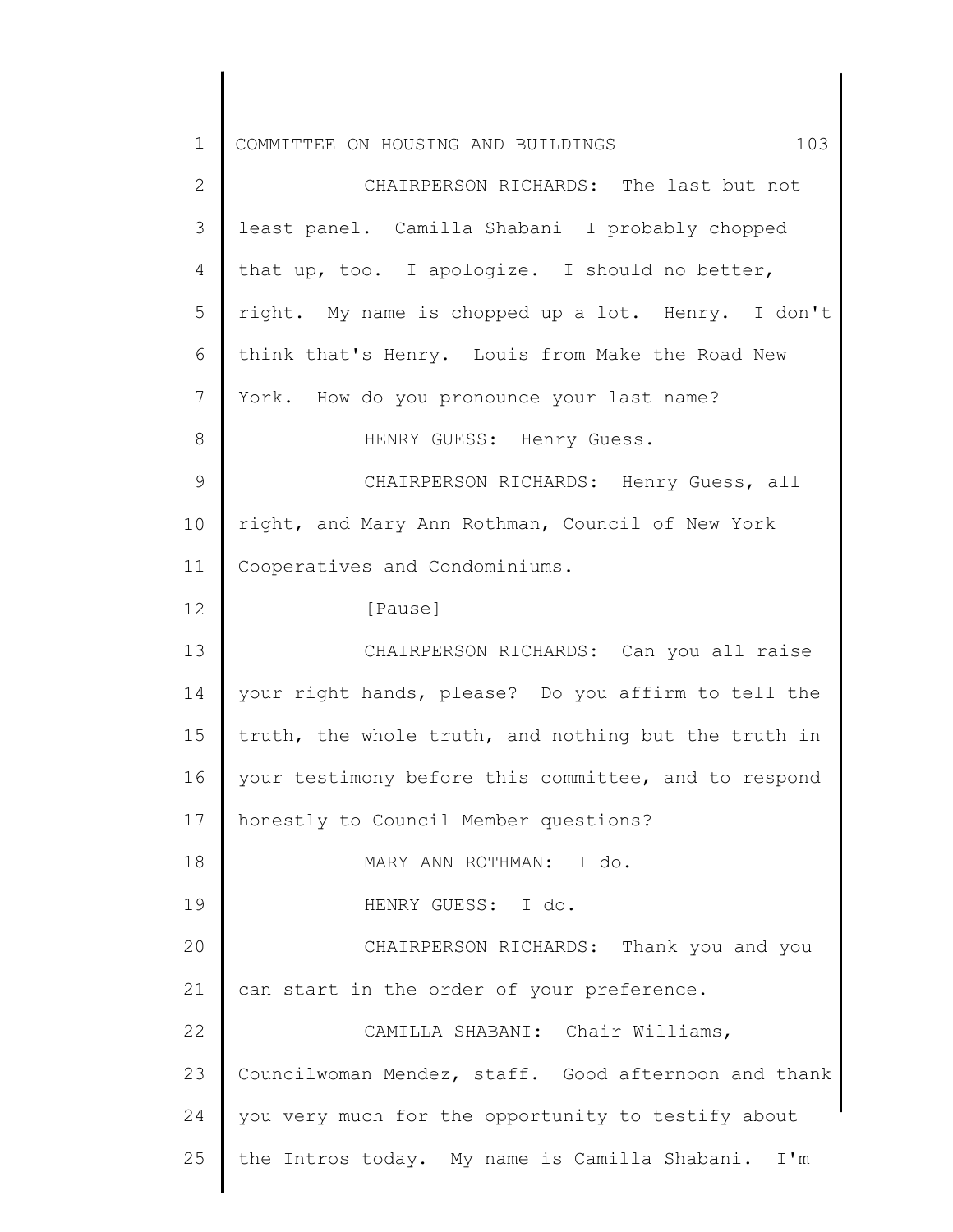| $\mathbf 1$     | 104<br>COMMITTEE ON HOUSING AND BUILDINGS             |
|-----------------|-------------------------------------------------------|
| $\mathbf{2}$    | Associate Director of the New York Legal Assistance   |
| 3               | Group where we provide legal services citywide to     |
| 4               | low-income New Yorkers. I'm here to testify today in  |
| 5               | support of all three bills, and applaud the Council   |
| 6               | for taking measures that ensure notice to tenants     |
| $7\phantom{.0}$ | taking into account the diversity of the city and     |
| 8               | address safety concerns respectively. As you know,    |
| $\mathsf 9$     | Intro 222 would require to provide tenants with at    |
| 10              | least 72 hours notice prior to commencing non-        |
| 11              | emergency repair work that would cause interruption   |
| 12              | in services. Placing the notice in a prominent place  |
| 13              | as well as under the door in each apartment should    |
| 14              | suffice to ensure that tenants receive the            |
| 15              | information. We would also encourage buildings that   |
| 16              | have a website or have the ability to reach tenants   |
| 17              | by email to also post on the website and sent out     |
| 18              | emails in addition to and not instead of the paper    |
| 19              | requirement. The work announcement should be in paper |
| 20              | writing because some tenants particularly the elderly |
| 21              | do not have access to email or cannot communicate via |
| 22              | phone.                                                |
| 23              | If the notice needs to be limited, I                  |
| 24              | would suggest that it be limited by the kind of       |
| 25              | tenant. So for example you know you have seniors in   |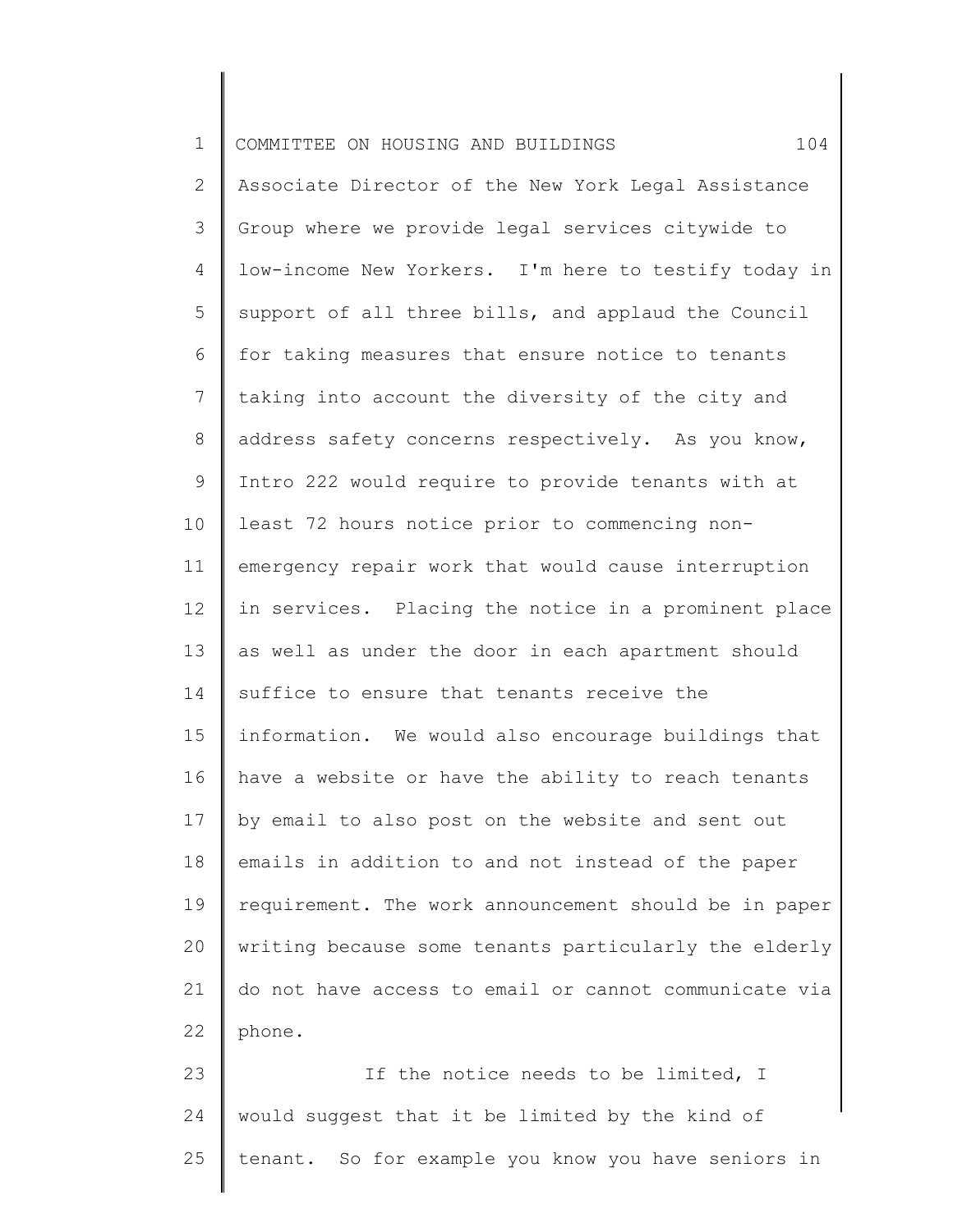| $\mathbf 1$    | 105<br>COMMITTEE ON HOUSING AND BUILDINGS             |
|----------------|-------------------------------------------------------|
| $\mathbf{2}$   | your building or maybe asking tenants to sign up for  |
| 3              | the written notice or something to that effect. So    |
| 4              | it's not necessarily limited by the size of the       |
| 5              | building. Of course, recognizing that smaller         |
| 6              | landlords may or bigger landlords may have sort of    |
| $7\phantom{.}$ | different obstacles or obligations to their tenants.  |
| 8              | We also encourage notice of some kinds of             |
| $\mathsf 9$    | work that may be given even more notice especially    |
| 10             | for what will cause a long interruption.<br>For       |
| 11             | example, requiring a 72 hours notice before shutting  |
| 12             | off a building's water when it's not an emergency     |
| 13             | does make sense. Whereas giving 72-hours notice       |
| 14             | prior to elevator repair work that will take six      |
| 15             | weeks or longer it might not make sense. Each time    |
| 16             | there's a service interruption, tenants have to make  |
| 17             | arrangements that could include anything from getting |
| 18             | groceries ahead of time to finding alternate          |
| 19             | childcare. The more onerous the interruption, the     |
| 20             | more difficult the adjustment for tenants.<br>Notice  |
| 21             | gives the elderly and disabled clients the            |
| 22             | opportunity to plan around their work or to propose   |
| 23             | alternative dates. For example for medical reasons.   |
| 24             | Often times, they need to make arranges               |
| 25             | with family or friends or social workers to assist    |
|                |                                                       |

║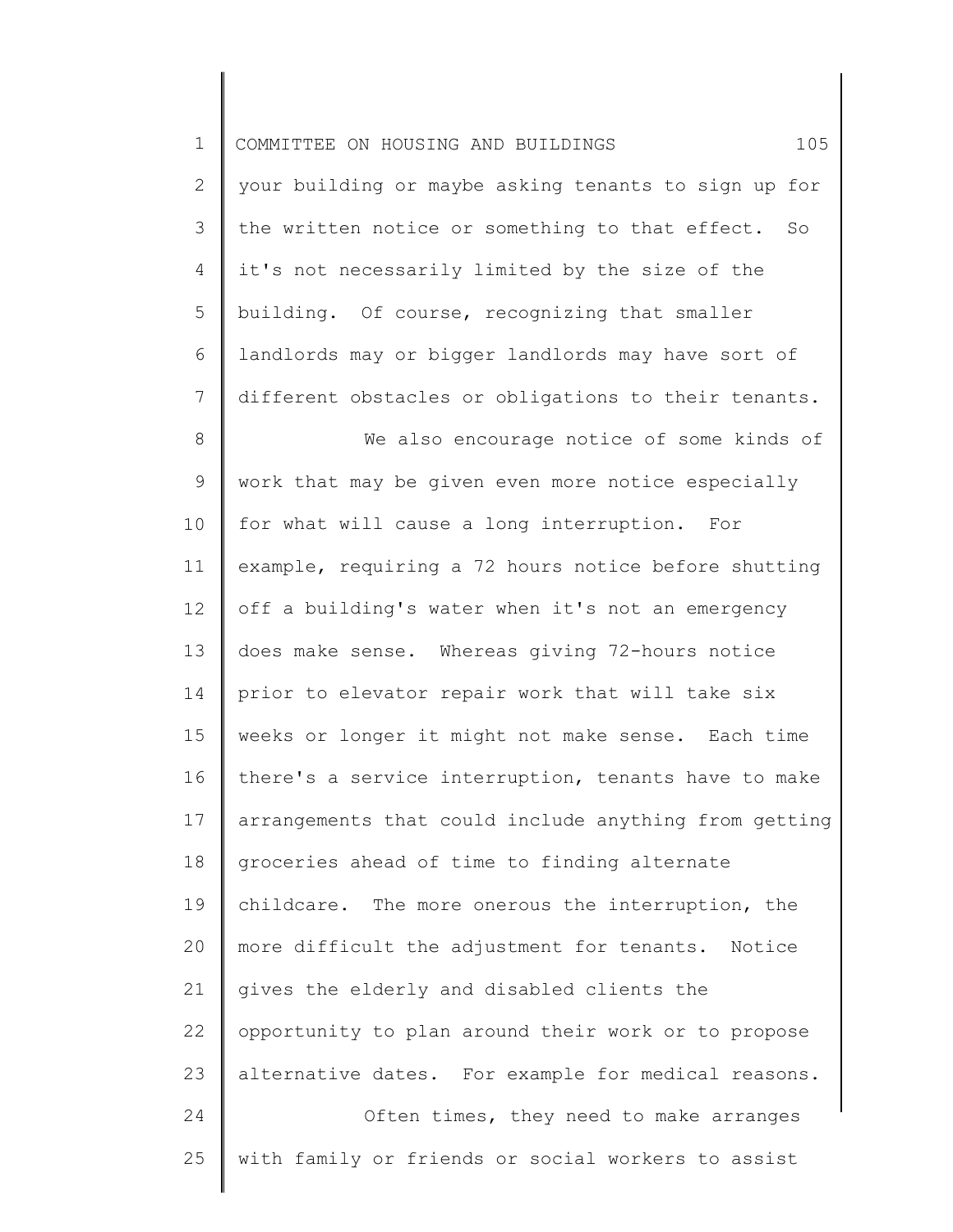| $\mathbf 1$    | 106<br>COMMITTEE ON HOUSING AND BUILDINGS             |
|----------------|-------------------------------------------------------|
| $\mathbf{2}$   | with moving furniture and/or even temporary           |
| 3              | relocation for repairs to be done. Additionally, the  |
| 4              | law should require specifics about repairs being done |
| 5              | to the apartment or the building rather. Otherwise,   |
| 6              | tenants face harassment in the form of never ending   |
| $\overline{7}$ | repairs. Specific about the repairs should in the     |
| $\,8\,$        | work being done, if there are violations they're      |
| $\mathsf 9$    | addressing and that kind of thing. And frankly, I     |
| 10             | think that would protect landlords as well if you     |
| 11             | make it clear and in writing and there's no           |
| 12             | ambiguity.                                            |
| 13             | Somebody mentioned heat issues                        |
| 14             | previously, and I just want to emphasize I think      |
| 15             | there's a huge distinction in this bill is that this  |
| 16             | is for non-emergency work. Clearly, a heat issue is   |
| 17             | certainly now and in the wintertime is considered an  |
| 18             | emergency repair that has to be addressed within 24   |
| 19             | hours and that should stay that way. To include a     |
| 20             | manner of friendliness [sic] we recommend that the    |
| 21             | notice [bell] be printed on 4-1/2 or smaller.         |
| 22             | May I just say something about that, and              |
| 23             | about ask about Intro 289. I mean language access is  |
| 24             | crucial in New York City. I mean there are just so    |
| 25             | many people here who are at such a disadvantage       |
|                |                                                       |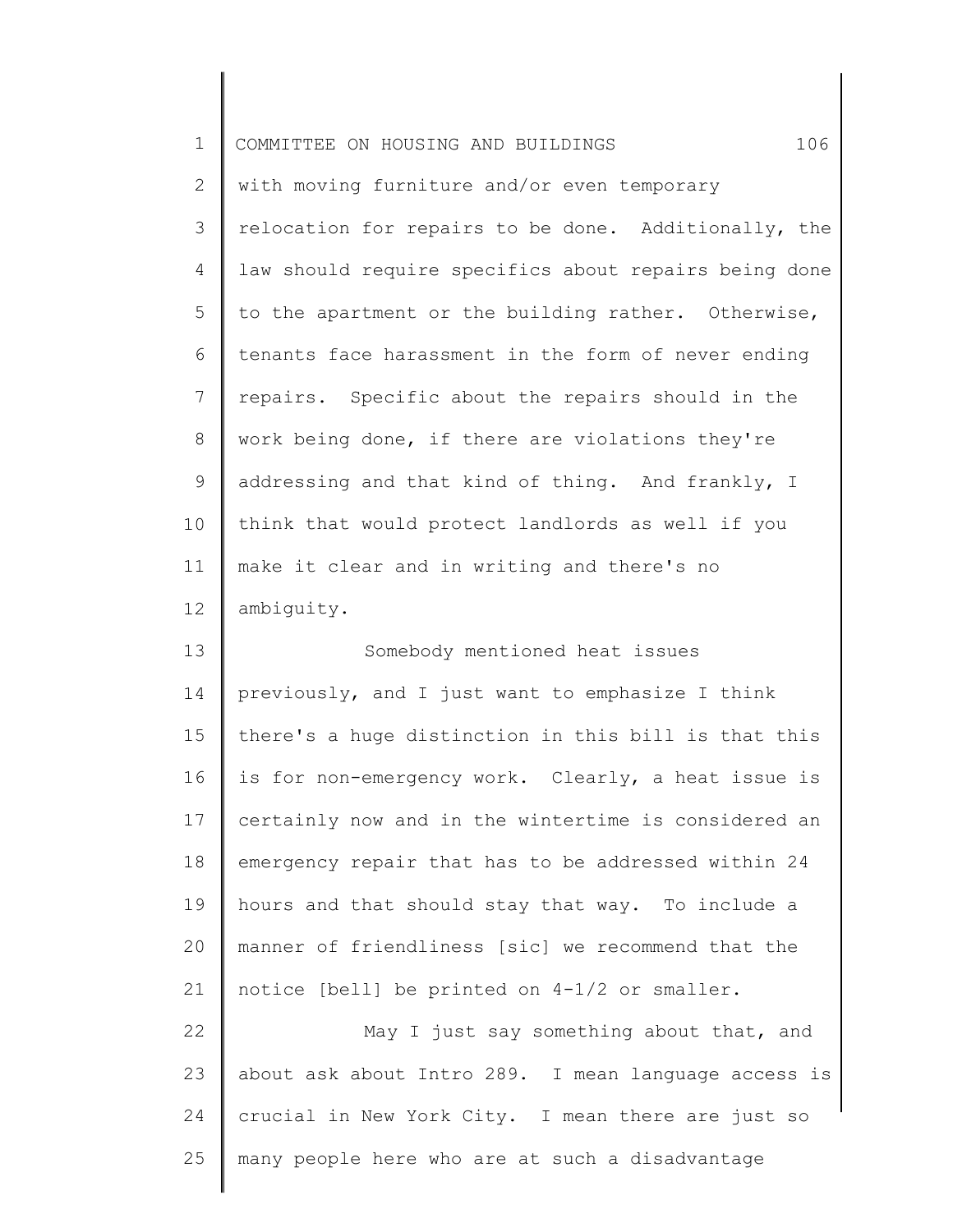| $\mathbf 1$ | 107<br>COMMITTEE ON HOUSING AND BUILDINGS             |
|-------------|-------------------------------------------------------|
| 2           | because they don't have easy access to English or     |
| 3           | speak English. And I just want to point out that if   |
| 4           | it's complicated to translates applications into      |
| 5           | other languages, imagine how difficult it is to fill  |
| 6           | out the application that is not in your native        |
| 7           | language. And as far as agencies go, HPD is good      |
| 8           | agency. I think they do a lot of great work, but I    |
| 9           | would definitely not rely on Google. And at the risk  |
| 10          | of sounding a little bit obnoxious, I speak four      |
| 11          | languages and Google has never been appropriate to    |
| 12          | translate something completely. You absolutely need   |
| 13          | somebody who is well versed in the language to look   |
| 14          | over any translations. Thank you very much.           |
| 15          | CHAIRPERSON RICHARDS:<br>Thank you, and you           |
| 16          | pointed out full disclosure, you are former Counsel   |
| 17          | to the New York City Council Committee on Housing and |
| 18          | Buildings and at the time Subcommittee on Public      |
| 19          | Housing.                                              |
| 20          | CAMILLA SHABANI: Yes, sir. Actually,                  |
| 21          | Baaba followed me. I'm sorry, Assistant Commissioner  |
| 22          | Baaba Halm followed me, and I worked for Council      |
| 23          | Member Mendez personally.                             |
| 24          | CHAIRPERSON RICHARDS: And a very fast                 |
| 25          | reader.                                               |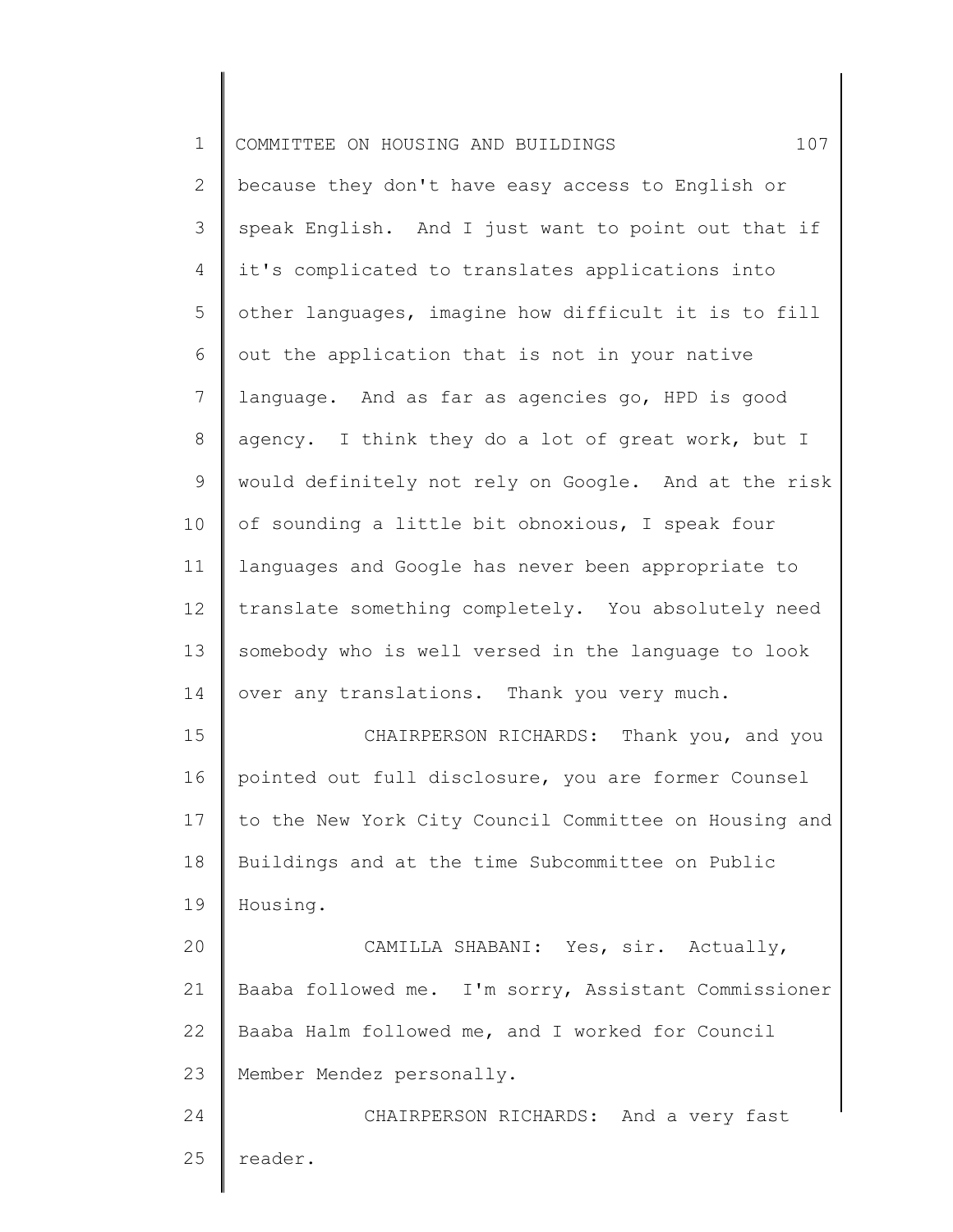| $\mathbf 1$  | COMMITTEE ON HOUSING AND BUILDINGS<br>108             |
|--------------|-------------------------------------------------------|
| $\mathbf{2}$ | CAMILLA SHABANI: I try.                               |
| 3            | [Pause]                                               |
| 4            | LUIS ENRIQUEZ: Good afternoon, Chair                  |
| 5            | Williams and members of the Committee. My name is     |
| 6            | Luis Enriquez. I'm a Supervising Attorney, with Make  |
| 7            | the Road New York, and I'm here to talk in support of |
| 8            | the passage of Intro 289 regarding expanded language, |
| 9            | access for housing applications. Make the Road New    |
| 10           | York is one of the largest immigrant organizing and   |
| 11           | services organizations in the city. Operating         |
| 12           | community centers in Jackson Heights, in Bushwick,    |
| 13           | Brooklyn, in Staten Island and most recently out in   |
| 14           | Brentwood, Long Island.                               |
| 15           | I would like to highlight first that Make             |
| 16           | the Road has almost a decade long history of          |
| 17           | initiatives and organizing, and drafting and          |
| 18           | publishing reports specifically on the issue of       |
| 19           | language access. We started on that route, and we     |
| 20           | did a report in May 2006 as members of a coalition    |
| 21           | called Committees for Housing Equality, a coalition   |
| 22           | that included organizations like Asian-Americans for  |
| 23           | Equality, AFC Settlement, NYIC, New York Immigration  |
| 24           | Coalition. The basic finding of that report that was  |
| 25           | based on 700 tenants canvassed, all immigrant and     |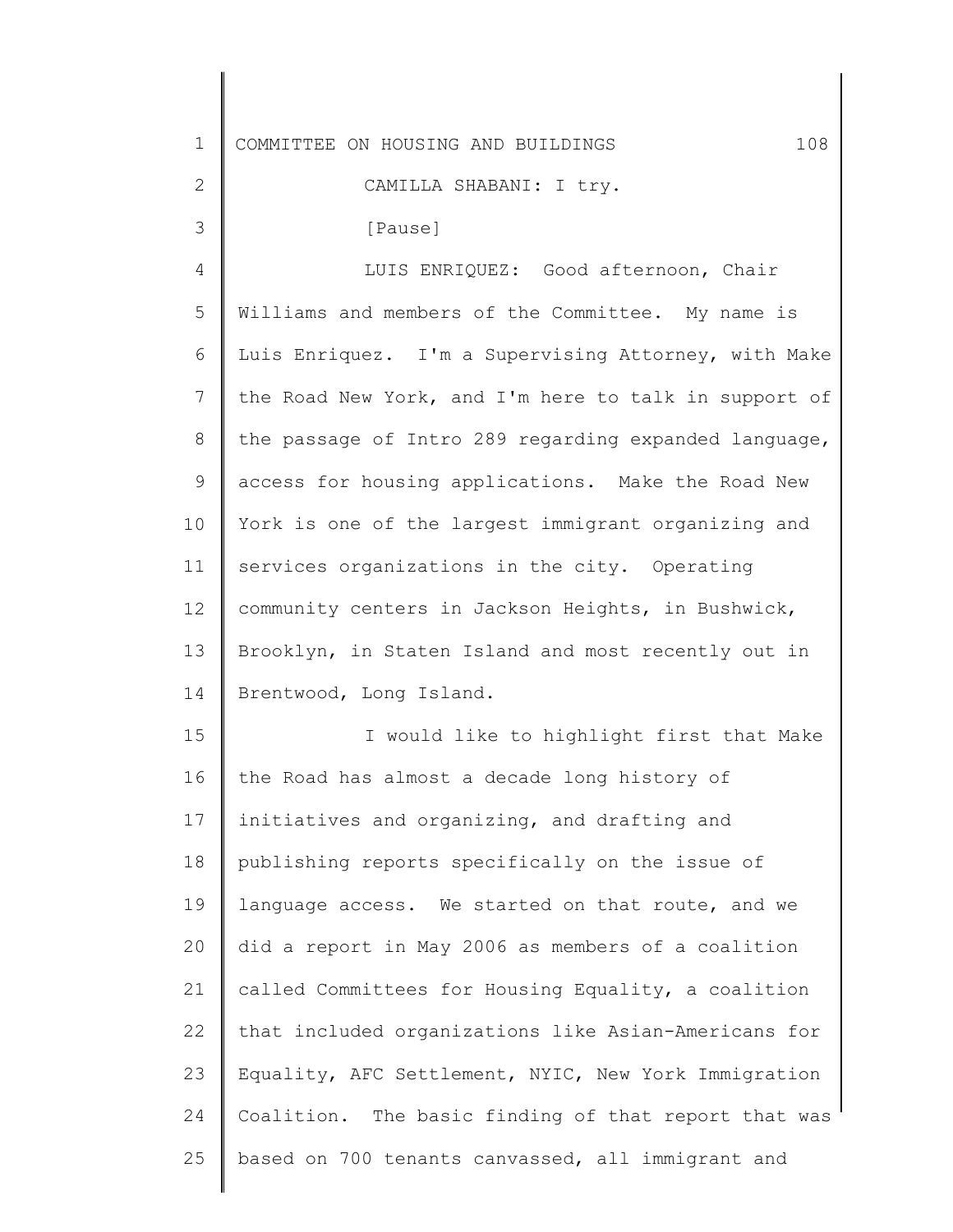1 2 3 4 5 6 7 COMMITTEE ON HOUSING AND BUILDINGS  $109$ language, Limited Language Proficiency tenants. It was that these communities were living in unhealthy and unsafe living conditions. Yet overwhelmingly did not know that there was an agency called HPD that had decided precisely to address their housing conditions.

8 9 10 11 12 13 14 15 16 17 18 19 20 Some of the numbers that were reported for instance were six out of ten respondents reported critical housing code violations in their apartments in the past year. And like numbers, six out of ten tenants did not know what HPD was. That report also showed that about 80% of the respondents called HPD to report Housing Code violations. So two out of ten that to responded for a variety for reasons, but primarily one was that many of these tenants did not know that HPD existed. Or did not feel comfortable with communicating with HPD or did not have an interpreter available to them to be able to navigate that system.

21 22 23 24 25 Make the Road New York organizations were then instrumental advocates in the passage of Local Law 73 and 74-120 in the year 2008. And we followed up that advocacy with another report in 2010 to evaluate the status of implementation of those laws.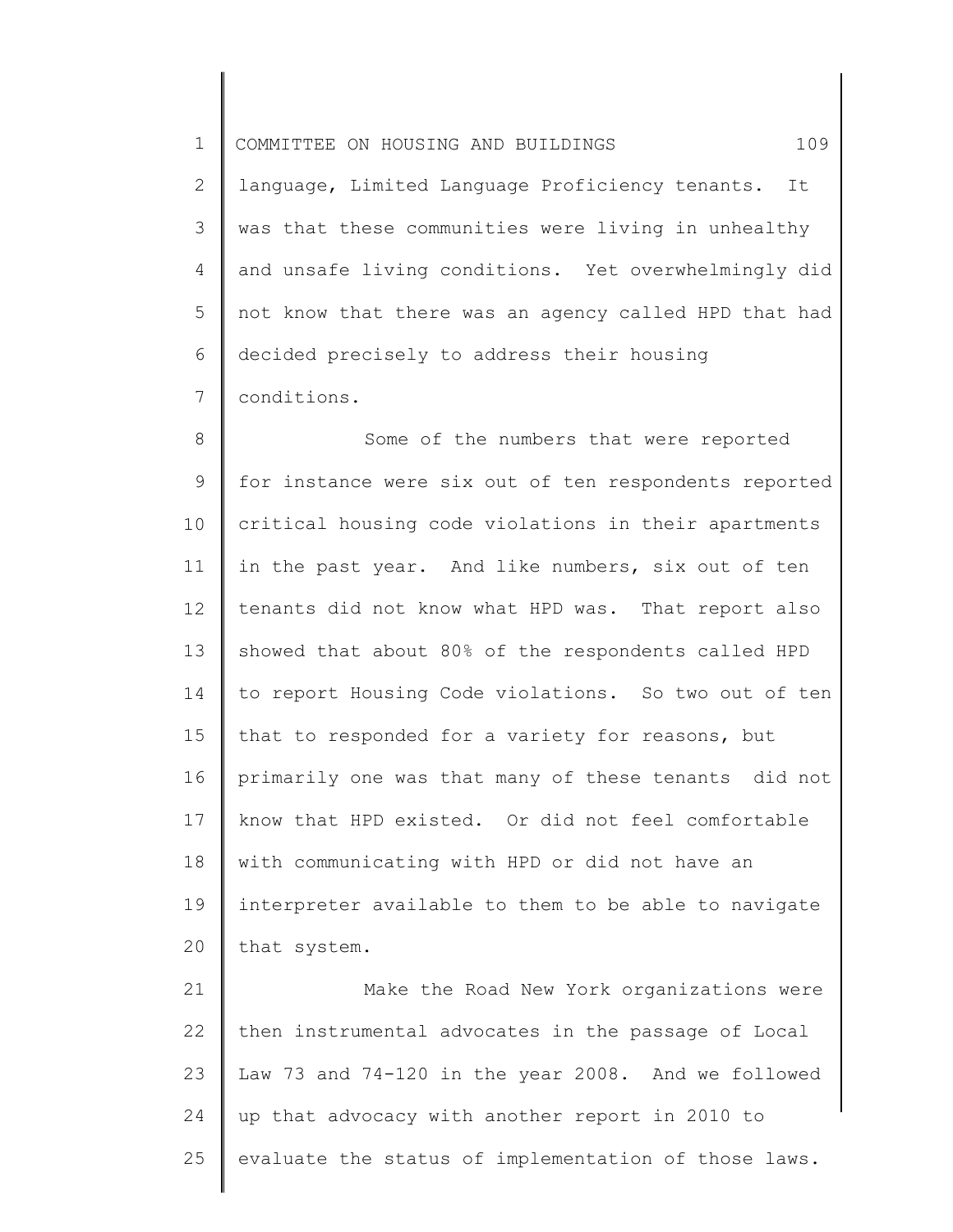1 2 3 4 5 6 COMMITTEE ON HOUSING AND BUILDINGS  $110$ And the findings there were for instance that an HOA had failed to language assistance to 44% of respondents to those surveys. NYPD and HPD had also failed to provide language assistance to about six out of ten of the respondents.

7 8 9 10 11 12 13 14 15 16 17 With respect to the bill at hand right now, I cannot sit here and understate the importance of housing applications being made available in these six languages particularly in communities that are right now rapidly identified communities such as Bushwick. [bell] Time and again I see it with members, with people that I serve that have to move on. Maybe their apartments are regulated. Maybe there is not something that can be done to save that apartment. For instance in Housing Court the person has to move on.

18 19 20 21 22 23 24 25 So I am personally seeing right now a situation where long-time residents of a community such as Bushwick 10-year residents, 15-year residents, 20-year residents have to now undertake the process of looking where to go. They go out to look for market rate housing around the neighborhood and, of course, they find that they can no longer live in Bushwick. So the housing lottery by HPD is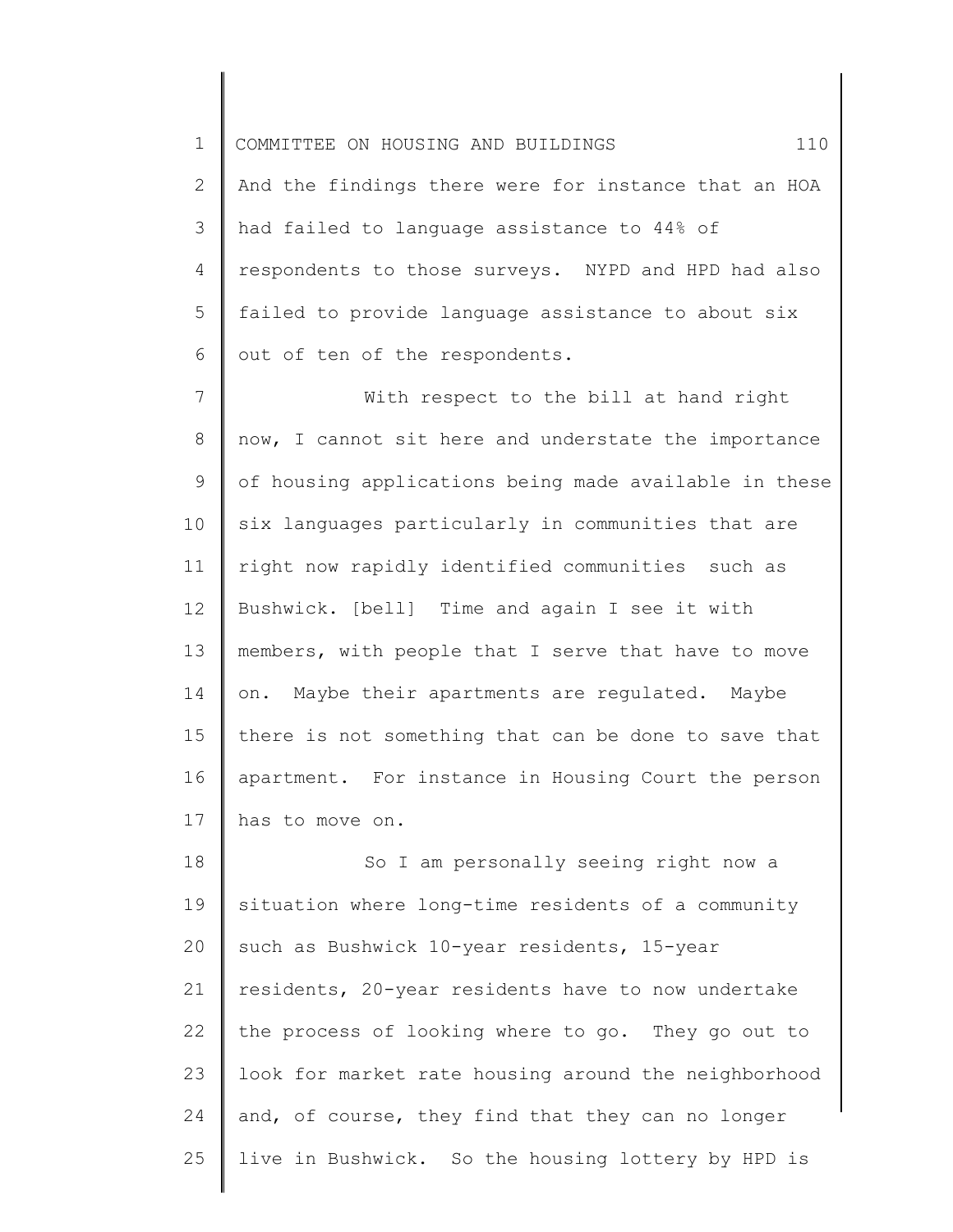1 2 3 4 5 6 COMMITTEE ON HOUSING AND BUILDINGS  $111$ something that they really feel a lot of interest in having access to, but are finding very difficult navigating that process. So it is something that I feel is instrumental the passage of this law, and Make the Road New York supports it.

[Pause]

7

8 9 10 11 12 13 14 15 16 17 18 19 20 21 22 23 24 25 MARY ANN ROTHMAN: My testimony says good morning but it's good afternoon. My name is Maryann Rothman. I'm the Executive Director of the Council of New Cooperatives and Condominiums. I'm going to take special privilege in being last to say I rarely sat at a meeting that seemed as productive as this. There has been tremendous information on both sides of the tables. A wonderful willingness to listen, to be flexible, and really terrific information offered by my colleagues and everyone else who has testified. I'm here to speak on behalf as Coops and Condos because that's what I do, and the language bills don't specifically apply to my members. So I'm here to point out that Intros 433-A and 222 are basic best practices that I have to hope all of my member coops and condos tend to observe. Nobody is perfect. I have just two suggestions in keeping with the realities of operating buildings today. And they are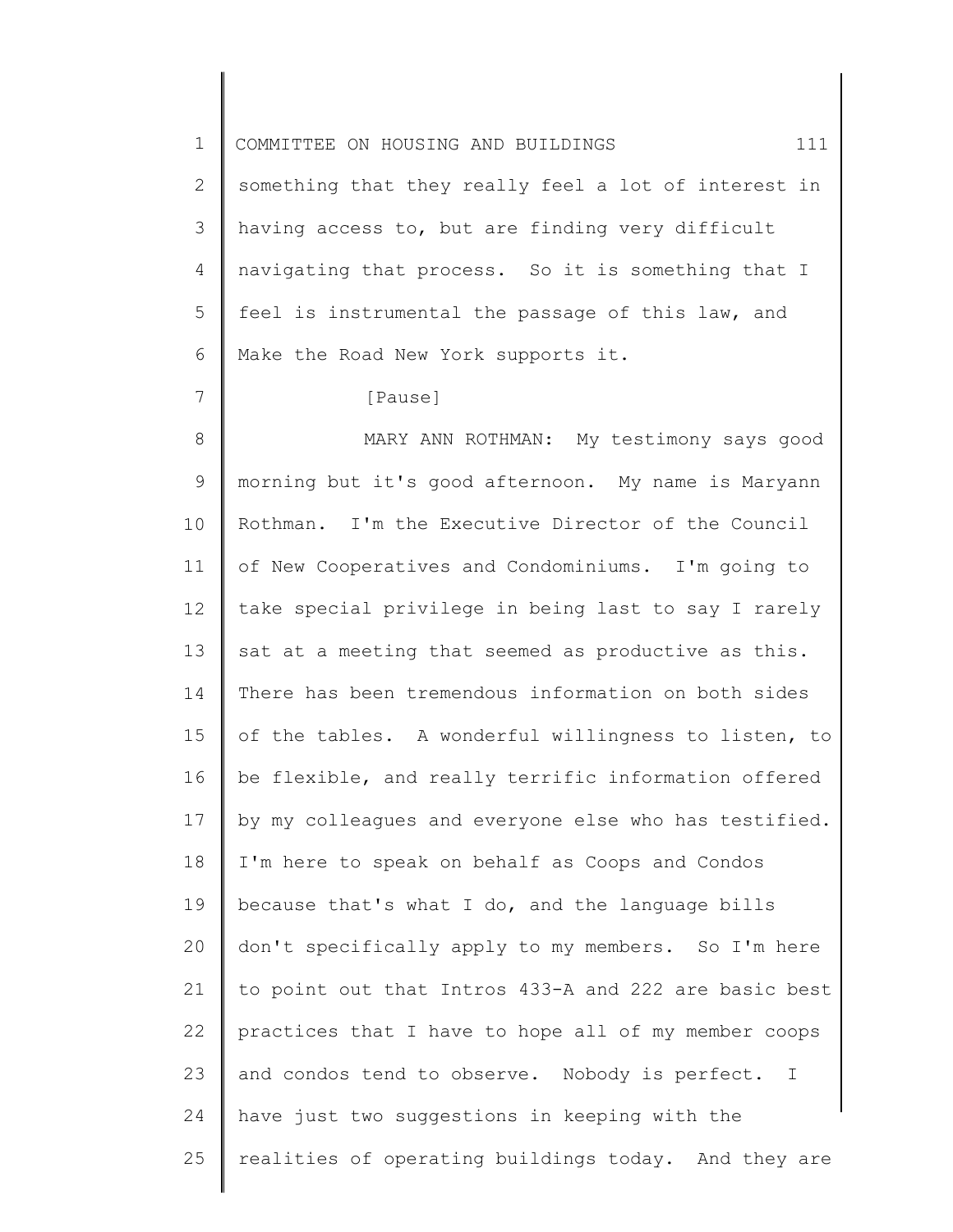1 2 3 4 5 6 7 8 COMMITTEE ON HOUSING AND BUILDINGS  $112$ consistent with a lot of the things that others have talked about. The problem of the 72-hour notice and then having the contractor not show up, or having something go wrong. I would agree with Mr. Richie that it makes more sense to grab the contractor when he does come than to delay and restart a 72-hour notice.

9 10 11 12 13 14 15 16 And then on the communications I think my fellow panelists here had a wonderful suggestion on ways to combine internet and phone, and talking to each other, and paper communication. We're not killing unnecessary trees, but we do have systems for reaching as many people as possible because that is the goal of this provision. And that concludes my remarks, the gist of which are also in my testimony.

17 18 19 CHAIRPERSON RICHARDS: Thank you very much, all of you for your testimony. I don't know if the Council Member had a question.

20 21 22 23 24 25 COUNCIL MEMBER MENDEZ: Yes, Ms. Rothman, I'd like to follow up with you just to see-- You know, we've heard and the Borough President and I do want where we can to make this language tighter. And I want to figure out it would affect Coops and Condos and particularly some coops where you may still have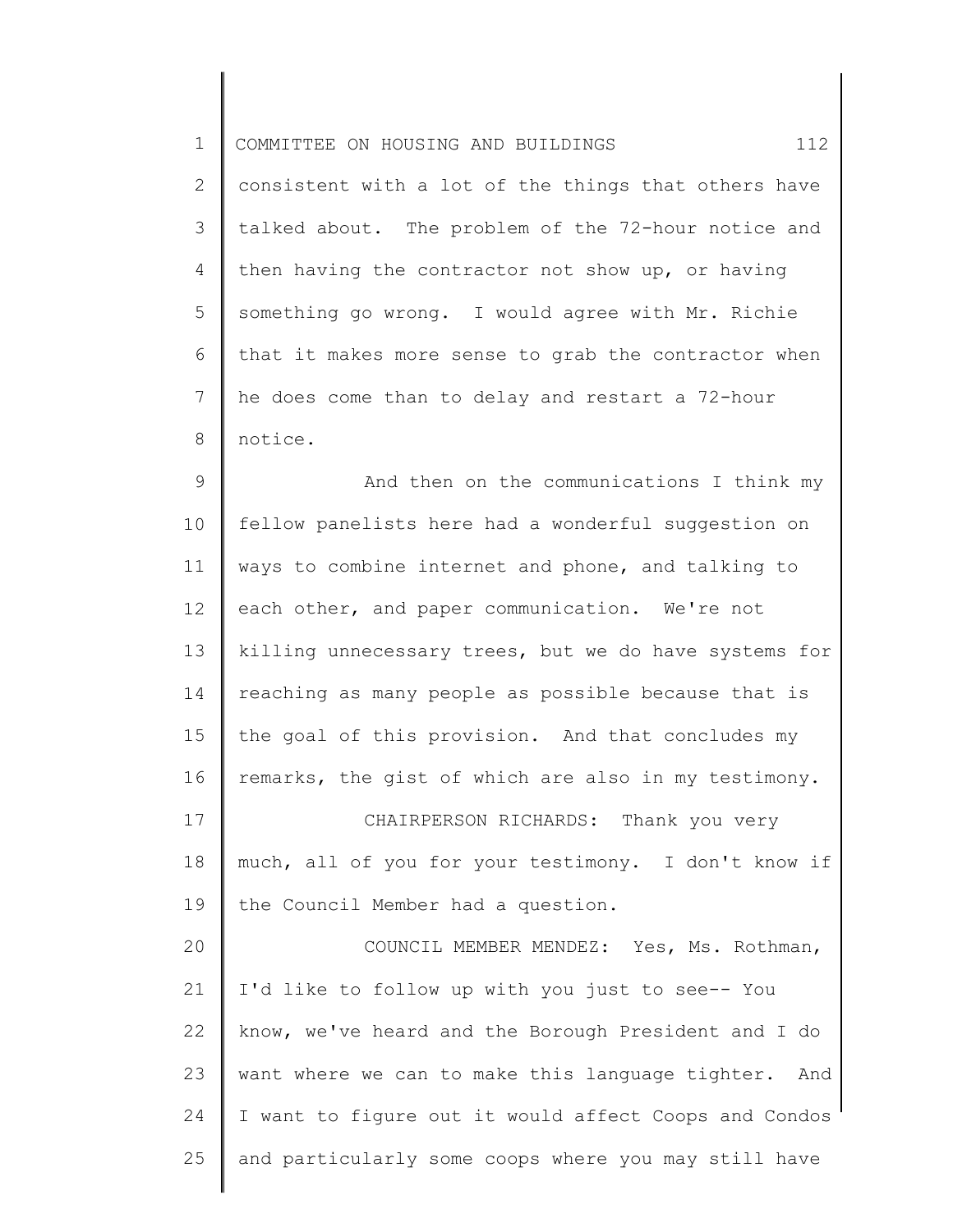1 2 3 4 5 6 7 8 9 10 11 12 13 14 15 16 17 18 19 20 21 22 23 24 25 COMMITTEE ON HOUSING AND BUILDINGS 413 rent stabilized tenants in there. And just see where this would be a burden. We're not trying to make it a burden. MARY ANN ROTHMAN: [interposing] I don't believe it is. [soc] COUNCIL MEMBER MENDEZ: What we're trying to do is just clarify, and particularly in some instances where it's clear notice can be give. And in some cases where some bad actors used this to their advantage, to maybe take advantage of the legislation. [sic] MARY ANN ROTHMAN: I absolutely understand the intent of the legislation. Again, I love my colleague's suggestion about if the elevator is going to be down for six weeks, you want to be talking to people about that for months beforehand. But if Con Ed does something in the street, you don't want suddenly everyone calling with all the-- COUNCIL MEMBER MENDEZ: [interposing] Right, and-- MARY ANN ROTHMAN: --information on HPD. You mentioned twice big work as the target of this. We need to define what big work is because the water is off for six hours in the middle of the day isn't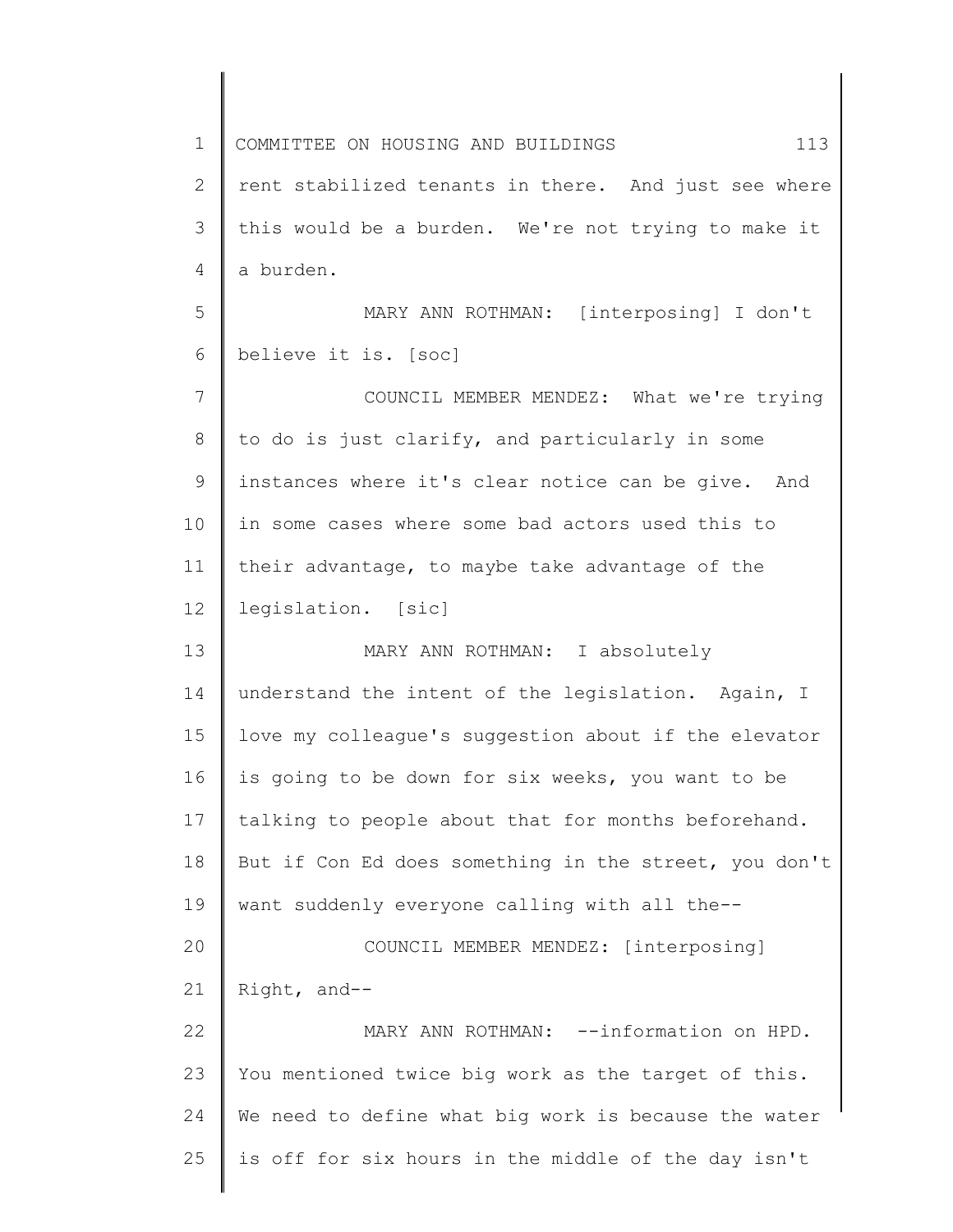| $\mathbf 1$    | 114<br>COMMITTEE ON HOUSING AND BUILDINGS             |
|----------------|-------------------------------------------------------|
| $\overline{2}$ | big work but it disrupts the whole line of            |
| 3              | apartments. So it's a moving target. 72 hours is      |
| 4              | probably a very reasonable guideline as long as we    |
| 5              | bear in mind that there are going to be variations.   |
| 6              | COUNCIL MEMBER MENDEZ: And I think I                  |
| 7              | referenced big work because I've been having a couple |
| 8              | of issues in my districts where they're doing a lot   |
| 9              | of work, according to Frank small buildings.          |
| 10             | MARY ANN ROTHMAN: Well, smaller--                     |
| 11             | COUNCIL MEMBER MENDEZ: Building under 20              |
| 12             | units, you know, and some under 50 units and it's     |
| 13             | caused a variety of problems, but defining even this  |
| 14             | small work as we're looking at it and being cognizant |
| 15             | that if you have a, for lack of a better word, small  |
| 16             | building with small work, you want to grab your       |
| 17             | contractor when you can. But some of these issues     |
| 18             | just may be things that a conversation can be had.    |
| 19             | At some people we're going to be doing some work, and |
| 20             | people are just sort of cognizant of it. So when it   |
| 21             | happens it doesn't come as a surprise.                |
| 22             | MARY ANN ROTHMAN: Well the Coop and                   |
| 23             | Condo model is conducive to that because there are    |
| 24             | meetings at least once a year with shareholders, and  |
| 25             | there is often far more than that. There are often    |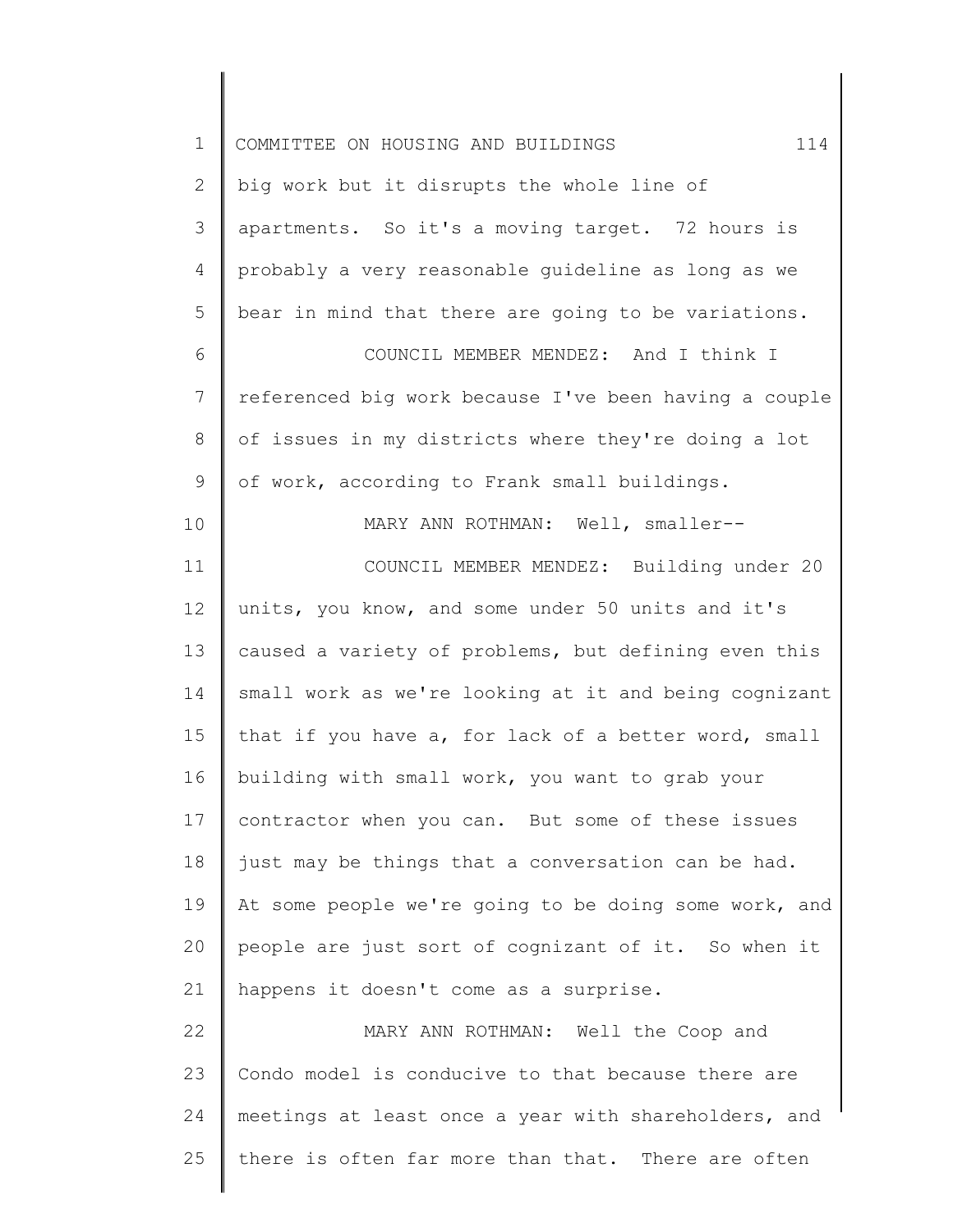1 2 3 4 5 COMMITTEE ON HOUSING AND BUILDINGS 115 newsletters in the building bulletin board, et cetera. And you have to hope that where their is a tenant's association structure or something that there is communication, too.

6 7 8 9 10 11 12 13 14 15 16 17 18 19 20 21 22 COUNCIL MEMBER MENDEZ: Thank you. Mr. Chair, in terms of the testimony of Make the Road New York I worked very closely with them on my bill, which I deferred and we had the Mayor Sign Executive Order 120. And this is a bigger issue than just housing. As he mentioned HRA, and I've heard from a lot of people that when their benefits are being cut like food coupons, they are told to come back with a translator, which is not the law under Executive Order 120. And what happens is children end up going hungry while the parent is getting a translator to go back and get the benefits restored. So I really want us to look at this as a bigger issue, and I thank you for referencing that in your testimony. CHAIRPERSON RICHARDS: I've also heard similar things with NYPD. COUNCIL MEMBER MENDEZ: Well, as a matter

23 24 25 of fact, last year, a domestic violence victim was murdered by her husband because her complaint to the NYPD in her precinct was never translated, multiple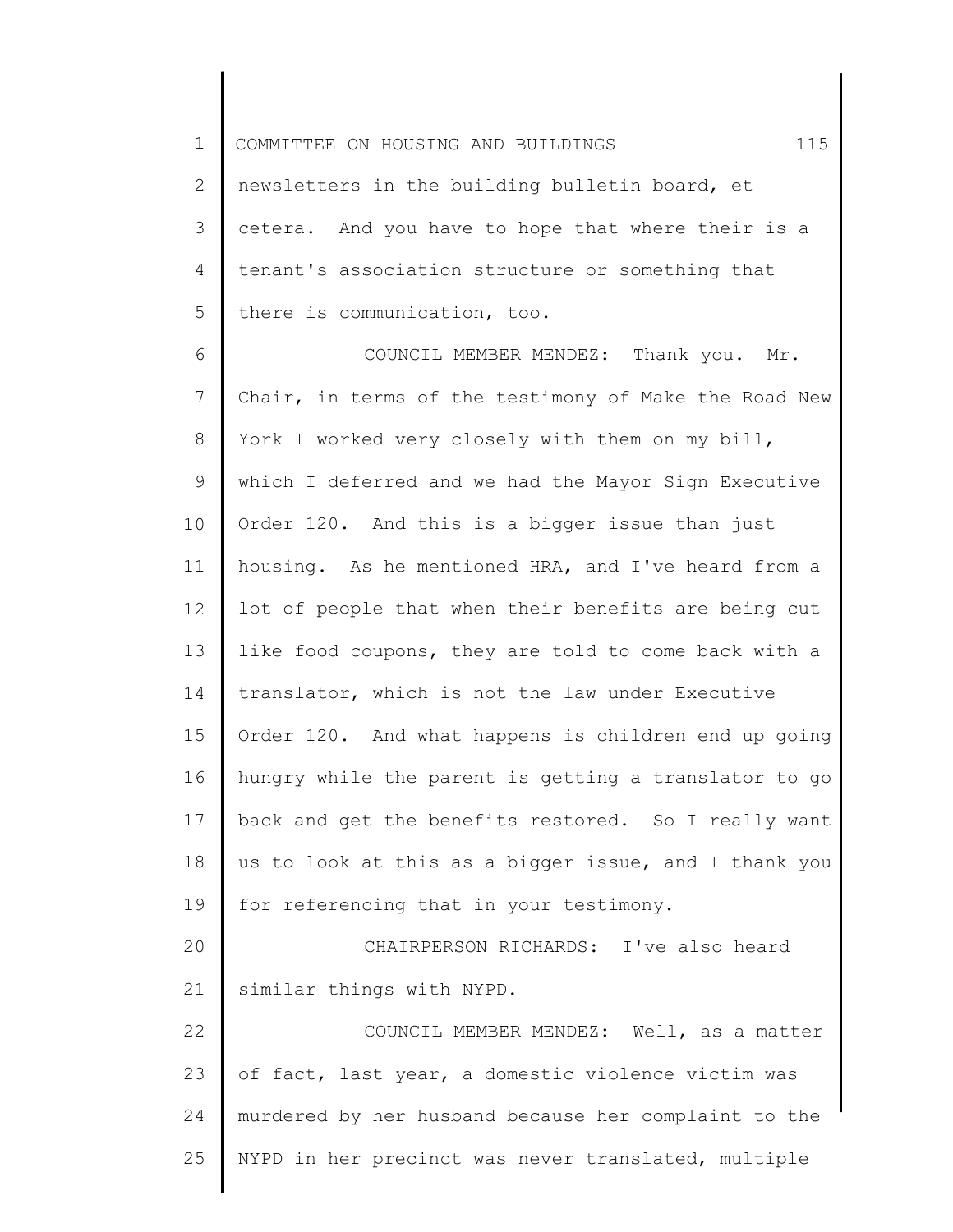| $\mathbf 1$    | 116<br>COMMITTEE ON HOUSING AND BUILDINGS             |
|----------------|-------------------------------------------------------|
| $\overline{2}$ | complaints. And it ended in her being murdered with   |
| 3              | her two young daughters. So that's a case of          |
| 4              | tragedy, and that's an issue where what happened with |
| 5              | Executive Order 120 the woman spoke Spanish. And      |
| 6              | that's one of the six mandated languages. So I think  |
| 7              | we really need to take some of the testimony today in |
| $\,8\,$        | reference to this particular Bill 289, but look at    |
| $\mathsf 9$    | the bigger issue of how it's not being implemented in |
| 10             | the city.                                             |
| 11             | Camilla, it's great to see you here. I'd              |
| 12             | like to think that I was a great chair of the         |
| 13             | committee because I had great staff, and they made me |
| 14             | better that what I am. You have some great            |
| 15             | recommendations in here of how to deal with seniors,  |
| 16             | and we need to think of how we deal with people with  |
| 17             | disabilities, and language issues. So I look forward  |
| 18             | to taking your testimony and meeting with different   |
| 19             | stakeholders and with the Borough President. So that  |
| 20             | we can tweak 222 to make it better, and to make it    |
| 21             | the law. Thank you very much, Mr. Chair. Thank you.   |
| 22             | CHAIRPERSON RICHARDS: Thank you.                      |
| 23             | CAMILLA SHABANI: Could I say something?               |
| 24             | [sic]                                                 |
| 25             | CHAIRPERSON RICHARDS: Sure.                           |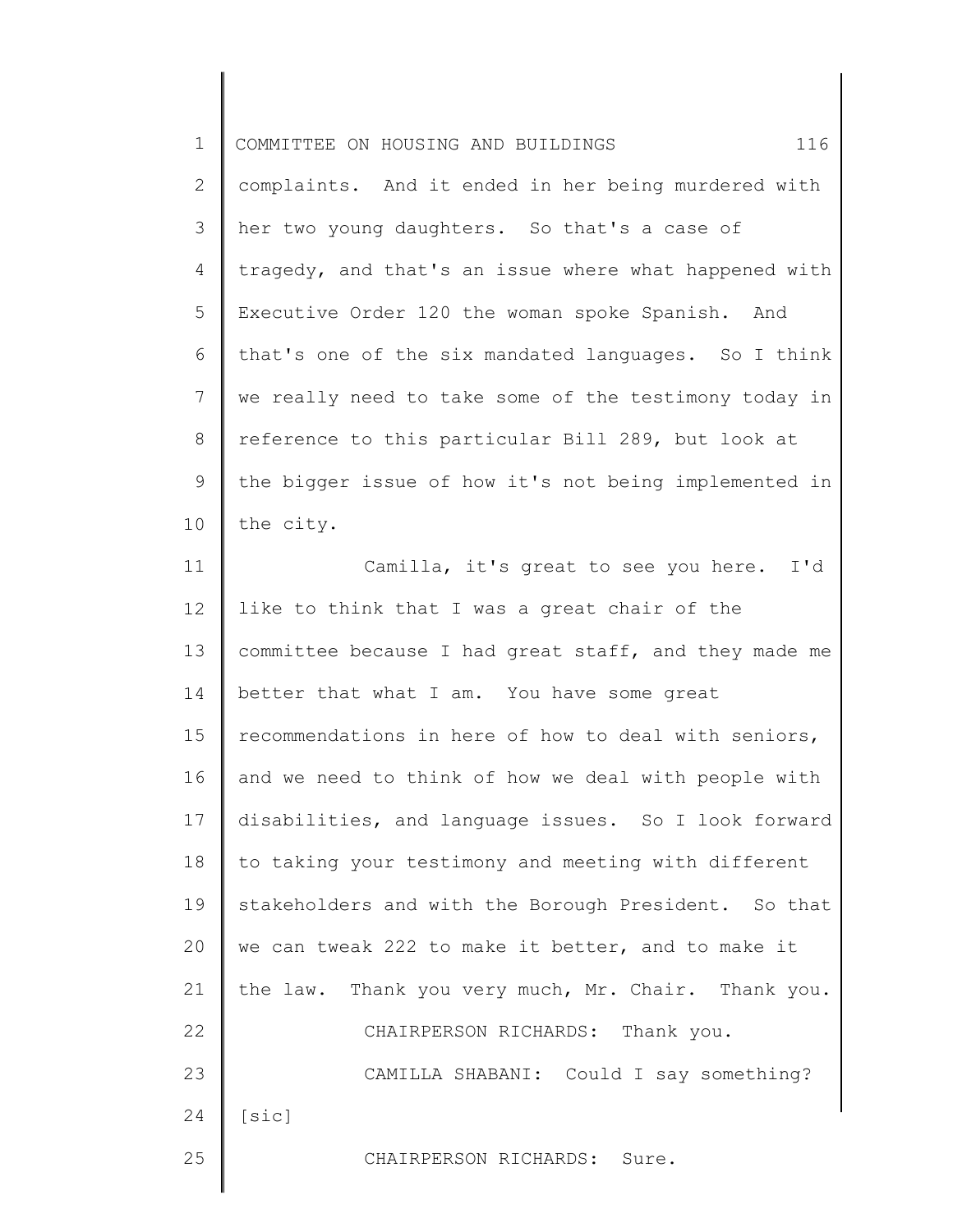1 COMMITTEE ON HOUSING AND BUILDINGS  $117$ 

2 3 4 5 6 7 8 9 10 11 12 13 14 15 16 17 18 19 20 21 22 23 24 25 ANITA WOO: In terms of language access, I actually suggest that the notice to tenants that passed [sic] be also provided in the language that's spoken in that building perhaps on the back side. And with respect to your question regarding how websites work, I am not tech savvy. But I figure that if like the button that you push can be very small like a symbol like a flag for a particular language so that you can just click on it. And that can take up very little space on top of any website page. Thank you very much. CHAIRPERSON RICHARDS: Some kind of international symbol of the languages? ANITA WOO: Right. CHAIRPERSON RICHARDS: That's not bad. ANITA WOO: Or for each country that the language is available. CHAIRPERSON RICHARDS: Oh, I see. ANITA WOO: Right, and I don't know how that-- Maybe Spanish is spoke in multiple countries. I don't know how that would work out. CHAIRPERSON RICHARDS: Yeah, I get the gist. That sounds good. ANITA WOO: Thank you very much.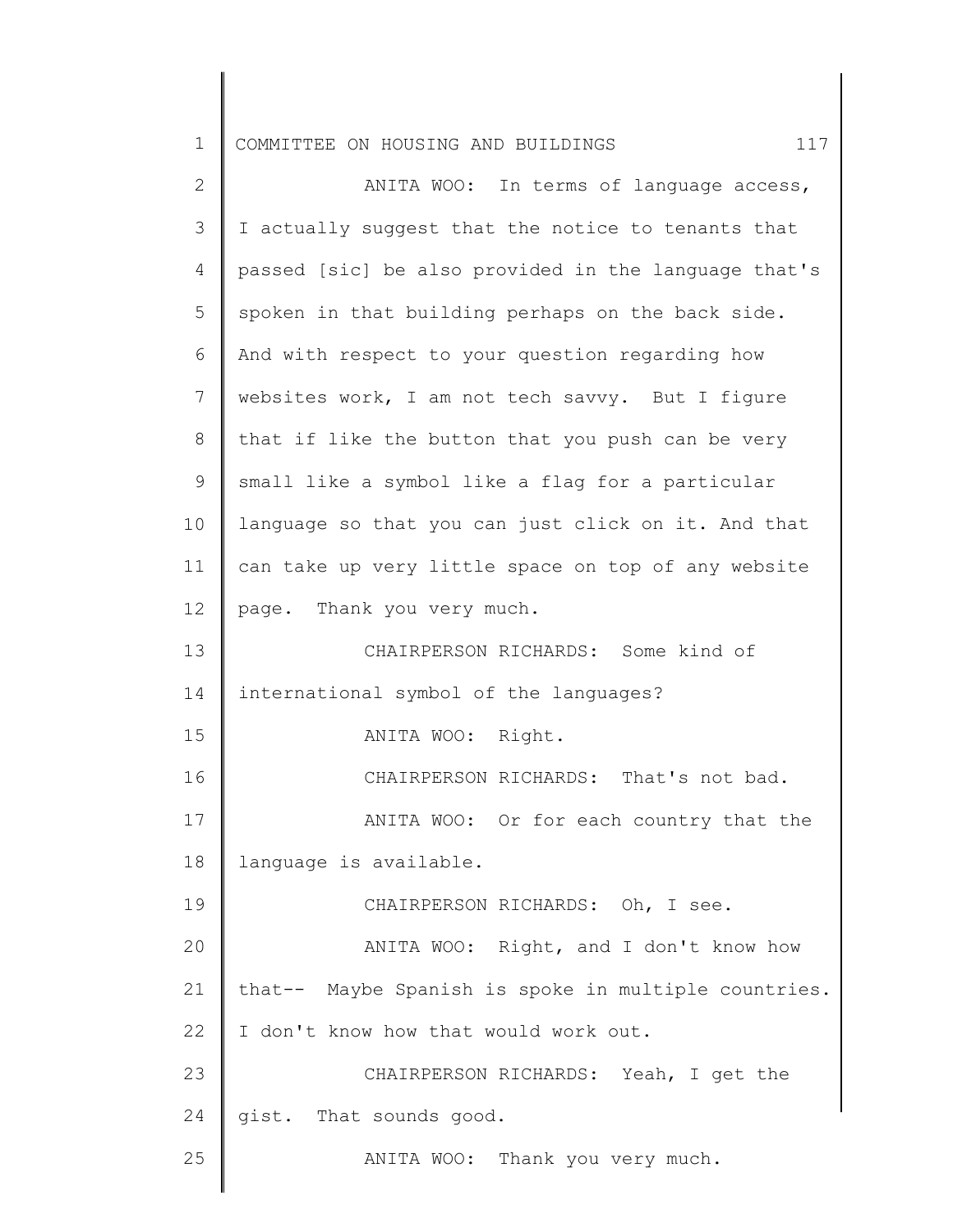| $\mathbbm{1}$  | COMMITTEE ON HOUSING AND BUILDINGS<br>118             |
|----------------|-------------------------------------------------------|
| $\sqrt{2}$     | CHAIRPERSON RICHARDS: Thank you. Thank                |
| $\mathfrak{Z}$ | you all for your testimony, and with that the hearing |
| $\overline{4}$ | is now closed. [gavel]                                |
| 5              |                                                       |
| $\epsilon$     |                                                       |
| $\overline{7}$ |                                                       |
| $\,8\,$        |                                                       |
| $\mathsf 9$    |                                                       |
| $1\,0$         |                                                       |
| $11\,$         |                                                       |
| 12             |                                                       |
| 13             |                                                       |
| 14             |                                                       |
| 15             |                                                       |
| 16             |                                                       |
| $17\,$         |                                                       |
| $1\,8$         |                                                       |
| 19             |                                                       |
| 20             |                                                       |
| 21             |                                                       |
| 22             |                                                       |
| 23             |                                                       |
| 24             |                                                       |
| 25             |                                                       |
|                |                                                       |